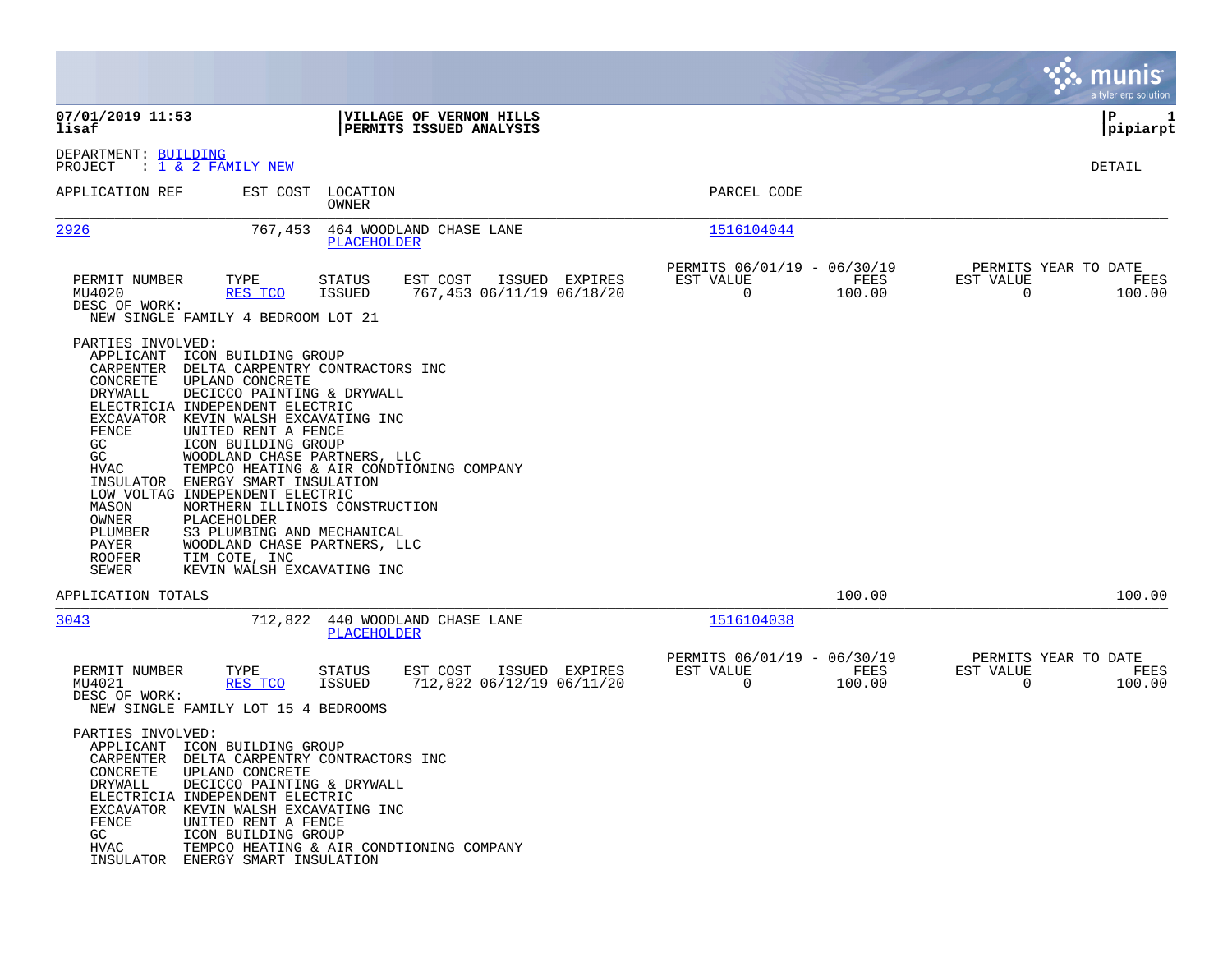|                                                                                                                                                                                                                                                                                                                                                                                                                                                                                                                                                                                                                                       |                                                                           | munis<br>a tyler erp solution                                      |
|---------------------------------------------------------------------------------------------------------------------------------------------------------------------------------------------------------------------------------------------------------------------------------------------------------------------------------------------------------------------------------------------------------------------------------------------------------------------------------------------------------------------------------------------------------------------------------------------------------------------------------------|---------------------------------------------------------------------------|--------------------------------------------------------------------|
| 07/01/2019 11:53<br>VILLAGE OF VERNON HILLS<br>lisaf<br>PERMITS ISSUED ANALYSIS                                                                                                                                                                                                                                                                                                                                                                                                                                                                                                                                                       |                                                                           | 2<br>$\mathbf P$<br> pipiarpt                                      |
| DEPARTMENT: BUILDING<br>: <u>1 &amp; 2 FAMILY NEW</u><br>PROJECT                                                                                                                                                                                                                                                                                                                                                                                                                                                                                                                                                                      |                                                                           | DETAIL                                                             |
| EST COST<br>APPLICATION REF<br>LOCATION<br>OWNER<br>LOW VOLTAG INDEPENDENT ELECTRIC<br>MASON<br>NORTHERN ILLINOIS CONSTRUCTION<br>NORTHERN ILLINOIS CONSTRUCTION<br>MASON                                                                                                                                                                                                                                                                                                                                                                                                                                                             | PARCEL CODE                                                               |                                                                    |
| OWNER<br>PLACEHOLDER<br>PLUMBER<br>S3 PLUMBING AND MECHANICAL<br>TIM COTE, INC<br>ROOFER<br>KEVIN WALSH EXCAVATING INC<br>SEWER                                                                                                                                                                                                                                                                                                                                                                                                                                                                                                       |                                                                           |                                                                    |
| APPLICATION TOTALS                                                                                                                                                                                                                                                                                                                                                                                                                                                                                                                                                                                                                    | 100.00                                                                    | 100.00                                                             |
| 3322<br>787,255<br>653 INSULL DRIVE<br>PLACEHOLDER                                                                                                                                                                                                                                                                                                                                                                                                                                                                                                                                                                                    | 1133205088                                                                |                                                                    |
| PERMIT NUMBER<br>TYPE<br><b>STATUS</b><br>EST COST<br>ISSUED EXPIRES<br>787,255 06/20/19 06/24/20<br>MU4076<br>RES TCO<br><b>ISSUED</b><br>DESC OF WORK:<br>NEW SINGLE FAMILY LOT 51 3 BEDROOMS LYON, CRAFTSMAN (CR3G)                                                                                                                                                                                                                                                                                                                                                                                                                | PERMITS 06/01/19 - 06/30/19<br>EST VALUE<br>FEES<br>$\mathbf 0$<br>100.00 | PERMITS YEAR TO DATE<br>EST VALUE<br>FEES<br>100.00<br>0           |
| PARTIES INVOLVED:<br>APPLICANT<br>PULTE HOMES<br>CARPENTER<br><b>CCA MIDWEST</b><br>CONCRETE<br>FIVE STAR<br>DRYWALL<br>A & D PAINTING AND DRYWALL<br>ELECTRICIA LAKESIDE ELECTRIC<br>EXCAVATOR CUSTOM LAND SERVICES<br><b>PULTE HOMES</b><br>GC.<br><b>HVAC</b><br>ADVANTAGE CONTRACTOR SOLUTIONS<br>INSULATOR<br>ENERGY SMART INSULATION<br>IRON WORK<br>RESIDENTIAL STEEL FABRICATORS<br>LOW VOLTAG COMMATE COMMUNICATION<br>MASON<br>PRO BROTHERS MASONRY<br>PLACEHOLDER<br>OWNER<br>S3 PLUMBING AND MECHANICAL<br>PLUMBER<br>PAYER<br><b>PULTE HOMES</b><br>EXTERIOR BUILDERS<br><b>ROOFER</b><br>SEWER<br>HOLIDAY SEWER & WATER |                                                                           |                                                                    |
| APPLICATION TOTALS                                                                                                                                                                                                                                                                                                                                                                                                                                                                                                                                                                                                                    | 100.00                                                                    | 100.00                                                             |
| 3386<br>743,492<br>533 COUNCIL CIRCLE<br>PLACEHOLDER                                                                                                                                                                                                                                                                                                                                                                                                                                                                                                                                                                                  | 1133213009                                                                |                                                                    |
| PERMIT NUMBER<br>TYPE<br>EST COST<br>ISSUED EXPIRES<br>STATUS<br><b>ISSUED</b><br>MU4106<br>RES TCO<br>743,492 06/26/19 06/27/20<br>DESC OF WORK:<br>NEW SINGLE FAMILY LOT 101 5 BED WOODSIDE / NORTHERN CRAFTMAN                                                                                                                                                                                                                                                                                                                                                                                                                     | PERMITS 06/01/19 - 06/30/19<br>EST VALUE<br>FEES<br>0<br>100.00           | PERMITS YEAR TO DATE<br>EST VALUE<br>FEES<br>$\mathbf 0$<br>100.00 |
| PARTIES INVOLVED:<br>APPLICANT PULTE HOMES<br>CARPENTER CCA MIDWEST                                                                                                                                                                                                                                                                                                                                                                                                                                                                                                                                                                   |                                                                           |                                                                    |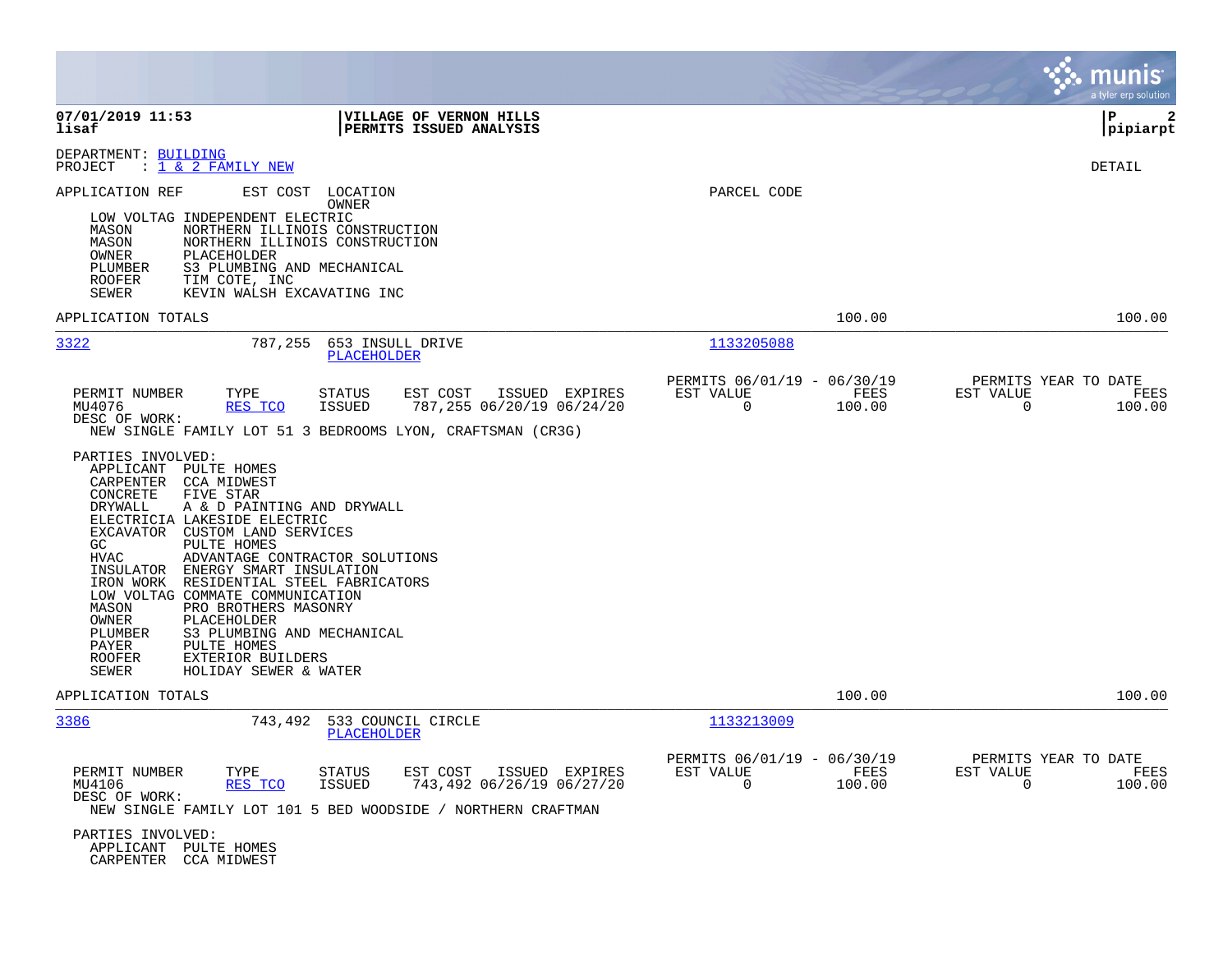|                                                                                                                                                                                                                                                                                                                                                                                                                                                                                                                                                                 |                                                                           | <b>munis</b><br>a tyler erp solution                            |
|-----------------------------------------------------------------------------------------------------------------------------------------------------------------------------------------------------------------------------------------------------------------------------------------------------------------------------------------------------------------------------------------------------------------------------------------------------------------------------------------------------------------------------------------------------------------|---------------------------------------------------------------------------|-----------------------------------------------------------------|
| 07/01/2019 11:53<br>VILLAGE OF VERNON HILLS<br>lisaf<br>PERMITS ISSUED ANALYSIS                                                                                                                                                                                                                                                                                                                                                                                                                                                                                 |                                                                           | l P<br>3<br> pipiarpt                                           |
| DEPARTMENT: BUILDING<br>: <u>1 &amp; 2 FAMILY NEW</u><br>PROJECT                                                                                                                                                                                                                                                                                                                                                                                                                                                                                                |                                                                           | DETAIL                                                          |
| EST COST<br>APPLICATION REF<br>LOCATION<br>OWNER<br>CONCRETE<br>FIVE STAR<br><b>DRYWALL</b><br>A & D PAINTING AND DRYWALL<br>ELECTRICIA LAKESIDE ELECTRIC<br>EXCAVATOR CUSTOM LAND SERVICES<br>GC<br>PULTE HOMES<br><b>HVAC</b><br>ADVANTAGE CONTRACTOR SOLUTIONS<br>INSULATOR<br>ENERGY SMART INSULATION<br>RESIDENTIAL STEEL FABRICATORS<br>IRON WORK<br>MASON<br>PRO BROTHERS MASONRY<br><b>OWNER</b><br>PLACEHOLDER<br>PLUMBER<br>PLUMBING SYSTEMS & REPAIR<br>PAYER<br>PULTE HOMES<br><b>ROOFER</b><br>EXTERIOR BUILDERS<br>SEWER<br>HOLIDAY SEWER & WATER | PARCEL CODE                                                               |                                                                 |
| APPLICATION TOTALS                                                                                                                                                                                                                                                                                                                                                                                                                                                                                                                                              | 100.00                                                                    | 100.00                                                          |
| 3387<br>718,789<br>637 INSULL DRIVE<br>PLACEHOLDER                                                                                                                                                                                                                                                                                                                                                                                                                                                                                                              | 1133205086                                                                |                                                                 |
| PERMIT NUMBER<br>EST COST<br>ISSUED EXPIRES<br>TYPE<br><b>STATUS</b><br>718,789 06/24/19 06/24/20<br>MU4091<br>RES TCO<br>ISSUED<br>DESC OF WORK:<br>NEW SINGLE FAMILY LOT 49 3 BED STRASBOURG/EURO COTTAGE                                                                                                                                                                                                                                                                                                                                                     | PERMITS 06/01/19 - 06/30/19<br>EST VALUE<br>FEES<br>$\mathbf 0$<br>100.00 | PERMITS YEAR TO DATE<br>EST VALUE<br>FEES<br>$\Omega$<br>100.00 |
| PARTIES INVOLVED:<br>APPLICANT PULTE HOMES<br>CARPENTER<br>CCA MIDWEST<br>CONCRETE<br>FIVE STAR<br>DRYWALL<br>A & D PAINTING AND DRYWALL<br>GC<br>PULTE HOMES<br><b>HVAC</b><br>ADVANTAGE CONTRACTOR SOLUTIONS<br>INSULATOR<br>ENERGY SMART INSULATION<br>IRON WORK<br>RESIDENTIAL STEEL FABRICATORS<br>LOW VOLTAG COMMATE COMMUNICATION<br>MASON<br>PRO BROTHERS MASONRY<br>OWNER<br>PLACEHOLDER<br>PLUMBER<br>S3 PLUMBING AND MECHANICAL<br><b>ROOFER</b><br>EXTERIOR BUILDERS<br>SEWER<br>HOLIDAY SEWER & WATER                                              |                                                                           |                                                                 |
| APPLICATION TOTALS                                                                                                                                                                                                                                                                                                                                                                                                                                                                                                                                              | 100.00                                                                    | 100.00                                                          |
| 3398<br>753,395<br>538 COUNCIL CIRCLE<br>PLACEHOLDER                                                                                                                                                                                                                                                                                                                                                                                                                                                                                                            | 1133205035                                                                |                                                                 |
| PERMIT NUMBER<br>TYPE<br><b>STATUS</b><br>EST COST<br>ISSUED EXPIRES<br>753,395 06/14/19 06/19/20<br>MU4038<br>RES TCO<br>ISSUED<br>DESC OF WORK:<br>NEW SINGLE FAMILY 5 BEDROOMS LOT 17 WOODSIDE - CRAFTSMAN (CR                                                                                                                                                                                                                                                                                                                                               | PERMITS 06/01/19 - 06/30/19<br>EST VALUE<br>FEES<br>0<br>100.00           | PERMITS YEAR TO DATE<br>EST VALUE<br>FEES<br>$\Omega$<br>100.00 |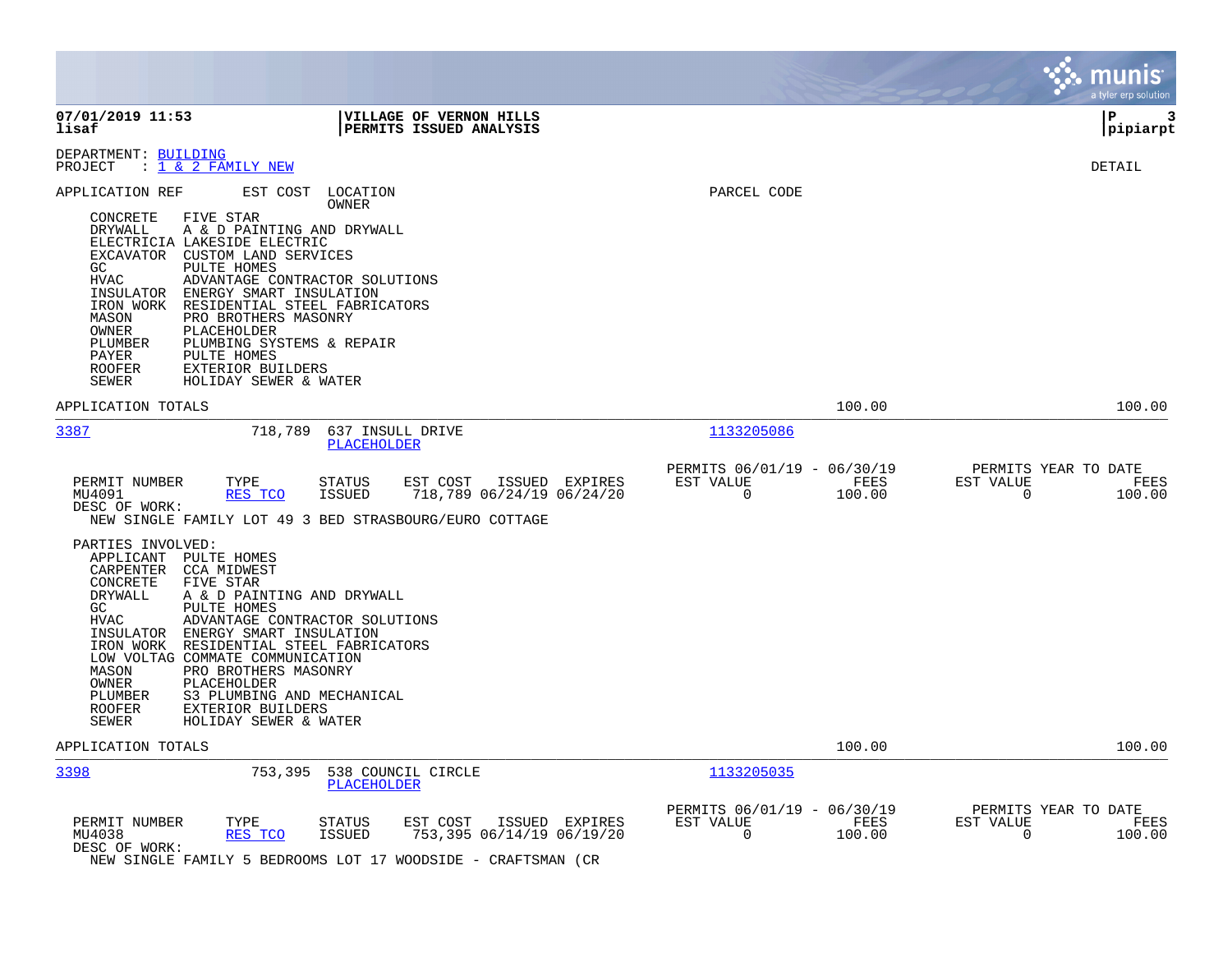|                                                                                                                                                                                                                                                                                                                                                                                                                                                                                                                                                                                                                                                        |                                                     |                          |                      | munis<br>a tyler erp solution             |
|--------------------------------------------------------------------------------------------------------------------------------------------------------------------------------------------------------------------------------------------------------------------------------------------------------------------------------------------------------------------------------------------------------------------------------------------------------------------------------------------------------------------------------------------------------------------------------------------------------------------------------------------------------|-----------------------------------------------------|--------------------------|----------------------|-------------------------------------------|
| 07/01/2019 11:53<br><b>VILLAGE OF VERNON HILLS</b><br>lisaf<br><b>PERMITS ISSUED ANALYSIS</b><br>3S                                                                                                                                                                                                                                                                                                                                                                                                                                                                                                                                                    |                                                     |                          |                      | l P<br>4<br> pipiarpt                     |
| DEPARTMENT: BUILDING<br>: <u>1 &amp; 2 FAMILY NEW</u><br>PROJECT                                                                                                                                                                                                                                                                                                                                                                                                                                                                                                                                                                                       |                                                     |                          |                      | DETAIL                                    |
| APPLICATION REF<br>EST COST<br>LOCATION<br>OWNER<br>PARTIES INVOLVED:<br>APPLICANT PULTE HOMES<br>CARPENTER CCA MIDWEST<br>CONCRETE<br>FIVE STAR<br>DRYWALL<br>A & D PAINTING AND DRYWALL<br>ELECTRICIA LAKESIDE ELECTRIC<br>EXCAVATOR CUSTOM LAND SERVICES<br>GC<br>PULTE HOMES<br><b>HVAC</b><br>ADVANTAGE CONTRACTOR SOLUTIONS<br>INSULATOR ENERGY SMART INSULATION<br>IRON WORK RESIDENTIAL STEEL FABRICATORS<br>LOW VOLTAG COMMATE COMMUNICATION<br>PRO BROTHERS MASONRY<br>MASON<br><b>OWNER</b><br>PLACEHOLDER<br>PLUMBER<br>PLUMBING SYSTEMS & REPAIR<br>PAYER<br>PULTE HOMES<br>ROOFER<br>EXTERIOR BUILDERS<br>SEWER<br>HOLIDAY SEWER & WATER | PARCEL CODE                                         |                          |                      |                                           |
| APPLICATION TOTALS                                                                                                                                                                                                                                                                                                                                                                                                                                                                                                                                                                                                                                     |                                                     | 100.00                   |                      | 100.00                                    |
| 506 COUNCIL CIRCLE<br>3884<br>678,878<br><b>PLACEHOLDER</b>                                                                                                                                                                                                                                                                                                                                                                                                                                                                                                                                                                                            | 1133205079                                          |                          |                      |                                           |
| PERMIT NUMBER<br>TYPE<br><b>STATUS</b><br>EST COST<br>ISSUED EXPIRES<br>MU3999<br>$1&2$ FAM<br>ISSUED<br>678,878 06/10/19 06/12/20<br>DESC OF WORK:<br>NEW SINGLE FAM. 3 BED, STRASBOUGH, AMERICAN COTTAGE LOT 43<br>PARTIES INVOLVED:<br>APPLICANT PULTE HOMES<br>CARPENTER CCA MIDWEST                                                                                                                                                                                                                                                                                                                                                               | PERMITS 06/01/19 - 06/30/19<br>EST VALUE<br>678,878 | <b>FEES</b><br>13,166.94 | EST VALUE<br>678,878 | PERMITS YEAR TO DATE<br>FEES<br>13,166.94 |
| FIVE STAR<br>CONCRETE<br>DRYWALL<br>A & D PAINTING AND DRYWALL<br>ELECTRICIA LAKESIDE ELECTRIC<br>EXCAVATOR CUSTOM LAND SERVICES<br>GC<br>PULTE HOMES<br><b>HVAC</b><br>ADVANTAGE CONTRACTOR SOLUTIONS<br>IRON WORK RESIDENTIAL STEEL FABRICATORS<br>LOW VOLTAG COMMATE COMMUNICATION<br>PRO BROTHERS MASONRY<br>MASON<br>OWNER<br>PLACEHOLDER<br>PLUMBER<br>S3 PLUMBING AND MECHANICAL<br><b>ROOFER</b><br>SCHALL DEVELOPEMENT CORP<br>SEWER<br>HOLIDAY SEWER & WATER                                                                                                                                                                                 |                                                     |                          |                      |                                           |
| APPLICATION TOTALS<br>PROJECT TOTALS                                                                                                                                                                                                                                                                                                                                                                                                                                                                                                                                                                                                                   | 678,878                                             | 13,166.94<br>13,766.94   | 678,878              | 13,166.94<br>13,766.94                    |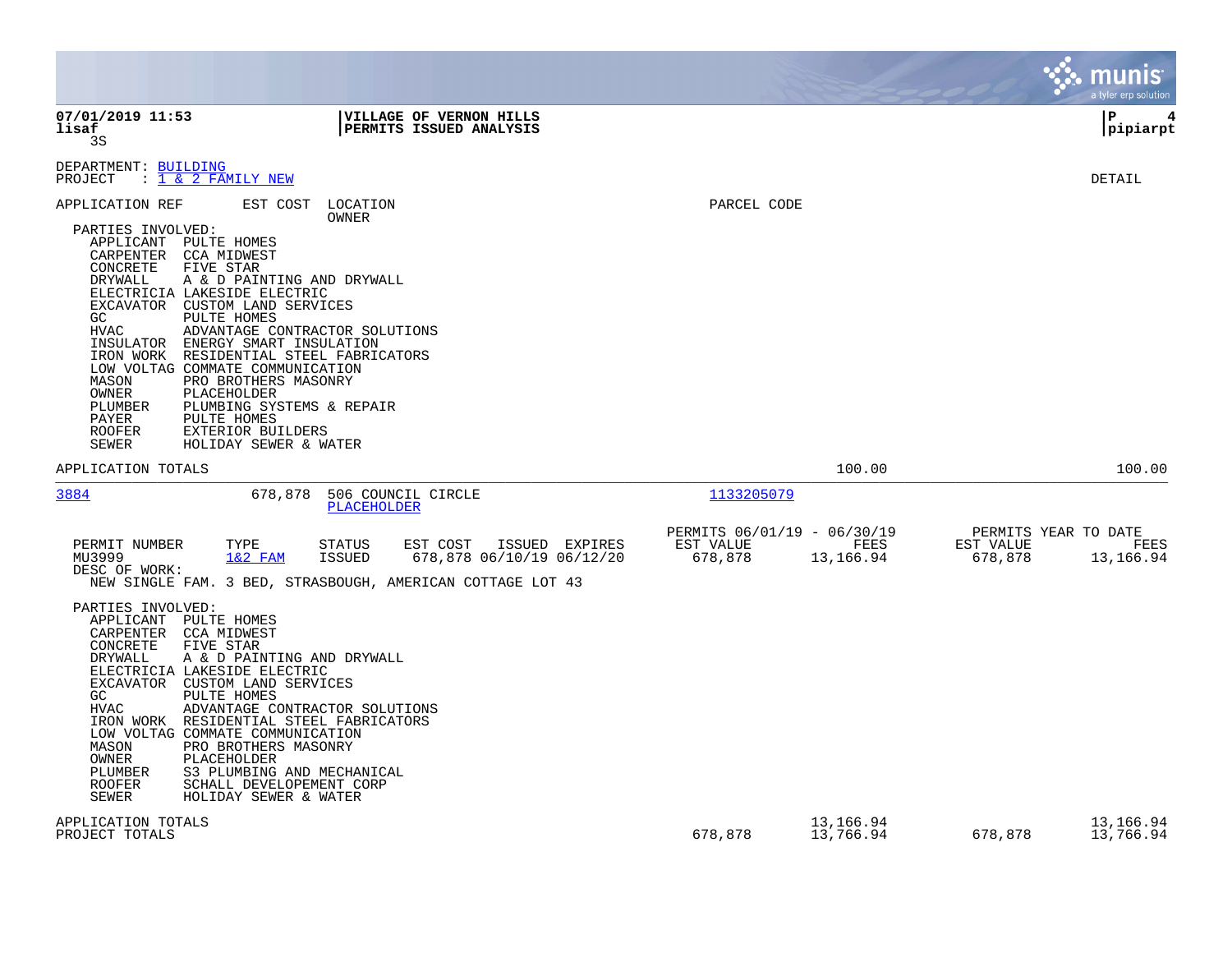|                                                                                                                                                                                                                                                                                                                                                                                                                                             |                                                                                                                                                                                                                                      |                                                     |                  | munis<br>a tyler erp solution                                    |
|---------------------------------------------------------------------------------------------------------------------------------------------------------------------------------------------------------------------------------------------------------------------------------------------------------------------------------------------------------------------------------------------------------------------------------------------|--------------------------------------------------------------------------------------------------------------------------------------------------------------------------------------------------------------------------------------|-----------------------------------------------------|------------------|------------------------------------------------------------------|
| 07/01/2019 11:53<br>lisaf                                                                                                                                                                                                                                                                                                                                                                                                                   | VILLAGE OF VERNON HILLS<br>PERMITS ISSUED ANALYSIS                                                                                                                                                                                   |                                                     |                  | ΙP<br>5<br> pipiarpt                                             |
| DEPARTMENT: BUILDING<br>: COMMERCIAL ALTERATION<br>PROJECT                                                                                                                                                                                                                                                                                                                                                                                  |                                                                                                                                                                                                                                      |                                                     |                  | DETAIL                                                           |
| APPLICATION REF                                                                                                                                                                                                                                                                                                                                                                                                                             | EST COST LOCATION<br><b>OWNER</b>                                                                                                                                                                                                    | PARCEL CODE                                         |                  |                                                                  |
| 3414<br>1,000,000                                                                                                                                                                                                                                                                                                                                                                                                                           | 555 EAST TOWNLINE RD 30<br>WALMART STORES INC                                                                                                                                                                                        | 1504201019                                          |                  |                                                                  |
| PERMIT NUMBER<br>TYPE<br>MU4113<br>CO NO FEE<br>DESC OF WORK:<br>COMMERCIAL ALTERATION - REMODEL                                                                                                                                                                                                                                                                                                                                            | STATUS<br>EST COST<br>ISSUED EXPIRES<br>COMPLT<br>1,000,000 06/27/19 06/26/20                                                                                                                                                        | PERMITS 06/01/19 - 06/30/19<br>EST VALUE<br>0       | FEES<br>.00      | PERMITS YEAR TO DATE<br>EST VALUE<br>FEES<br>0<br>.00            |
| PARTIES INVOLVED:<br>APPLICANT<br>WALMART<br>CARPENTER<br>WILLIAM A. RANDOLPH<br>CONCRETE<br>PREFERRED CONCRETE<br>DRYWALL<br>WILLIAM A. RANDOLPH<br>ELECTRICIA FACTOR ELECTRIC<br>WILLIAM A. RANDOLPH<br>GC<br><b>HVAC</b><br><b>OCCUPANT</b><br>WALMART STORES INC<br>WALMART STORES INC<br>OWNER<br>PLUMBER<br>PEAK PLUMBING CO<br>PAYER<br><b>SGA DESIGN GROUP</b><br>PAYER<br>WILLIAM A. RANDOLPH<br><b>ROOFER</b><br>METALMASTER      | JENSEN'S PLUMBING & HEATING INC                                                                                                                                                                                                      |                                                     |                  |                                                                  |
| APPLICATION TOTALS                                                                                                                                                                                                                                                                                                                                                                                                                          |                                                                                                                                                                                                                                      |                                                     | .00              | .00                                                              |
| 3490                                                                                                                                                                                                                                                                                                                                                                                                                                        | 200,000<br>1255 TOWN CENTER ROAD 200<br>VHTC LOT 10 LLC                                                                                                                                                                              | 1515313003                                          |                  |                                                                  |
| PERMIT NUMBER<br>TYPE<br>COM ALT<br>MU3964<br>DESC OF WORK:<br>PARTIES INVOLVED:<br>APPLICANT DOOR13 ARCHITECTS<br>CARPENTER REAL RESTORATION GROUP<br><b>DRYWALL</b><br>REAL RESTORATION GROUP<br>ELECTRICIA GBY ELECTRIC INC<br>GC<br>REAL RESTORATION GROUP<br>MECHANICAL BROTHERS<br>HVAC<br>INSULATOR REAL RESTORATION GROUP<br><b>OCCUPANT</b><br>VHTC LOT 10 LLC<br>OWNER<br>I & D PLUMBING<br>PLUMBER<br>PAYER<br>DOOR13 ARCHITECTS | STATUS<br>EST COST<br>ISSUED EXPIRES<br><b>ISSUED</b><br>200,000 06/03/19 06/02/20<br>CONVERT OFFICE IN TO DWELLING, KITCHENETTE (1 SINK)<br>HC TOILET (1 SINK/1 TOILET) FITNESS ROOM, OFFICE SPACE<br>ARRIVE TOWN CENTER APARTMENTS | PERMITS 06/01/19 - 06/30/19<br>EST VALUE<br>200,000 | FEES<br>2,319.00 | PERMITS YEAR TO DATE<br>EST VALUE<br>FEES<br>200,000<br>2,319.00 |
| APPLICATION TOTALS                                                                                                                                                                                                                                                                                                                                                                                                                          |                                                                                                                                                                                                                                      |                                                     | 2,319.00         | 2,319.00                                                         |
| 3524<br>110,000                                                                                                                                                                                                                                                                                                                                                                                                                             | 700 NORTH MILWAUKEE AVENUE 127                                                                                                                                                                                                       | 1504201051                                          |                  |                                                                  |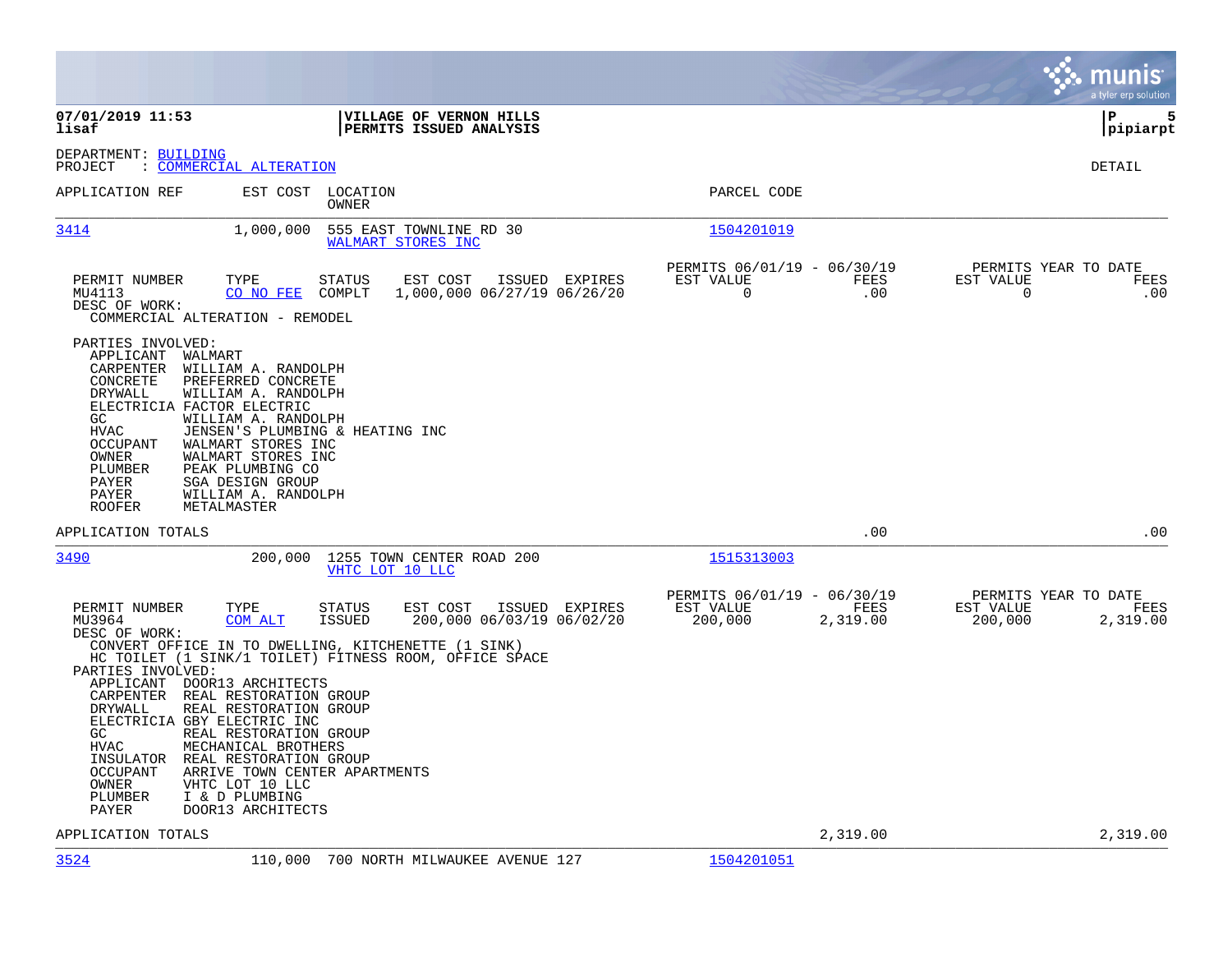|                                                                                                                                                                                                                                                                                                                                                             |                                                                                      |                                                       |                   |                                                | munis<br>a tyler erp solution |
|-------------------------------------------------------------------------------------------------------------------------------------------------------------------------------------------------------------------------------------------------------------------------------------------------------------------------------------------------------------|--------------------------------------------------------------------------------------|-------------------------------------------------------|-------------------|------------------------------------------------|-------------------------------|
| 07/01/2019 11:53<br>lisaf                                                                                                                                                                                                                                                                                                                                   | VILLAGE OF VERNON HILLS<br>PERMITS ISSUED ANALYSIS<br>HAWTHORN HILLS SOUARE 1687 LLC |                                                       |                   |                                                | lΡ<br>6<br> pipiarpt          |
| PERMIT NUMBER<br>TYPE                                                                                                                                                                                                                                                                                                                                       | <b>STATUS</b><br>EST COST<br>ISSUED EXPIRES                                          | PERMITS 06/01/19 - 06/30/19<br>EST VALUE              | FEES              | PERMITS YEAR TO DATE<br>EST VALUE              | FEES                          |
| DEPARTMENT: BUILDING<br>: COMMERCIAL ALTERATION<br>PROJECT                                                                                                                                                                                                                                                                                                  |                                                                                      |                                                       |                   |                                                | DETAIL                        |
| APPLICATION REF                                                                                                                                                                                                                                                                                                                                             | EST COST LOCATION                                                                    | PARCEL CODE                                           |                   |                                                |                               |
| MU4011<br>CO NO FEE<br>DESC OF WORK:<br>BUILD OUT: C2 EDUCATION                                                                                                                                                                                                                                                                                             | OWNER<br>ISSUED<br>110,000 06/12/19 06/11/20                                         | 0                                                     | .00               | 0                                              | .00                           |
| PARTIES INVOLVED:<br>APPLICANT KOLBROOK DESIGN<br>CARPENTER ACCURATE CONSTRUCTION<br>ACCURATE CONSTRUCTION<br>DRYWALL<br>ELECTRICIA ALLSTATE ELECTRIC<br>GC.<br>ACCURATE CONSTRUCTION<br>HVAC<br>COMFORT KEEPERS<br>INSULATOR<br>ACCURATE CONSTRUCTION<br>OCCUPANT<br>C2 EDUCATION<br>OWNER<br>PLUMBER<br>BEEZEE PLUMBING<br>PAYER<br>ACCURATE CONSTRUCTION | HAWTHORN HILLS SQUARE 1687 LLC                                                       |                                                       |                   |                                                |                               |
| APPLICATION TOTALS                                                                                                                                                                                                                                                                                                                                          |                                                                                      |                                                       | .00               |                                                | .00                           |
| 3645<br>38,000                                                                                                                                                                                                                                                                                                                                              | 1000 NORTH BUTTERFIELD RD 1007<br>NEW CENTURY TOWN LLC                               | 1132300046                                            |                   |                                                |                               |
| PERMIT NUMBER<br>TYPE<br>CO NO FEE<br>MU4040<br>DESC OF WORK:<br>INTERIOR BUILD OUT: CROSSFIT                                                                                                                                                                                                                                                               | EST COST<br>STATUS<br>ISSUED EXPIRES<br>COMPLT<br>38,000 06/14/19 06/13/20           | PERMITS 06/01/19 - 06/30/19<br>EST VALUE<br>0         | FEES<br>.00       | PERMITS YEAR TO DATE<br>EST VALUE<br>0         | FEES<br>.00                   |
| PARTIES INVOLVED:<br>APPLICANT<br>CRAIG/STEVEN DEVELOPMENT<br>CARPENTER<br>CRAIG/STEVEN DEVELOPMENT<br>CRAIG/STEVEN DEVELOPMENT<br>DRYWALL<br>ELECTRICIA VANS ELECTRIC<br>GC<br>CRAIG/STEVEN DEVELOPMENT<br>HVAC<br>AIRE SERVICES<br><b>OCCUPANT</b><br>CROSSFIT<br>OWNER<br>NEW CENTURY TOWN LLC<br>PLUMBER<br>PAYER                                       | BULLETPROOF PLUMBING CORP INC<br>1000 BUTTERFIELD OPERATING ACCOUNT                  |                                                       |                   |                                                |                               |
| APPLICATION TOTALS                                                                                                                                                                                                                                                                                                                                          |                                                                                      |                                                       | .00               |                                                | .00                           |
| 3808<br>1,500,000                                                                                                                                                                                                                                                                                                                                           | 560 BUNKER CT<br>CONTINENTAL EXECUTIVE PARKE, LLC                                    | 1504202144                                            |                   |                                                |                               |
| PERMIT NUMBER<br>TYPE<br>MU3978<br><b>COM ALT</b>                                                                                                                                                                                                                                                                                                           | STATUS<br>EST COST<br>ISSUED EXPIRES<br><b>ISSUED</b><br>1,500,000 06/04/19 06/03/20 | PERMITS 06/01/19 - 06/30/19<br>EST VALUE<br>1,500,000 | FEES<br>15,300.00 | PERMITS YEAR TO DATE<br>EST VALUE<br>1,500,000 | FEES<br>15,300.00             |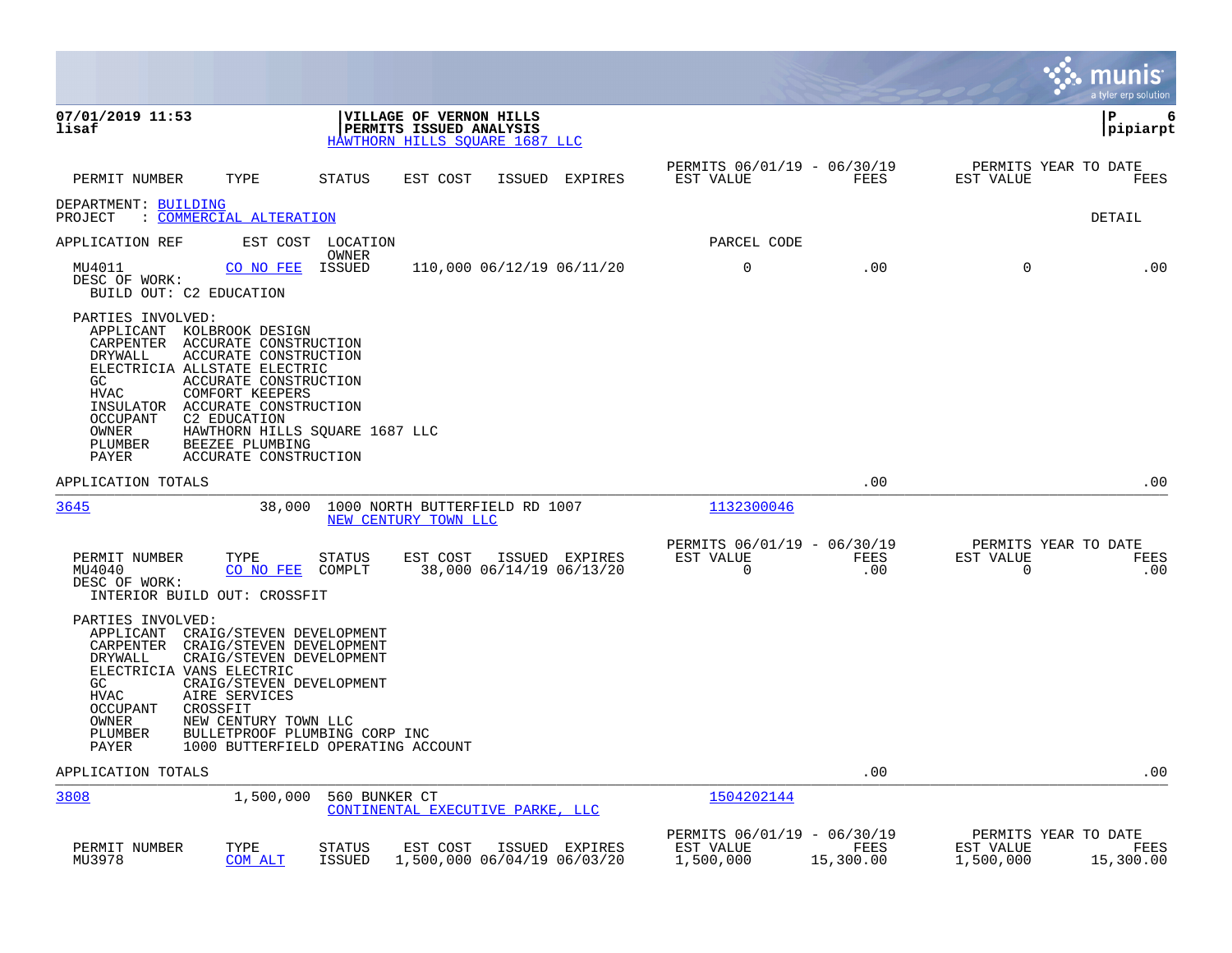|                                                                                                                                                                                                                                                                                                          |                                                                                                                                               |                                                                         | munis<br>a tyler erp solution                                    |
|----------------------------------------------------------------------------------------------------------------------------------------------------------------------------------------------------------------------------------------------------------------------------------------------------------|-----------------------------------------------------------------------------------------------------------------------------------------------|-------------------------------------------------------------------------|------------------------------------------------------------------|
| 07/01/2019 11:53<br>lisaf                                                                                                                                                                                                                                                                                | VILLAGE OF VERNON HILLS<br>PERMITS ISSUED ANALYSIS                                                                                            |                                                                         | lР<br>7<br> pipiarpt                                             |
| DEPARTMENT: BUILDING<br>: COMMERCIAL ALTERATION<br>PROJECT                                                                                                                                                                                                                                               |                                                                                                                                               |                                                                         | DETAIL                                                           |
| APPLICATION REF<br>DESC OF WORK:                                                                                                                                                                                                                                                                         | EST COST<br>LOCATION<br>OWNER<br>EXT DOCK AND INTERIOR RENOVATIONS: ALMA LASERS                                                               | PARCEL CODE                                                             |                                                                  |
| PARTIES INVOLVED:<br>APPLICANT<br>J.C. ANDERSON INC<br><b>CONCRETE</b><br><b>DRYWALL</b><br>ELECTRICIA MARON ELECTRIC CO<br>GC.<br><b>HVAC</b><br>RICE MECHANICAL<br>LOW VOLTAG MARON ELECTRIC CO<br>ENGER VAVRA INC<br>MASON<br><b>OCCUPANT</b><br>ALMA LASERS<br>OWNER<br>PLUMBER<br>PAYER             | PREMIUM CONCRETE<br>PERFORMANCE CONTRACTING<br>J.C. ANDERSON INC<br>CONTINENTAL EXECUTIVE PARKE, LLC<br>HAYES INDUSTRIES<br>J.C. ANDERSON INC |                                                                         |                                                                  |
| APPLICATION TOTALS                                                                                                                                                                                                                                                                                       |                                                                                                                                               | 15,300.00                                                               | 15,300.00                                                        |
| 3822                                                                                                                                                                                                                                                                                                     | 190,000<br>900 WOODLANDS PARKWAY<br>TAI R SHIN                                                                                                | 1510302052                                                              |                                                                  |
| TYPE<br>PERMIT NUMBER<br>MU4023<br>DESC OF WORK:<br>INTERIOR BUILD OUT: OIL-DRI CORP                                                                                                                                                                                                                     | <b>STATUS</b><br>EST COST<br>ISSUED EXPIRES<br>COM ALT<br><b>ISSUED</b><br>190,000 06/12/19 06/11/20                                          | PERMITS 06/01/19 - 06/30/19<br>EST VALUE<br>FEES<br>190,000<br>2,219.00 | PERMITS YEAR TO DATE<br>EST VALUE<br>FEES<br>190,000<br>2,219.00 |
| PARTIES INVOLVED:<br>APPLICANT<br>BUILD CORPS INC<br>BUILD CORPS INC<br>CARPENTER<br>CONCRETE<br>BUILD CORPS INC<br>BUILD CORPS INC<br>DRYWALL<br>ELECTRICIA HOMESTEAD ELECTRIC<br>BUILD CORPS INC<br>GC<br><b>HVAC</b><br><b>OCCUPANT</b><br>TAI R SHIN<br>OWNER<br>PLUMBER<br>PAYER<br>BUILD CORPS INC | EHMS MECHANICAL SERVICES<br>OIL-DRI CORPORATION OF AMERICA<br>HARTWIG PLUMBING AND HEATING                                                    |                                                                         |                                                                  |
| APPLICATION TOTALS                                                                                                                                                                                                                                                                                       |                                                                                                                                               | 2,219.00                                                                | 2,219.00                                                         |
| 3912                                                                                                                                                                                                                                                                                                     | 30,000<br>1000 NORTH BUTTERFIELD RD 1033<br>NEW CENTURY TOWN LLC                                                                              | 1132300046                                                              |                                                                  |
| PERMIT NUMBER<br>TYPE<br>MU4067<br>DESC OF WORK:<br>EXPAND SUITE 1033 INTO 1031                                                                                                                                                                                                                          | ISSUED EXPIRES<br>STATUS<br>EST COST<br>30,000 06/20/19 06/19/20<br>COM ALT<br>ISSUED                                                         | PERMITS 06/01/19 - 06/30/19<br>EST VALUE<br>FEES<br>30,000<br>500.00    | PERMITS YEAR TO DATE<br>EST VALUE<br>FEES<br>30,000<br>500.00    |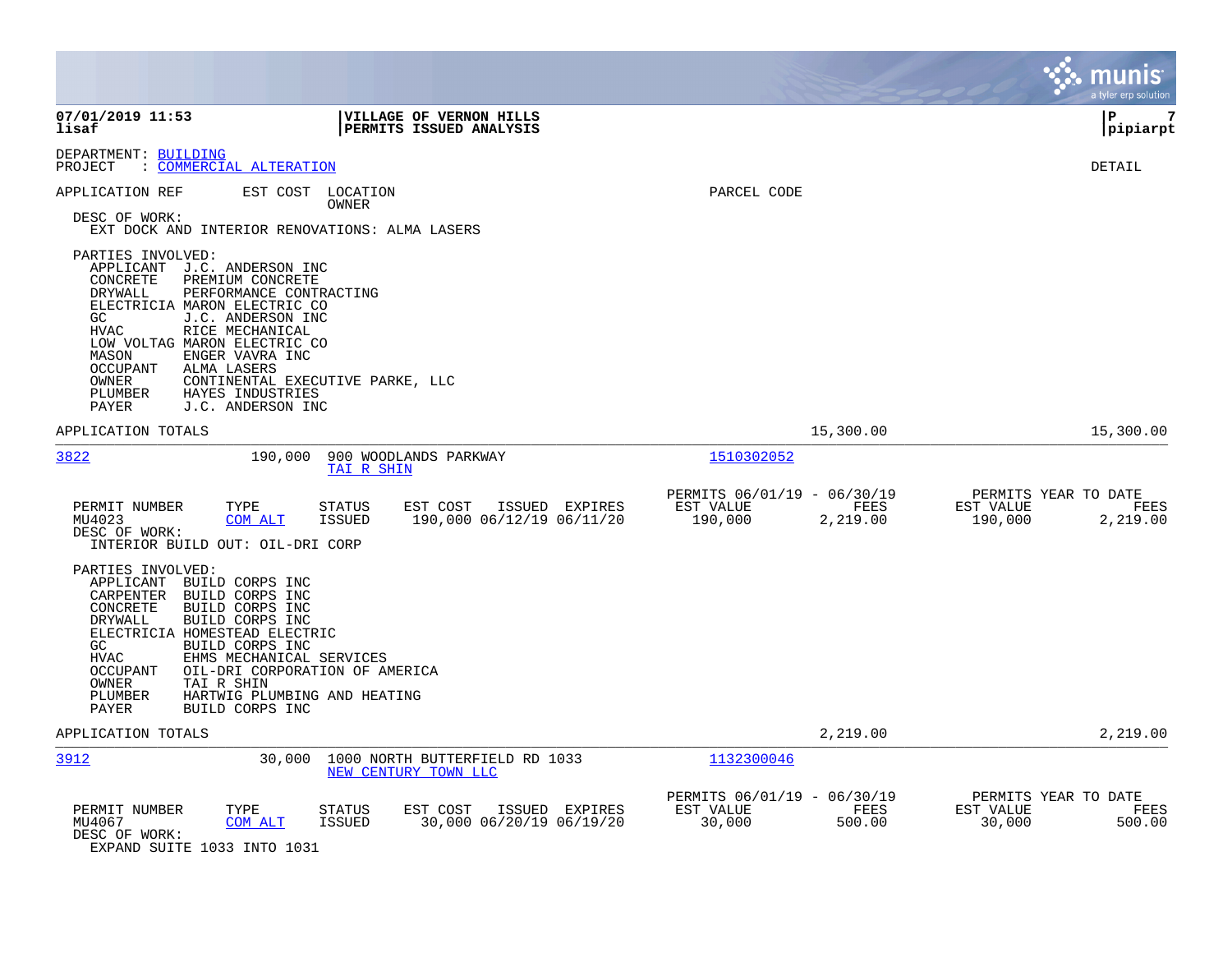|                                                                                                                                                                                                                                                                                                                                                                                                                    |                                                                                                        |                                                                         | munis<br>a tyler erp solution                                    |
|--------------------------------------------------------------------------------------------------------------------------------------------------------------------------------------------------------------------------------------------------------------------------------------------------------------------------------------------------------------------------------------------------------------------|--------------------------------------------------------------------------------------------------------|-------------------------------------------------------------------------|------------------------------------------------------------------|
| 07/01/2019 11:53<br>lisaf                                                                                                                                                                                                                                                                                                                                                                                          | VILLAGE OF VERNON HILLS<br>PERMITS ISSUED ANALYSIS                                                     |                                                                         | l P<br>8<br>pipiarpt                                             |
| DEPARTMENT: BUILDING<br>: COMMERCIAL ALTERATION<br>PROJECT                                                                                                                                                                                                                                                                                                                                                         |                                                                                                        |                                                                         | DETAIL                                                           |
| APPLICATION REF<br>PARTIES INVOLVED:<br>CRAIG/STEVEN DEVELOPMENT<br>APPLICANT<br>CRAIG/STEVEN DEVELOPMENT<br>CARPENTER<br>DRYWALL<br>CRAIG/STEVEN DEVELOPMENT<br>ELECTRICIA VANS ELECTRIC<br>GC.<br>CRAIG/STEVEN DEVELOPMENT<br>GC<br><b>HVAC</b><br>AIRE SERVICES<br>OCCUPANT<br>CFT PACKAGING USA, INC<br>OWNER<br>NEW CENTURY TOWN LLC<br>PLUMBER<br>MAS PLUMBING<br>PAYER<br>CRAIG/STEVEN DEVELOPMENT<br>PAYER | EST COST LOCATION<br>OWNER<br>1000 BUTTERFIELD OPERATING ACCOUNT<br>1000 BUTTERFIELD OPERATING ACCOUNT | PARCEL CODE                                                             |                                                                  |
| APPLICATION TOTALS                                                                                                                                                                                                                                                                                                                                                                                                 |                                                                                                        | 500.00                                                                  | 500.00                                                           |
| 3920<br>80,000                                                                                                                                                                                                                                                                                                                                                                                                     | 958 CORPORATE WOODS PARKWAY<br>VAN VLISSINGEN & CO                                                     | 1510302053                                                              |                                                                  |
| PERMIT NUMBER<br>TYPE<br>MU4054<br>COM ALT<br>DESC OF WORK:<br>TENANT BUILD OUT                                                                                                                                                                                                                                                                                                                                    | EST COST<br>ISSUED EXPIRES<br>STATUS<br>80,000 06/17/19 06/16/20<br><b>ISSUED</b>                      | PERMITS 06/01/19 - 06/30/19<br>EST VALUE<br>FEES<br>80,000<br>1,119.00  | PERMITS YEAR TO DATE<br>EST VALUE<br>FEES<br>80,000<br>1,119.00  |
| PARTIES INVOLVED:<br>APPLICANT BUILD CORPS INC<br>BUILD CORPS INC<br>CARPENTER<br>BUILD CORPS INC<br>DRYWALL<br>ELECTRICIA HOMESTEAD ELECTRIC<br>BUILD CORPS INC<br>GC<br><b>HVAC</b><br>EHMS MECHANICAL SERVICES<br>GORILLA ATHLETIC LLC<br>OCCUPANT<br>OWNER<br>VAN VLISSINGEN & CO<br>HARTWIG PLUMBING AND HEATING<br>PLUMBER<br>BUILD CORPS INC<br>PAYER                                                       |                                                                                                        |                                                                         |                                                                  |
| APPLICATION TOTALS                                                                                                                                                                                                                                                                                                                                                                                                 |                                                                                                        | 1,119.00                                                                | 1,119.00                                                         |
| 4018<br>254,000                                                                                                                                                                                                                                                                                                                                                                                                    | 750 CORPORATE WOODS PARKWAY<br>FREDRIC P & MELANIE G ANDES                                             | 1509401065                                                              |                                                                  |
| PERMIT NUMBER<br>TYPE<br>MU4123<br>COM ALT<br>DESC OF WORK:<br>TENANT BUILD OUT                                                                                                                                                                                                                                                                                                                                    | <b>STATUS</b><br>EST COST<br>ISSUED EXPIRES<br><b>ISSUED</b><br>254,000 06/28/19 06/27/20              | PERMITS 06/01/19 - 06/30/19<br>EST VALUE<br>FEES<br>254,000<br>2,740.00 | PERMITS YEAR TO DATE<br>EST VALUE<br>FEES<br>254,000<br>2,740.00 |
| PARTIES INVOLVED:<br>APPLICANT<br>BUILD CORPS INC<br>CARPENTER<br>BUILD CORPS INC<br>CONCRETE<br>BUILD CORPS INC                                                                                                                                                                                                                                                                                                   |                                                                                                        |                                                                         |                                                                  |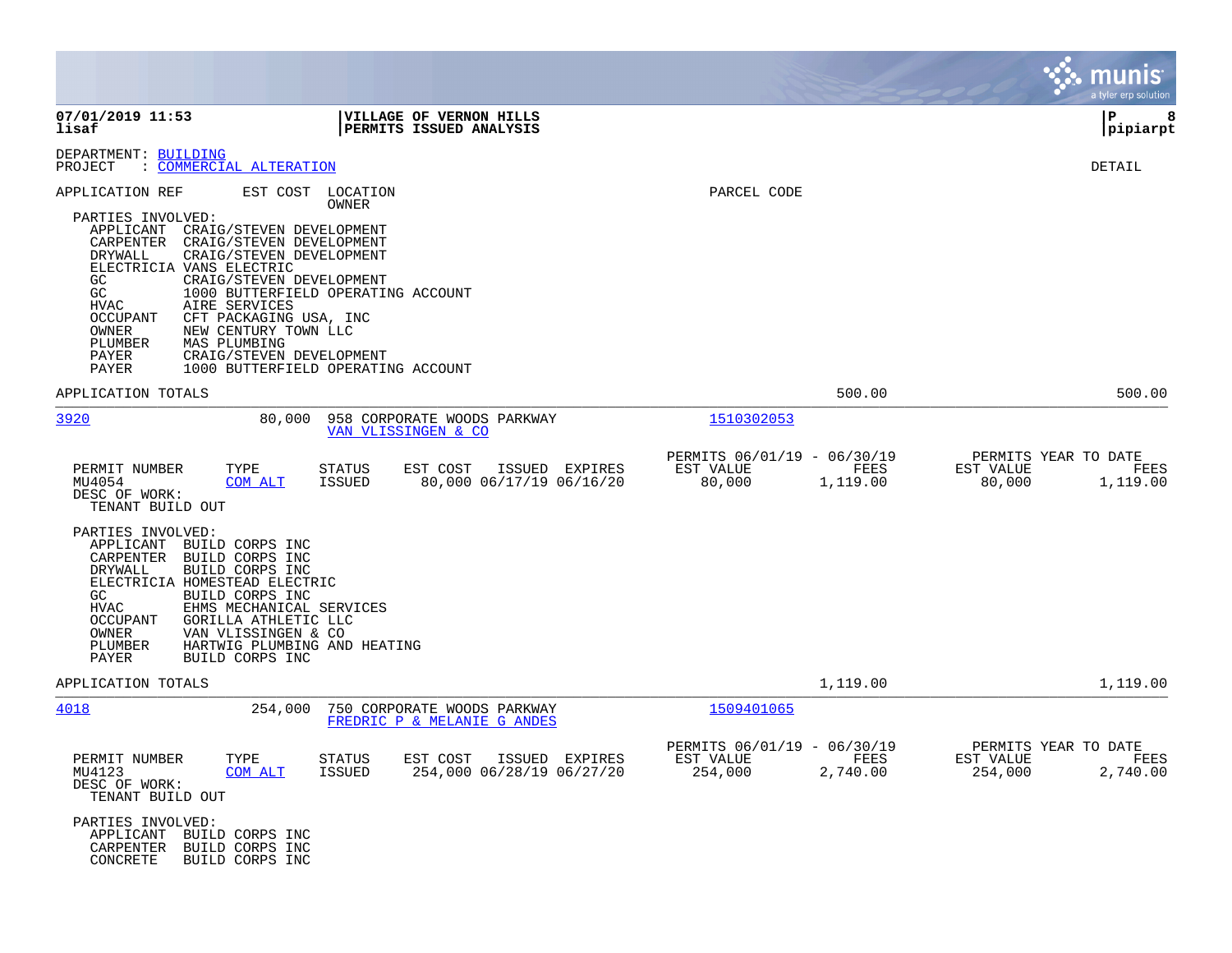|                                                                                                                                                                                                                                                                                             |                                                                                              |                                                     |                       | munis<br>a tyler erp solution                                    |
|---------------------------------------------------------------------------------------------------------------------------------------------------------------------------------------------------------------------------------------------------------------------------------------------|----------------------------------------------------------------------------------------------|-----------------------------------------------------|-----------------------|------------------------------------------------------------------|
| 07/01/2019 11:53<br>lisaf                                                                                                                                                                                                                                                                   | VILLAGE OF VERNON HILLS<br>PERMITS ISSUED ANALYSIS                                           |                                                     |                       | P<br> pipiarpt                                                   |
| DEPARTMENT: BUILDING<br>PROJECT<br>: COMMERCIAL ALTERATION                                                                                                                                                                                                                                  |                                                                                              |                                                     |                       | DETAIL                                                           |
| APPLICATION REF<br>EST COST<br>BUILD CORPS INC<br>DRYWALL<br><b>ELECTRICIA</b><br>HOMESTEAD ELECTRIC<br>GC<br>BUILD CORPS INC<br><b>HVAC</b><br>HARTWIG PLUMBING AND HEATING<br>OWNER<br>FREDRIC P & MELANIE G ANDES<br>PLUMBER<br>HARTWIG PLUMBING AND HEATING<br>PAYER<br>BUILD CORPS INC | LOCATION<br>OWNER                                                                            | PARCEL CODE                                         |                       |                                                                  |
| APPLICATION TOTALS                                                                                                                                                                                                                                                                          |                                                                                              |                                                     | 2,740.00              | 2,740.00                                                         |
| 4061<br>446,000                                                                                                                                                                                                                                                                             | 300 NORTH MILWAUKEE AVE<br>PWA CONTINENTAL EXECUTIVE PARKE, LP                               | 1503302030                                          |                       |                                                                  |
| TYPE<br>PERMIT NUMBER<br>MU4118<br>COM ALT<br>DESC OF WORK:<br><b>DEMO</b>                                                                                                                                                                                                                  | <b>STATUS</b><br>EST COST<br>ISSUED<br>EXPIRES<br>446,000 06/28/19 06/27/20<br><b>ISSUED</b> | PERMITS 06/01/19 - 06/30/19<br>EST VALUE<br>446,000 | FEES<br>4,660.00      | PERMITS YEAR TO DATE<br>EST VALUE<br>FEES<br>446,000<br>4,660.00 |
| PARTIES INVOLVED:<br>APPLICANT<br>PEPPER CONSTRUCTION<br>ELECTRICIA KELSO-BURNETT<br>PEPPER CONSTRUCTION<br>GC.<br>OWNER<br>PLUMBER<br>GREAT LAKES PLUMBING & HEATING CO<br>PAYER<br>PEPPER CONSTRUCTION                                                                                    | PWA CONTINENTAL EXECUTIVE PARKE, LP                                                          |                                                     |                       |                                                                  |
| APPLICATION TOTALS<br>PROJECT TOTALS                                                                                                                                                                                                                                                        |                                                                                              | 2,700,000                                           | 4,660.00<br>28,857.00 | 4,660.00<br>2,700,000<br>28,857.00                               |

**Contract**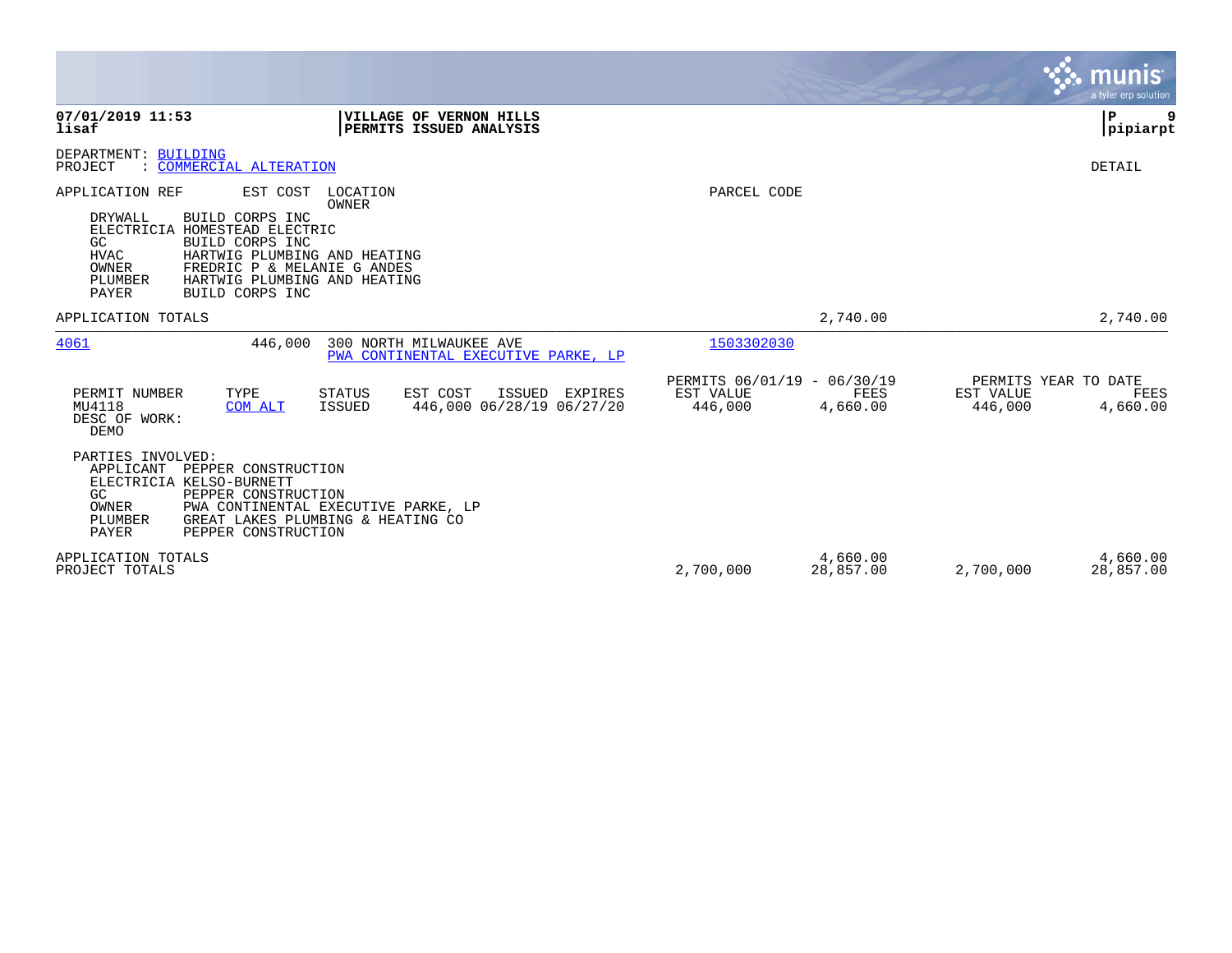|                                                                                                                                                                                                                                                                                                                                                                                                                                                                                                                                                                                                                                                                                                                                                                                                                              |                                                              | munis<br>a tyler erp solution                                   |
|------------------------------------------------------------------------------------------------------------------------------------------------------------------------------------------------------------------------------------------------------------------------------------------------------------------------------------------------------------------------------------------------------------------------------------------------------------------------------------------------------------------------------------------------------------------------------------------------------------------------------------------------------------------------------------------------------------------------------------------------------------------------------------------------------------------------------|--------------------------------------------------------------|-----------------------------------------------------------------|
| 07/01/2019 11:53<br><b>VILLAGE OF VERNON HILLS</b><br>lisaf<br>PERMITS ISSUED ANALYSIS                                                                                                                                                                                                                                                                                                                                                                                                                                                                                                                                                                                                                                                                                                                                       |                                                              | ΙP<br>10<br> pipiarpt                                           |
| DEPARTMENT: BUILDING<br>PROJECT<br>: COMMERCIAL NEW                                                                                                                                                                                                                                                                                                                                                                                                                                                                                                                                                                                                                                                                                                                                                                          |                                                              | DETAIL                                                          |
| APPLICATION REF<br>EST COST<br>LOCATION<br><b>OWNER</b>                                                                                                                                                                                                                                                                                                                                                                                                                                                                                                                                                                                                                                                                                                                                                                      | PARCEL CODE                                                  |                                                                 |
| 3292<br>1,600,000<br>864 EAST TOWNLINE ROAD<br>PLACEHOLDER                                                                                                                                                                                                                                                                                                                                                                                                                                                                                                                                                                                                                                                                                                                                                                   | 1134302008                                                   |                                                                 |
| PERMIT NUMBER<br>TYPE<br><b>STATUS</b><br>EST COST<br>ISSUED EXPIRES<br>MU4024<br>COMPLT<br>1,600,000 06/13/19 06/13/20<br>CO NO FEE<br>DESC OF WORK:<br>NEW BLDG: SHAKE SHACK<br>PARTIES INVOLVED:<br>APPLICANT<br><b>WD PARTNERS</b><br>CARPENTER<br>BROOKWOOD BUILDERS<br>CONCRETE<br>JB CONCRETE CONTRACTOR INC<br><b>DRYWALL</b><br>BROOKWOOD BUILDERS<br>ELECTRICIA SHILLELAGH ELECTRIC<br><b>EXCAVATOR</b><br>AMERICAN GRADING<br>GC<br>THORNDALE CONSTRUCTION SERVICES, INC<br>GLASS<br>MARK INDUSTRIES<br><b>HVAC</b><br>SUN RAY HEATING<br>INSULATOR<br>BROOKWOOD BUILDERS<br>FLOYD STEEL<br>IRON WORK<br>LOW VOLTAG FIRST DETECTION SYSTEM, INC<br>MASON<br>DTM MASONRY INC<br><b>OCCUPANT</b><br>SHAKE SHACK<br><b>OWNER</b><br>PLACEHOLDER<br><b>PLUMBER</b><br>ST JOHN PLUMBING<br><b>WD PARTNERS</b><br>PAYER | PERMITS 06/01/19 - 06/30/19<br>EST VALUE<br>FEES<br>0<br>.00 | PERMITS YEAR TO DATE<br>EST VALUE<br>FEES<br>$\mathbf 0$<br>.00 |
| <b>ROOFER</b><br>WEATHERGUARD ROOFING INC<br>APPLICATION TOTALS<br>PROJECT TOTALS                                                                                                                                                                                                                                                                                                                                                                                                                                                                                                                                                                                                                                                                                                                                            | .00<br>0<br>.00                                              | .00<br>.00<br>$\mathbf 0$                                       |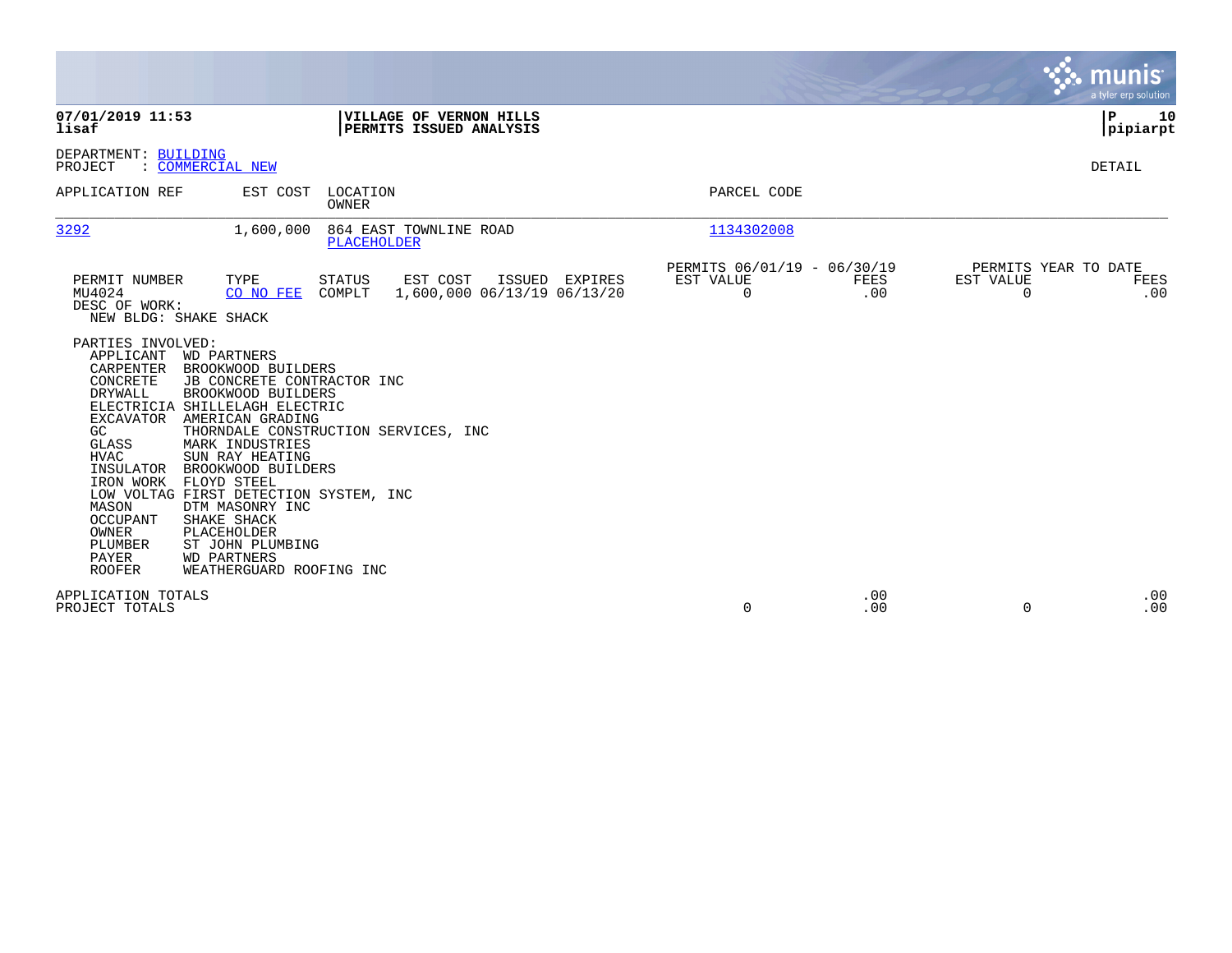|                                                                                                                                                                                                                                                 |                                                                                                                                                                                                                                                                                                                                                                                                                                                                                                                               |                         |                                                    |         |                                               |             |                                        | munis<br>a tyler erp solution |
|-------------------------------------------------------------------------------------------------------------------------------------------------------------------------------------------------------------------------------------------------|-------------------------------------------------------------------------------------------------------------------------------------------------------------------------------------------------------------------------------------------------------------------------------------------------------------------------------------------------------------------------------------------------------------------------------------------------------------------------------------------------------------------------------|-------------------------|----------------------------------------------------|---------|-----------------------------------------------|-------------|----------------------------------------|-------------------------------|
| 07/01/2019 11:53<br>lisaf                                                                                                                                                                                                                       |                                                                                                                                                                                                                                                                                                                                                                                                                                                                                                                               |                         | VILLAGE OF VERNON HILLS<br>PERMITS ISSUED ANALYSIS |         |                                               |             |                                        | ∣₽<br>11<br> pipiarpt         |
| DEPARTMENT: BUILDING<br>PROJECT                                                                                                                                                                                                                 | : MULTI FAMILY NEW                                                                                                                                                                                                                                                                                                                                                                                                                                                                                                            |                         |                                                    |         |                                               |             |                                        | <b>DETAIL</b>                 |
| APPLICATION REF                                                                                                                                                                                                                                 | EST COST                                                                                                                                                                                                                                                                                                                                                                                                                                                                                                                      | LOCATION<br>OWNER       |                                                    |         | PARCEL CODE                                   |             |                                        |                               |
| 2515                                                                                                                                                                                                                                            | 172,608                                                                                                                                                                                                                                                                                                                                                                                                                                                                                                                       | <b>PLACEHOLDER</b>      | 1218 BYRNE BOULEVARD                               |         | 1515107096                                    |             |                                        |                               |
| PERMIT NUMBER<br>4053<br>DESC OF WORK:<br>MODEL B, 3 BR, 2.5 BTHS                                                                                                                                                                               | TYPE<br>RES CO                                                                                                                                                                                                                                                                                                                                                                                                                                                                                                                | <b>STATUS</b><br>COMPLT | EST COST<br>ISSUED<br>172,608 06/17/19             | EXPIRES | PERMITS 06/01/19 - 06/30/19<br>EST VALUE<br>0 | FEES<br>.00 | PERMITS YEAR TO DATE<br>EST VALUE<br>0 | FEES<br>.00                   |
| PARTIES INVOLVED:<br>APPLICANT<br>CARPENTER<br>CONCRETE<br><b>DRYWALL</b><br>EXCAVATOR<br>GC<br>GC<br><b>GLASS</b><br><b>HVAC</b><br>INSULATOR<br>IRON WORK<br>MASON<br>OWNER<br>TELEPHONE<br>PLUMBER<br>PAYER<br><b>ROOFER</b><br><b>SEWER</b> | KINZIE BUILDERS<br>HORIZON CARPENTRY<br>UPLAND CONCRETE<br>RR DRYWALL & PAINTING<br>ELECTRICIA AEROTEC ELECTRIC<br>LANDSCAPE CONSTRUCTION CORP<br>KINZIE BUILDERS<br>CHITOWN-MILLCO VERNON HILLS LOT 2 LLC<br>LAKELAND BUILDING SUPPLY<br>COMBINED SERVICES HVAC<br>ARC INSULATION<br><b>CUSTOM ROOFING</b><br>LOW VOLTAG AEROTEC ELECTRIC<br>MICHIGAN MASONRY CORP<br>PLACEHOLDER<br>AEROTEC ELECTRIC<br>SCHMID CONSTRUCTION PLUMBING SVC<br>CHITOWN-MILLCO VERNON HILLS LOT 2 LLC<br>EXTERIOR BUILDERS INC<br>ROAD AND SONS |                         |                                                    |         |                                               |             |                                        |                               |
| APPLICATION TOTALS<br>PROJECT TOTALS                                                                                                                                                                                                            |                                                                                                                                                                                                                                                                                                                                                                                                                                                                                                                               |                         |                                                    |         | 0                                             | .00<br>.00  | 0                                      | .00<br>.00                    |

the property of the control of

and the contract of the contract of the contract of the contract of the contract of the contract of the contract of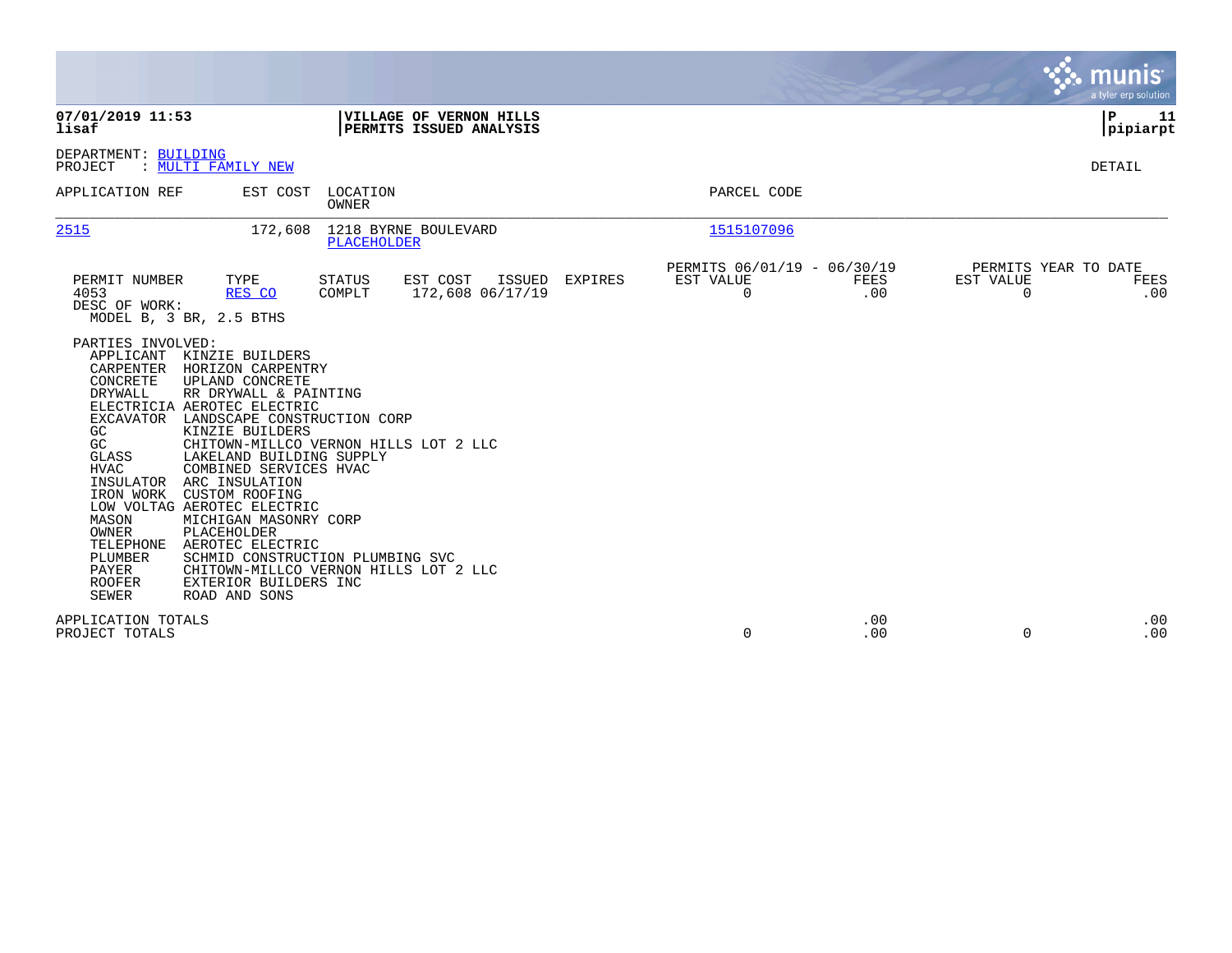|                                                                                                                                                            |                                                                                                                                                  |                                                                          | munis<br>a tyler erp solution                                  |
|------------------------------------------------------------------------------------------------------------------------------------------------------------|--------------------------------------------------------------------------------------------------------------------------------------------------|--------------------------------------------------------------------------|----------------------------------------------------------------|
| 07/01/2019 11:53<br>lisaf                                                                                                                                  | VILLAGE OF VERNON HILLS<br>PERMITS ISSUED ANALYSIS                                                                                               |                                                                          | l P<br>12<br> pipiarpt                                         |
| DEPARTMENT: BUILDING<br>: <u>AC/FURNACE</u><br>PROJECT                                                                                                     |                                                                                                                                                  |                                                                          | <b>DETAIL</b>                                                  |
| APPLICATION REF<br>EST COST                                                                                                                                | LOCATION<br>OWNER                                                                                                                                | PARCEL CODE                                                              |                                                                |
| 4039<br>6,422                                                                                                                                              | 1114 EISENHOWER CT<br><b>EUGENE SANFORD</b>                                                                                                      | 1132306133                                                               |                                                                |
| PERMIT NUMBER<br>TYPE<br>MU3994<br><b>AC/FURN</b><br>DESC OF WORK:<br>AC/FURNACE                                                                           | STATUS<br>EST COST<br>ISSUED EXPIRES<br><b>ISSUED</b><br>6,422 06/07/19 06/06/20                                                                 | PERMITS 06/01/19 - 06/30/19<br>EST VALUE<br>FEES<br>$\Omega$<br>64.22    | PERMITS YEAR TO DATE<br>EST VALUE<br>FEES<br>$\Omega$<br>64.22 |
| PARTIES INVOLVED:<br>APPLICANT EUGENE SANFORD<br>GC<br>EUGENE SANFORD<br><b>HVAC</b><br>BECKMAN BROS<br>OWNER<br>EUGENE SANFORD<br>EUGENE SANFORD<br>PAYER |                                                                                                                                                  |                                                                          |                                                                |
| APPLICATION TOTALS                                                                                                                                         |                                                                                                                                                  | 64.22                                                                    | 64.22                                                          |
| 4045<br>3,300                                                                                                                                              | 440 STEVENSON PL<br>PLACEHOLDER                                                                                                                  | 1132306127                                                               |                                                                |
| PERMIT NUMBER<br>TYPE<br>MU3997<br>AC/FURN<br>DESC OF WORK:<br>A/C ONLY                                                                                    | EST COST<br>ISSUED EXPIRES<br>STATUS<br><b>ISSUED</b><br>3,300 06/10/19 06/09/20                                                                 | PERMITS 06/01/19 - 06/30/19<br>EST VALUE<br>FEES<br>$\mathbf 0$<br>50.00 | PERMITS YEAR TO DATE<br>EST VALUE<br>FEES<br>0<br>50.00        |
| PARTIES INVOLVED:<br>APPLICANT<br>GC<br><b>HVAC</b><br>OWNER<br>PLACEHOLDER<br>PAYER                                                                       | ALLIED AIR CONDITIONING & HEATING<br>ALLIED AIR CONDITIONING & HEATING<br>ALLIED AIR CONDITIONING & HEATING<br>ALLIED AIR CONDITIONING & HEATING |                                                                          |                                                                |
| APPLICATION TOTALS                                                                                                                                         |                                                                                                                                                  | 50.00                                                                    | 50.00                                                          |
| 4046<br>9,600                                                                                                                                              | 1576 CYPRESS POINTE DR<br>DOMINIC & MARIA TABRIZI                                                                                                | 1132212003                                                               |                                                                |
| PERMIT NUMBER<br>TYPE<br>MU3998<br><b>AC/FURN</b><br>DESC OF WORK:<br>FURNACE AND A/C                                                                      | STATUS<br>EST COST<br>ISSUED EXPIRES<br>9,600 06/10/19 06/09/20<br><b>ISSUED</b>                                                                 | PERMITS 06/01/19 - 06/30/19<br>EST VALUE<br>FEES<br>$\mathbf 0$<br>96.00 | PERMITS YEAR TO DATE<br>EST VALUE<br>FEES<br>$\Omega$<br>96.00 |
| PARTIES INVOLVED:<br>APPLICANT<br>GC<br><b>HVAC</b><br>DOMINIC & MARIA TABRIZI<br>OWNER<br><b>PAYER</b>                                                    | ALLIED AIR CONDITIONING & HEATING<br>ALLIED AIR CONDITIONING & HEATING<br>ALLIED AIR CONDITIONING & HEATING<br>ALLIED AIR CONDITIONING & HEATING |                                                                          |                                                                |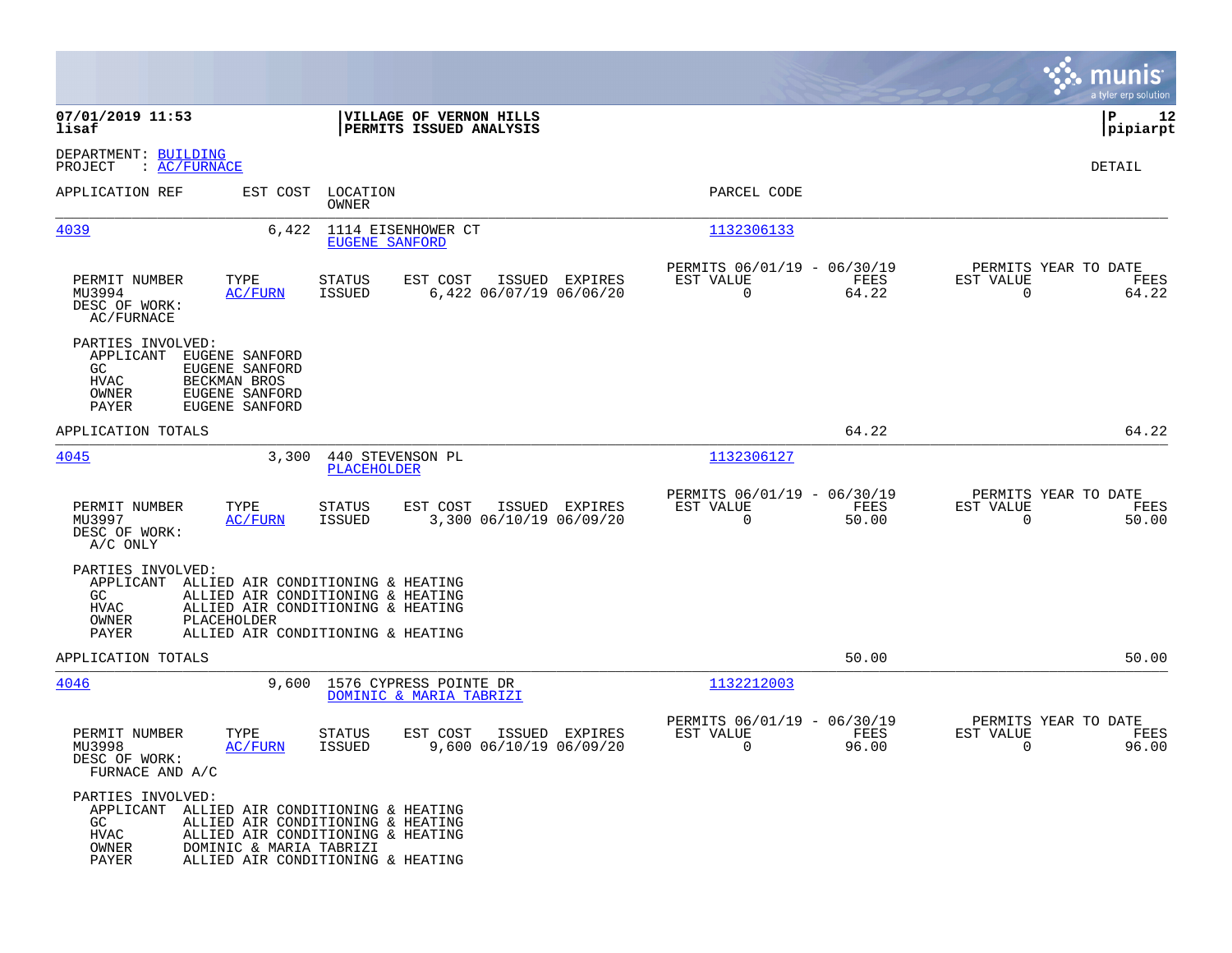|                                                                                                                                                                                                            |                                                                                          |                                                                           | munis<br>a tyler erp solution                                      |
|------------------------------------------------------------------------------------------------------------------------------------------------------------------------------------------------------------|------------------------------------------------------------------------------------------|---------------------------------------------------------------------------|--------------------------------------------------------------------|
| 07/01/2019 11:53<br>lisaf                                                                                                                                                                                  | VILLAGE OF VERNON HILLS<br>PERMITS ISSUED ANALYSIS                                       |                                                                           | P<br>13<br> pipiarpt                                               |
| DEPARTMENT: BUILDING<br>: <u>AC/FURNACE</u><br>PROJECT                                                                                                                                                     |                                                                                          |                                                                           | DETAIL                                                             |
| APPLICATION REF<br>EST COST                                                                                                                                                                                | LOCATION<br>OWNER                                                                        | PARCEL CODE                                                               |                                                                    |
| APPLICATION TOTALS                                                                                                                                                                                         |                                                                                          | 96.00                                                                     | 96.00                                                              |
| 4048<br>4,010                                                                                                                                                                                              | 26 SOUTH STERLING HEIGHTS RD<br>RAMAN & MADHULIKA GROVER                                 | 1507211015                                                                |                                                                    |
| PERMIT NUMBER<br>TYPE<br>MU4001<br><b>AC/FURN</b><br>DESC OF WORK:<br>FURNACE ONLY                                                                                                                         | EST COST<br>ISSUED EXPIRES<br><b>STATUS</b><br>4,010 06/10/19 06/09/20<br>COMPLT         | PERMITS 06/01/19 - 06/30/19<br>EST VALUE<br>FEES<br>$\Omega$<br>50.00     | PERMITS YEAR TO DATE<br>EST VALUE<br>FEES<br>$\Omega$<br>50.00     |
| PARTIES INVOLVED:<br>APPLICANT<br>THORNTON HEATING SERVICE<br>THORNTON HEATING SERVICE<br>GC<br>HVAC<br>THORNTON HEATING SERVICE<br>RAMAN & MADHULIKA GROVER<br>OWNER<br>THORNTON HEATING SERVICE<br>PAYER |                                                                                          |                                                                           |                                                                    |
| APPLICATION TOTALS                                                                                                                                                                                         |                                                                                          | 50.00                                                                     | 50.00                                                              |
| 4049                                                                                                                                                                                                       | 10,584 1659 SAINT ANDREW DR<br>RICHARD JACOB                                             | 1129312015                                                                |                                                                    |
| PERMIT NUMBER<br>TYPE<br>MU4002<br>AC/FURN<br>DESC OF WORK:<br>FURNACE AND A/C                                                                                                                             | <b>STATUS</b><br>EST COST<br>ISSUED EXPIRES<br><b>ISSUED</b><br>10,584 06/10/19 06/09/20 | PERMITS 06/01/19 - 06/30/19<br>EST VALUE<br>FEES<br>$\mathbf 0$<br>105.84 | PERMITS YEAR TO DATE<br>EST VALUE<br>FEES<br>$\mathbf 0$<br>105.84 |
| PARTIES INVOLVED:<br>APPLICANT ARS OF ILLINOIS<br>ARS OF ILLINOIS<br>GC<br>ARS OF ILLINOIS<br>HVAC<br>RICHARD JACOB<br>OWNER<br>PAYER<br>ARS OF ILLINOIS                                                   |                                                                                          |                                                                           |                                                                    |
| APPLICATION TOTALS                                                                                                                                                                                         |                                                                                          | 105.84                                                                    | 105.84                                                             |
| 4050<br>17,988                                                                                                                                                                                             | 2102 BEAVER CREEK DR<br>HARRIET HORITA                                                   | 1129201084                                                                |                                                                    |
| PERMIT NUMBER<br>TYPE<br><b>AC/FURN</b><br>MU4004<br>DESC OF WORK:<br>BOTH AC/FURNACE                                                                                                                      | EST COST<br>ISSUED EXPIRES<br><b>STATUS</b><br>ISSUED<br>17,988 06/11/19 06/10/20        | PERMITS 06/01/19 - 06/30/19<br>EST VALUE<br>FEES<br>0<br>179.88           | PERMITS YEAR TO DATE<br>EST VALUE<br>FEES<br>$\mathbf 0$<br>179.88 |
| PARTIES INVOLVED:<br>APPLICANT<br>GC.<br>OWNER<br>HARRIET HORITA                                                                                                                                           | ABC PLUMBING, HEATING, COOLING, ELECTRIC<br>ABC PLUMBING, HEATING, COOLING, ELECTRIC     |                                                                           |                                                                    |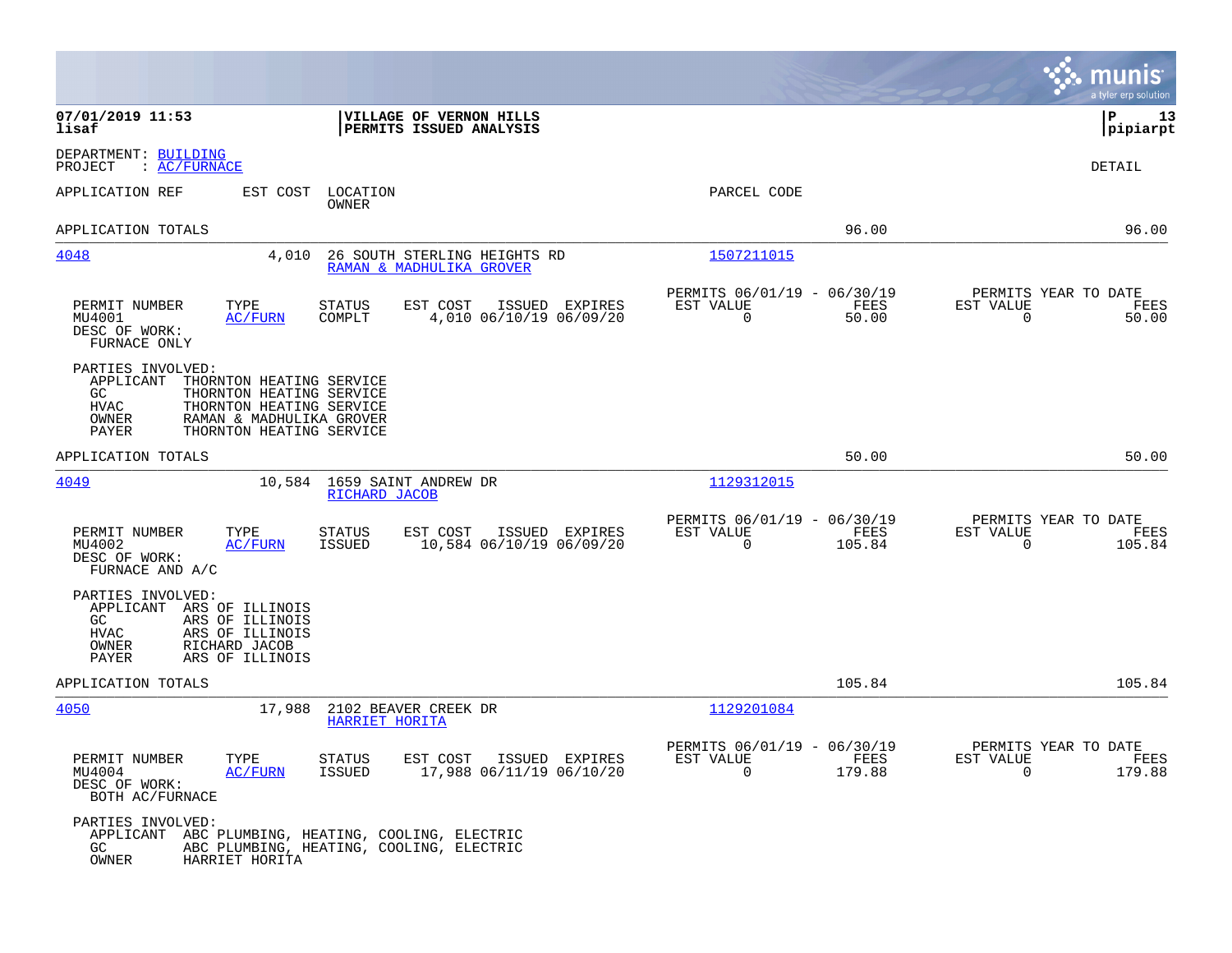|                                                                                                                                                                                                                                                          | munis<br>a tyler erp solution                                                                                                                    |
|----------------------------------------------------------------------------------------------------------------------------------------------------------------------------------------------------------------------------------------------------------|--------------------------------------------------------------------------------------------------------------------------------------------------|
| VILLAGE OF VERNON HILLS<br>07/01/2019 11:53<br>lisaf<br>PERMITS ISSUED ANALYSIS                                                                                                                                                                          | l P<br>14<br> pipiarpt                                                                                                                           |
| DEPARTMENT: BUILDING<br>PROJECT<br>: AC/FURNACE                                                                                                                                                                                                          | DETAIL                                                                                                                                           |
| APPLICATION REF<br>EST COST LOCATION                                                                                                                                                                                                                     | PARCEL CODE                                                                                                                                      |
| OWNER<br>PAYER<br>ABC PLUMBING, HEATING, COOLING, ELECTRIC                                                                                                                                                                                               |                                                                                                                                                  |
| APPLICATION TOTALS                                                                                                                                                                                                                                       | 179.88<br>179.88                                                                                                                                 |
| 8,300<br>4068<br>295 CONGRESSIONAL CT<br>ISMAIL B CETINKAYA                                                                                                                                                                                              | 1132207027                                                                                                                                       |
| PERMIT NUMBER<br>TYPE<br><b>STATUS</b><br>EST COST<br>ISSUED EXPIRES<br><b>AC/FURN</b><br>ISSUED<br>8,300 06/14/19 06/13/20<br>MU4037<br>DESC OF WORK:<br>A/C & FURNANCE                                                                                 | PERMITS 06/01/19 - 06/30/19<br>PERMITS YEAR TO DATE<br>FEES<br>EST VALUE<br>EST VALUE<br>FEES<br>$\mathbf 0$<br>83.00<br>$\mathbf 0$<br>83.00    |
| PARTIES INVOLVED:<br>APPLICANT ARS OF ILLINOIS<br>ARS OF ILLINOIS<br>GC.<br>OWNER<br>ISMAIL B CETINKAYA<br>PAYER<br>ARS OF ILLINOIS                                                                                                                      |                                                                                                                                                  |
| APPLICATION TOTALS                                                                                                                                                                                                                                       | 83.00<br>83.00                                                                                                                                   |
| 4089<br>9,600 1576 CYPRESS POINTE DR<br>DOMINIC & MARIA TABRIZI                                                                                                                                                                                          | 1132212003                                                                                                                                       |
| TYPE<br>EST COST<br>PERMIT NUMBER<br><b>STATUS</b><br>ISSUED EXPIRES<br>MU4060<br><b>AC/FURN</b><br>ISSUED<br>9,600 06/19/19 06/18/20<br>DESC OF WORK:<br>A/C AND FURNACE                                                                                | PERMITS 06/01/19 - 06/30/19<br>PERMITS YEAR TO DATE<br>EST VALUE<br>FEES<br>EST VALUE<br>FEES<br>$\overline{0}$<br>96.00<br>$\mathbf 0$<br>96.00 |
| PARTIES INVOLVED:<br>APPLICANT ALLIED AIR CONDITIONING & HEATING<br>ALLIED AIR CONDITIONING & HEATING<br>GC<br><b>HVAC</b><br>ALLIED AIR CONDITIONING & HEATING<br>OWNER<br>DOMINIC & MARIA TABRIZI<br><b>PAYER</b><br>ALLIED AIR CONDITIONING & HEATING |                                                                                                                                                  |
| APPLICATION TOTALS                                                                                                                                                                                                                                       | 96.00<br>96.00                                                                                                                                   |
| 4104<br>3,720 316 PINE LAKE CIR<br><b>H DEBORAH RASHMAN</b>                                                                                                                                                                                              | 1133103060                                                                                                                                       |
| TYPE<br><b>STATUS</b><br>EST COST<br>ISSUED EXPIRES<br>PERMIT NUMBER<br>MU4078<br><b>AC/FURN</b><br>ISSUED<br>3,720 06/21/19 06/20/20<br>DESC OF WORK:<br>AC ONLY                                                                                        | PERMITS 06/01/19 - 06/30/19<br>PERMITS YEAR TO DATE<br>EST VALUE<br>FEES<br>EST VALUE<br>FEES<br>$\mathbf 0$<br>50.00<br>$\mathbf 0$<br>50.00    |
| PARTIES INVOLVED:<br>APPLICANT FOUR SEASONS HEATING & AIR<br>GC.<br>FOUR SEASONS HEATING & AIR<br><b>HVAC</b><br>FOUR SEASONS HEATING & AIR                                                                                                              |                                                                                                                                                  |

**Contract**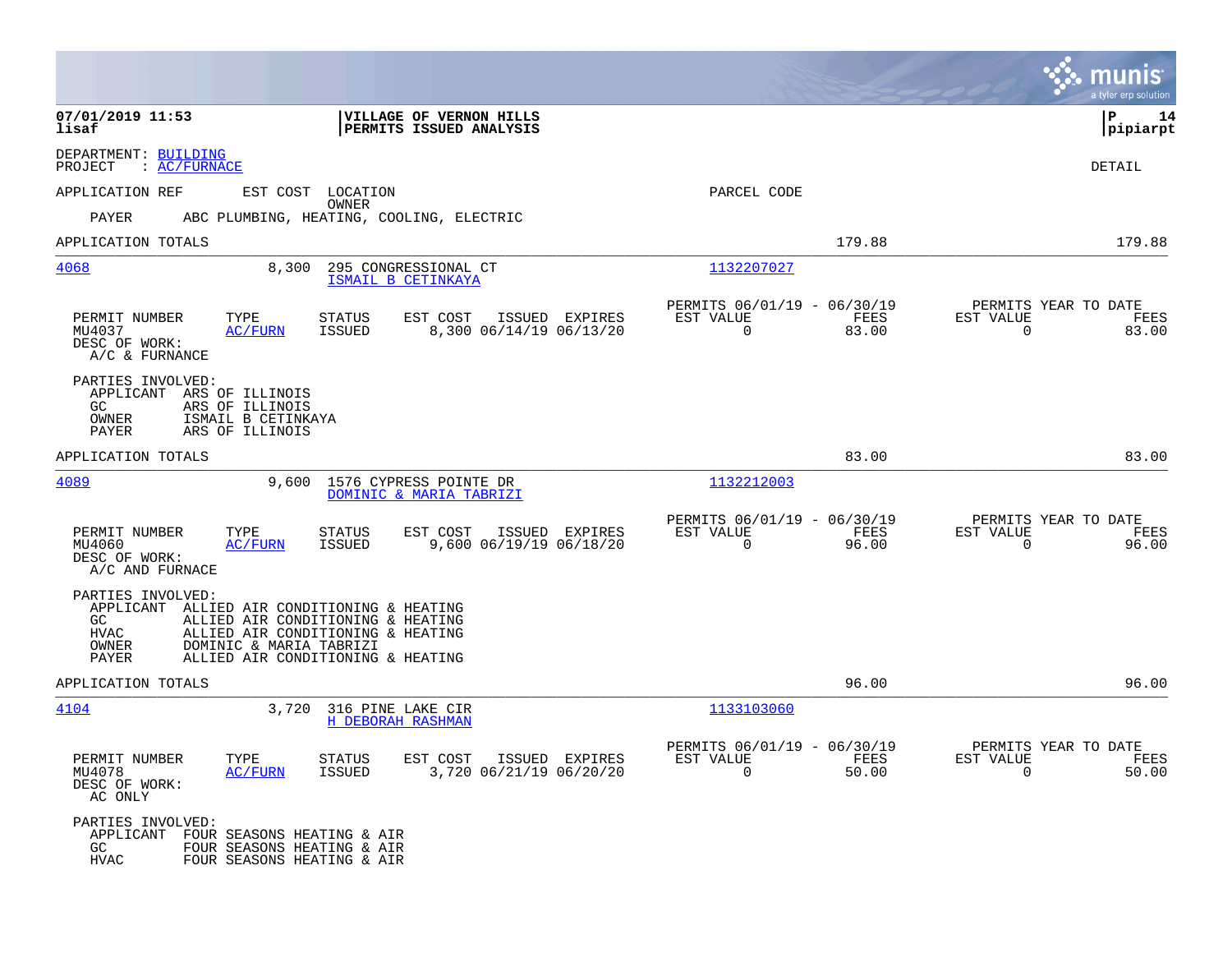|                                                                                                                                                                                                         | munis<br>a tyler erp solution                                                                                                                                      |
|---------------------------------------------------------------------------------------------------------------------------------------------------------------------------------------------------------|--------------------------------------------------------------------------------------------------------------------------------------------------------------------|
| 07/01/2019 11:53<br>VILLAGE OF VERNON HILLS<br>lisaf<br>PERMITS ISSUED ANALYSIS                                                                                                                         | lР<br>15<br> pipiarpt                                                                                                                                              |
| DEPARTMENT: BUILDING<br>PROJECT<br>: AC/FURNACE                                                                                                                                                         | <b>DETAIL</b>                                                                                                                                                      |
| APPLICATION REF<br>EST COST LOCATION<br>OWNER                                                                                                                                                           | PARCEL CODE                                                                                                                                                        |
| OWNER<br>H DEBORAH RASHMAN<br>PAYER<br>FOUR SEASONS HEATING & AIR                                                                                                                                       |                                                                                                                                                                    |
| APPLICATION TOTALS                                                                                                                                                                                      | 50.00<br>50.00                                                                                                                                                     |
| 4106<br>7,316<br>390 COLONIAL DR<br>DOUGLAS K SKEOCH                                                                                                                                                    | 1128111010                                                                                                                                                         |
| PERMIT NUMBER<br>EST COST<br>TYPE<br>STATUS<br>7,316 06/21/19 06/20/20<br>ISSUED<br>MU4080<br>AC/FURN<br>DESC OF WORK:<br>AC/FURNACE                                                                    | PERMITS 06/01/19 - 06/30/19<br>PERMITS YEAR TO DATE<br>EST VALUE<br>FEES<br>EST VALUE<br>ISSUED EXPIRES<br>FEES<br>$\mathbf 0$<br>73.16<br>$\mathbf 0$<br>73.16    |
| PARTIES INVOLVED:<br>APPLICANT FOUR SEASONS HEATING & AIR<br>GC<br>FOUR SEASONS HEATING & AIR<br>FOUR SEASONS HEATING & AIR<br>HVAC<br>DOUGLAS K SKEOCH<br>OWNER<br>FOUR SEASONS HEATING & AIR<br>PAYER |                                                                                                                                                                    |
| APPLICATION TOTALS                                                                                                                                                                                      | 73.16<br>73.16                                                                                                                                                     |
| 4130<br>6,076<br>874 SPARTA CT<br><b>PLACEHOLDER</b>                                                                                                                                                    | 1506206122                                                                                                                                                         |
| PERMIT NUMBER<br>TYPE<br>EST COST<br>STATUS<br>MU4101<br>AC/FURN<br>ISSUED<br>6,076 06/26/19 06/25/20<br>DESC OF WORK:<br>A/C & FURNANCE                                                                | PERMITS 06/01/19 - 06/30/19<br>PERMITS YEAR TO DATE<br>ISSUED EXPIRES<br>EST VALUE<br>FEES<br>EST VALUE<br>FEES<br>$\overline{0}$<br>60.76<br>$\mathbf 0$<br>60.76 |
| PARTIES INVOLVED:<br>APPLICANT ABC PLUMBING, HEATING, COOLING, ELECTRIC<br>ABC PLUMBING, HEATING, COOLING, ELECTRIC<br>GC<br>OWNER<br>PLACEHOLDER<br>PAYER<br>ABC PLUMBING, HEATING, COOLING, ELECTRIC  |                                                                                                                                                                    |
| APPLICATION TOTALS                                                                                                                                                                                      | 60.76<br>60.76                                                                                                                                                     |
| 4137<br>5,700<br>758 WILLIAMS WAY<br>GRIGORIY & TATYANA MITKOVETSKIY                                                                                                                                    | 1508114018                                                                                                                                                         |
| PERMIT NUMBER<br>TYPE<br>STATUS<br>EST COST<br>5,700 06/27/19 06/26/20<br>MU4107<br>AC/FURN<br>ISSUED<br>DESC OF WORK:<br>AC/FURNACE                                                                    | PERMITS 06/01/19 - 06/30/19<br>PERMITS YEAR TO DATE<br>EST VALUE<br>FEES<br>EST VALUE<br>ISSUED EXPIRES<br>FEES<br>$\overline{0}$<br>57.00<br>$\mathbf 0$<br>57.00 |
| PARTIES INVOLVED:<br>APPLICANT ARS OF ILLINOIS<br>GC<br>ARS OF ILLINOIS                                                                                                                                 |                                                                                                                                                                    |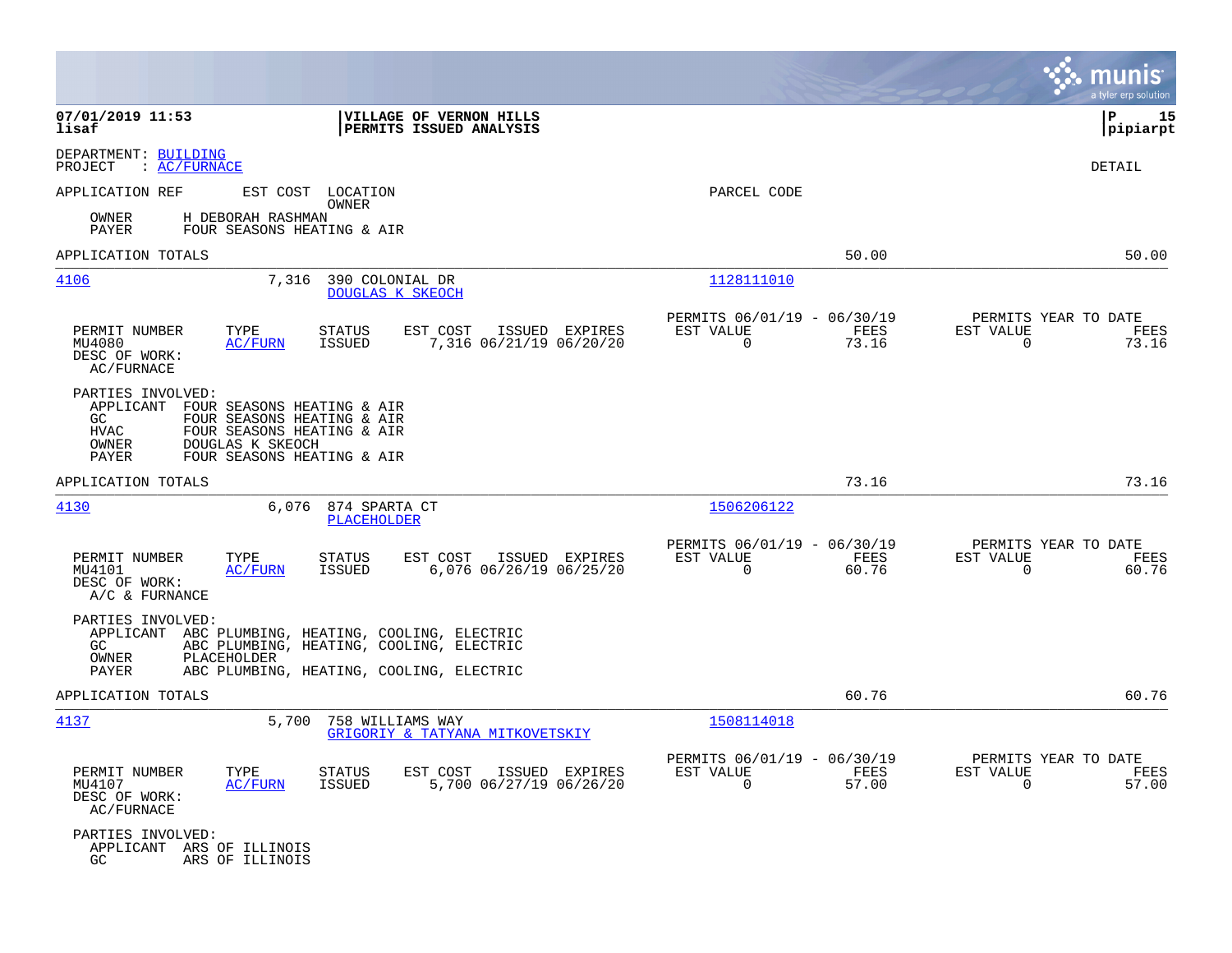|                                                                                                                                                                                                                                                |                                                                          | munis<br>a tyler erp solution                                     |
|------------------------------------------------------------------------------------------------------------------------------------------------------------------------------------------------------------------------------------------------|--------------------------------------------------------------------------|-------------------------------------------------------------------|
| 07/01/2019 11:53<br>VILLAGE OF VERNON HILLS<br>lisaf<br>PERMITS ISSUED ANALYSIS                                                                                                                                                                |                                                                          | l P<br>16<br> pipiarpt                                            |
| DEPARTMENT: BUILDING<br>: AC/FURNACE<br>PROJECT                                                                                                                                                                                                |                                                                          | <b>DETAIL</b>                                                     |
| APPLICATION REF<br>EST COST LOCATION<br>OWNER                                                                                                                                                                                                  | PARCEL CODE                                                              |                                                                   |
| ARS OF ILLINOIS<br>HVAC<br>OWNER<br>GRIGORIY & TATYANA MITKOVETSKIY<br>PAYER<br>ARS OF ILLINOIS                                                                                                                                                |                                                                          |                                                                   |
| APPLICATION TOTALS                                                                                                                                                                                                                             | 57.00                                                                    | 57.00                                                             |
| 4138<br>5,000<br>5 SOUTH STERLING HEIGHTS RD<br><b>BRIAN JAKOB</b>                                                                                                                                                                             | 1507215001                                                               |                                                                   |
| PERMIT NUMBER<br>TYPE<br>STATUS<br>EST COST<br>ISSUED EXPIRES<br>MU4109<br><b>AC/FURN</b><br><b>ISSUED</b><br>5,000 06/27/19 06/26/20<br>DESC OF WORK:<br>AC/FURNACE                                                                           | PERMITS 06/01/19 - 06/30/19<br>EST VALUE<br>FEES<br>0<br>50.00           | PERMITS YEAR TO DATE<br>EST VALUE<br>FEES<br>0<br>50.00           |
| PARTIES INVOLVED:<br>APPLICANT ABC PLUMBING, HEATING, COOLING, ELECTRIC<br>GC<br>ABC PLUMBING, HEATING, COOLING, ELECTRIC<br>ABC PLUMBING, HEATING, COOLING, ELECTRIC<br><b>HVAC</b><br>OWNER<br>BRIAN JAKOB<br>P E KMAK & L A ISAACS<br>PAYER |                                                                          |                                                                   |
| APPLICATION TOTALS                                                                                                                                                                                                                             | 50.00                                                                    | 50.00                                                             |
| 4140<br>4,190<br>113 MARIMAC LN<br>LINDA F WIETSTOCK                                                                                                                                                                                           | 1508209006                                                               |                                                                   |
| ISSUED EXPIRES<br>PERMIT NUMBER<br>TYPE<br>STATUS<br>EST COST<br>4,190 06/27/19 06/26/20<br>MU4110<br>AC/FURN<br><b>ISSUED</b><br>DESC OF WORK:<br>AC ONLY                                                                                     | PERMITS 06/01/19 - 06/30/19<br>EST VALUE<br>FEES<br>$\mathbf 0$<br>50.00 | PERMITS YEAR TO DATE<br>EST VALUE<br>FEES<br>$\mathbf 0$<br>50.00 |
| PARTIES INVOLVED:<br>APPLICANT LINDA F WIETSTOCK<br>GC<br>LINDA F WIETSTOCK<br>HVAC<br>ALLIED AIR CONDITIONING & HEATING<br><b>OWNER</b><br>LINDA F WIETSTOCK<br>PAYER<br>LINDA F WIETSTOCK                                                    |                                                                          |                                                                   |
| APPLICATION TOTALS                                                                                                                                                                                                                             | 50.00                                                                    | 50.00                                                             |
| 4141<br>8,532<br>408 RIVER GROVE CT<br>WOO NAM & MI WOOK KANG                                                                                                                                                                                  | 1516206004                                                               |                                                                   |
| PERMIT NUMBER<br>TYPE<br>EST COST<br>ISSUED EXPIRES<br>STATUS<br>8,532 06/27/19 06/26/20<br>MU4111<br>AC/FURN<br><b>ISSUED</b><br>DESC OF WORK:<br>A/C & FURNANCE                                                                              | PERMITS 06/01/19 - 06/30/19<br>EST VALUE<br>FEES<br>$\Omega$<br>85.32    | PERMITS YEAR TO DATE<br>EST VALUE<br>FEES<br>$\Omega$<br>85.32    |

PARTIES INVOLVED: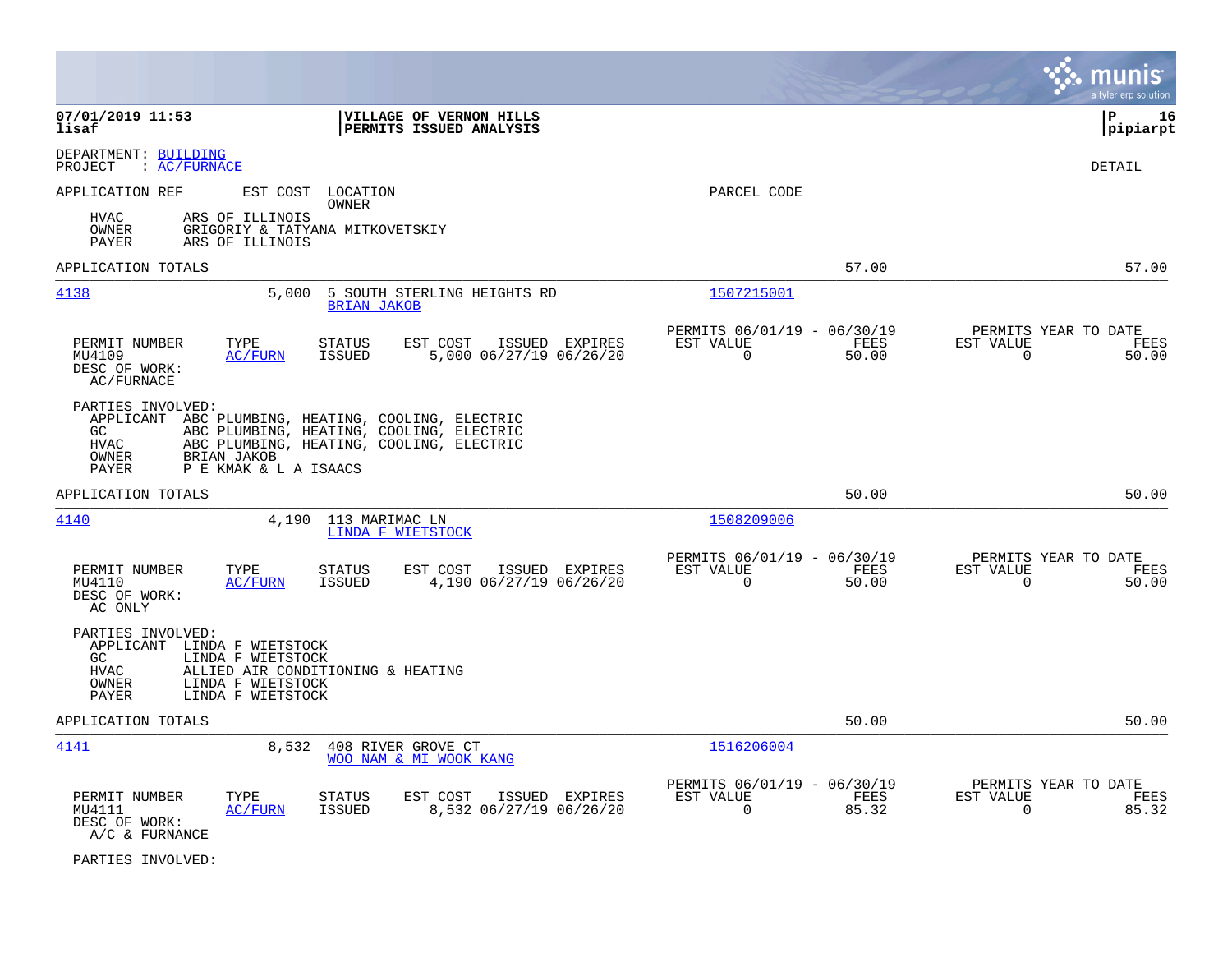|                                                                                                                                                                                 |                                                                | <b>munis</b><br>a tyler erp solution                           |
|---------------------------------------------------------------------------------------------------------------------------------------------------------------------------------|----------------------------------------------------------------|----------------------------------------------------------------|
| 07/01/2019 11:53<br><b>VILLAGE OF VERNON HILLS</b><br>lisaf<br>PERMITS ISSUED ANALYSIS                                                                                          |                                                                | ∣P<br>17<br> pipiarpt                                          |
| DEPARTMENT: BUILDING<br>PROJECT<br>: AC/FURNACE                                                                                                                                 |                                                                | DETAIL                                                         |
| APPLICATION REF<br>EST COST<br>LOCATION<br>OWNER<br>APPLICANT<br>ARS OF ILLINOIS<br>GC<br>ARS OF ILLINOIS<br>OWNER<br>WOO NAM & MI WOOK KANG<br><b>PAYER</b><br>ARS OF ILLINOIS | PARCEL CODE                                                    |                                                                |
| APPLICATION TOTALS                                                                                                                                                              | 85.32                                                          | 85.32                                                          |
| 4151<br>3,121<br>333 CHERRYWOOD COURT<br>PLACEHOLDER                                                                                                                            | 1505428062                                                     |                                                                |
| TYPE<br>EST COST<br>ISSUED<br>PERMIT NUMBER<br><b>STATUS</b><br>EXPIRES<br>MU4122<br>3,121 06/28/19 06/27/20<br><b>ISSUED</b><br>AC/FURN<br>DESC OF WORK:<br>A/C & HUMID.       | PERMITS 06/01/19 - 06/30/19<br>EST VALUE<br>FEES<br>50.00<br>0 | PERMITS YEAR TO DATE<br>EST VALUE<br>FEES<br>50.00<br>$\Omega$ |
| PARTIES INVOLVED:<br>APPLICANT<br>SAM BARGHI<br>GC<br>ABT<br>PLACEHOLDER<br>OWNER<br><b>PAYER</b><br>SAM BARGHI                                                                 |                                                                |                                                                |
| APPLICATION TOTALS<br>PROJECT TOTALS                                                                                                                                            | 50.00<br>0<br>1,201.18                                         | 50.00<br>1,201.18<br>$\Omega$                                  |

 $\mathcal{L}^{\text{max}}$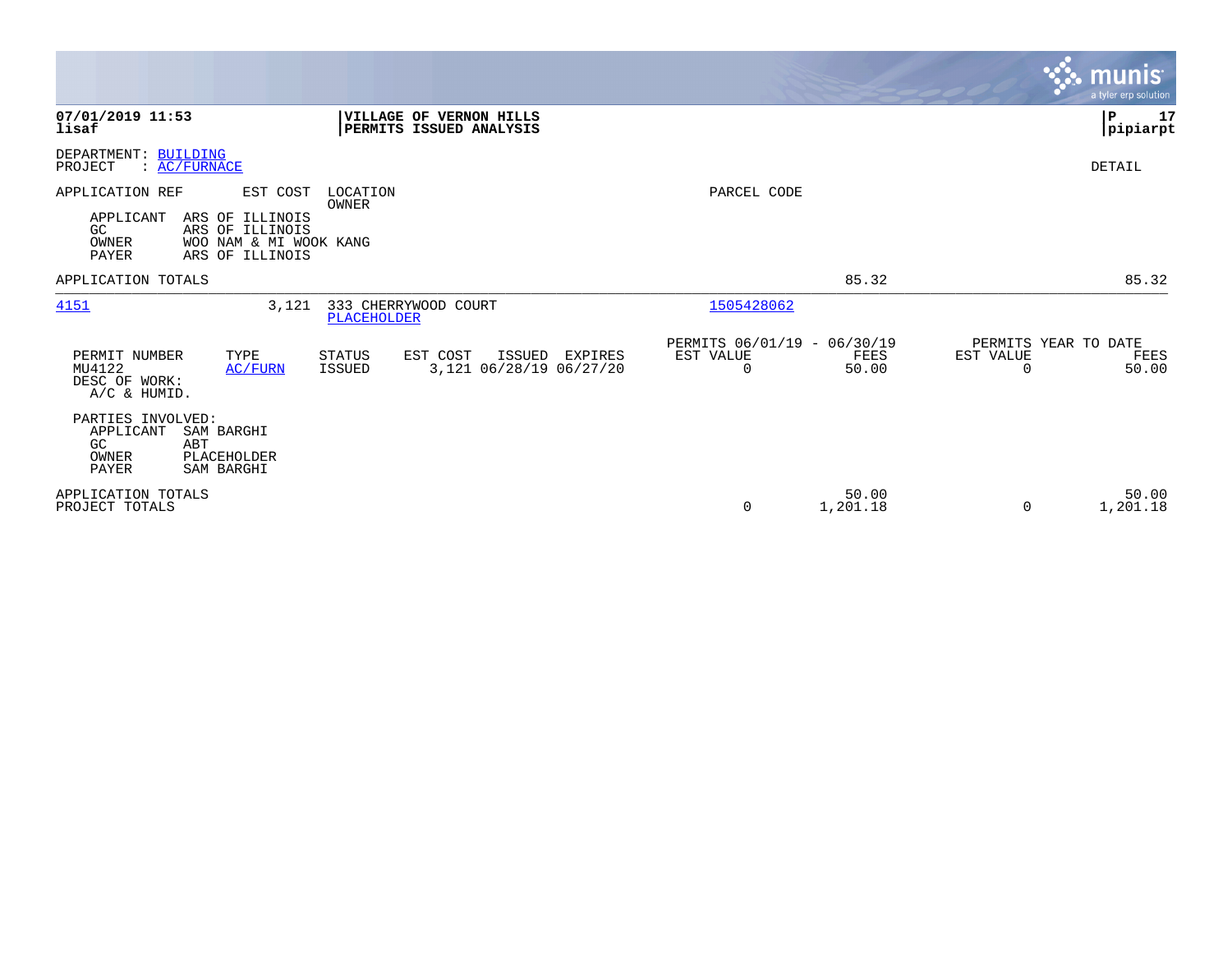|                                                                                                                                                                                      |                                                              |                                                    |                |                                                         |             |                                                  | munis<br>a tyler erp solution |
|--------------------------------------------------------------------------------------------------------------------------------------------------------------------------------------|--------------------------------------------------------------|----------------------------------------------------|----------------|---------------------------------------------------------|-------------|--------------------------------------------------|-------------------------------|
| 07/01/2019 11:53<br>lisaf                                                                                                                                                            |                                                              | VILLAGE OF VERNON HILLS<br>PERMITS ISSUED ANALYSIS |                |                                                         |             |                                                  | l P<br>18<br> pipiarpt        |
| DEPARTMENT: BUILDING<br>: <u>NEW BUSINESS NO REMODEL</u><br>PROJECT                                                                                                                  |                                                              |                                                    |                |                                                         |             |                                                  | <b>DETAIL</b>                 |
| APPLICATION REF                                                                                                                                                                      | EST COST LOCATION<br>OWNER                                   |                                                    |                | PARCEL CODE                                             |             |                                                  |                               |
| <u>3815</u><br>$\mathbf{0}$                                                                                                                                                          | 204 HAWTHORN CTR<br>CENTENNIAL                               |                                                    |                | 1133401086                                              |             |                                                  |                               |
| PERMIT NUMBER<br>TYPE<br>MU4121<br>CO NO FEE<br>DESC OF WORK:<br>CO: GYMBOREE PLAY & MUSIC                                                                                           | <b>STATUS</b><br>EST COST<br>COMPLT                          | ISSUED EXPIRES<br>$0$ 06/28/19 06/27/20            |                | PERMITS 06/01/19 - 06/30/19<br>EST VALUE<br>$\Omega$    | FEES<br>.00 | PERMITS YEAR TO DATE<br>EST VALUE<br>$\mathbf 0$ | FEES<br>.00                   |
| PARTIES INVOLVED:<br>GC<br><b>OUANTUM BUILDERS</b><br><b>OCCUPANT</b><br>GYMBOREE PLAY & MUSIC<br>OWNER<br>CENTENNIAL<br>PAYER<br><b>OUANTUM BUILDERS</b>                            |                                                              |                                                    |                |                                                         |             |                                                  |                               |
| APPLICATION TOTALS                                                                                                                                                                   |                                                              |                                                    |                |                                                         | .00         |                                                  | .00                           |
| 3876                                                                                                                                                                                 | 275 EVERGREEN DR<br>$\overline{0}$<br>MR & MRS GEORGE KONTOS |                                                    |                | 1508200029                                              |             |                                                  |                               |
| TYPE<br>PERMIT NUMBER<br>MU3991<br>CO NO FEE<br>DESC OF WORK:<br>CO - GALENA ORGANICS                                                                                                | EST COST<br>STATUS<br>COMPLT                                 | ISSUED EXPIRES<br>$0$ 06/07/19 06/06/20            |                | PERMITS 06/01/19 - 06/30/19<br>EST VALUE<br>$\mathbf 0$ | FEES<br>.00 | PERMITS YEAR TO DATE<br>EST VALUE<br>$\mathbf 0$ | FEES<br>.00                   |
| PARTIES INVOLVED:<br>APPLICANT<br>ERIC T BARRY<br>GALENA ORGANICS<br>GC<br>OCCUPANT<br>GALENA ORGANICS<br>OWNER<br>MR & MRS GEORGE KONTOS<br>PAYER<br>ERIC T BARRY                   |                                                              |                                                    |                |                                                         |             |                                                  |                               |
| APPLICATION TOTALS                                                                                                                                                                   |                                                              |                                                    |                |                                                         | .00         |                                                  | .00                           |
| 3929                                                                                                                                                                                 | 0 125 WEST TOWNLINE RD<br><b>JOSEPH Z WASCOW</b>             |                                                    |                | 1505200032                                              |             |                                                  |                               |
| PERMIT NUMBER<br>TYPE<br>MU3981<br>CO NO FEE<br>DESC OF WORK:<br>CO - VERNON DENTAL CARE                                                                                             | STATUS<br>EST COST<br>COMPLT                                 | $0$ 06/04/19 06/05/20                              | ISSUED EXPIRES | PERMITS 06/01/19 - 06/30/19<br>EST VALUE<br>$\Omega$    | FEES<br>.00 | PERMITS YEAR TO DATE<br>EST VALUE<br>$\Omega$    | FEES<br>.00                   |
| PARTIES INVOLVED:<br>APPLICANT<br>VERNON DENTAL CARE<br>GC<br>VERNON DENTAL CARE<br>OCCUPANT<br>VERNON DENTAL CARE<br>OWNER<br>JOSEPH Z WASCOW<br><b>PAYER</b><br>VERNON DENTAL CARE |                                                              |                                                    |                |                                                         |             |                                                  |                               |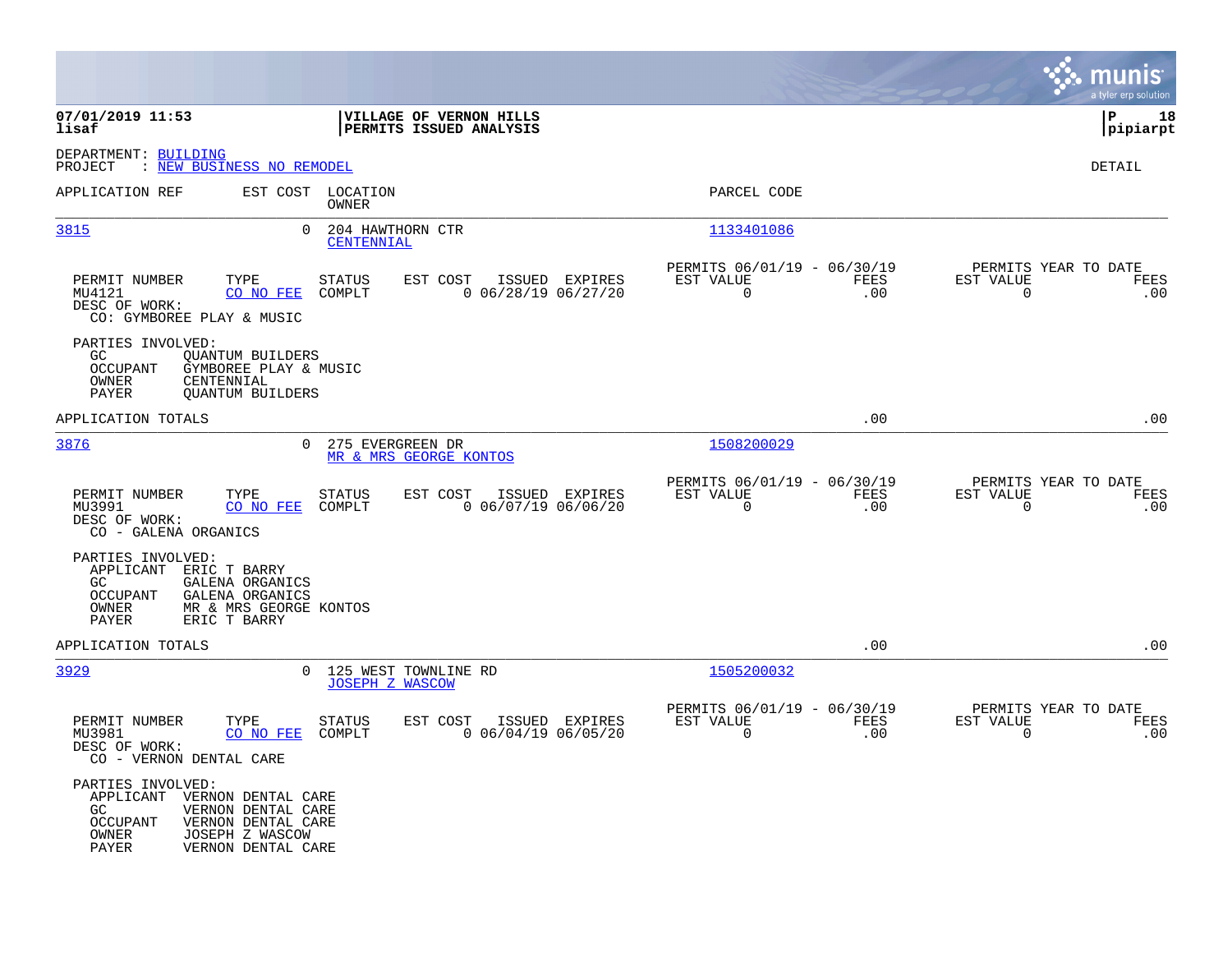|                                                                                                                                                                                                                                                              | munis                                                                                                                                                        | a tyler erp solution   |
|--------------------------------------------------------------------------------------------------------------------------------------------------------------------------------------------------------------------------------------------------------------|--------------------------------------------------------------------------------------------------------------------------------------------------------------|------------------------|
| 07/01/2019 11:53<br>VILLAGE OF VERNON HILLS<br>PERMITS ISSUED ANALYSIS<br>lisaf<br>APPLICATION TOTALS                                                                                                                                                        | l P<br>.00                                                                                                                                                   | 19<br> pipiarpt<br>.00 |
| DEPARTMENT: BUILDING<br>: NEW BUSINESS NO REMODEL<br>PROJECT                                                                                                                                                                                                 | DETAIL                                                                                                                                                       |                        |
| APPLICATION REF<br>EST COST LOCATION<br>OWNER                                                                                                                                                                                                                | PARCEL CODE                                                                                                                                                  |                        |
| 4026<br>205 BUTTERFIELD RD<br>$\mathbf{0}$<br>FRANK & CHRISTINE GIEGER                                                                                                                                                                                       | 1505308139                                                                                                                                                   |                        |
| EST COST<br>ISSUED EXPIRES<br>PERMIT NUMBER<br>TYPE<br>STATUS<br>$0$ 06/06/19 06/19/20<br>MU3990<br>NO REMODEL ISSUED<br>MU4096<br>CO NO FEE<br>$0$ 06/24/19 06/23/20<br>ISSUED<br>DESC OF WORK:<br>CHANGE OF OWNERSHIP- ENOIVOS EXPRESS OF VH               | PERMITS 06/01/19 - 06/30/19<br>PERMITS YEAR TO DATE<br>EST VALUE<br>FEES<br>EST VALUE<br>$\Omega$<br>150.00<br>$\Omega$<br>$\mathbf 0$<br>$\mathbf 0$<br>.00 | FEES<br>150.00<br>.00  |
| PARTIES INVOLVED:<br>APPLICANT<br>ENOVIOS EXPRESS OF VERNON HILLS*<br>ENOVIOS EXPRESS OF VERNON HILLS<br>GC.<br><b>OCCUPANT</b><br>ENOVIOS EXPRESS OF VERNON HILLS*<br>OWNER<br>FRANK & CHRISTINE GIEGER<br>ENOVIOS EXPRESS OF VERNON HILLS*<br><b>PAYER</b> |                                                                                                                                                              |                        |
| APPLICATION TOTALS                                                                                                                                                                                                                                           | 150.00                                                                                                                                                       | 150.00                 |
| 4059<br>202 WEST USHY 45<br>$\Omega$<br>INAYAH MANAGEMENT INC                                                                                                                                                                                                | 1508200051                                                                                                                                                   |                        |
| PERMIT NUMBER<br>TYPE<br><b>STATUS</b><br>EST COST<br>ISSUED EXPIRES<br>$0$ 06/12/19 06/21/20<br>MU4018<br>NO REMODEL COMPLT<br>$0$ 06/24/19 06/23/20<br>MU4089<br>CO NO FEE<br>COMPLT<br>DESC OF WORK:<br>CO: NEW OWNER                                     | PERMITS 06/01/19 - 06/30/19<br>PERMITS YEAR TO DATE<br>EST VALUE<br>FEES<br>EST VALUE<br>$\mathbf 0$<br>$\mathbf 0$<br>150.00<br>0<br>$\mathbf 0$<br>.00     | FEES<br>150.00<br>.00  |
| PARTIES INVOLVED:<br>GC.<br>INAYAH MANAGEMENT INC<br>OCCUPANT<br>MOBIL<br>OWNER<br>INAYAH MANAGEMENT INC<br><b>PAYER</b><br>INAYAH MANAGEMENT INC                                                                                                            |                                                                                                                                                              |                        |
| APPLICATION TOTALS                                                                                                                                                                                                                                           | 150.00                                                                                                                                                       | 150.00                 |
| 4103<br>$\Omega$<br>702 NORTH DEERPATH DR<br>EQUITRUST LIFE INSURANCE COMPANY                                                                                                                                                                                | 1505211002                                                                                                                                                   |                        |
| PERMIT NUMBER<br>TYPE<br>STATUS<br>EST COST<br>ISSUED EXPIRES<br>$0$ 06/21/19 06/20/20<br>MU4077<br>NO REMODEL COMPLT<br>CO NO FEE<br>$0$ 06/24/19 06/23/20<br>MU4087<br>COMPLT<br>DESC OF WORK:<br>CO - BEST DEDICATIONS SOLUTIONS LLC                      | PERMITS 06/01/19 - 06/30/19<br>PERMITS YEAR TO DATE<br>EST VALUE<br>FEES<br>EST VALUE<br>$\Omega$<br>150.00<br>$\Omega$<br>$\mathbf 0$<br>0<br>.00           | FEES<br>150.00<br>.00  |
| PARTIES INVOLVED:<br>APPLICANT BEST DIDICATED SOLUTIONS LLC<br>GC<br>BEST DIDICATED SOLUTIONS LLC                                                                                                                                                            |                                                                                                                                                              |                        |

 $\mathcal{L}^{\text{max}}$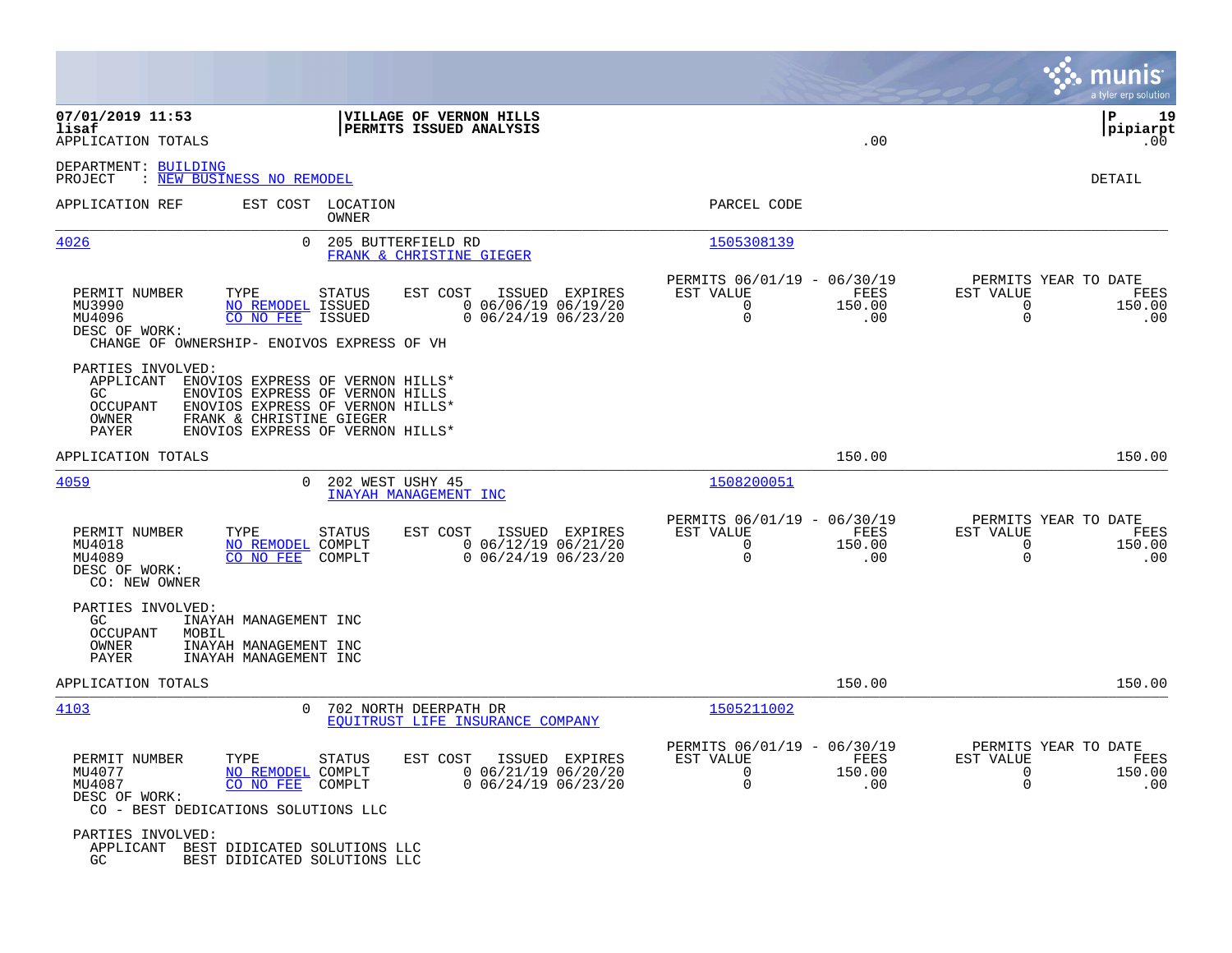|                                                                                                                                                                                                                                                 | munis<br>a tyler erp solution                                                                                                                |
|-------------------------------------------------------------------------------------------------------------------------------------------------------------------------------------------------------------------------------------------------|----------------------------------------------------------------------------------------------------------------------------------------------|
| 07/01/2019 11:53<br>VILLAGE OF VERNON HILLS<br>lisaf<br>PERMITS ISSUED ANALYSIS                                                                                                                                                                 | l P<br>20<br> pipiarpt                                                                                                                       |
| DEPARTMENT: BUILDING<br>: NEW BUSINESS NO REMODEL<br>PROJECT                                                                                                                                                                                    | <b>DETAIL</b>                                                                                                                                |
| APPLICATION REF<br>EST COST LOCATION<br>OWNER<br>OCCUPANT<br>BEST DIDICATED SOLUTIONS LLC<br><b>OWNER</b><br>EQUITRUST LIFE INSURANCE COMPANY<br>BEST DIDICATED SOLUTIONS LLC<br>PAYER                                                          | PARCEL CODE                                                                                                                                  |
| APPLICATION TOTALS                                                                                                                                                                                                                              | 150.00<br>150.00                                                                                                                             |
| 4120<br>$\Omega$<br>413 NORTH MILWAUKEE AVE 100<br>MID-AMERICA ASSET MANAGEMENT INC                                                                                                                                                             | 1503102020                                                                                                                                   |
| PERMIT NUMBER<br>TYPE<br>STATUS<br>EST COST<br>ISSUED EXPIRES<br>MU4093<br>NO REMODEL ISSUED<br>$0$ 06/24/19 06/23/20<br>DESC OF WORK:<br>CO - HALLOWEEN CITY                                                                                   | PERMITS 06/01/19 - 06/30/19<br>PERMITS YEAR TO DATE<br>FEES<br>EST VALUE<br>EST VALUE<br>FEES<br>$\Omega$<br>$\Omega$<br>150.00<br>150.00    |
| PARTIES INVOLVED:<br>APPLICANT<br>PARTY CITY DBA* HALLOWEEN CITY<br>PARTY CITY DBA* HALLOWEEN CITY<br>GC.<br>OCCUPANT<br>PARTY CITY DBA* HALLOWEEN CITY<br>OWNER<br>MID-AMERICA ASSET MANAGEMENT INC<br>PAYER<br>PARTY CITY DBA* HALLOWEEN CITY |                                                                                                                                              |
| APPLICATION TOTALS                                                                                                                                                                                                                              | 150.00<br>150.00                                                                                                                             |
| 4127<br>277 EVERGREEN DR<br>$\Omega$<br>MR & MRS GEORGE KONTOS                                                                                                                                                                                  | 1508200029                                                                                                                                   |
| PERMIT NUMBER<br>TYPE<br>STATUS<br>EST COST<br>ISSUED EXPIRES<br>MU4095<br>NO REMODEL ISSUED<br>$0$ 06/25/19 06/24/20<br>DESC OF WORK:<br>NEW OWNERS<br>FOR CERT OF OCC                                                                         | PERMITS 06/01/19 - 06/30/19<br>PERMITS YEAR TO DATE<br>FEES<br>EST VALUE<br>EST VALUE<br>FEES<br>$\mathbf 0$<br>150.00<br>$\Omega$<br>150.00 |
| PARTIES INVOLVED:<br>APPLICANT<br>RICARDO PERICO<br>GC.<br>SALVI SALVI & WIFLER P.C.<br><b>OCCUPANT</b><br>AL'S PIZZA ITALIA<br>MR & MRS GEORGE KONTOS<br>OWNER<br>PAYER<br>SALVI SALVI & WIFLER P.C.                                           |                                                                                                                                              |
| APPLICATION TOTALS<br>PROJECT TOTALS                                                                                                                                                                                                            | 150.00<br>150.00<br>$\mathbf 0$<br>750.00<br>$\Omega$<br>750.00                                                                              |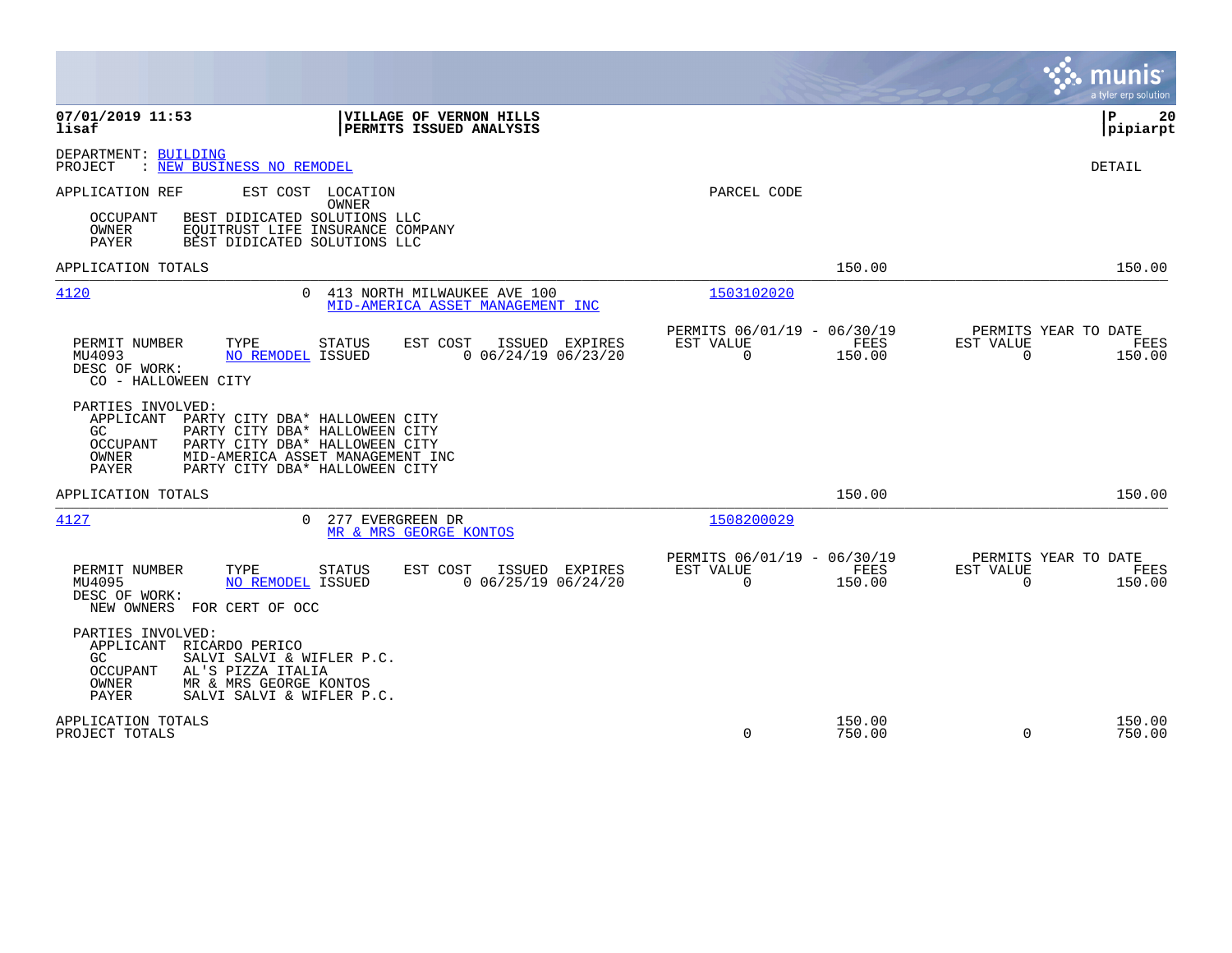|                                                                                                       |                                                                                                                     |                         |                                                      |         |                                                      |                |                | $\mathbf{\mathcal{C}}$ . munis<br>a tyler erp solution |
|-------------------------------------------------------------------------------------------------------|---------------------------------------------------------------------------------------------------------------------|-------------------------|------------------------------------------------------|---------|------------------------------------------------------|----------------|----------------|--------------------------------------------------------|
| 07/01/2019 11:53<br>lisaf                                                                             |                                                                                                                     |                         | VILLAGE OF VERNON HILLS<br>PERMITS ISSUED ANALYSIS   |         |                                                      |                |                | $\mathbf{P}$<br>21<br> pipiarpt                        |
| DEPARTMENT: BUILDING<br>PROJECT                                                                       | : COMMERCIAL ROOFTOP HVAC                                                                                           |                         |                                                      |         |                                                      |                |                | DETAIL                                                 |
| APPLICATION REF                                                                                       | EST COST                                                                                                            | LOCATION<br>OWNER       |                                                      |         | PARCEL CODE                                          |                |                |                                                        |
| 4019                                                                                                  | 8,653                                                                                                               |                         | 210 EAST TOWNLINE RD<br>BLUEBRIDGE PROPERTIES II LLC |         | 1133302008                                           |                |                |                                                        |
| PERMIT NUMBER<br>MU3987<br>DESC OF WORK:                                                              | TYPE<br>RFTP HVAC<br>UNIT REPLACEMENT OF SAME SIZE, SAME LOCATION                                                   | <b>STATUS</b><br>ISSUED | EST COST<br>ISSUED<br>8,653 06/05/19 06/04/20        | EXPIRES | PERMITS 06/01/19 - 06/30/19<br>EST VALUE<br>$\Omega$ | FEES<br>86.53  | EST VALUE<br>∩ | PERMITS YEAR TO DATE<br>FEES<br>86.53                  |
| PARTIES INVOLVED:<br>APPLICANT A-1 SERVICES<br>GC<br><b>HVAC</b><br>OCCUPANT<br>OWNER<br><b>PAYER</b> | ELECTRICIA ASSURED POWER<br>A-1 SERVICES<br>A-1 SERVICES<br>WENDY'S<br>BLUEBRIDGE PROPERTIES II LLC<br>A-1 SERVICES |                         |                                                      |         |                                                      |                |                |                                                        |
| APPLICATION TOTALS<br>PROJECT TOTALS                                                                  |                                                                                                                     |                         |                                                      |         | 0                                                    | 86.53<br>86.53 | $\Omega$       | 86.53<br>86.53                                         |

the property of the control of

and the contract of the contract of the contract of the contract of the contract of the contract of the contract of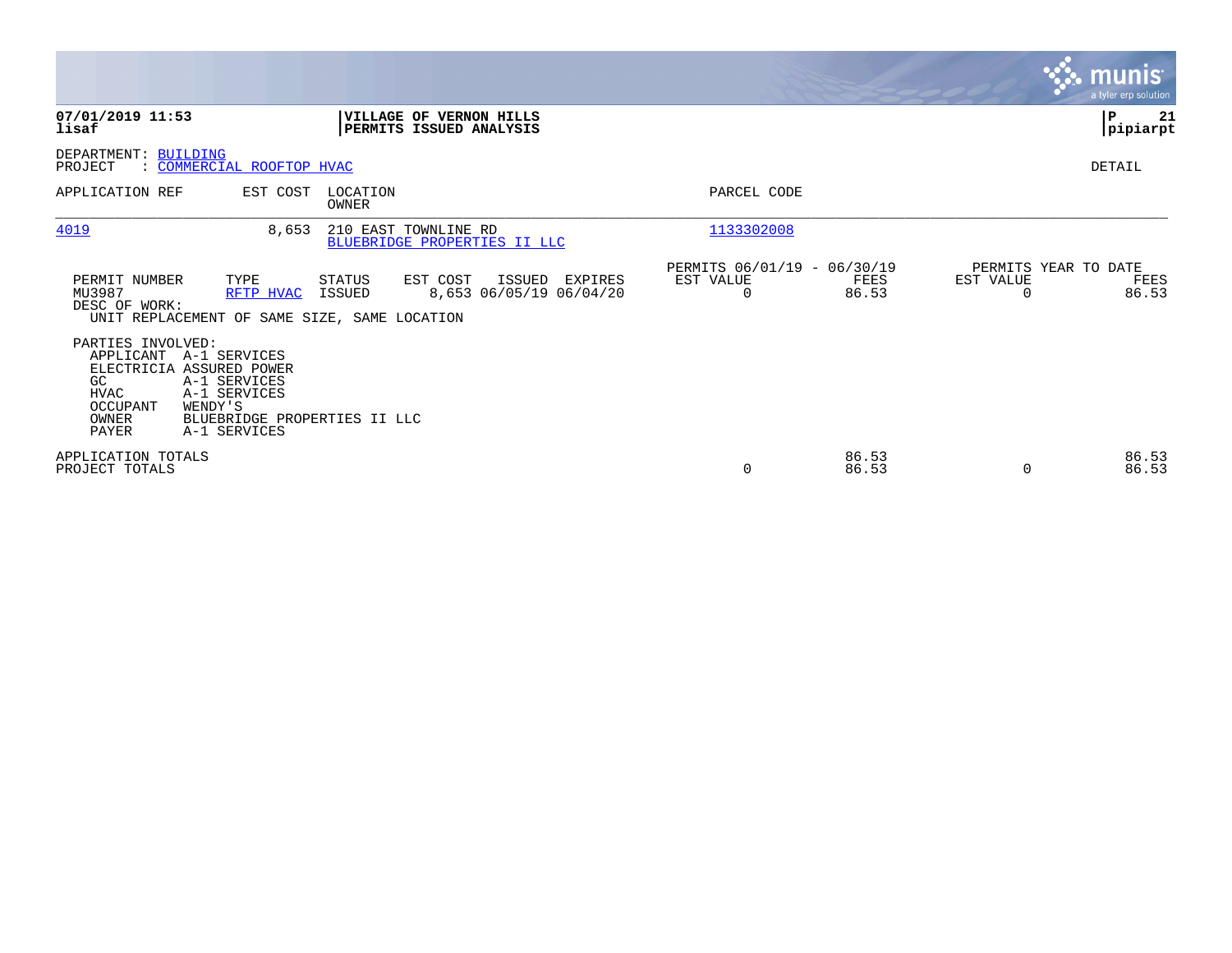|                                                                                                                                                                                                            |                                                                                         |                                                                       | munis<br>a tyler erp solution                                  |
|------------------------------------------------------------------------------------------------------------------------------------------------------------------------------------------------------------|-----------------------------------------------------------------------------------------|-----------------------------------------------------------------------|----------------------------------------------------------------|
| 07/01/2019 11:53<br>lisaf                                                                                                                                                                                  | VILLAGE OF VERNON HILLS<br>PERMITS ISSUED ANALYSIS                                      |                                                                       | 22<br>l P<br>pipiarpt                                          |
| DEPARTMENT: BUILDING<br>: DRIVEWAY<br>PROJECT                                                                                                                                                              |                                                                                         |                                                                       | <b>DETAIL</b>                                                  |
| APPLICATION REF                                                                                                                                                                                            | EST COST LOCATION<br><b>OWNER</b>                                                       | PARCEL CODE                                                           |                                                                |
| 3917<br>4,000                                                                                                                                                                                              | 217 AMBER LN<br>KEVIN J & MARY J BENTON                                                 | 1505405077                                                            |                                                                |
| PERMIT NUMBER<br>TYPE<br>MU3970<br><b>DRVWY</b><br>DESC OF WORK:<br>DRIVEWAY AND SIDEWALK                                                                                                                  | EST COST<br>ISSUED EXPIRES<br><b>STATUS</b><br><b>ISSUED</b><br>4,000 06/04/19 06/03/20 | PERMITS 06/01/19 - 06/30/19<br>EST VALUE<br>FEES<br>$\Omega$<br>50.00 | PERMITS YEAR TO DATE<br>EST VALUE<br>FEES<br>$\Omega$<br>50.00 |
| PARTIES INVOLVED:<br>APPLICANT<br>KEVIN J & MARY J BENTON<br>CONCRETE<br>KEVIN J & MARY J BENTON<br>GC.<br>KEVIN J & MARY J BENTON<br>OWNER<br>KEVIN J & MARY J BENTON<br>KEVIN J & MARY J BENTON<br>PAYER |                                                                                         |                                                                       |                                                                |
| APPLICATION TOTALS                                                                                                                                                                                         |                                                                                         | 50.00                                                                 | 50.00                                                          |
| 3942<br>2,300                                                                                                                                                                                              | 1431 MAIDSTONE DR<br>ROBERT & JESSICA STEVO                                             | 1132104058                                                            |                                                                |
| PERMIT NUMBER<br>TYPE<br>MU4039<br><b>DRVWY</b><br>DESC OF WORK:<br>DRIVEWAY                                                                                                                               | EST COST<br>ISSUED EXPIRES<br><b>STATUS</b><br><b>ISSUED</b><br>2,300 06/14/19 06/13/20 | PERMITS 06/01/19 - 06/30/19<br>EST VALUE<br>FEES<br>$\Omega$<br>50.00 | PERMITS YEAR TO DATE<br>EST VALUE<br>FEES<br>$\Omega$<br>50.00 |
| PARTIES INVOLVED:<br>APPLICANT<br>ROBERT & JESSICA STEVO<br>GC<br>KAPLAN PAVING LLC<br>GC<br>ROBERT & JESSICA STEVO<br>OWNER<br>ROBERT & JESSICA STEVO<br>PAYER<br>ROBERT & JESSICA STEVO                  |                                                                                         |                                                                       |                                                                |
| APPLICATION TOTALS                                                                                                                                                                                         |                                                                                         | 50.00                                                                 | 50.00                                                          |
| 3982<br>4,330                                                                                                                                                                                              | 1811 SAINT ANDREW DR<br><b>GAURI KOTWAL</b>                                             | 1129313001                                                            |                                                                |
| PERMIT NUMBER<br>TYPE<br><b>DRVWY</b><br>MU4068<br>DESC OF WORK:<br>DRIVEWAY                                                                                                                               | EST COST<br>ISSUED EXPIRES<br>STATUS<br><b>ISSUED</b><br>4,330 06/20/19 06/19/20        | PERMITS 06/01/19 - 06/30/19<br>EST VALUE<br>FEES<br>0<br>50.00        | PERMITS YEAR TO DATE<br>EST VALUE<br>FEES<br>50.00<br>0        |
| PARTIES INVOLVED:<br>APPLICANT FORTIS<br>GC<br>FORTIS<br>OWNER<br>GAURI KOTWAL<br>PAYER<br>FORTIS                                                                                                          |                                                                                         |                                                                       |                                                                |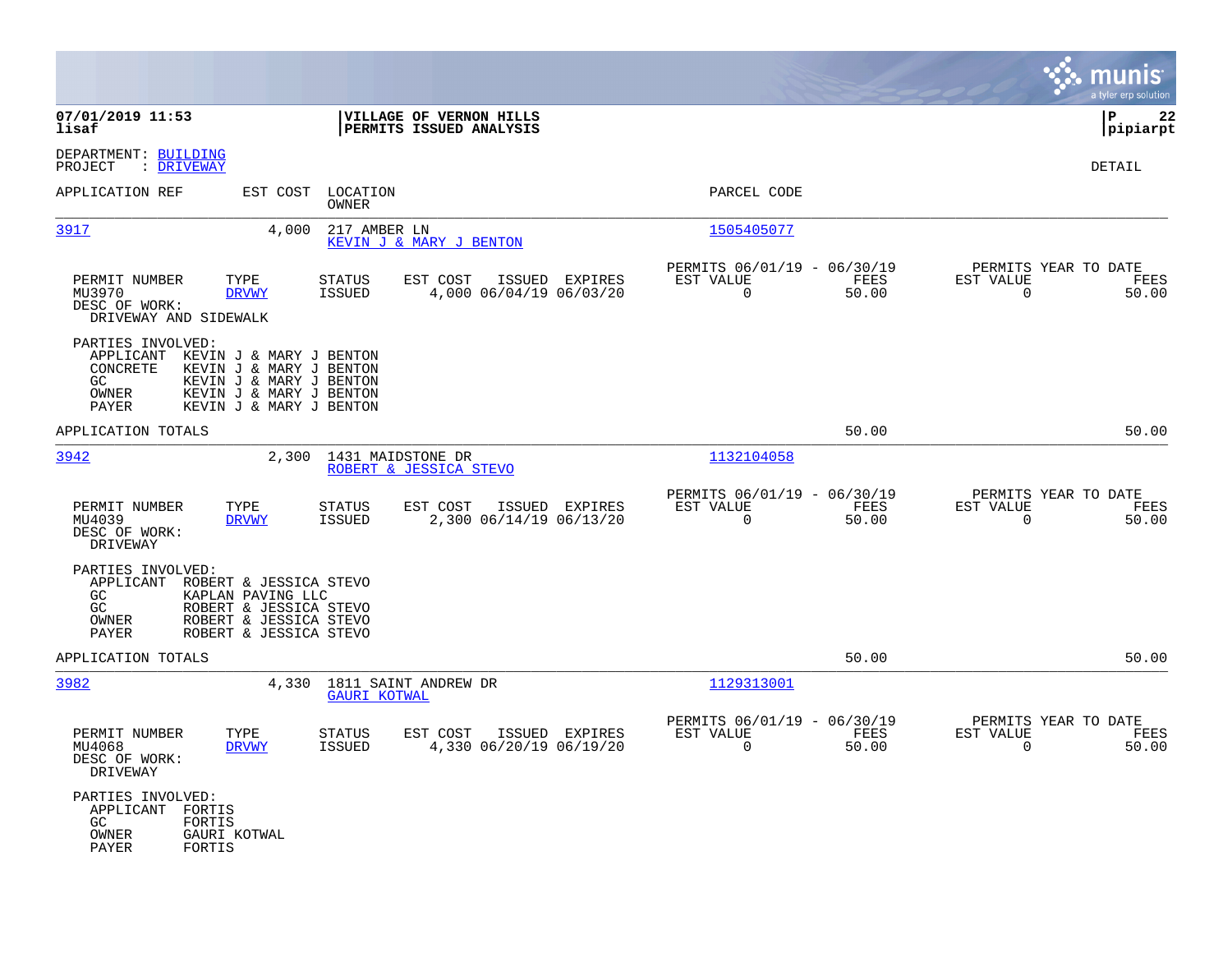|                                                                                                                                                                                                                          |                                                                                                          |                                                                          | munis<br>a tyler erp solution                                     |
|--------------------------------------------------------------------------------------------------------------------------------------------------------------------------------------------------------------------------|----------------------------------------------------------------------------------------------------------|--------------------------------------------------------------------------|-------------------------------------------------------------------|
| 07/01/2019 11:53<br>lisaf<br>APPLICATION TOTALS                                                                                                                                                                          | VILLAGE OF VERNON HILLS<br>PERMITS ISSUED ANALYSIS                                                       | 50.00                                                                    | ΙP<br>23<br> pipiarpt<br>50.00                                    |
| DEPARTMENT: BUILDING<br>: DRIVEWAY<br>PROJECT                                                                                                                                                                            |                                                                                                          |                                                                          | DETAIL                                                            |
| APPLICATION REF                                                                                                                                                                                                          | EST COST LOCATION<br>OWNER                                                                               | PARCEL CODE                                                              |                                                                   |
| 3994<br>6,900                                                                                                                                                                                                            | 467 SYCAMORE STREET<br><b>467 SYCAMORE TRUST</b>                                                         | 1132108006                                                               |                                                                   |
| PERMIT NUMBER<br>TYPE<br>MU4012<br><b>DRVWY</b><br>DESC OF WORK:<br>REPLACE DRIVEWAY, WALK & STOOP                                                                                                                       | STATUS<br>EST COST<br>ISSUED EXPIRES<br>COMPLT<br>6,900 06/12/19 06/27/20                                | PERMITS 06/01/19 - 06/30/19<br>EST VALUE<br>FEES<br>$\mathbf 0$<br>69.00 | PERMITS YEAR TO DATE<br>EST VALUE<br>FEES<br>$\mathbf 0$<br>69.00 |
| PARTIES INVOLVED:<br>APPLICANT<br>GC.<br>OWNER<br>467 SYCAMORE TRUST<br>PAYER                                                                                                                                            | T/S CONCRETE & ASPHALT SOLUTIONS<br>T/S CONCRETE & ASPHALT SOLUTIONS<br>T/S CONCRETE & ASPHALT SOLUTIONS |                                                                          |                                                                   |
| APPLICATION TOTALS                                                                                                                                                                                                       |                                                                                                          | 69.00                                                                    | 69.00                                                             |
| 3998<br>2,350                                                                                                                                                                                                            | 395 SYCAMORE ST<br><b>JEFFREY L GUDMUNDSON</b>                                                           | 1132216001                                                               |                                                                   |
| PERMIT NUMBER<br>TYPE<br>MU4062<br><b>DRVWY</b><br>DESC OF WORK:<br>DRIVEWAY                                                                                                                                             | STATUS<br>ISSUED EXPIRES<br>EST COST<br><b>ISSUED</b><br>2,350 06/19/19 06/18/20                         | PERMITS 06/01/19 - 06/30/19<br>EST VALUE<br>FEES<br>$\mathbf 0$<br>50.00 | PERMITS YEAR TO DATE<br>EST VALUE<br>FEES<br>$\mathbf 0$<br>50.00 |
| PARTIES INVOLVED:<br>APPLICANT<br>JEFFREY L GUDMUNDSON<br>GC.<br>GC<br>JEFFREY L GUDMUNDSON<br>JEFFREY L GUDMUNDSON<br>OWNER<br>PAYER<br>JEFFREY L GUDMUNDSON                                                            | AMERICAN ASPHALT MAINTENANCE INC                                                                         |                                                                          |                                                                   |
| APPLICATION TOTALS                                                                                                                                                                                                       |                                                                                                          | 50.00                                                                    | 50.00                                                             |
| 4016<br>4,840                                                                                                                                                                                                            | 289 TALLY HO DRIVE<br>TODD W & KATHLEEN C BROCKWAY                                                       | 1508220014                                                               |                                                                   |
| PERMIT NUMBER<br>TYPE<br>MU4014<br><b>DRVWY</b><br>DESC OF WORK:<br>REPLACE DRIVE & WALKWAY                                                                                                                              | STATUS<br>EST COST<br>ISSUED EXPIRES<br><b>ISSUED</b><br>4,840 06/12/19 06/20/20                         | PERMITS 06/01/19 - 06/30/19<br>EST VALUE<br>FEES<br>0<br>50.00           | PERMITS YEAR TO DATE<br>EST VALUE<br>FEES<br>0<br>50.00           |
| PARTIES INVOLVED:<br>APPLICANT<br>TODD W & KATHLEEN C BROCKWAY<br>NORTHRANGE CONCRETE INC<br>GC.<br>GC<br>TODD W & KATHLEEN C BROCKWAY<br>TODD W & KATHLEEN C BROCKWAY<br>OWNER<br>PAYER<br>TODD W & KATHLEEN C BROCKWAY |                                                                                                          |                                                                          |                                                                   |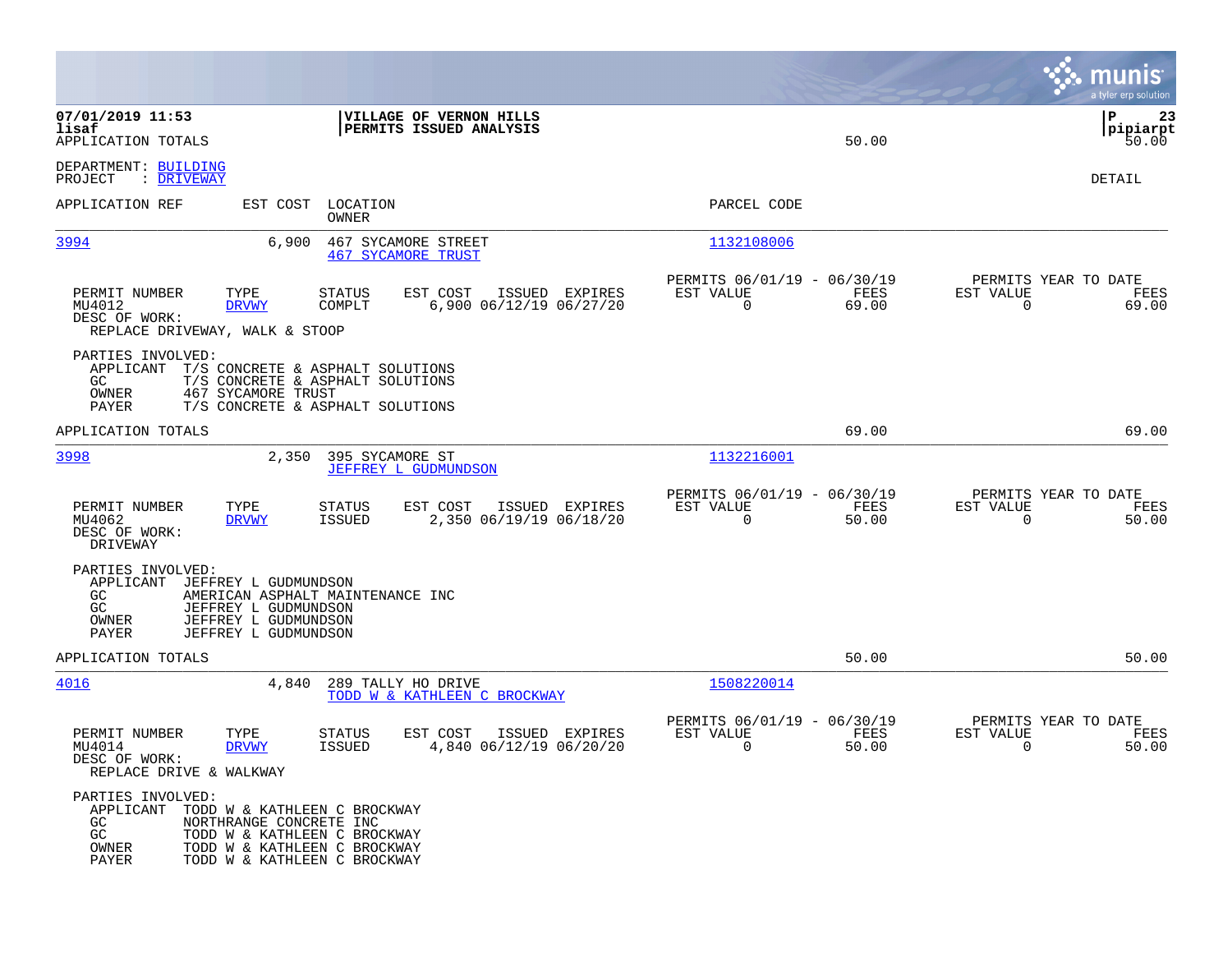|                                                                                                                                                                                                         |                                                                                         |                                                                          | munis<br>a tyler erp solution                                     |
|---------------------------------------------------------------------------------------------------------------------------------------------------------------------------------------------------------|-----------------------------------------------------------------------------------------|--------------------------------------------------------------------------|-------------------------------------------------------------------|
| 07/01/2019 11:53<br>lisaf                                                                                                                                                                               | VILLAGE OF VERNON HILLS<br>PERMITS ISSUED ANALYSIS                                      |                                                                          | l P<br>24<br> pipiarpt                                            |
| DEPARTMENT: BUILDING<br>: DRIVEWAY<br>PROJECT                                                                                                                                                           |                                                                                         |                                                                          | DETAIL                                                            |
| APPLICATION REF<br>EST COST                                                                                                                                                                             | LOCATION<br>OWNER                                                                       | PARCEL CODE                                                              |                                                                   |
| APPLICATION TOTALS                                                                                                                                                                                      |                                                                                         | 50.00                                                                    | 50.00                                                             |
| 4037<br>3,850                                                                                                                                                                                           | 340 CHESTERFIELD LN<br>MICHAEL MURPHY                                                   | 1508213016                                                               |                                                                   |
| PERMIT NUMBER<br>TYPE<br>MU4084<br><b>DRVWY</b><br>DESC OF WORK:<br>DRIVEWAY AND WALKWAY                                                                                                                | STATUS<br>EST COST<br>ISSUED EXPIRES<br>ISSUED<br>3,850 06/21/19 06/20/20               | PERMITS 06/01/19 - 06/30/19<br>EST VALUE<br>FEES<br>$\mathbf 0$<br>50.00 | PERMITS YEAR TO DATE<br>EST VALUE<br>FEES<br>$\mathbf 0$<br>50.00 |
| PARTIES INVOLVED:<br>APPLICANT<br>MICHAEL MURPHY<br>CONCRETE<br>RAS CONCRETE<br>MICHAEL MURPHY<br>GC.<br><b>OWNER</b><br>MICHAEL MURPHY<br>PAYER<br>MICHAEL MURPHY                                      |                                                                                         |                                                                          |                                                                   |
| APPLICATION TOTALS                                                                                                                                                                                      |                                                                                         | 50.00                                                                    | 50.00                                                             |
| 4056<br>2,200                                                                                                                                                                                           | 321 DANBURY DR<br>PATRICK & MEGHAN L MUNOZ, JR                                          | 1508221002                                                               |                                                                   |
| TYPE<br>PERMIT NUMBER<br>MU4088<br><b>DRVWY</b><br>DESC OF WORK:<br>DRIVEWAY                                                                                                                            | <b>STATUS</b><br>EST COST<br>ISSUED EXPIRES<br><b>ISSUED</b><br>2,200 06/24/19 06/23/20 | PERMITS 06/01/19 - 06/30/19<br>EST VALUE<br>FEES<br>$\mathbf 0$<br>50.00 | PERMITS YEAR TO DATE<br>EST VALUE<br>FEES<br>0<br>50.00           |
| PARTIES INVOLVED:<br>APPLICANT<br>PATRICK & MEGHAN L MUNOZ, JR<br>GC.<br>KAPLAN PAVING LLC<br>OWNER<br>PATRICK & MEGHAN L MUNOZ, JR<br>PATRICK & MEGHAN L MUNOZ, JR<br>PAYER                            |                                                                                         |                                                                          |                                                                   |
| APPLICATION TOTALS                                                                                                                                                                                      |                                                                                         | 50.00                                                                    | 50.00                                                             |
| 4085<br>2,200                                                                                                                                                                                           | 130 NORTH STERLING HEIGHTS RD<br>ROBERT M & KATHERINE E GUTIERREZ                       | 1506410002                                                               |                                                                   |
| PERMIT NUMBER<br>TYPE<br>MU4115<br><b>DRVWY</b><br>DESC OF WORK:<br>DRIVEWAY                                                                                                                            | STATUS<br>EST COST<br>ISSUED EXPIRES<br><b>ISSUED</b><br>2,200 06/28/19 06/27/20        | PERMITS 06/01/19 - 06/30/19<br>EST VALUE<br>FEES<br>$\Omega$<br>50.00    | PERMITS YEAR TO DATE<br>EST VALUE<br>FEES<br>$\mathbf 0$<br>50.00 |
| PARTIES INVOLVED:<br>APPLICANT<br>ROBERT M & KATHERINE E GUTIERREZ<br>GC.<br>AMERICAN ASPHALT MAINTENANCE INC<br>OWNER<br>ROBERT M & KATHERINE E GUTIERREZ<br>PAYER<br>ROBERT M & KATHERINE E GUTIERREZ |                                                                                         |                                                                          |                                                                   |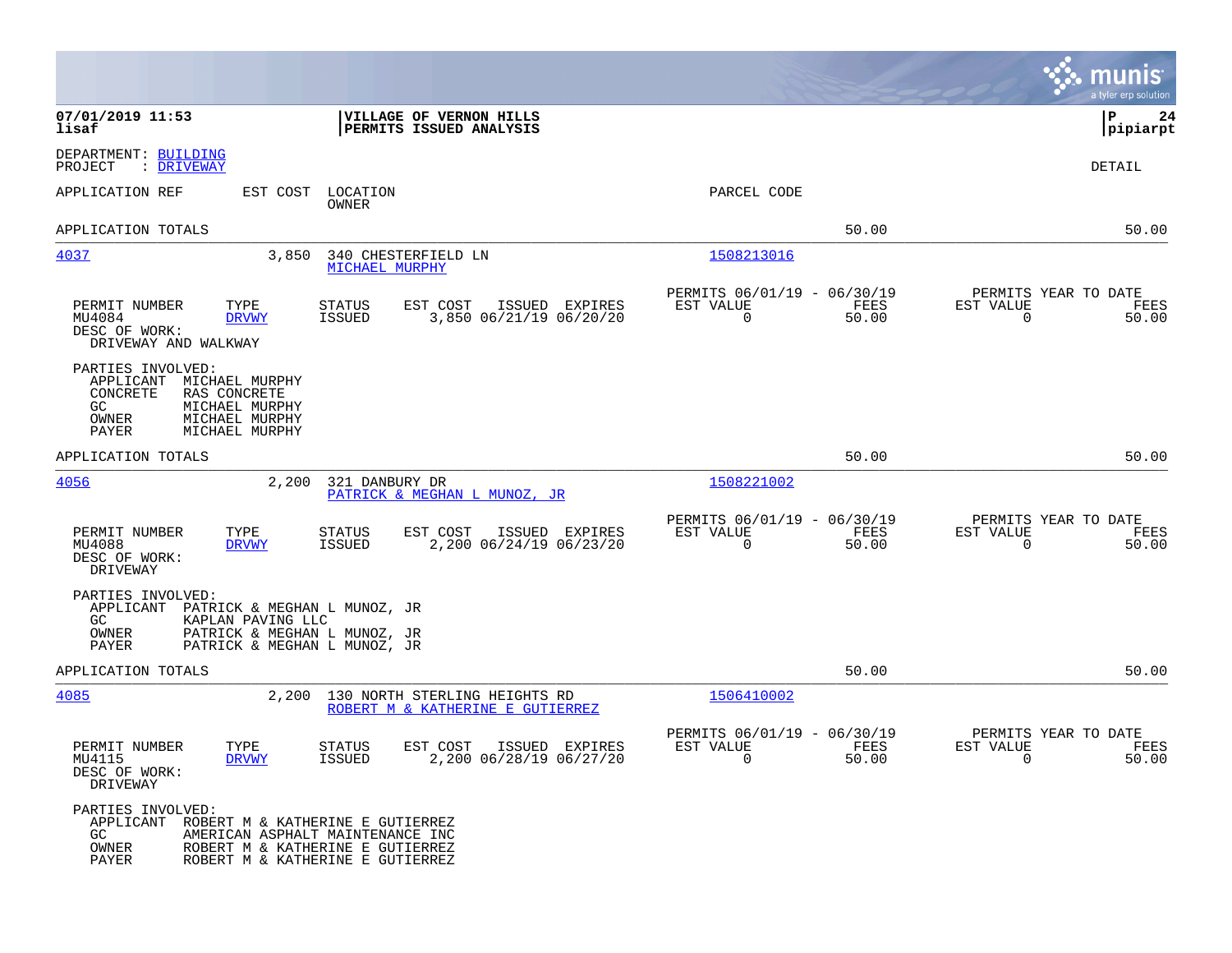|                                               |          |                                                           |             |                 | munis<br>a tyler erp solution |
|-----------------------------------------------|----------|-----------------------------------------------------------|-------------|-----------------|-------------------------------|
| 07/01/2019 11:53<br>lisaf                     |          | VILLAGE OF VERNON HILLS<br><b>PERMITS ISSUED ANALYSIS</b> |             |                 | 25<br>P<br>pipiarpt           |
| DEPARTMENT: BUILDING<br>PROJECT<br>: DRIVEWAY |          |                                                           |             |                 | DETAIL                        |
| APPLICATION REF                               | EST COST | LOCATION<br>OWNER                                         | PARCEL CODE |                 |                               |
| APPLICATION TOTALS<br>PROJECT TOTALS          |          |                                                           | 0           | 50.00<br>469.00 | 50.00<br>469.00               |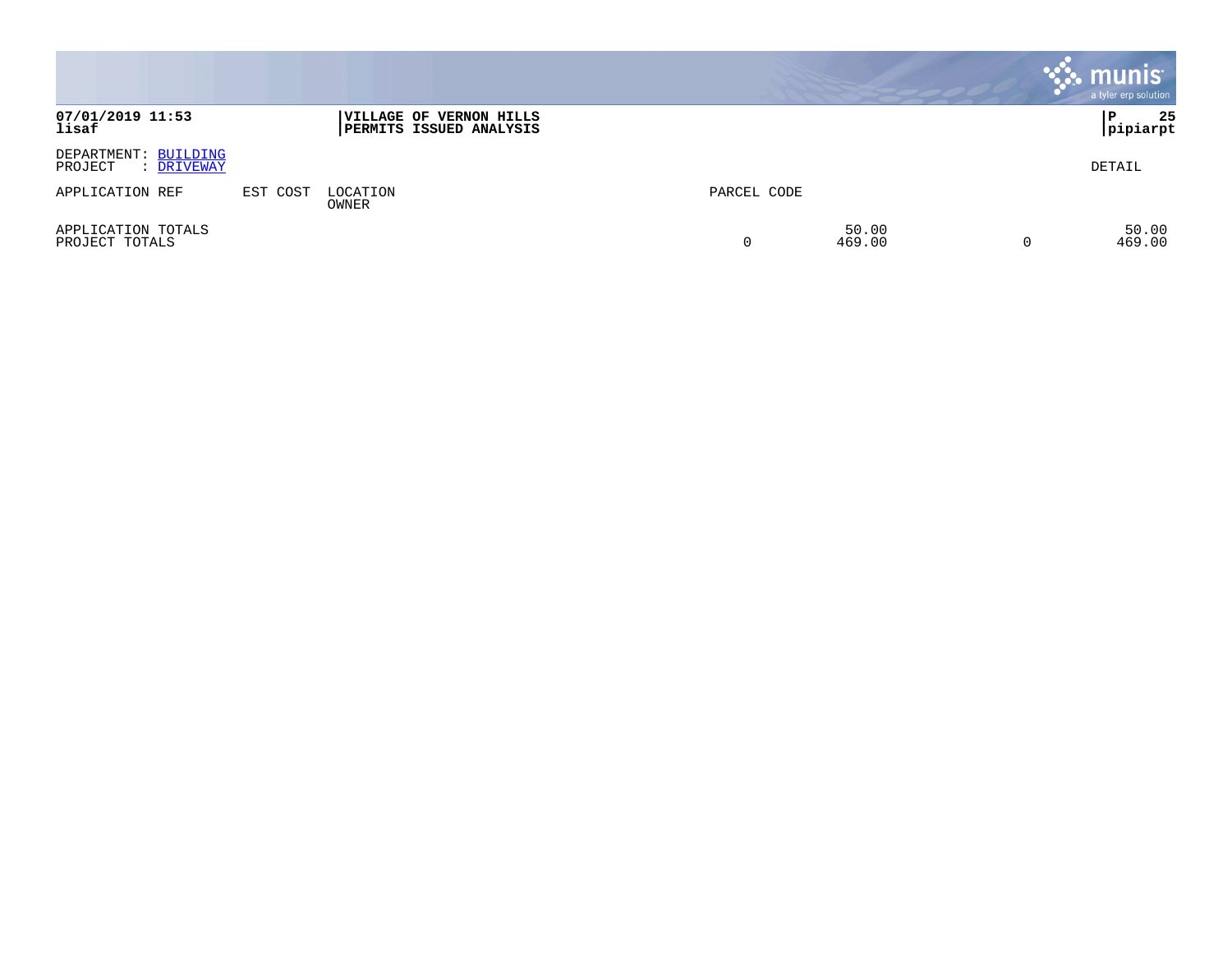|                                                                                                                                                                                              |                                                                                         |                                                                          | munis<br>a tyler erp solution                                  |
|----------------------------------------------------------------------------------------------------------------------------------------------------------------------------------------------|-----------------------------------------------------------------------------------------|--------------------------------------------------------------------------|----------------------------------------------------------------|
| 07/01/2019 11:53<br>lisaf                                                                                                                                                                    | VILLAGE OF VERNON HILLS<br>PERMITS ISSUED ANALYSIS                                      |                                                                          | 26<br>IΡ<br> pipiarpt                                          |
| DEPARTMENT: BUILDING<br>PROJECT<br>$\colon$ FENCE                                                                                                                                            |                                                                                         |                                                                          | DETAIL                                                         |
| APPLICATION REF                                                                                                                                                                              | EST COST LOCATION<br>OWNER                                                              | PARCEL CODE                                                              |                                                                |
| 3918                                                                                                                                                                                         | 6,410<br>140 NAPIER CT<br>MAREK CZERWINSKI                                              | 1506413003                                                               |                                                                |
| TYPE<br>PERMIT NUMBER<br>MU3965<br><b>FENCE</b><br>DESC OF WORK:<br>FENCE                                                                                                                    | STATUS<br>EST COST<br>ISSUED EXPIRES<br>COMPLT<br>6,410 06/03/19 06/13/20               | PERMITS 06/01/19 - 06/30/19<br>FEES<br>EST VALUE<br>$\mathbf 0$<br>64.10 | PERMITS YEAR TO DATE<br>EST VALUE<br>FEES<br>$\Omega$<br>64.10 |
| PARTIES INVOLVED:<br>APPLICANT<br>MAREK CZERWINSKI<br>FENCE<br>RAPTOR FENCE INC<br>GC.<br>MAREK CZERWINSKI<br>MAREK CZERWINSKI<br>OWNER<br>PAYER<br>MAREK CZERWINSKI                         |                                                                                         |                                                                          |                                                                |
| APPLICATION TOTALS                                                                                                                                                                           |                                                                                         | 64.10                                                                    | 64.10                                                          |
| 3947                                                                                                                                                                                         | 8,450<br>319 ALEXANDRIA DR<br><b>JOHN R KRIES</b>                                       | 1505206009                                                               |                                                                |
| PERMIT NUMBER<br>TYPE<br>MU3969<br>FENCE<br>DESC OF WORK:<br>FENCE                                                                                                                           | <b>STATUS</b><br>EST COST<br>ISSUED EXPIRES<br>8,450 06/03/19 06/02/20<br><b>ISSUED</b> | PERMITS 06/01/19 - 06/30/19<br>EST VALUE<br>FEES<br>$\mathbf 0$<br>84.50 | PERMITS YEAR TO DATE<br>EST VALUE<br>FEES<br>$\Omega$<br>84.50 |
| PARTIES INVOLVED:<br>JOHN R KRIES<br>APPLICANT<br>FENCE<br><b>ACTION FENCE</b><br>GC<br>JOHN R KRIES<br>OWNER<br>JOHN R KRIES<br>PAYER<br>JOHN R KRIES                                       |                                                                                         |                                                                          |                                                                |
| APPLICATION TOTALS                                                                                                                                                                           |                                                                                         | 84.50                                                                    | 84.50                                                          |
| 3957                                                                                                                                                                                         | 295 SOUTHFIELD DR<br>1,800<br>KEITH B REITER, TRUSTEE                                   | 1506402012                                                               |                                                                |
| PERMIT NUMBER<br>TYPE<br>MU4000<br><b>FENCE</b><br>DESC OF WORK:<br>FENCE                                                                                                                    | STATUS<br>EST COST<br>ISSUED EXPIRES<br>1,800 06/10/19 06/09/20<br><b>ISSUED</b>        | PERMITS 06/01/19 - 06/30/19<br>EST VALUE<br>FEES<br>0<br>50.00           | PERMITS YEAR TO DATE<br>EST VALUE<br>FEES<br>0<br>50.00        |
| PARTIES INVOLVED:<br>APPLICANT KEITH B REITER, TRUSTEE<br>FENCE<br>GOLDEN FENCE INC<br>GC<br>KEITH B REITER, TRUSTEE<br>OWNER<br>KEITH B REITER, TRUSTEE<br>PAYER<br>KEITH B REITER, TRUSTEE |                                                                                         |                                                                          |                                                                |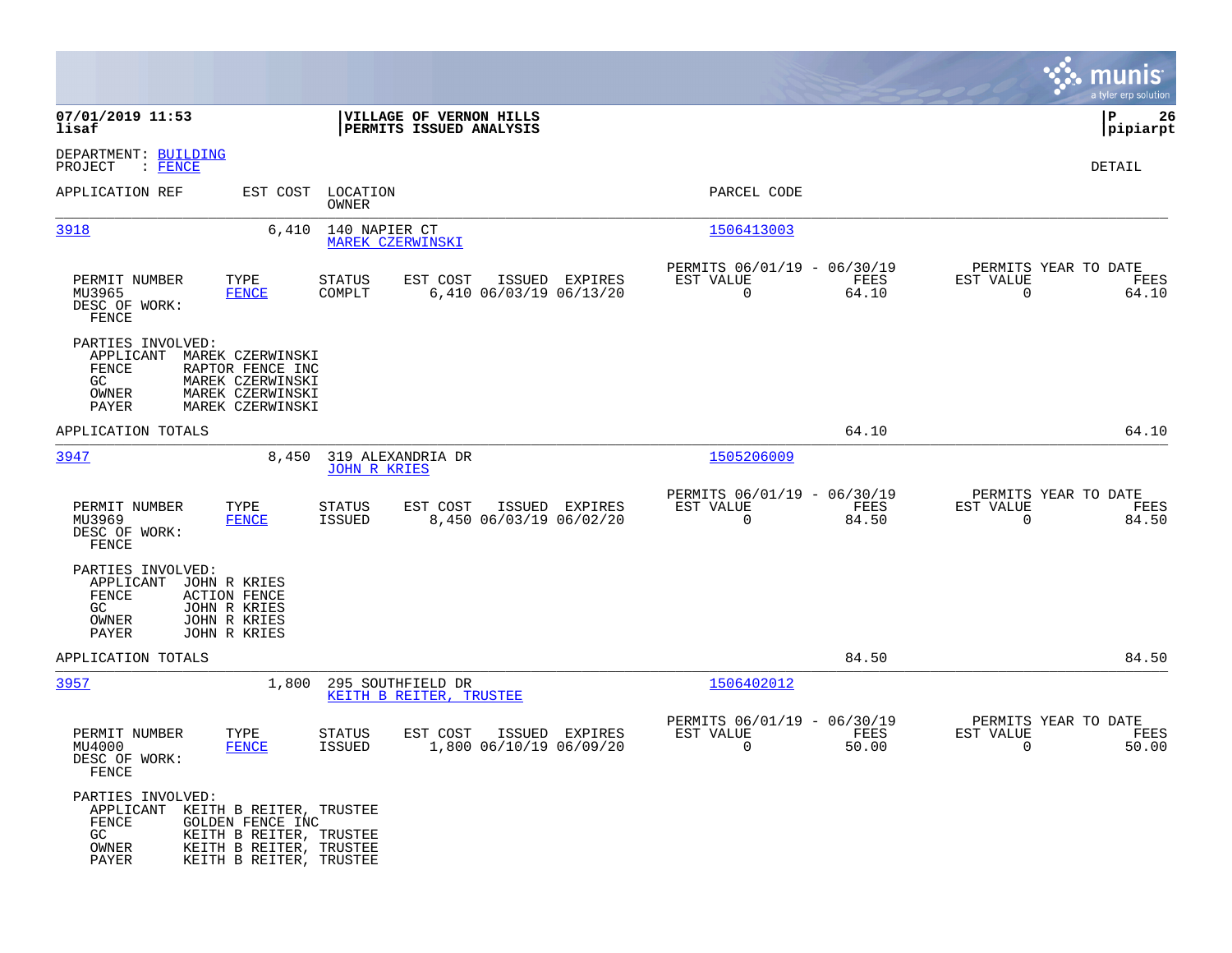|                                                                                                                                                                                                                           |                                                                | munis<br>a tyler erp solution                           |
|---------------------------------------------------------------------------------------------------------------------------------------------------------------------------------------------------------------------------|----------------------------------------------------------------|---------------------------------------------------------|
| 07/01/2019 11:53<br>VILLAGE OF VERNON HILLS<br>lisaf<br>PERMITS ISSUED ANALYSIS                                                                                                                                           |                                                                | l P<br>27<br> pipiarpt                                  |
| DEPARTMENT: BUILDING<br>PROJECT<br>: FENCE                                                                                                                                                                                |                                                                | DETAIL                                                  |
| APPLICATION REF<br>EST COST<br>LOCATION<br>OWNER                                                                                                                                                                          | PARCEL CODE                                                    |                                                         |
| APPLICATION TOTALS                                                                                                                                                                                                        | 50.00                                                          | 50.00                                                   |
| 3966<br>2,300<br>683 SUSSEX CIR<br>JAISON E & COLLEEN M WINCKLER                                                                                                                                                          | 1508407011                                                     |                                                         |
| TYPE<br><b>STATUS</b><br>EST COST<br>ISSUED EXPIRES<br>PERMIT NUMBER<br><b>ISSUED</b><br>MU3973<br><b>FENCE</b><br>2,300 06/04/19 06/03/20<br>DESC OF WORK:<br>FENCE                                                      | PERMITS 06/01/19 - 06/30/19<br>EST VALUE<br>FEES<br>0<br>50.00 | PERMITS YEAR TO DATE<br>EST VALUE<br>FEES<br>0<br>50.00 |
| PARTIES INVOLVED:<br>APPLICANT<br><b>GOLDEN FENCE INC</b><br>FENCE<br><b>GOLDEN FENCE INC</b><br>GC.<br>JAISON E & COLLEEN M WINCKLER<br>JAISON E & COLLEEN M WINCKLER<br>OWNER<br>PAYER<br>JAISON E & COLLEEN M WINCKLER |                                                                |                                                         |
| APPLICATION TOTALS                                                                                                                                                                                                        | 50.00                                                          | 50.00                                                   |
| 3969<br>2,200<br>97 ALFRED CT<br>OLEG & VICTORIA SOGOLOV                                                                                                                                                                  | 1508104036                                                     |                                                         |
| PERMIT NUMBER<br>TYPE<br><b>STATUS</b><br>EST COST<br>ISSUED EXPIRES<br>2,200 06/14/19 06/24/20<br>MU4030<br>COMPLT<br><b>FENCE</b><br>DESC OF WORK:<br>FENCE                                                             | PERMITS 06/01/19 - 06/30/19<br>FEES<br>EST VALUE<br>0<br>50.00 | PERMITS YEAR TO DATE<br>EST VALUE<br>FEES<br>0<br>50.00 |
| PARTIES INVOLVED:<br>FENCE<br>RAPTOR FENCE INC<br>GC<br>OLEG & VICTORIA SOGOLOV<br>OWNER<br>OLEG & VICTORIA SOGOLOV                                                                                                       |                                                                |                                                         |
| APPLICATION TOTALS                                                                                                                                                                                                        | 50.00                                                          | 50.00                                                   |
| 3974<br>3,030<br>12 WARRINGTON RD<br><b>JOSHUA G &amp; JILL E RODIN</b>                                                                                                                                                   | 1504101029                                                     |                                                         |
| PERMIT NUMBER<br>TYPE<br><b>STATUS</b><br>EST COST<br>ISSUED EXPIRES<br>MU4009<br><b>FENCE</b><br><b>ISSUED</b><br>3,030 06/11/19 06/10/20<br>DESC OF WORK:<br>FENCE                                                      | PERMITS 06/01/19 - 06/30/19<br>EST VALUE<br>FEES<br>0<br>50.00 | PERMITS YEAR TO DATE<br>EST VALUE<br>FEES<br>0<br>50.00 |
| PARTIES INVOLVED:<br>APPLICANT<br>JOSHUA G & JILL E RODIN<br>FENCE<br><b>ASPEN FENCE</b><br>GC<br>JOSHUA G & JILL E RODIN<br>OWNER<br>JOSHUA G & JILL E RODIN<br>PAYER<br>JOSHUA G & JILL E RODIN                         |                                                                |                                                         |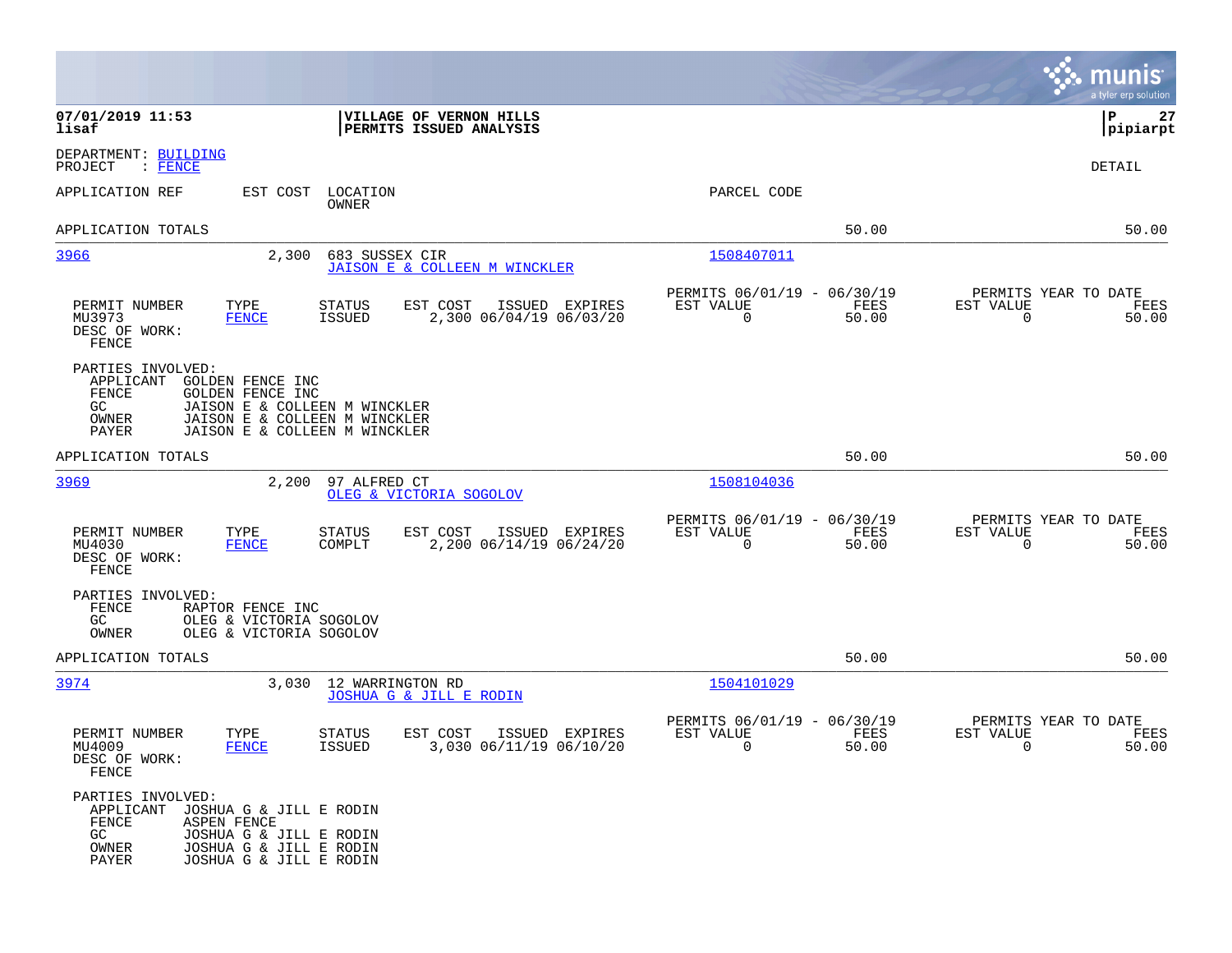|                                                                                                                                                                                                                                  |                                                                          | munis<br>a tyler erp solution                                     |
|----------------------------------------------------------------------------------------------------------------------------------------------------------------------------------------------------------------------------------|--------------------------------------------------------------------------|-------------------------------------------------------------------|
| 07/01/2019 11:53<br>VILLAGE OF VERNON HILLS<br>lisaf<br>PERMITS ISSUED ANALYSIS                                                                                                                                                  |                                                                          | l P<br>28<br> pipiarpt                                            |
| DEPARTMENT: BUILDING<br>PROJECT<br>$\therefore$ FENCE                                                                                                                                                                            |                                                                          | DETAIL                                                            |
| APPLICATION REF<br>EST COST<br>LOCATION<br>OWNER                                                                                                                                                                                 | PARCEL CODE                                                              |                                                                   |
| APPLICATION TOTALS                                                                                                                                                                                                               | 50.00                                                                    | 50.00                                                             |
| 3976<br>353 BARN SWALLOW LN<br>5,882<br>MADHUIKA KHARE & MILIND THOMBRE                                                                                                                                                          | <u>1509106010</u>                                                        |                                                                   |
| PERMIT NUMBER<br>TYPE<br><b>STATUS</b><br>EST COST<br>ISSUED EXPIRES<br>ISSUED<br>5,882 06/14/19 06/13/20<br>MU4035<br><b>FENCE</b><br>DESC OF WORK:<br>FENCE                                                                    | PERMITS 06/01/19 - 06/30/19<br>EST VALUE<br>FEES<br>$\mathbf 0$<br>58.82 | PERMITS YEAR TO DATE<br>EST VALUE<br>FEES<br>$\mathbf 0$<br>58.82 |
| PARTIES INVOLVED:<br>APPLICANT<br>MADHUIKA KHARE & MILIND THOMBRE<br>FENCE<br>ARONSON FENCE<br>GC<br>MADHUIKA KHARE & MILIND THOMBRE<br>MADHUIKA KHARE & MILIND THOMBRE<br>OWNER<br>PAYER<br>MADHUIKA KHARE & MILIND THOMBRE     |                                                                          |                                                                   |
| APPLICATION TOTALS                                                                                                                                                                                                               | 58.82                                                                    | 58.82                                                             |
| 3977<br>635<br>1100 LAKEVIEW PKY<br>LAKEVIEW PRESBYTERIAN CHURCH                                                                                                                                                                 | <u> 1133304001</u>                                                       |                                                                   |
| TYPE<br>PERMIT NUMBER<br>STATUS<br>EST COST<br>ISSUED EXPIRES<br>MU4114<br><b>FENCE</b><br>ISSUED<br>635 06/27/19 06/26/20<br>DESC OF WORK:<br>TRASH ENCLOSURE FENCE                                                             | PERMITS 06/01/19 - 06/30/19<br>FEES<br>EST VALUE<br>$\mathbf 0$<br>30.00 | PERMITS YEAR TO DATE<br>EST VALUE<br>FEES<br>0<br>30.00           |
| PARTIES INVOLVED:<br>APPLICANT<br>LAKEVIEW PRESBYTERIAN CHURCH<br>FENCE<br>WEADICK BROS LAWN MAINTENANCE<br>GC<br>LAKEVIEW PRESBYTERIAN CHURCH<br>LAKEVIEW PRESBYTERIAN CHURCH<br>OWNER<br>LAKEVIEW PRESBYTERIAN CHURCH<br>PAYER |                                                                          |                                                                   |
| APPLICATION TOTALS                                                                                                                                                                                                               | 30.00                                                                    | 30.00                                                             |
| 3983<br>7,775<br>343 HURON ST<br>RYAN LALONDE                                                                                                                                                                                    | 1509302056                                                               |                                                                   |
| PERMIT NUMBER<br>TYPE<br>STATUS<br>EST COST ISSUED EXPIRES<br>MU4065<br><b>FENCE</b><br><b>ISSUED</b><br>7,775 06/19/19 06/18/20<br>DESC OF WORK:<br>FENCE                                                                       | PERMITS 06/01/19 - 06/30/19<br>EST VALUE<br>FEES<br>77.75<br>$\Omega$    | PERMITS YEAR TO DATE<br>EST VALUE<br>FEES<br>$\Omega$<br>77.75    |
| PARTIES INVOLVED:<br>APPLICANT<br>RYAN LALONDE<br>FENCE<br>SHOGREN FENCE<br>GC.<br>RYAN LALONDE                                                                                                                                  |                                                                          |                                                                   |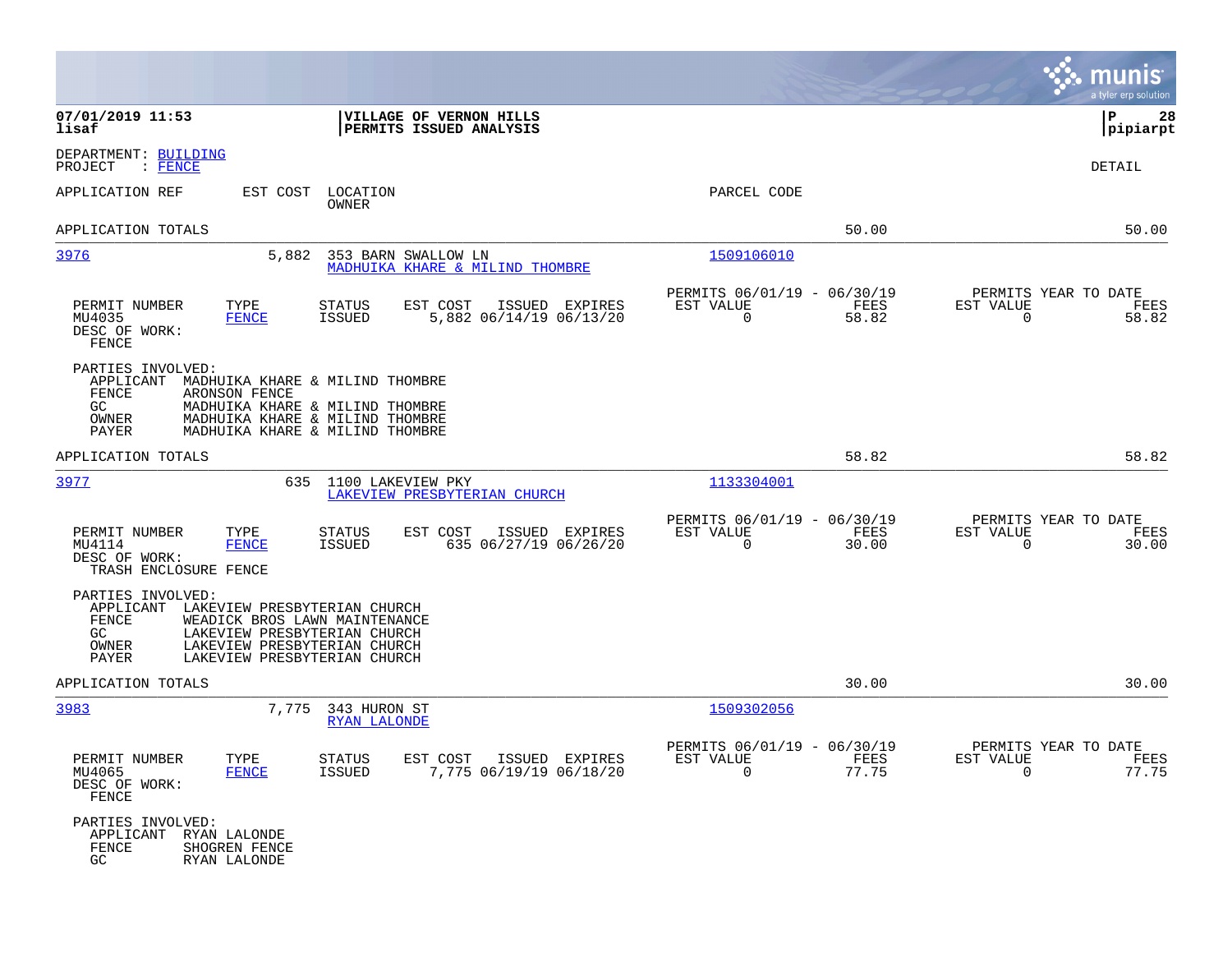|                                                                                                                                                           |                                                                                         |                                                                | <b>munis</b><br>a tyler erp solution                    |
|-----------------------------------------------------------------------------------------------------------------------------------------------------------|-----------------------------------------------------------------------------------------|----------------------------------------------------------------|---------------------------------------------------------|
| 07/01/2019 11:53<br>lisaf                                                                                                                                 | VILLAGE OF VERNON HILLS<br>PERMITS ISSUED ANALYSIS                                      |                                                                | P<br>29<br> pipiarpt                                    |
| DEPARTMENT: BUILDING<br>PROJECT<br>: FENCE                                                                                                                |                                                                                         |                                                                | DETAIL                                                  |
| APPLICATION REF<br>EST COST                                                                                                                               | LOCATION<br>OWNER                                                                       | PARCEL CODE                                                    |                                                         |
| OWNER<br>RYAN LALONDE<br>PAYER<br>RYAN LALONDE                                                                                                            |                                                                                         |                                                                |                                                         |
| APPLICATION TOTALS                                                                                                                                        |                                                                                         | 77.75                                                          | 77.75                                                   |
| 4028<br>5,000                                                                                                                                             | 654 WILLIAMS WAY<br><b>CHRIS SARES</b>                                                  | 1508114013                                                     |                                                         |
| PERMIT NUMBER<br>TYPE<br>MU4104<br><b>FENCE</b><br>DESC OF WORK:<br>FENCE                                                                                 | <b>STATUS</b><br>EST COST<br>ISSUED EXPIRES<br><b>ISSUED</b><br>5,000 06/26/19 06/25/20 | PERMITS 06/01/19 - 06/30/19<br>EST VALUE<br>FEES<br>0<br>50.00 | PERMITS YEAR TO DATE<br>EST VALUE<br>FEES<br>0<br>50.00 |
| PARTIES INVOLVED:<br>APPLICANT<br>CHRIS SARES<br>FENCE<br><b>ACTION FENCE</b><br>CHRIS SARES<br>GC<br>OWNER<br>CHRIS SARES<br><b>PAYER</b><br>CHRIS SARES |                                                                                         |                                                                |                                                         |
| APPLICATION TOTALS<br>PROJECT TOTALS                                                                                                                      |                                                                                         | 50.00<br>565.17<br>0                                           | 50.00<br>565.17<br>0                                    |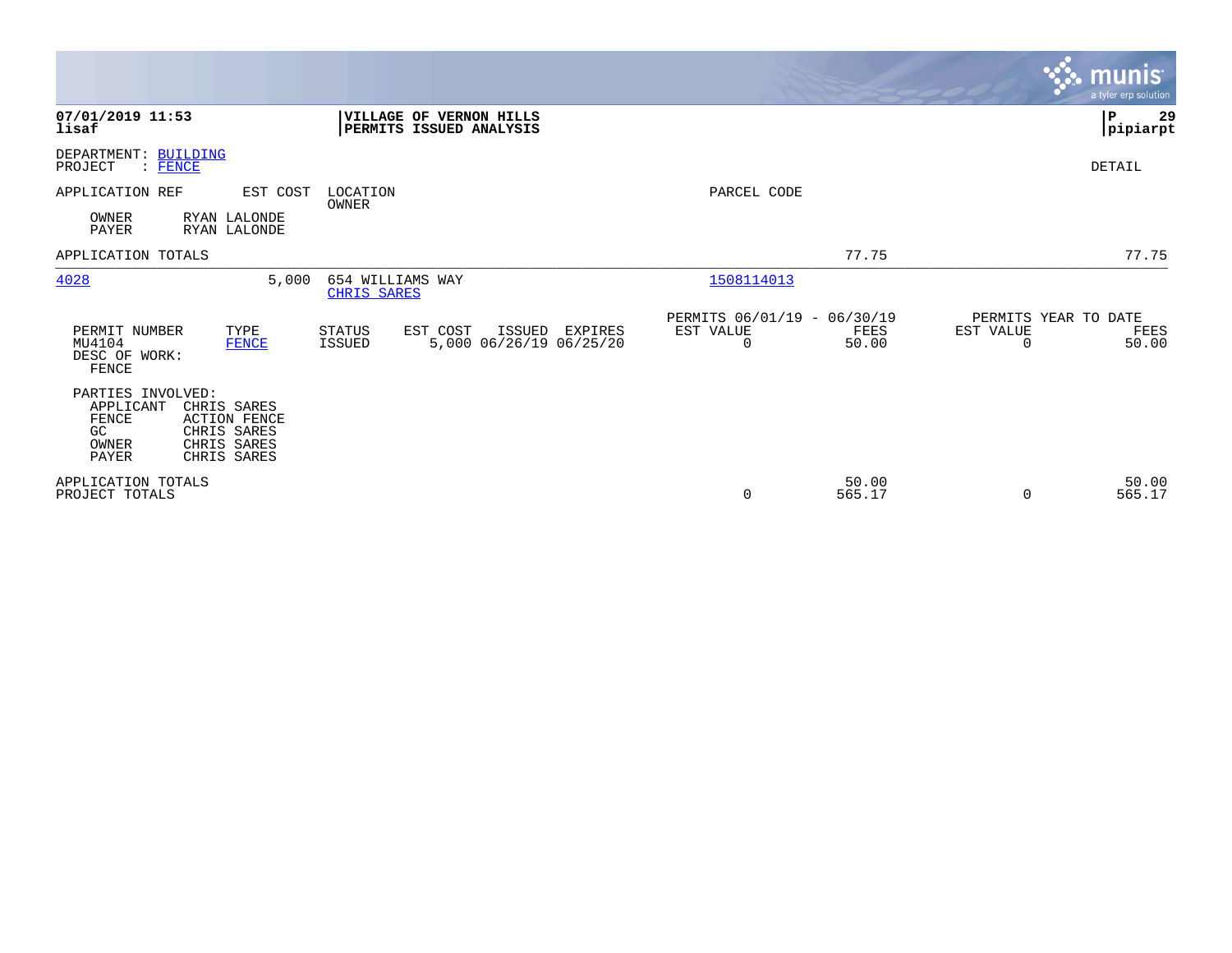|                                                                                                                                                                                                                                    |                                                                  |                                                                           | munis<br>a tyler erp solution                                      |
|------------------------------------------------------------------------------------------------------------------------------------------------------------------------------------------------------------------------------------|------------------------------------------------------------------|---------------------------------------------------------------------------|--------------------------------------------------------------------|
| 07/01/2019 11:53<br>lisaf                                                                                                                                                                                                          | VILLAGE OF VERNON HILLS<br>PERMITS ISSUED ANALYSIS               |                                                                           | lР<br>30<br> pipiarpt                                              |
| DEPARTMENT: BUILDING<br>PROJECT<br>: FIRE ALARM                                                                                                                                                                                    |                                                                  |                                                                           | DETAIL                                                             |
| APPLICATION REF<br>EST COST                                                                                                                                                                                                        | LOCATION<br>OWNER                                                | PARCEL CODE                                                               |                                                                    |
| 3605<br>33,000                                                                                                                                                                                                                     | 555 EAST TOWNLINE RD 30<br>WALMART STORES INC                    | 1504201019                                                                |                                                                    |
| PERMIT NUMBER<br>TYPE<br>MU4074<br>FIRE ALARM ISSUED<br>DESC OF WORK:<br>FIRE ALARM                                                                                                                                                | STATUS<br>EST COST<br>ISSUED EXPIRES<br>33,000 06/20/19 06/26/20 | PERMITS 06/01/19 - 06/30/19<br>EST VALUE<br>FEES<br>$\mathbf 0$<br>580.00 | PERMITS YEAR TO DATE<br>EST VALUE<br>FEES<br>$\mathbf 0$<br>580.00 |
| PARTIES INVOLVED:<br>TELGIAN CORPORATION<br>ALARM<br>APPLICANT<br>TELGIAN CORPORATION<br>GC<br>VIDEO AND SOUND SERVICE INC<br><b>OCCUPANT</b><br>WALMART STORES INC<br>WALMART STORES INC<br>OWNER<br>PAYER<br>TELGIAN CORPORATION |                                                                  |                                                                           |                                                                    |
| APPLICATION TOTALS                                                                                                                                                                                                                 |                                                                  | 580.00                                                                    | 580.00                                                             |
| 3671<br>1,400                                                                                                                                                                                                                      | 1000 NORTH BUTTERFIELD RD 1007<br>NEW CENTURY TOWN LLC           | 1132300046                                                                |                                                                    |
| PERMIT NUMBER<br>TYPE<br>FIRE ALARM ISSUED<br>MU4041<br>DESC OF WORK:<br>FIRE ALARM                                                                                                                                                | STATUS<br>EST COST<br>ISSUED EXPIRES<br>1,400 06/17/19 06/18/20  | PERMITS 06/01/19 - 06/30/19<br>EST VALUE<br>FEES<br>$\mathbf 0$<br>295.00 | PERMITS YEAR TO DATE<br>EST VALUE<br>FEES<br>$\mathbf 0$<br>295.00 |
| PARTIES INVOLVED:<br>ALARM<br>NITECH FIRE & SECURITY<br>APPLICANT<br>NITECH FIRE & SECURITY<br>SUSAN ERICKSON<br>GC.<br>OCCUPANT<br>NEW CENTURY TOWN LLC<br>OWNER<br>PAYER<br>NITECH FIRE & SECURITY<br>PAYER<br>SUSAN ERICKSON    | LAKE COUNTY STRENGTH & CONDITIONING                              |                                                                           |                                                                    |
| APPLICATION TOTALS                                                                                                                                                                                                                 |                                                                  | 295.00                                                                    | 295.00                                                             |
| 3939<br>6,800                                                                                                                                                                                                                      | 700 NORTH MILWAUKEE AVENUE 127<br>HAWTHORN HILLS SOUARE 1687 LLC | 1504201051                                                                |                                                                    |
| PERMIT NUMBER<br>TYPE<br>MU3972<br>FIRE ALARM COMPLT<br>DESC OF WORK:                                                                                                                                                              | STATUS<br>EST COST<br>ISSUED EXPIRES<br>6,800 06/04/19 06/10/20  | PERMITS 06/01/19 - 06/30/19<br>EST VALUE<br>FEES<br>$\mathbf 0$<br>320.00 | PERMITS YEAR TO DATE<br>EST VALUE<br>FEES<br>$\mathbf 0$<br>320.00 |
| FIRE ALARM<br>PARTIES INVOLVED:<br>ALARM<br>FOX VALLEY FIRE SYSTEM<br>GC<br>FOX VALLEY FIRE SYSTEM                                                                                                                                 |                                                                  |                                                                           |                                                                    |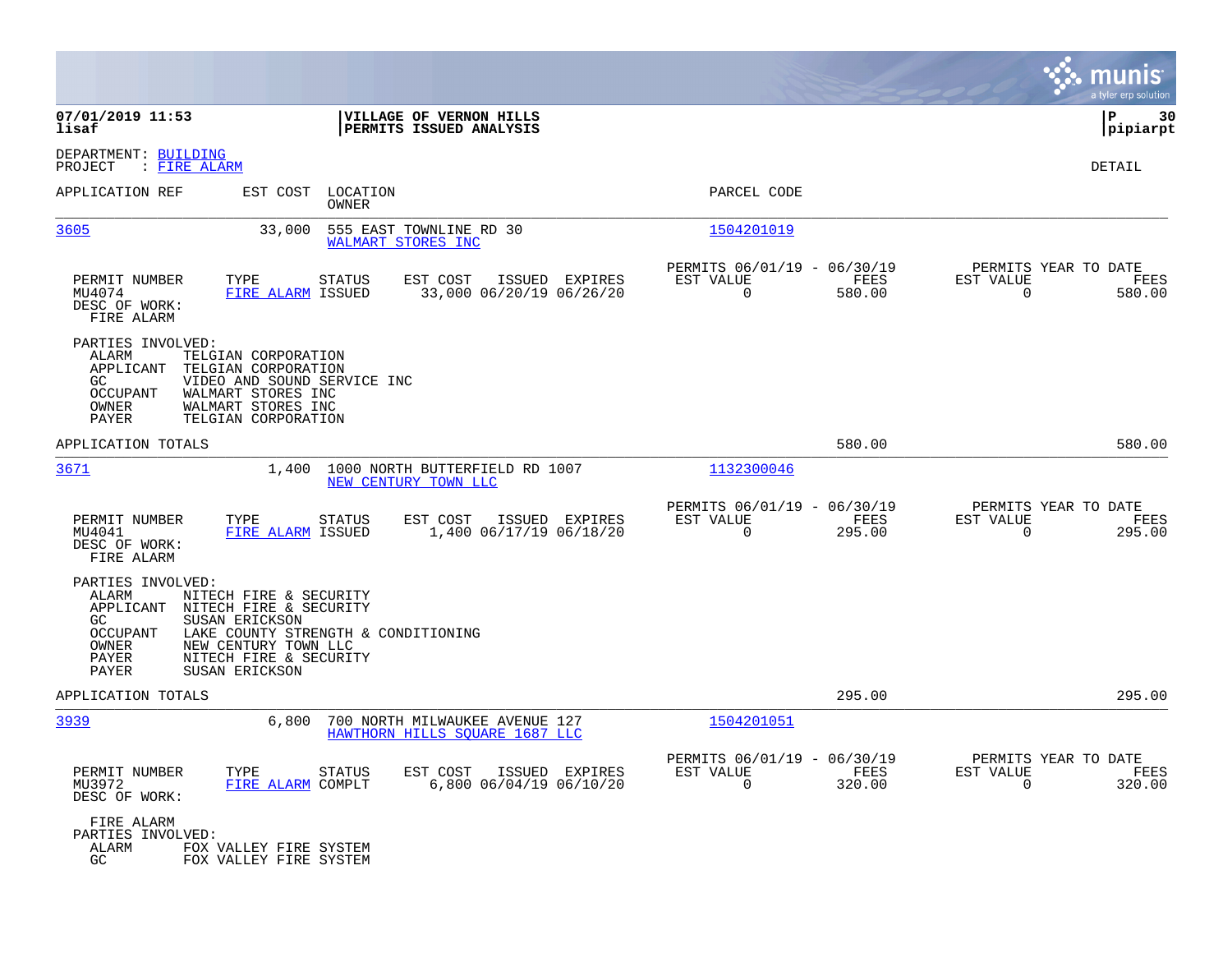|                                                                                                                                                                                                                             |                                                                           | munis<br>a tyler erp solution                                      |
|-----------------------------------------------------------------------------------------------------------------------------------------------------------------------------------------------------------------------------|---------------------------------------------------------------------------|--------------------------------------------------------------------|
| 07/01/2019 11:53<br>VILLAGE OF VERNON HILLS<br>lisaf<br>PERMITS ISSUED ANALYSIS                                                                                                                                             |                                                                           | l P<br>-31<br> pipiarpt                                            |
| DEPARTMENT: BUILDING<br>: FIRE ALARM<br>PROJECT                                                                                                                                                                             |                                                                           | <b>DETAIL</b>                                                      |
| APPLICATION REF<br>EST COST LOCATION                                                                                                                                                                                        | PARCEL CODE                                                               |                                                                    |
| OWNER<br>OCCUPANT<br>C2 EDUCATION<br>OWNER<br>HAWTHORN HILLS SOUARE 1687 LLC<br>PAYER<br>FOX VALLEY FIRE SYSTEM                                                                                                             |                                                                           |                                                                    |
| APPLICATION TOTALS                                                                                                                                                                                                          | 320.00                                                                    | 320.00                                                             |
| 3980<br>1,200<br>3 WEST HAWTHORN PKY 180<br>HAMILTON PARTNERS INC                                                                                                                                                           | 1132415011                                                                |                                                                    |
| PERMIT NUMBER<br>TYPE<br><b>STATUS</b><br>EST COST<br>ISSUED EXPIRES<br>1,200 06/14/19 06/13/20<br>MU4034<br>FIRE ALARM ISSUED<br>DESC OF WORK:<br>FIRE ALARM                                                               | PERMITS 06/01/19 - 06/30/19<br>FEES<br>EST VALUE<br>295.00<br>$\mathbf 0$ | PERMITS YEAR TO DATE<br>EST VALUE<br>FEES<br>$\mathbf 0$<br>295.00 |
| PARTIES INVOLVED:<br>ALARM<br>CONNOR ELECTRIC SERVICE<br>APPLICANT<br>CONNOR ELECTRIC SERVICE<br>GC.<br>CONNOR ELECTRIC SERVICE<br>OWNER<br>HAMILTON PARTNERS INC<br>PAYER<br>CONNOR ELECTRIC SERVICE                       |                                                                           |                                                                    |
| APPLICATION TOTALS                                                                                                                                                                                                          | 295.00                                                                    | 295.00                                                             |
| 4036<br>4,200<br>700 NORTH MILWAUKEE AVENUE 105<br>HAWTHORN HILLS SOUARE 1687 LLC                                                                                                                                           | 1504201051                                                                |                                                                    |
| PERMIT NUMBER<br>TYPE<br><b>STATUS</b><br>EST COST<br>ISSUED EXPIRES<br>MU4079<br>FIRE ALARM ISSUED<br>4,200 06/21/19 06/20/20<br>DESC OF WORK:<br>FIRE ALARM                                                               | PERMITS 06/01/19 - 06/30/19<br>EST VALUE<br>FEES<br>$\Omega$<br>305.00    | PERMITS YEAR TO DATE<br>EST VALUE<br>FEES<br>$\Omega$<br>305.00    |
| PARTIES INVOLVED:<br>ALARM<br>TECH SYSTEMS INC<br>APPLICANT<br>TECH SYSTEMS INC<br>GC<br>TECH SYSTEMS INC<br><b>OCCUPANT</b><br>FIREPLACE PLUS, INC<br>HAWTHORN HILLS SOUARE 1687 LLC<br>OWNER<br>PAYER<br>TECH SYSTEMS INC |                                                                           |                                                                    |
| APPLICATION TOTALS                                                                                                                                                                                                          | 305.00                                                                    | 305.00                                                             |
| 4092<br>5,009<br>1000 NORTH BUTTERFIELD RD 1029<br>NEW CENTURY TOWN LLC                                                                                                                                                     | 1132300046                                                                |                                                                    |
| PERMIT NUMBER<br>TYPE<br><b>STATUS</b><br>EST COST<br>ISSUED EXPIRES<br>5,009 06/28/19 06/27/20<br>MU4117<br>FIRE ALARM ISSUED<br>DESC OF WORK:<br>FIRE ALARM PANEL                                                         | PERMITS 06/01/19 - 06/30/19<br>EST VALUE<br>FEES<br>$\Omega$<br>325.00    | PERMITS YEAR TO DATE<br>EST VALUE<br>FEES<br>$\Omega$<br>325.00    |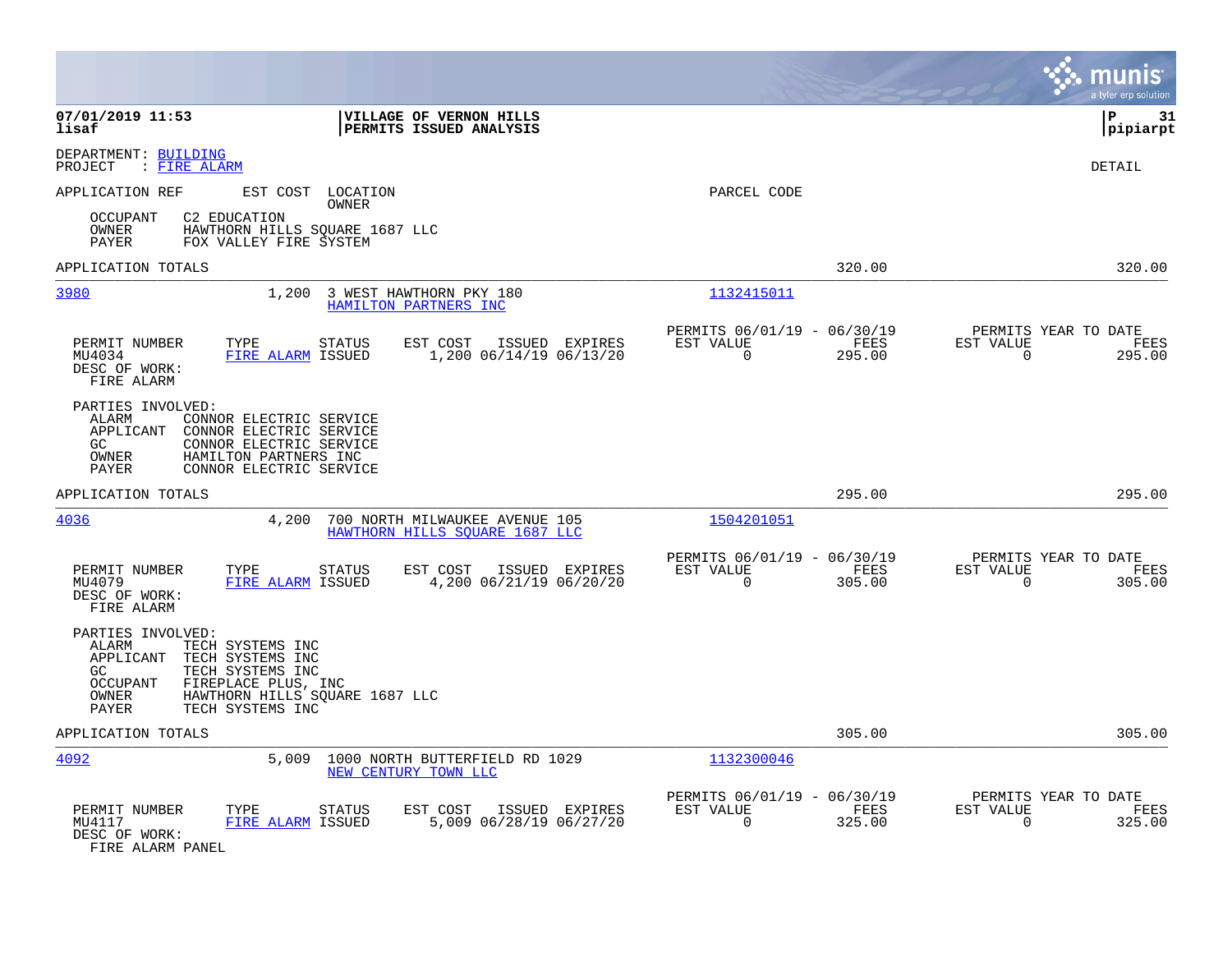|                                                                                                                                            |                                                                                             |             |                    | <b>munis</b><br>a tyler erp solution |
|--------------------------------------------------------------------------------------------------------------------------------------------|---------------------------------------------------------------------------------------------|-------------|--------------------|--------------------------------------|
| 07/01/2019 11:53<br>lisaf                                                                                                                  | VILLAGE OF VERNON HILLS<br>PERMITS ISSUED ANALYSIS                                          |             |                    | 32<br>l P<br> pipiarpt               |
| DEPARTMENT: BUILDING<br>PROJECT<br>: FIRE ALARM                                                                                            |                                                                                             |             |                    | DETAIL                               |
| APPLICATION REF<br>EST COST<br>PARTIES INVOLVED:<br>APPLICANT<br>GC.<br>CRAIG/STEVEN DEVELOPMENT<br>OWNER<br>NEW CENTURY TOWN LLC<br>PAYER | LOCATION<br>OWNER<br>TYCO INTERGRATED/JOHNSON CONTROLS<br>TYCO INTERGRATED/JOHNSON CONTROLS | PARCEL CODE |                    |                                      |
| APPLICATION TOTALS<br>PROJECT TOTALS                                                                                                       |                                                                                             | $\mathbf 0$ | 325.00<br>2,120.00 | 325.00<br>2,120.00<br>0              |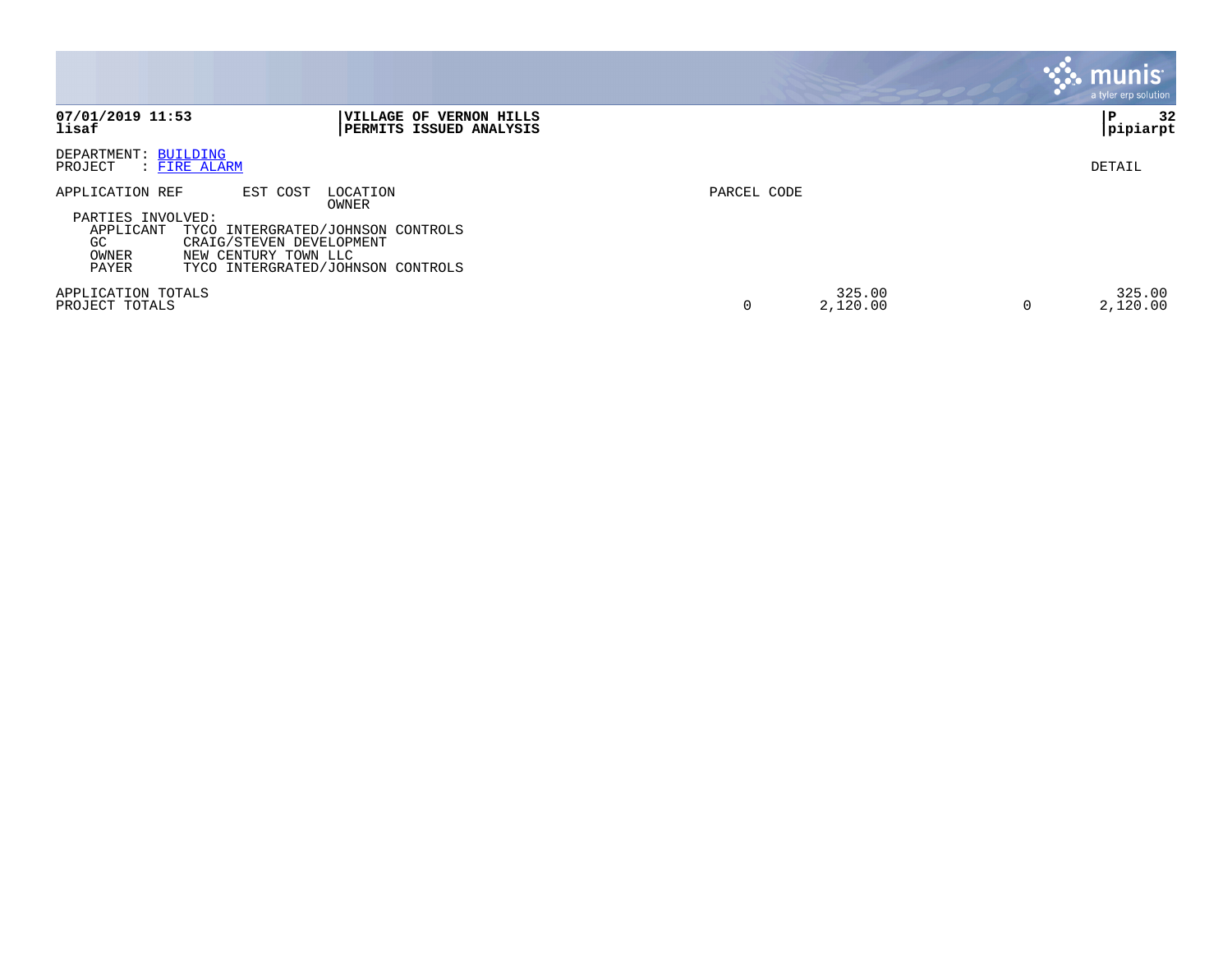|                                                                                                                                                               |                                                                                        |                         |                                                    |                |                                                         |                |                          | munis<br>a tyler erp solution          |
|---------------------------------------------------------------------------------------------------------------------------------------------------------------|----------------------------------------------------------------------------------------|-------------------------|----------------------------------------------------|----------------|---------------------------------------------------------|----------------|--------------------------|----------------------------------------|
| 07/01/2019 11:53<br>lisaf                                                                                                                                     |                                                                                        |                         | VILLAGE OF VERNON HILLS<br>PERMITS ISSUED ANALYSIS |                |                                                         |                |                          | l P<br>33<br>pipiarpt                  |
| DEPARTMENT: BUILDING<br>PROJECT<br>: FIRE SPRINKLER                                                                                                           |                                                                                        |                         |                                                    |                |                                                         |                |                          | DETAIL                                 |
| APPLICATION REF                                                                                                                                               | EST COST                                                                               | LOCATION<br>OWNER       |                                                    |                | PARCEL CODE                                             |                |                          |                                        |
| 3892                                                                                                                                                          | 11,000                                                                                 | PLACEHOLDER             | 416 WOODLAND CHASE LANE                            |                | 1516104031                                              |                |                          |                                        |
| PERMIT NUMBER<br>MU4032<br>DESC OF WORK:<br>FIRE SPRINKLER                                                                                                    | TYPE<br>FIRE SPR                                                                       | <b>STATUS</b><br>ISSUED | EST COST<br>11,000 06/14/19 06/13/20               | ISSUED EXPIRES | PERMITS 06/01/19 - 06/30/19<br>EST VALUE<br>$\Omega$    | FEES<br>625.00 | EST VALUE<br>$\mathbf 0$ | PERMITS YEAR TO DATE<br>FEES<br>625.00 |
| PARTIES INVOLVED:<br>APPLICANT NOVA FIRE PROTECTION<br>FIRE SPRIN NOVA FIRE PROTECTION<br>GC.<br>OWNER<br>PAYER                                               | NOVA FIRE PROTECTION<br>PLACEHOLDER<br>NOVA FIRE PROTECTION                            |                         |                                                    |                |                                                         |                |                          |                                        |
| APPLICATION TOTALS                                                                                                                                            |                                                                                        |                         |                                                    |                |                                                         | 625.00         |                          | 625.00                                 |
| 3944                                                                                                                                                          | 10,430                                                                                 | PLACEHOLDER             | 1311 GARDEN VIEW DRIVE                             |                | 1133205071                                              |                |                          |                                        |
| PERMIT NUMBER<br>MU4031<br>DESC OF WORK:<br>FIRE SPRINKLER                                                                                                    | TYPE<br><b>FIRE SPR</b>                                                                | <b>STATUS</b><br>ISSUED | EST COST<br>10,430 06/14/19 06/13/20               | ISSUED EXPIRES | PERMITS 06/01/19 - 06/30/19<br>EST VALUE<br>$\mathbf 0$ | FEES<br>304.30 | EST VALUE<br>$\mathbf 0$ | PERMITS YEAR TO DATE<br>FEES<br>304.30 |
| PARTIES INVOLVED:<br>APPLICANT NOVA FIRE PROTECTION<br>FIRE SPRIN NOVA FIRE PROTECTION<br>GC.<br>OWNER<br>PAYER                                               | NOVA FIRE PROTECTION<br>PLACEHOLDER<br>NOVA FIRE PROTECTION                            |                         |                                                    |                |                                                         |                |                          |                                        |
| APPLICATION TOTALS                                                                                                                                            |                                                                                        |                         |                                                    |                |                                                         | 304.30         |                          | 304.30                                 |
| 3948                                                                                                                                                          | 1,165                                                                                  | TAI R SHIN              | 900 WOODLANDS PARKWAY                              |                | 1510302052                                              |                |                          |                                        |
| PERMIT NUMBER<br>MU4119<br>DESC OF WORK:<br>FIRE SPRINKLERS                                                                                                   | TYPE<br><b>FIRE SPR</b>                                                                | STATUS<br><b>ISSUED</b> | EST COST<br>1,165 06/28/19 06/27/20                | ISSUED EXPIRES | PERMITS 06/01/19 - 06/30/19<br>EST VALUE<br>$\Omega$    | FEES<br>394.00 | EST VALUE<br>$\Omega$    | PERMITS YEAR TO DATE<br>FEES<br>394.00 |
| PARTIES INVOLVED:<br>APPLICANT UNITED STATES ALLIANCE FIRE PROTECTION<br>FIRE SPRIN UNITED STATES ALLIANCE FIRE PROTECTION<br>GC.<br><b>OCCUPANT</b><br>OWNER | UNITED STATES ALLIANCE FIRE PROTECTION<br>OIL-DRI CORPORATION OF AMERICA<br>TAI R SHIN |                         |                                                    |                |                                                         |                |                          |                                        |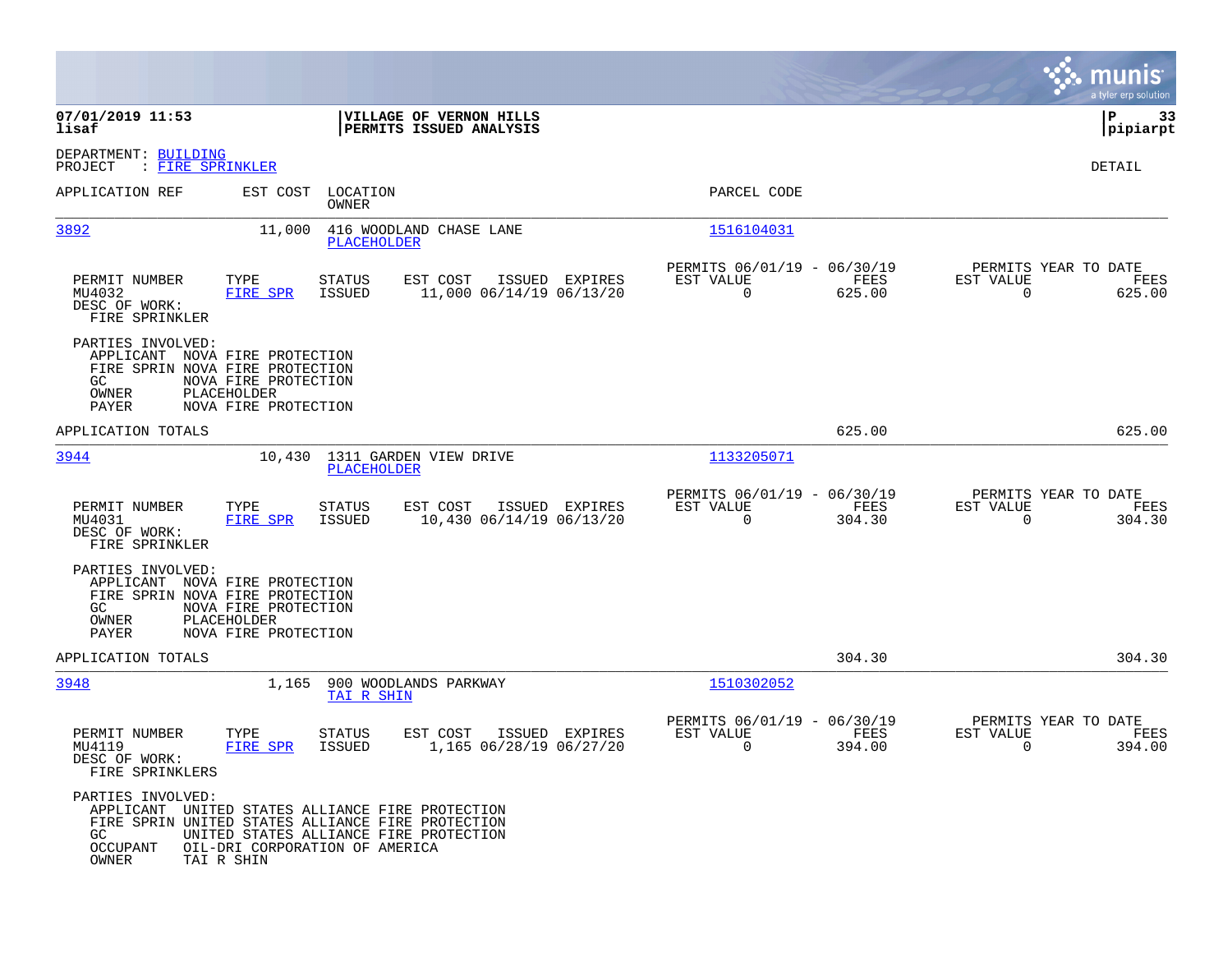|                                                                                                                                                                                      |                                            |                                                          |                |                                                  | munis<br>a tyler erp solution |
|--------------------------------------------------------------------------------------------------------------------------------------------------------------------------------------|--------------------------------------------|----------------------------------------------------------|----------------|--------------------------------------------------|-------------------------------|
| VILLAGE OF VERNON HILLS<br>07/01/2019 11:53<br>lisaf<br>PERMITS ISSUED ANALYSIS                                                                                                      |                                            |                                                          |                |                                                  | ΙP<br>-34<br> pipiarpt        |
| DEPARTMENT: BUILDING<br>PROJECT<br>: FIRE SPRINKLER                                                                                                                                  |                                            |                                                          |                |                                                  | DETAIL                        |
| APPLICATION REF<br>LOCATION<br>EST COST                                                                                                                                              |                                            | PARCEL CODE                                              |                |                                                  |                               |
| <b>OWNER</b><br><b>PAYER</b><br>UNITED STATES ALLIANCE FIRE PROTECTION                                                                                                               |                                            |                                                          |                |                                                  |                               |
| APPLICATION TOTALS                                                                                                                                                                   |                                            |                                                          | 394.00         |                                                  | 394.00                        |
| 3953<br>14,200<br>529 COUNCIL CIRCLE<br><b>PLACEHOLDER</b>                                                                                                                           |                                            | 1133213011                                               |                |                                                  |                               |
| PERMIT NUMBER<br>TYPE<br>EST COST<br>STATUS<br><b>FIRE SPR</b><br><b>ISSUED</b><br>MU4028<br>DESC OF WORK:<br>FIRE SPRINKLER                                                         | ISSUED EXPIRES<br>14,200 06/14/19 06/13/20 | PERMITS 06/01/19 - 06/30/19<br>EST VALUE<br>0            | FEES<br>342.00 | PERMITS YEAR TO DATE<br>EST VALUE<br>$\mathbf 0$ | FEES<br>342.00                |
| PARTIES INVOLVED:<br>APPLICANT NOVA FIRE PROTECTION<br>FIRE SPRIN NOVA FIRE PROTECTION<br>GC.<br>NOVA FIRE PROTECTION<br>PLACEHOLDER<br>OWNER<br>NOVA FIRE PROTECTION<br>PAYER       |                                            |                                                          |                |                                                  |                               |
| APPLICATION TOTALS                                                                                                                                                                   |                                            |                                                          | 342.00         |                                                  | 342.00                        |
| 3971<br>14,500<br>540 COUNCIL CIRCLE<br><b>PLACEHOLDER</b>                                                                                                                           |                                            | 1133205036                                               |                |                                                  |                               |
| PERMIT NUMBER<br>TYPE<br><b>STATUS</b><br>EST COST<br>MU4033<br>FIRE SPR<br><b>ISSUED</b><br>DESC OF WORK:<br>FIRE SPRINKLER                                                         | ISSUED EXPIRES<br>14,500 06/14/19 06/13/20 | PERMITS 06/01/19 - 06/30/19<br>EST VALUE<br>$\Omega$     | FEES<br>345.00 | PERMITS YEAR TO DATE<br>EST VALUE<br>$\mathbf 0$ | FEES<br>345.00                |
| PARTIES INVOLVED:<br>APPLICANT NOVA FIRE PROTECTION<br>FIRE SPRIN NOVA FIRE PROTECTION<br>GC<br>NOVA FIRE PROTECTION<br>PLACEHOLDER<br>OWNER<br>NOVA FIRE PROTECTION<br><b>PAYER</b> |                                            |                                                          |                |                                                  |                               |
| APPLICATION TOTALS                                                                                                                                                                   |                                            |                                                          | 345.00         |                                                  | 345.00                        |
| 3975<br>13,550<br>506 COUNCIL CIRCLE<br><b>PLACEHOLDER</b>                                                                                                                           |                                            | 1133205079                                               |                |                                                  |                               |
| PERMIT NUMBER<br>TYPE<br>EST COST<br>STATUS<br>MU4029<br>FIRE SPR<br><b>ISSUED</b><br>DESC OF WORK:<br>FIR SPRINKLER                                                                 | ISSUED EXPIRES<br>13,550 06/14/19 06/13/20 | PERMITS 06/01/19 - 06/30/19<br>EST VALUE<br>$\mathsf{O}$ | FEES<br>335.50 | PERMITS YEAR TO DATE<br>EST VALUE<br>0           | FEES<br>335.50                |
| PARTIES INVOLVED:<br>APPLICANT NOVA FIRE PROTECTION<br>FIRE SPRIN NOVA FIRE PROTECTION                                                                                               |                                            |                                                          |                |                                                  |                               |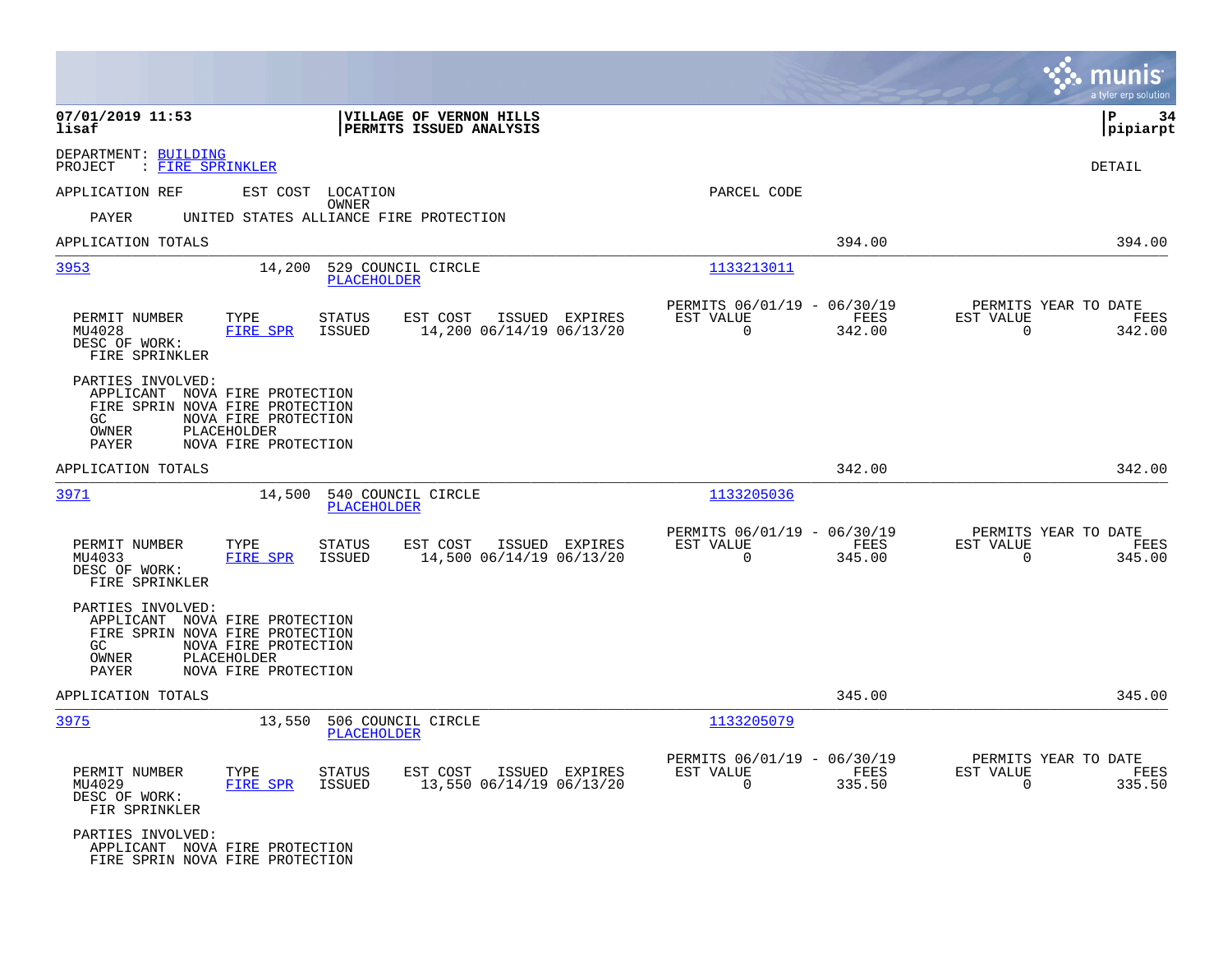|                                                                                                                                                                                                                                                          |                                                                           | munis<br>a tyler erp solution                                      |
|----------------------------------------------------------------------------------------------------------------------------------------------------------------------------------------------------------------------------------------------------------|---------------------------------------------------------------------------|--------------------------------------------------------------------|
| 07/01/2019 11:53<br>VILLAGE OF VERNON HILLS<br>PERMITS ISSUED ANALYSIS<br>lisaf                                                                                                                                                                          |                                                                           | l P<br>-35<br> pipiarpt                                            |
| DEPARTMENT: BUILDING<br>: FIRE SPRINKLER<br>PROJECT                                                                                                                                                                                                      |                                                                           | <b>DETAIL</b>                                                      |
| APPLICATION REF<br>EST COST LOCATION<br>OWNER<br>NOVA FIRE PROTECTION<br>GC.<br>OWNER<br>PLACEHOLDER<br>PAYER<br>NOVA FIRE PROTECTION                                                                                                                    | PARCEL CODE                                                               |                                                                    |
| APPLICATION TOTALS                                                                                                                                                                                                                                       | 335.50                                                                    | 335.50                                                             |
| 3996<br>3,500<br>701 NORTH MILWAUKEE AVE 344<br>INLAND REAL ESTATE CORPORATION                                                                                                                                                                           | 1503102018                                                                |                                                                    |
| EST COST<br>PERMIT NUMBER<br>TYPE<br><b>STATUS</b><br>ISSUED EXPIRES<br><b>FIRE SPR</b><br>3,500 06/17/19 06/16/20<br>MU4042<br><b>ISSUED</b><br>DESC OF WORK:<br>FIR SPRINKLERS                                                                         | PERMITS 06/01/19 - 06/30/19<br>FEES<br>EST VALUE<br>$\Omega$<br>299.00    | PERMITS YEAR TO DATE<br>EST VALUE<br>FEES<br>$\mathbf 0$<br>299.00 |
| PARTIES INVOLVED:<br>APPLICANT CHICAGO FIRE PROTECTION<br>FIRE SPRIN CHICAGO FIRE PROTECTION<br>GC<br>CHICAGO FIRE PROTECTION<br><b>OCCUPANT</b><br>ARTISAN VAPOR COMPANY<br>INLAND REAL ESTATE CORPORATION<br>OWNER<br>CHICAGO FIRE PROTECTION<br>PAYER |                                                                           |                                                                    |
| APPLICATION TOTALS                                                                                                                                                                                                                                       | 299.00                                                                    | 299.00                                                             |
| 4047<br>11,795<br>523 COUNCIL CIRCLE<br><b>PLACEHOLDER</b>                                                                                                                                                                                               | 1133213014                                                                |                                                                    |
| PERMIT NUMBER<br>TYPE<br><b>STATUS</b><br>EST COST<br>ISSUED EXPIRES<br><b>FIRE SPR</b><br>ISSUED<br>11,795 06/28/19 06/27/20<br>MU4116<br>DESC OF WORK:<br>FIRE SPRINKLER                                                                               | PERMITS 06/01/19 - 06/30/19<br>EST VALUE<br>FEES<br>$\Omega$<br>317.95    | PERMITS YEAR TO DATE<br>EST VALUE<br>FEES<br>$\mathbf 0$<br>317.95 |
| PARTIES INVOLVED:<br>APPLICANT NOVA FIRE PROTECTION<br>FIRE SPRIN NOVA FIRE PROTECTION<br>NOVA FIRE PROTECTION<br>GC.<br>OWNER<br>PLACEHOLDER<br><b>PAYER</b><br>NOVA FIRE PROTECTION                                                                    |                                                                           |                                                                    |
| APPLICATION TOTALS                                                                                                                                                                                                                                       | 317.95                                                                    | 317.95                                                             |
| 4051<br>1,900<br>544 LAKEVIEW PARKWAY 204<br>COLLIERS INTERNATIONAL                                                                                                                                                                                      | 1504202152                                                                |                                                                    |
| PERMIT NUMBER<br>TYPE<br>EST COST<br>ISSUED EXPIRES<br>STATUS<br>1,900 06/28/19 06/27/20<br>MU4120<br>FIRE SPR<br><b>ISSUED</b><br>DESC OF WORK:<br>FIRE SPRINKLER                                                                                       | PERMITS 06/01/19 -<br>06/30/19<br>EST VALUE<br>FEES<br>$\Omega$<br>287.00 | PERMITS YEAR TO DATE<br>EST VALUE<br>FEES<br>287.00<br>0           |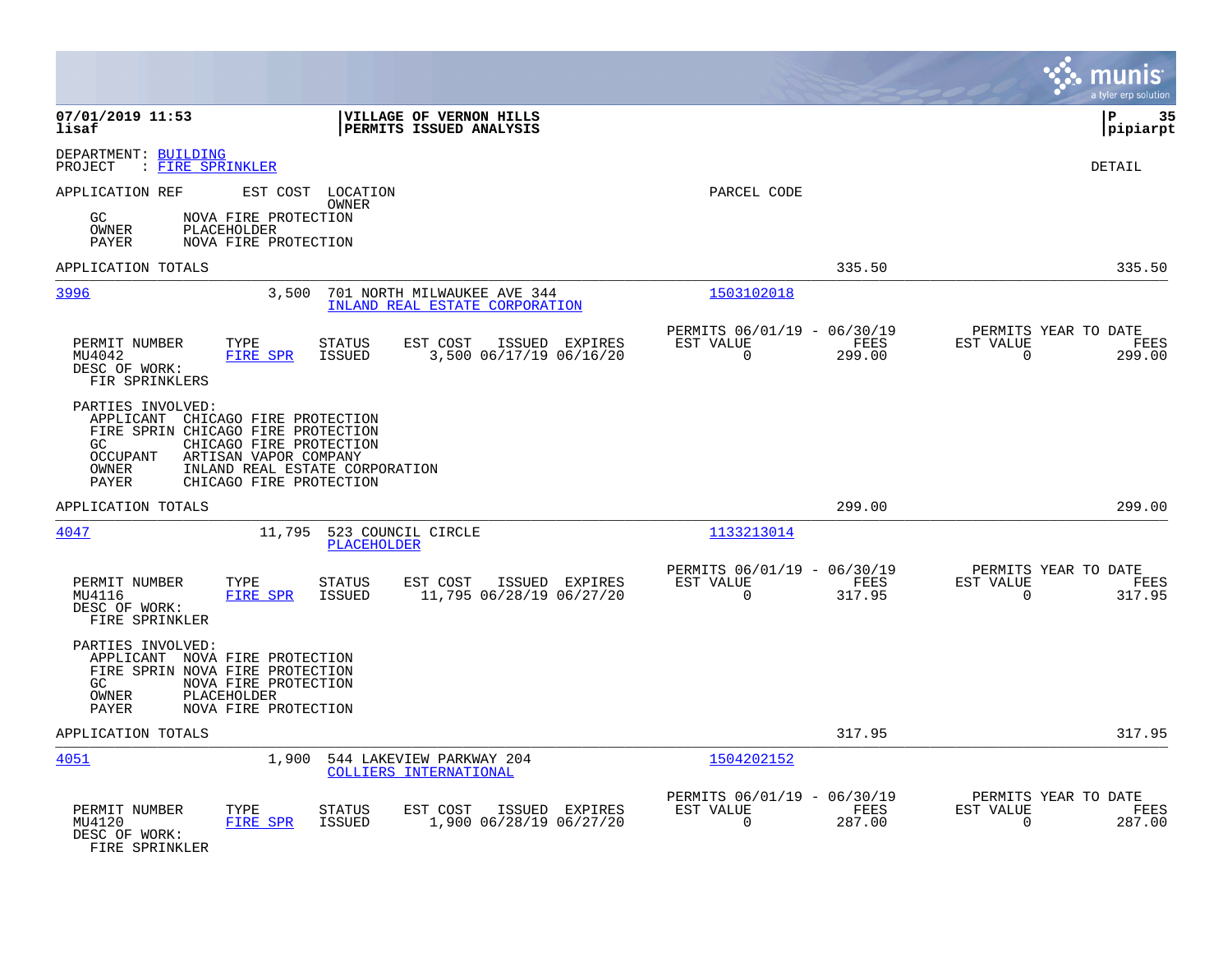|                                                                                                                     |                                                                                                                                                                                                                  |             |                    | munis<br>a tyler erp solution |
|---------------------------------------------------------------------------------------------------------------------|------------------------------------------------------------------------------------------------------------------------------------------------------------------------------------------------------------------|-------------|--------------------|-------------------------------|
| 07/01/2019 11:53<br>lisaf                                                                                           | VILLAGE OF<br><b>VERNON HILLS</b><br>PERMITS ISSUED ANALYSIS                                                                                                                                                     |             |                    | 36<br>Р<br> pipiarpt          |
| DEPARTMENT: BUILDING<br>: FIRE SPRINKLER<br>PROJECT                                                                 |                                                                                                                                                                                                                  |             |                    | DETAIL                        |
| APPLICATION REF<br>PARTIES INVOLVED:<br>APPLICANT<br>UNITED<br>FIRE SPRIN UNITED<br>GC.<br>UNITED<br>OWNER<br>PAYER | EST COST<br>LOCATION<br>OWNER<br>STATES ALLIANCE FIRE<br>PROTECTION<br>STATES ALLIANCE FIRE PROTECTION<br>STATES ALLIANCE FIRE<br>PROTECTION<br>COLLIERS INTERNATIONAL<br>UNITED STATES ALLIANCE FIRE PROTECTION | PARCEL CODE |                    |                               |
| APPLICATION TOTALS<br>PROJECT TOTALS                                                                                |                                                                                                                                                                                                                  | 0           | 287.00<br>3,249.75 | 287.00<br>3,249.75            |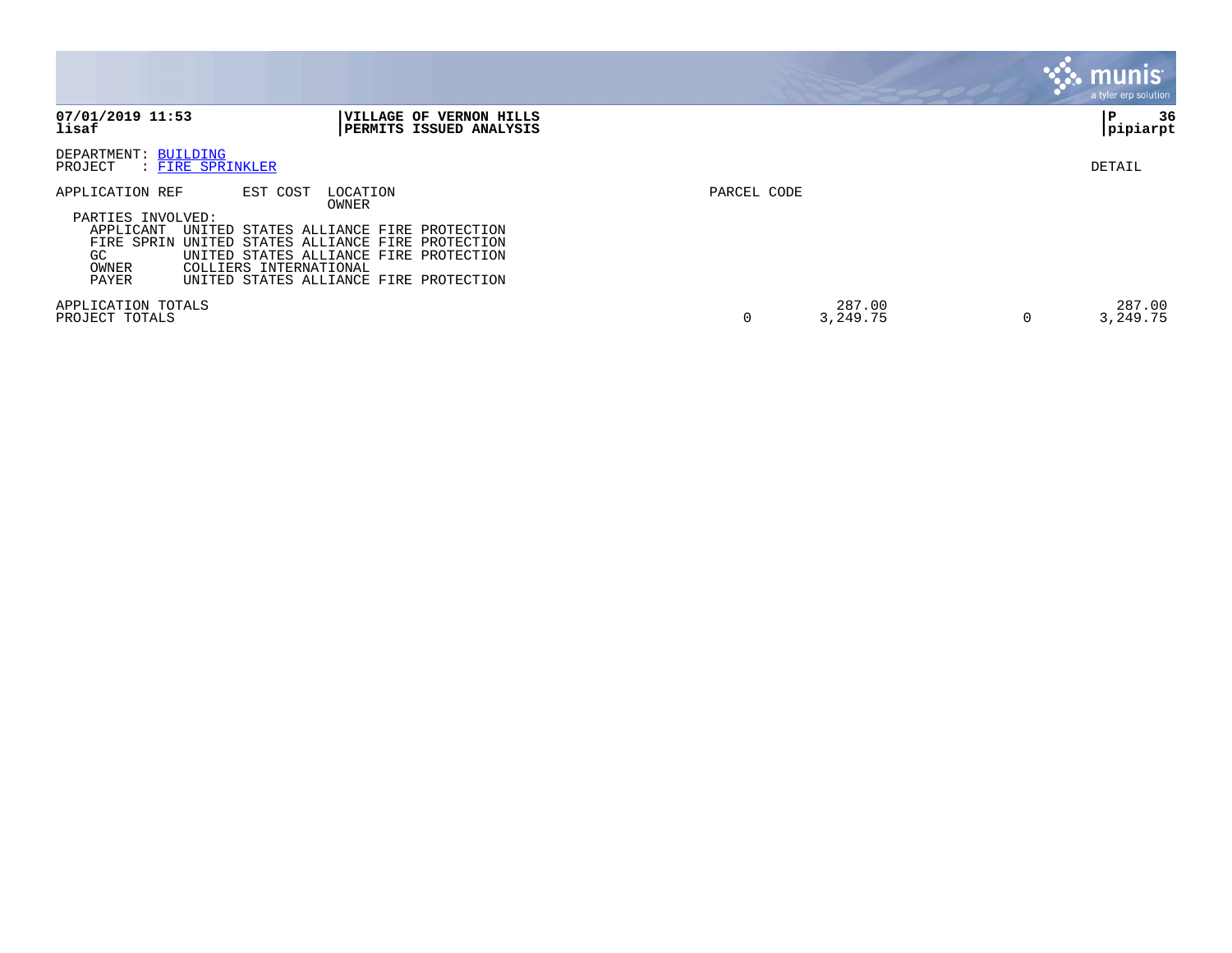|                                                            |                                                                                                          |                    |                                                           |         |                                               |                |                                   | munis <sup>®</sup><br>a tyler erp solution |
|------------------------------------------------------------|----------------------------------------------------------------------------------------------------------|--------------------|-----------------------------------------------------------|---------|-----------------------------------------------|----------------|-----------------------------------|--------------------------------------------|
| 07/01/2019 11:53<br>lisaf                                  |                                                                                                          |                    | <b>VILLAGE OF VERNON HILLS</b><br>PERMITS ISSUED ANALYSIS |         |                                               |                |                                   | 37<br>IΡ<br> pipiarpt                      |
| DEPARTMENT: BUILDING<br>PROJECT                            | : LAWN SPRINKLER                                                                                         |                    |                                                           |         |                                               |                |                                   | DETAIL                                     |
| APPLICATION REF                                            | EST COST                                                                                                 | LOCATION<br>OWNER  |                                                           |         | PARCEL CODE                                   |                |                                   |                                            |
| 4058                                                       | 4,895                                                                                                    | <b>PLACEHOLDER</b> | 629 INSULL DRIVE                                          |         | 1133205085                                    |                |                                   |                                            |
| PERMIT NUMBER<br>MU4019<br>DESC OF WORK:<br>LAWN SPRINKLER | TYPE<br>LAWN IRRIG ISSUED                                                                                | STATUS             | EST COST<br>ISSUED<br>4,895 06/12/19 06/11/20             | EXPIRES | PERMITS 06/01/19 - 06/30/19<br>EST VALUE<br>0 | FEES<br>50.00  | PERMITS YEAR TO DATE<br>EST VALUE | FEES<br>50.00                              |
| PARTIES INVOLVED:<br>APPLICANT<br>GC.<br>OWNER<br>PAYER    | AMERICAN NATIONAL SPRINKLER<br>AMERICAN NATIONAL SPRINKLER<br>PLACEHOLDER<br>AMERICAN NATIONAL SPRINKLER |                    |                                                           |         |                                               |                |                                   |                                            |
| APPLICATION TOTALS<br>PROJECT TOTALS                       |                                                                                                          |                    |                                                           |         | 0                                             | 50.00<br>50.00 |                                   | 50.00<br>50.00                             |

the property of the control of

and the contract of the contract of the contract of the contract of the contract of the contract of the contract of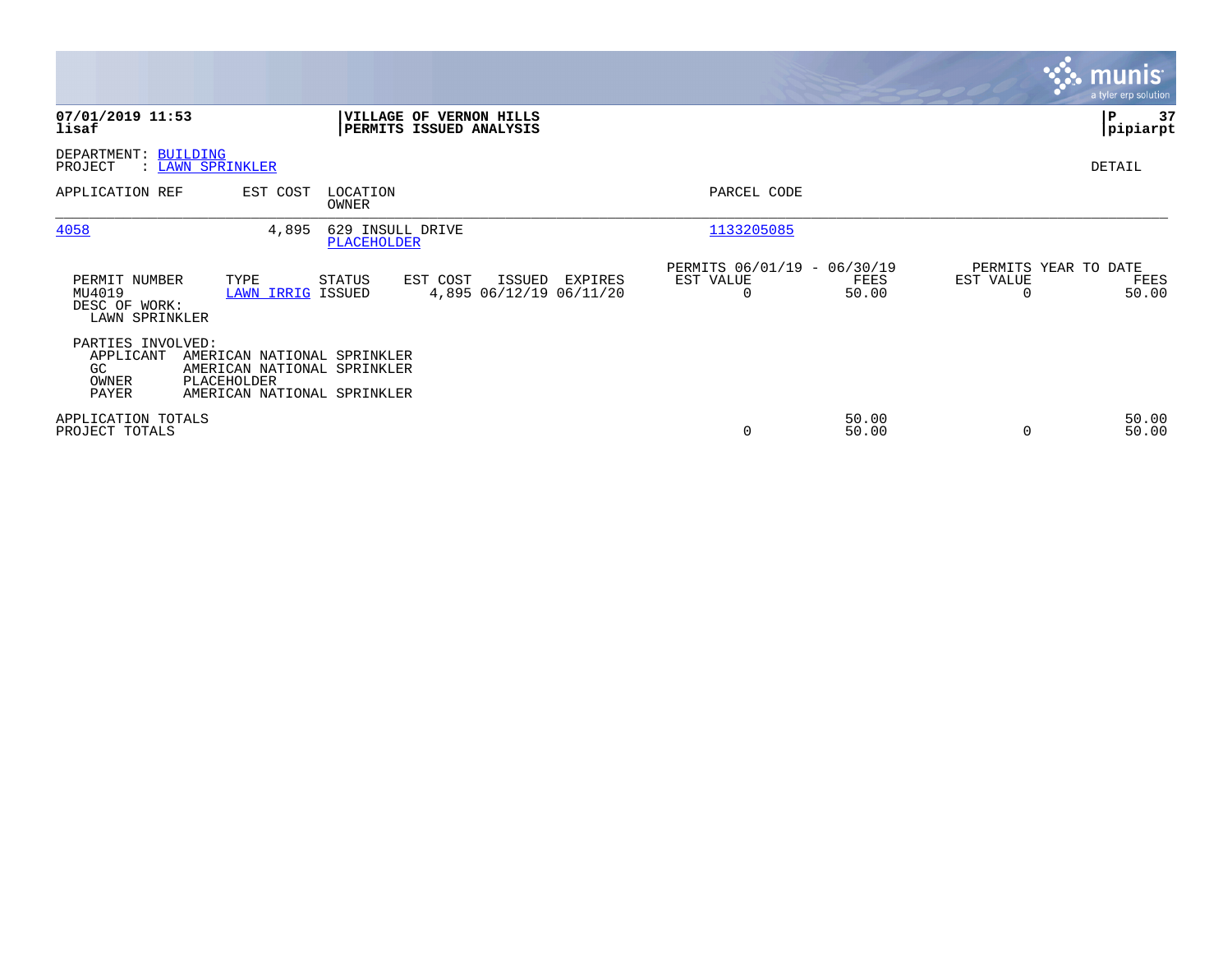|                                                              |                                                                                                                      |                         |                                                               |         |                                               |                      |                                        | munis<br>a tyler erp solution |
|--------------------------------------------------------------|----------------------------------------------------------------------------------------------------------------------|-------------------------|---------------------------------------------------------------|---------|-----------------------------------------------|----------------------|----------------------------------------|-------------------------------|
| 07/01/2019 11:53<br>lisaf                                    |                                                                                                                      |                         | VILLAGE OF VERNON HILLS<br>PERMITS ISSUED ANALYSIS            |         |                                               |                      |                                        | P<br>38<br> pipiarpt          |
| DEPARTMENT: BUILDING<br>PROJECT                              | : MECHANICAL HOOD                                                                                                    |                         |                                                               |         |                                               |                      |                                        | DETAIL                        |
| APPLICATION REF                                              | EST COST                                                                                                             | LOCATION<br>OWNER       |                                                               |         | PARCEL CODE                                   |                      |                                        |                               |
| 3930                                                         | 15,000                                                                                                               |                         | 701 NORTH MILWAUKEE AVE 268<br>INLAND REAL ESTATE CORPORATION |         | 1503102018                                    |                      |                                        |                               |
| PERMIT NUMBER<br>MU4036<br>DESC OF WORK:<br>MECHANICAL HOOD  | TYPE<br>MECH HOOD                                                                                                    | STATUS<br><b>ISSUED</b> | EST COST<br>ISSUED<br>15,000 06/14/19 06/13/20                | EXPIRES | PERMITS 06/01/19 - 06/30/19<br>EST VALUE<br>0 | FEES<br>1,020.00     | PERMITS YEAR TO DATE<br>EST VALUE<br>0 | FEES<br>1,020.00              |
| PARTIES INVOLVED:<br>APPLICANT<br>GC<br>GC<br>OWNER<br>PAYER | <b>RAMEN HOUSE</b><br>SONG OKUNO CONSTRUCTION<br><b>RAMEN HOUSE</b><br>INLAND REAL ESTATE CORPORATION<br>RAMEN HOUSE |                         |                                                               |         |                                               |                      |                                        |                               |
| APPLICATION TOTALS<br>PROJECT TOTALS                         |                                                                                                                      |                         |                                                               |         | $\mathbf 0$                                   | 1,020.00<br>1,020.00 | $\Omega$                               | 1,020.00<br>1,020.00          |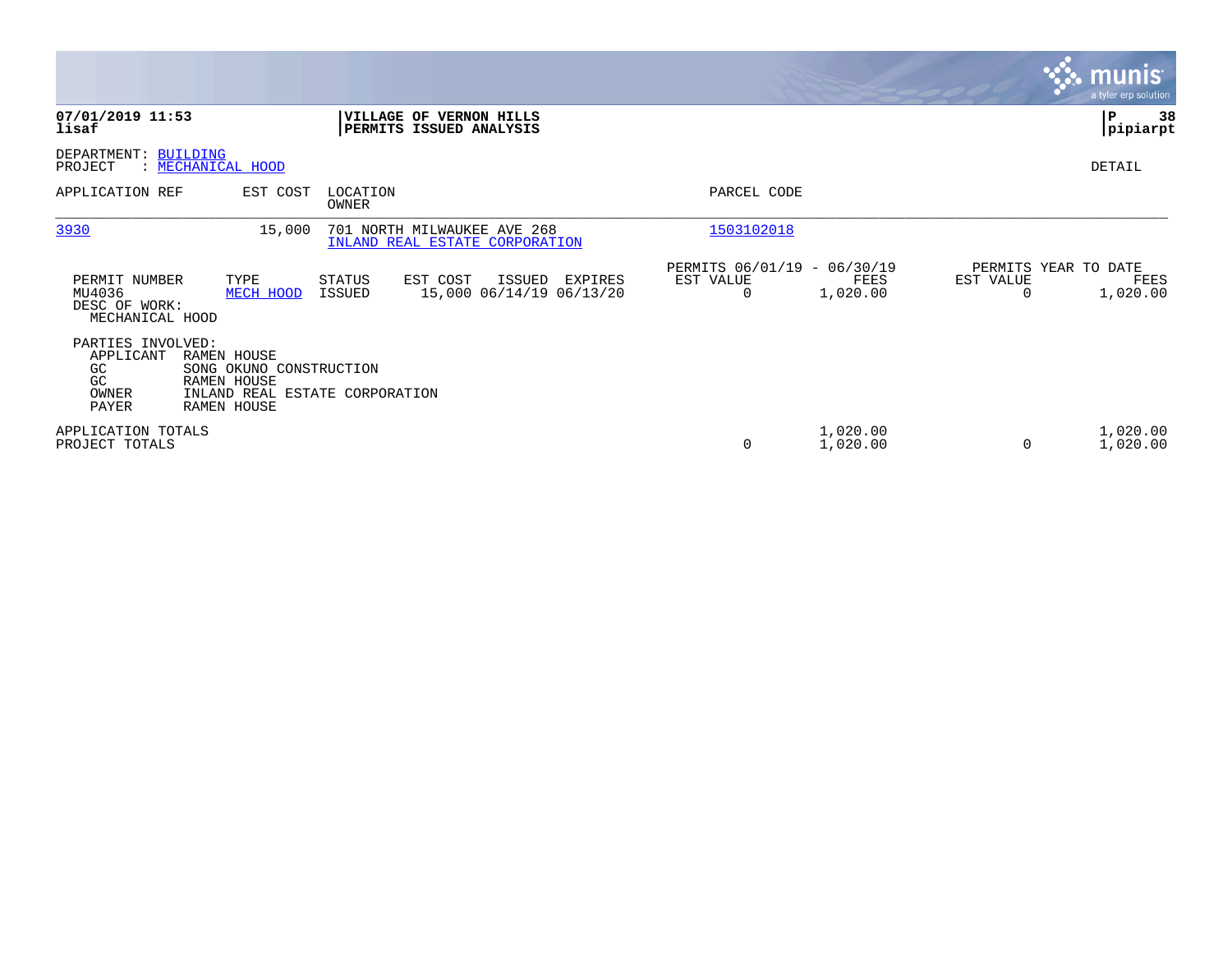|                                                                                                                                                                  |                                                                                                                                           |                                                                                | munis <sup>'</sup><br>a tyler erp solution                              |
|------------------------------------------------------------------------------------------------------------------------------------------------------------------|-------------------------------------------------------------------------------------------------------------------------------------------|--------------------------------------------------------------------------------|-------------------------------------------------------------------------|
| 07/01/2019 11:53<br>lisaf                                                                                                                                        | VILLAGE OF VERNON HILLS<br>PERMITS ISSUED ANALYSIS                                                                                        |                                                                                | l P<br>39<br> pipiarpt                                                  |
| DEPARTMENT: BUILDING<br>: <u>MISC COMMERCIAL</u><br>PROJECT                                                                                                      |                                                                                                                                           |                                                                                | DETAIL                                                                  |
| APPLICATION REF<br>EST COST                                                                                                                                      | LOCATION<br>OWNER                                                                                                                         | PARCEL CODE                                                                    |                                                                         |
| 3771<br>10,000                                                                                                                                                   | 151 EAST TOWNLINE RD<br>GENDELL PARTNERS VERNON HILLS II, LLC                                                                             | 1504109003                                                                     |                                                                         |
| PERMIT NUMBER<br>TYPE<br>MU3993<br>MISC COMM<br>DESC OF WORK:<br>INTERIOR DEMO PRIOR TO CONSTRUCTION                                                             | STATUS<br>EST COST<br>ISSUED EXPIRES<br>ISSUED<br>10,000 06/07/19 06/06/20                                                                | PERMITS 06/01/19 - 06/30/19<br>EST VALUE<br>FEES<br>$\mathbf 0$<br>300.00      | PERMITS YEAR TO DATE<br>EST VALUE<br>FEES<br>0<br>300.00                |
| PARTIES INVOLVED:<br>APPLICANT<br>CONTINENTAL PRO SERVICES<br>GC.<br>CONTINENTAL PRO SERVICES<br>OWNER<br>PAYER<br>CONTINENTAL PRO SERVICES                      | GENDELL PARTNERS VERNON HILLS II, LLC                                                                                                     |                                                                                |                                                                         |
| APPLICATION TOTALS                                                                                                                                               |                                                                                                                                           | 300.00                                                                         | 300.00                                                                  |
| 3958                                                                                                                                                             | 250,504 122 HAWTHORN CENTER<br><b>CENTENNIAL</b>                                                                                          | 1133401086                                                                     |                                                                         |
| PERMIT NUMBER<br>TYPE<br>MU4061<br>MISC COMM<br>DESC OF WORK:                                                                                                    | <b>STATUS</b><br>EST COST<br>ISSUED EXPIRES<br>ISSUED<br>250,504 06/19/19 06/18/20<br>INTERIOR DEMO OF CENTER COURT PRIOR TO CONSTRUCTION | PERMITS 06/01/19 - 06/30/19<br>EST VALUE<br>FEES<br>0<br>2,705.04              | PERMITS YEAR TO DATE<br>EST VALUE<br>FEES<br>$\Omega$<br>2,705.04       |
| PARTIES INVOLVED:<br>APPLICANT GRAYCOR<br>ELECTRICIA UMBDENSTOCK ELECTRIC<br>GC.<br>GRAYCOR<br>OCCUPANT<br>CENTENNIAL<br>OWNER<br>CENTENNIAL<br>PAYER<br>GRAYCOR |                                                                                                                                           |                                                                                |                                                                         |
| APPLICATION TOTALS                                                                                                                                               |                                                                                                                                           | 2,705.04                                                                       | 2,705.04                                                                |
| 4012<br>200,000                                                                                                                                                  | 220 NORTH FAIRWAY DR<br>WINIX AMERICA                                                                                                     | 1504303168                                                                     |                                                                         |
| PERMIT NUMBER<br>TYPE<br>MU4066<br>DESC OF WORK:<br>RACKING                                                                                                      | ISSUED EXPIRES<br><b>STATUS</b><br>EST COST<br>MISC COMM ISSUED<br>200,000 06/19/19 06/18/20                                              | PERMITS 06/01/19 - 06/30/19<br>EST VALUE<br>FEES<br>2,200.00<br>$\overline{0}$ | PERMITS YEAR TO DATE<br>EST VALUE<br>FEES<br>2,200.00<br>$\overline{0}$ |
| PARTIES INVOLVED:<br>APPLICANT ASSOCIATED<br>GC<br>VEV INSTALLATION<br>GC<br>WINIX AMERICA<br>OCCUPANT<br>WINIX AMERICA<br>OWNER<br>WINIX AMERICA                |                                                                                                                                           |                                                                                |                                                                         |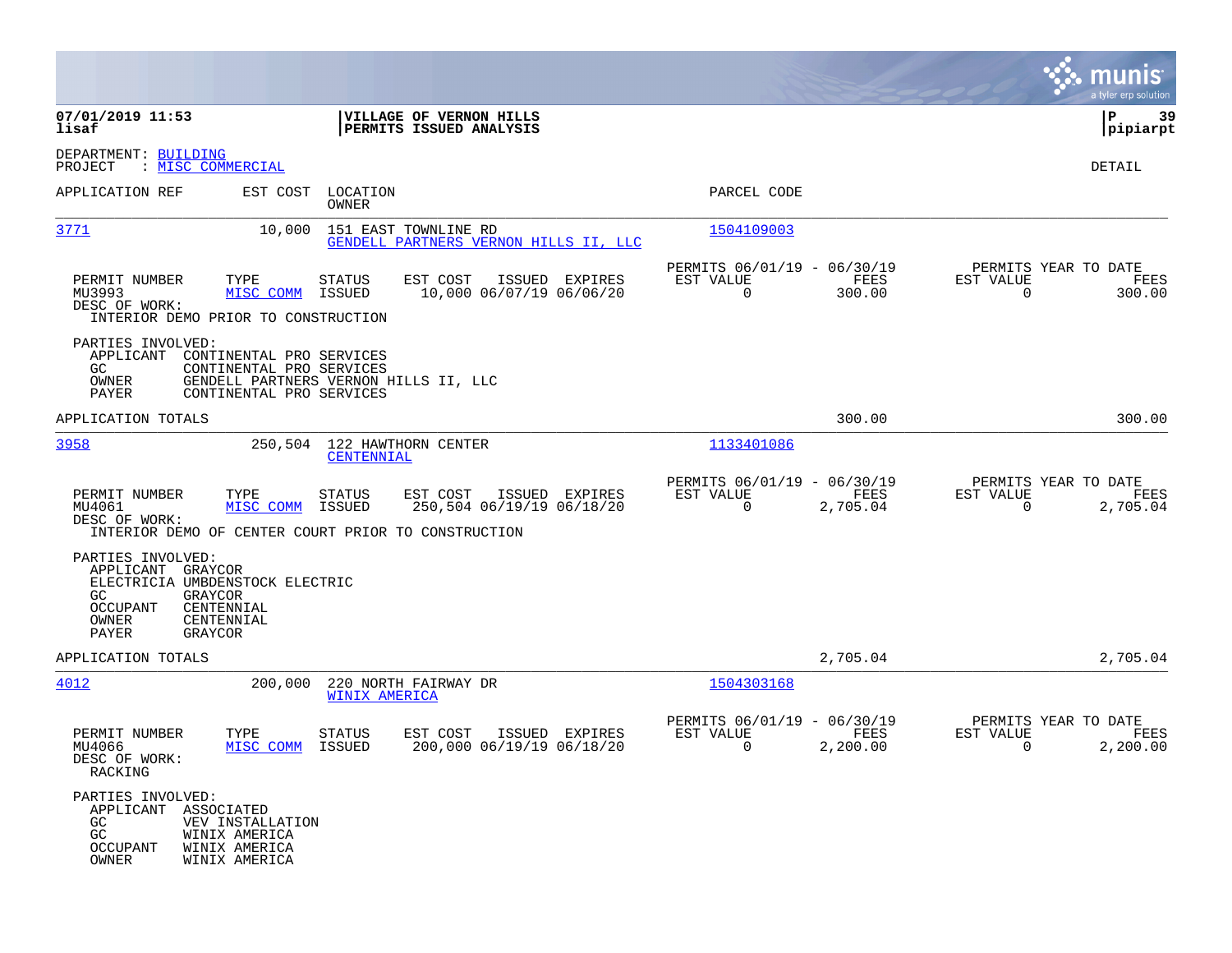|                                                                                                                                                                                                                                                                                                                                                                                                                                               |                                                                                  | munis<br>a tyler erp solution                                      |
|-----------------------------------------------------------------------------------------------------------------------------------------------------------------------------------------------------------------------------------------------------------------------------------------------------------------------------------------------------------------------------------------------------------------------------------------------|----------------------------------------------------------------------------------|--------------------------------------------------------------------|
| 07/01/2019 11:53<br>VILLAGE OF VERNON HILLS<br>lisaf<br>PERMITS ISSUED ANALYSIS                                                                                                                                                                                                                                                                                                                                                               |                                                                                  | ΙP<br>40<br> pipiarpt                                              |
| DEPARTMENT: BUILDING<br>PROJECT<br>: MISC COMMERCIAL                                                                                                                                                                                                                                                                                                                                                                                          |                                                                                  | <b>DETAIL</b>                                                      |
| APPLICATION REF<br>EST COST<br>LOCATION<br><b>OWNER</b>                                                                                                                                                                                                                                                                                                                                                                                       | PARCEL CODE                                                                      |                                                                    |
| PAYER<br>WINIX AMERICA                                                                                                                                                                                                                                                                                                                                                                                                                        |                                                                                  |                                                                    |
| APPLICATION TOTALS                                                                                                                                                                                                                                                                                                                                                                                                                            | 2,200.00                                                                         | 2,200.00                                                           |
| 1000 NORTH BUTTERFIELD RD 1029<br>4063<br>10,000<br>NEW CENTURY TOWN LLC                                                                                                                                                                                                                                                                                                                                                                      | 1132300046                                                                       |                                                                    |
| EST COST<br>PERMIT NUMBER<br>TYPE<br><b>STATUS</b><br>ISSUED EXPIRES<br>MU4026<br><b>ISSUED</b><br>10,000 06/13/19 06/12/20<br>MISC COMM<br>DESC OF WORK:<br>INSTALLATION OF OVERHEAD DOOR                                                                                                                                                                                                                                                    | PERMITS 06/01/19 - 06/30/19<br><b>FEES</b><br>EST VALUE<br>$\mathbf 0$<br>100.00 | PERMITS YEAR TO DATE<br>EST VALUE<br>FEES<br>$\mathbf 0$<br>100.00 |
| PARTIES INVOLVED:<br>APPLICANT<br>CRAIG/STEVEN DEVELOPMENT<br>GC<br>CRAIG/STEVEN DEVELOPMENT<br><b>OCCUPANT</b><br>CRAIG/STEVEN DEVELOPMENT<br>OWNER<br>NEW CENTURY TOWN LLC<br>PAYER<br>SUSAN A ERIKSON                                                                                                                                                                                                                                      |                                                                                  |                                                                    |
| APPLICATION TOTALS                                                                                                                                                                                                                                                                                                                                                                                                                            | 100.00                                                                           | 100.00                                                             |
| 4067<br>2,500<br>100 NORTH FAIRWAY DRIVE 116<br>ARTHUR J ROGERS & CO                                                                                                                                                                                                                                                                                                                                                                          | 1504303179                                                                       |                                                                    |
| PERMIT NUMBER<br>EST COST<br>ISSUED EXPIRES<br>TYPE<br>STATUS<br>2,500 06/27/19 06/26/20<br>MU4112<br>MISC COMM<br>ISSUED<br>DESC OF WORK:<br>ADD 10'-12' WALLS WITHIN UNIT 112<br>NO DROPPED CEILING, NO ELECTRICAL<br>PARTIES INVOLVED:<br>APPLICANT<br>ILEESH PRODUCTS<br>CARPENTER<br>ILEESH PRODUCTS<br>ILEESH PRODUCTS<br>GC.<br><b>OCCUPANT</b><br>ILEESH PRODUCTS<br>OWNER<br>ARTHUR J ROGERS & CO<br><b>PAYER</b><br>ILEESH PRODUCTS | PERMITS 06/01/19 - 06/30/19<br>EST VALUE<br><b>FEES</b><br>$\Omega$<br>275.00    | PERMITS YEAR TO DATE<br>EST VALUE<br>FEES<br>$\Omega$<br>275.00    |
| APPLICATION TOTALS<br>PROJECT TOTALS                                                                                                                                                                                                                                                                                                                                                                                                          | 275.00<br>0<br>5,580.04                                                          | 275.00<br>5,580.04<br>$\Omega$                                     |

 $\mathcal{L}^{\text{max}}$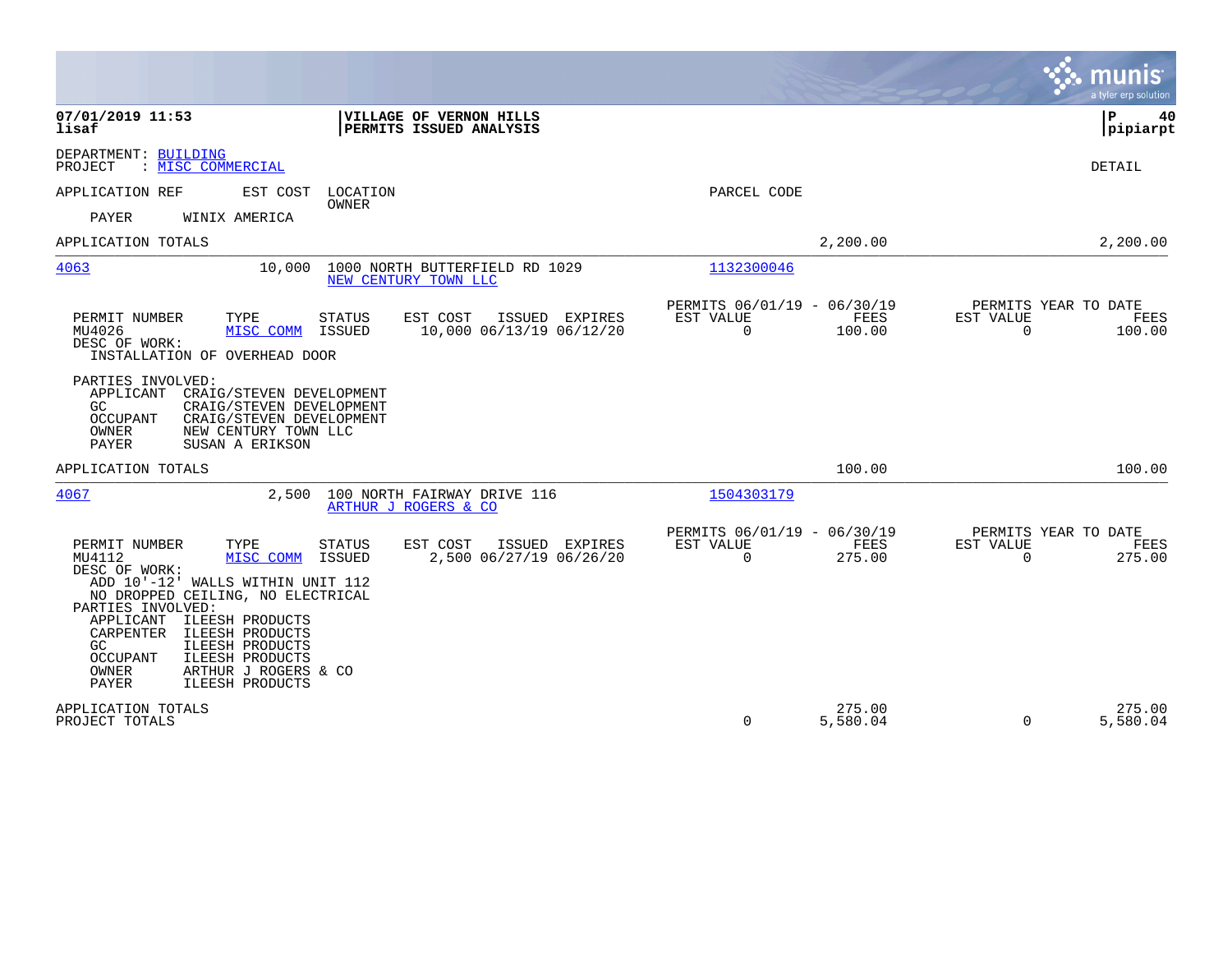|                                                                                                                                                                                                                                                                                                           |                                                                           | munis<br>a tyler erp solution                                     |
|-----------------------------------------------------------------------------------------------------------------------------------------------------------------------------------------------------------------------------------------------------------------------------------------------------------|---------------------------------------------------------------------------|-------------------------------------------------------------------|
| 07/01/2019 11:53<br>VILLAGE OF VERNON HILLS<br>lisaf<br>PERMITS ISSUED ANALYSIS                                                                                                                                                                                                                           |                                                                           | P<br>41<br> pipiarpt                                              |
| DEPARTMENT: BUILDING<br>: MISC ELECTRIC COMM<br>PROJECT                                                                                                                                                                                                                                                   |                                                                           | DETAIL                                                            |
| EST COST<br>LOCATION<br>APPLICATION REF<br>OWNER                                                                                                                                                                                                                                                          | PARCEL CODE                                                               |                                                                   |
| 3993<br>40,000<br>850 NORTH MILWAUKEE AVE 104<br>CAL SAG RETAIL PARTNERS LLC                                                                                                                                                                                                                              | 1133401016                                                                |                                                                   |
| PERMIT NUMBER<br>TYPE<br>STATUS<br>EST COST<br>ISSUED EXPIRES<br>MU4100<br>MISC ELEC<br>ISSUED<br>40,000 06/26/19 06/25/20<br>DESC OF WORK:<br>REPLACE FLOORING & MISC ELECT                                                                                                                              | PERMITS 06/01/19 - 06/30/19<br>EST VALUE<br>FEES<br>$\mathbf 0$<br>400.00 | PERMITS YEAR TO DATE<br>EST VALUE<br>FEES<br>$\Omega$<br>400.00   |
| PARTIES INVOLVED:<br>RETAIL CONSTRUCTION SERVICES<br>APPLICANT<br>RETAIL CONSTRUCTION SERVICES<br>CARPENTER<br>ELECTRICIA NDP ELECTRIC, INC<br>GC<br>RETAIL CONSTRUCTION SERVICES<br>LOW VOLTAG NDP ELECTRIC, INC<br><b>OWNER</b><br>CAL SAG RETAIL PARTNERS LLC<br>PAYER<br>RETAIL CONSTRUCTION SERVICES |                                                                           |                                                                   |
| APPLICATION TOTALS                                                                                                                                                                                                                                                                                        | 400.00                                                                    | 400.00                                                            |
| 4015<br>1240 EAST USHY 45 100<br>5,000<br>SHAKER APARTMENTS LLC                                                                                                                                                                                                                                           | 1515410006                                                                |                                                                   |
| PERMIT NUMBER<br>TYPE<br><b>STATUS</b><br>EST COST<br>ISSUED EXPIRES<br>5,000 06/11/19 06/10/20<br>MU4010<br>MISC ELEC<br>ISSUED<br>DESC OF WORK:<br>PUT UP A KNEAL WALL AND OUTLET IN IT.                                                                                                                | PERMITS 06/01/19 - 06/30/19<br>FEES<br>EST VALUE<br>$\mathbf 0$<br>75.00  | PERMITS YEAR TO DATE<br>EST VALUE<br>FEES<br>$\mathbf 0$<br>75.00 |
| PARTIES INVOLVED:<br>APPLICANT ALFREDO'S KITCHEN<br>ELECTRICIA ROBERTO TOMAS<br>RENE CONSTRUCTIONS<br>GC.<br>SHAKER APARTMENTS LLC<br>OWNER<br>PAYER<br>ALFREDO'S KITCHEN                                                                                                                                 |                                                                           |                                                                   |
| APPLICATION TOTALS<br>PROJECT TOTALS                                                                                                                                                                                                                                                                      | 75.00<br>$\Omega$<br>475.00                                               | 75.00<br>$\Omega$<br>475.00                                       |

**College**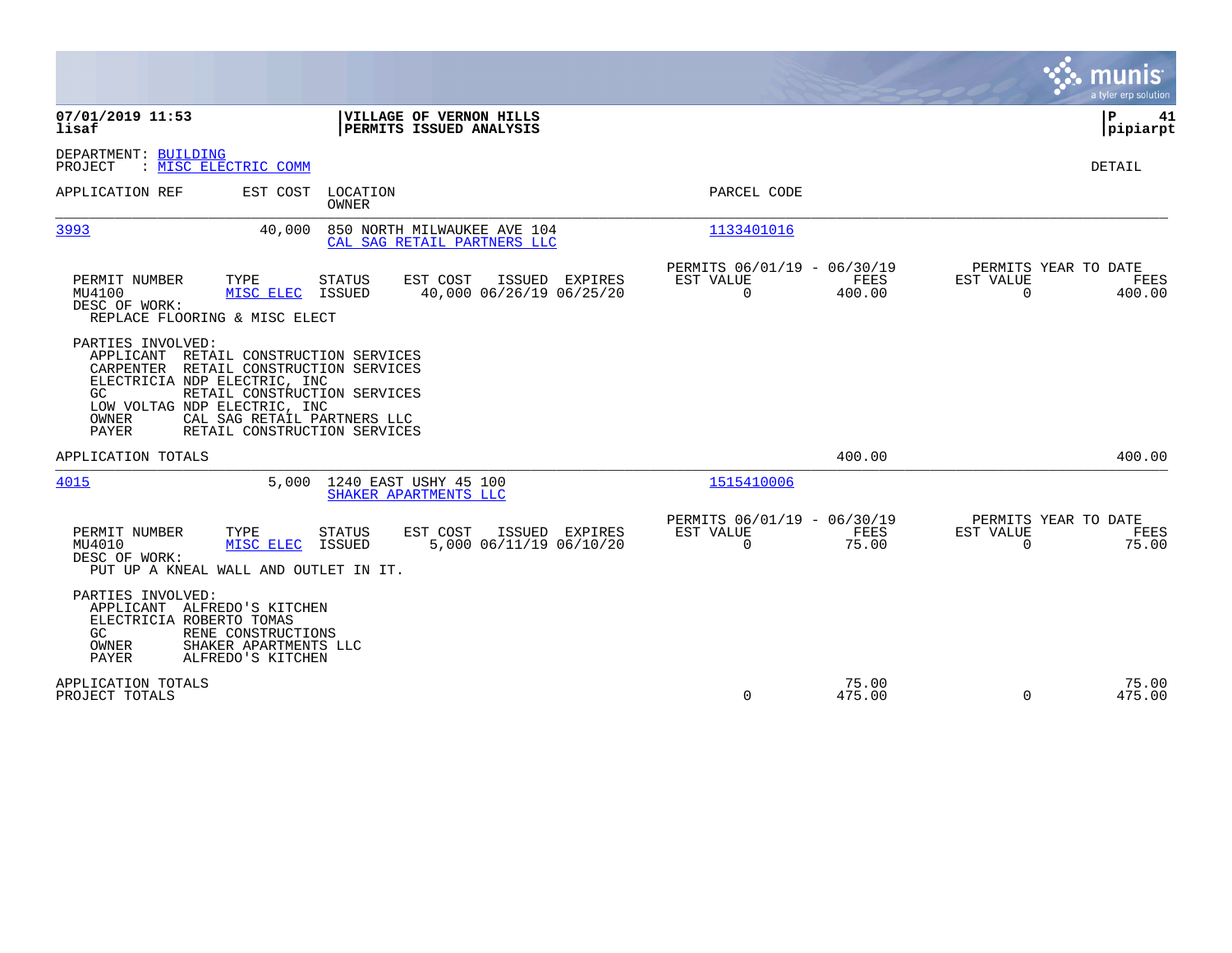|                                                                                                                                                |                                                                                                                                                                                                                                 |                                                    |                |                                                      |                |                                               | a tyler erp solution |
|------------------------------------------------------------------------------------------------------------------------------------------------|---------------------------------------------------------------------------------------------------------------------------------------------------------------------------------------------------------------------------------|----------------------------------------------------|----------------|------------------------------------------------------|----------------|-----------------------------------------------|----------------------|
| 07/01/2019 11:53<br>lisaf                                                                                                                      |                                                                                                                                                                                                                                 | VILLAGE OF VERNON HILLS<br>PERMITS ISSUED ANALYSIS |                |                                                      |                |                                               | P<br>42<br> pipiarpt |
| DEPARTMENT: BUILDING<br>PROJECT                                                                                                                | : MISC RESIDENTIAL                                                                                                                                                                                                              |                                                    |                |                                                      |                |                                               | DETAIL               |
| APPLICATION REF                                                                                                                                | LOCATION<br>EST COST<br>OWNER                                                                                                                                                                                                   |                                                    |                | PARCEL CODE                                          |                |                                               |                      |
| 3932                                                                                                                                           | 10,544                                                                                                                                                                                                                          | 520 COUNCIL CIRCLE<br><b>JOE &amp; LISA WILSON</b> |                | 1133205060                                           |                |                                               |                      |
| PERMIT NUMBER<br>MU3979<br>DESC OF WORK:                                                                                                       | TYPE<br><b>STATUS</b><br>MISC RES<br>ISSUED<br>ENCLOSING AN EXISTING PORCH                                                                                                                                                      | EST COST<br>10,544 06/04/19 06/03/20               | ISSUED EXPIRES | PERMITS 06/01/19 - 06/30/19<br>EST VALUE<br>0        | FEES<br>105.44 | PERMITS YEAR TO DATE<br>EST VALUE<br>0        | FEES<br>105.44       |
| PARTIES INVOLVED:<br>APPLICANT<br>CARPENTER<br>GC<br>$\rm GC$<br>OWNER<br>PAYER                                                                | BROBERTSCONSTRUCTION<br>TOUNGE & GROOVE CARPENTRY<br>BROBERTSCONSTRUCTION<br>JOE & LISA WILSON<br>JOE & LISA WILSON<br>BROBERTSCONSTRUCTION                                                                                     |                                                    |                |                                                      |                |                                               |                      |
| APPLICATION TOTALS                                                                                                                             |                                                                                                                                                                                                                                 |                                                    |                |                                                      | 105.44         |                                               | 105.44               |
| 3992                                                                                                                                           | 7,000                                                                                                                                                                                                                           | 19 WARSON CT<br><b>JOHN R RACE</b>                 |                | 1128108041                                           |                |                                               |                      |
| PERMIT NUMBER<br>MU4056<br>DESC OF WORK:<br>BATHROOM RENOVATION<br>ADDING SHOWER ONLY<br>PARTIES INVOLVED:<br>GC.<br>OWNER<br>PLUMBER<br>PAYER | TYPE<br><b>STATUS</b><br>MISC RES<br><b>ISSUED</b><br>APPLICANT AMERICAN BUILDING GROUP<br>ELECTRICIA SECURE EKLECTRIC & ECOTECHNOL<br>AMERICAN BUILDING GROUP<br>JOHN R RACE<br>PSUGAR CONSTRUCTION<br>AMERICAN BUILDING GROUP | EST COST<br>7,000 06/18/19 06/17/20                | ISSUED EXPIRES | PERMITS 06/01/19 - 06/30/19<br>EST VALUE<br>0        | FEES<br>70.00  | PERMITS YEAR TO DATE<br>EST VALUE<br>0        | FEES<br>70.00        |
| APPLICATION TOTALS                                                                                                                             |                                                                                                                                                                                                                                 |                                                    |                |                                                      | 70.00          |                                               | 70.00                |
| 4009                                                                                                                                           | 35,000                                                                                                                                                                                                                          | 578 CENTRAL PARK PL<br><b>ROB BOWEN</b>            |                | 1509312010                                           |                |                                               |                      |
| PERMIT NUMBER<br>MU4069<br>DESC OF WORK:                                                                                                       | TYPE<br><b>STATUS</b><br>MISC RES<br>ISSUED<br>INSTALL PREFAB FPLC ON EXISTING FOUNDATION BUMP OUT                                                                                                                              | EST COST<br>35,000 06/20/19 06/19/20               | ISSUED EXPIRES | PERMITS 06/01/19 - 06/30/19<br>EST VALUE<br>$\Omega$ | FEES<br>350.00 | PERMITS YEAR TO DATE<br>EST VALUE<br>$\Omega$ | FEES<br>350.00       |
| PARTIES INVOLVED:<br>APPLICANT<br>DRYWALL                                                                                                      | PAULSON BUILDERS<br>CARPENTER PAULSON BUILDERS<br>STATON DRYWALL                                                                                                                                                                |                                                    |                |                                                      |                |                                               |                      |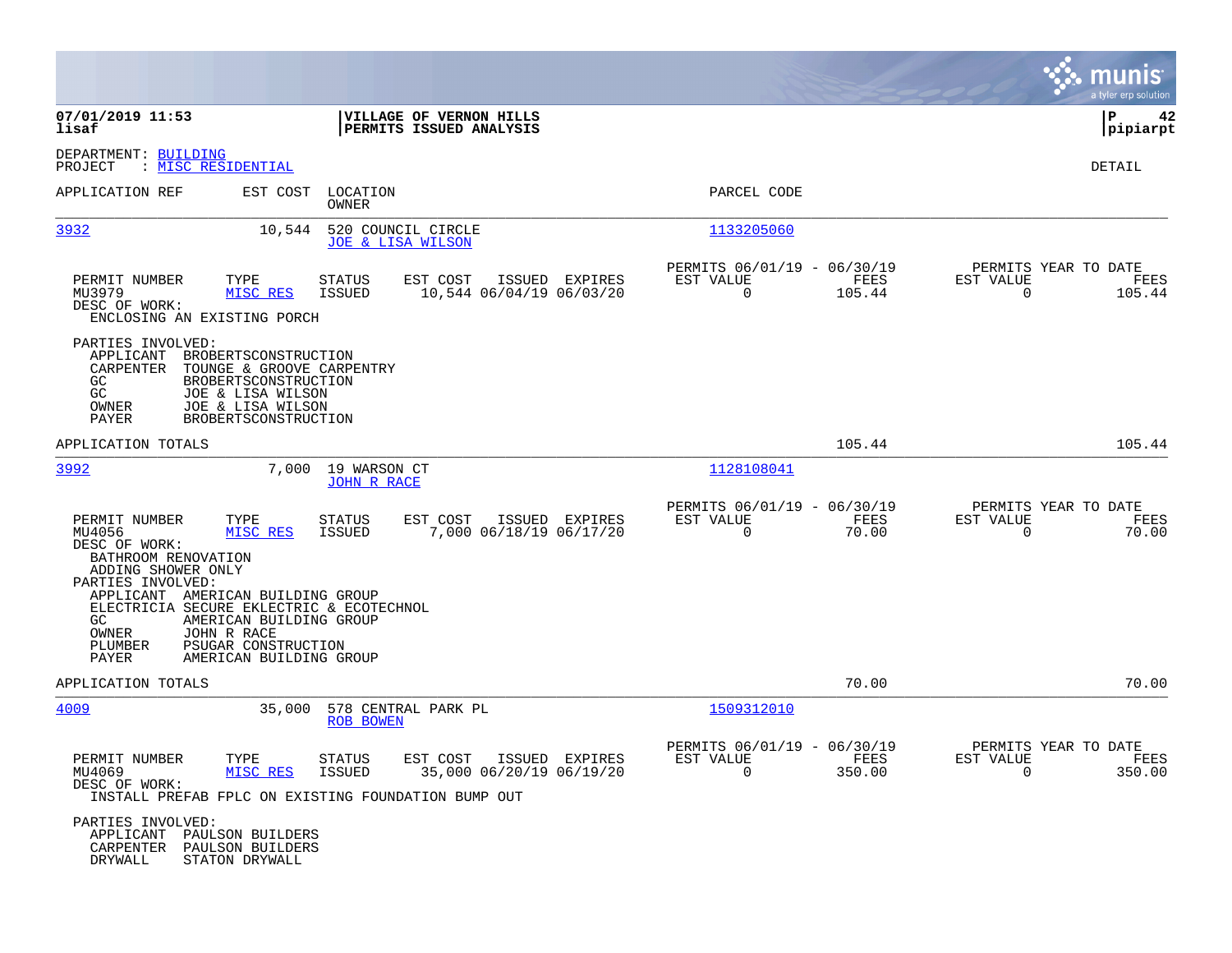|                                                                                                                                                                                                                                                                                                                                                                                                                                                                                                                                                  |                                                                           | munis<br>a tyler erp solution                            |
|--------------------------------------------------------------------------------------------------------------------------------------------------------------------------------------------------------------------------------------------------------------------------------------------------------------------------------------------------------------------------------------------------------------------------------------------------------------------------------------------------------------------------------------------------|---------------------------------------------------------------------------|----------------------------------------------------------|
| 07/01/2019 11:53<br><b>VILLAGE OF VERNON HILLS</b><br>lisaf<br><b>PERMITS ISSUED ANALYSIS</b>                                                                                                                                                                                                                                                                                                                                                                                                                                                    |                                                                           | l P<br>43<br> pipiarpt                                   |
| DEPARTMENT: BUILDING<br>: MISC RESIDENTIAL<br>PROJECT                                                                                                                                                                                                                                                                                                                                                                                                                                                                                            |                                                                           | DETAIL                                                   |
| EST COST<br>APPLICATION REF<br>LOCATION<br><b>OWNER</b><br>ELECTRICIA CUSTOM HOME ELECTRIC INC<br>PAULSON BUILDERS<br>GC<br>FIREPLACE PLUS, INC<br>HVAC<br>INSULATOR<br>PAULSON BUILDERS<br>OWNER<br>ROB BOWEN<br>PLUMBER<br>CHAMBERLIN PLUMBING<br>PAYER<br>PAULSON BUILDERS<br><b>ROOFER</b><br><b>CUSTOM ROOFING</b>                                                                                                                                                                                                                          | PARCEL CODE                                                               |                                                          |
| APPLICATION TOTALS                                                                                                                                                                                                                                                                                                                                                                                                                                                                                                                               | 350.00                                                                    | 350.00                                                   |
| 4040<br>20,000<br>1685 HAIG POINT LN<br>PAUL & JOSEPHINE R CATENARO                                                                                                                                                                                                                                                                                                                                                                                                                                                                              | 1128306012                                                                |                                                          |
| PERMIT NUMBER<br>TYPE<br>EST COST<br>ISSUED EXPIRES<br><b>STATUS</b><br>MU4083<br><b>MISC RES</b><br><b>ISSUED</b><br>20,000 06/21/19 06/20/20<br>DESC OF WORK:<br>BATH (2)/KITCHEN REMODEL<br>NO NEW FIXTURES<br>PARTIES INVOLVED:<br>3 CITY REMODELING<br>APPLICANT<br>CARPENTER<br>3 CITY REMODELING<br>3 CITY REMODELING<br>DRYWALL<br>ELECTRICIA BRISKO ELECTRIC<br>3 CITY REMODELING<br>GC.<br>GC<br>PAUL & JOSEPHINE R CATENARO<br>OWNER<br>PAUL & JOSEPHINE R CATENARO<br>PLUMBER<br>VENTURE PLG<br>PAYER<br>PAUL & JOSEPHINE R CATENARO | PERMITS 06/01/19 - 06/30/19<br>EST VALUE<br>FEES<br>$\mathbf 0$<br>200.00 | PERMITS YEAR TO DATE<br>EST VALUE<br>FEES<br>0<br>200.00 |
| APPLICATION TOTALS                                                                                                                                                                                                                                                                                                                                                                                                                                                                                                                               | 200.00                                                                    | 200.00                                                   |
| 4060<br>2,500<br>271 NOBLE CIR<br>ELISSA GONG                                                                                                                                                                                                                                                                                                                                                                                                                                                                                                    | 1508411008<br>PERMITS 06/01/19 - 06/30/19                                 | PERMITS YEAR TO DATE                                     |
| PERMIT NUMBER<br>TYPE<br>ISSUED EXPIRES<br><b>STATUS</b><br>EST COST<br>2,500 06/27/19 06/26/20<br>MU4108<br>MISC RES<br>ISSUED<br>DESC OF WORK:<br>UPDATE BATHROOM: NO ADDITIONAL FIXTURES<br>PARTIES INVOLVED:<br>APPLICANT MC REMODELING<br>GC<br>MC REMODELING<br>OWNER<br>ELISSA GONG<br>PLUMBER<br>RD PLUMBING<br>ELISSA GONG<br>PAYER<br>PAYER<br>MC REMODELING                                                                                                                                                                           | EST VALUE<br>FEES<br>$\Omega$<br>50.00                                    | EST VALUE<br>FEES<br>$\Omega$<br>50.00                   |
| APPLICATION TOTALS                                                                                                                                                                                                                                                                                                                                                                                                                                                                                                                               | 50.00                                                                     | 50.00                                                    |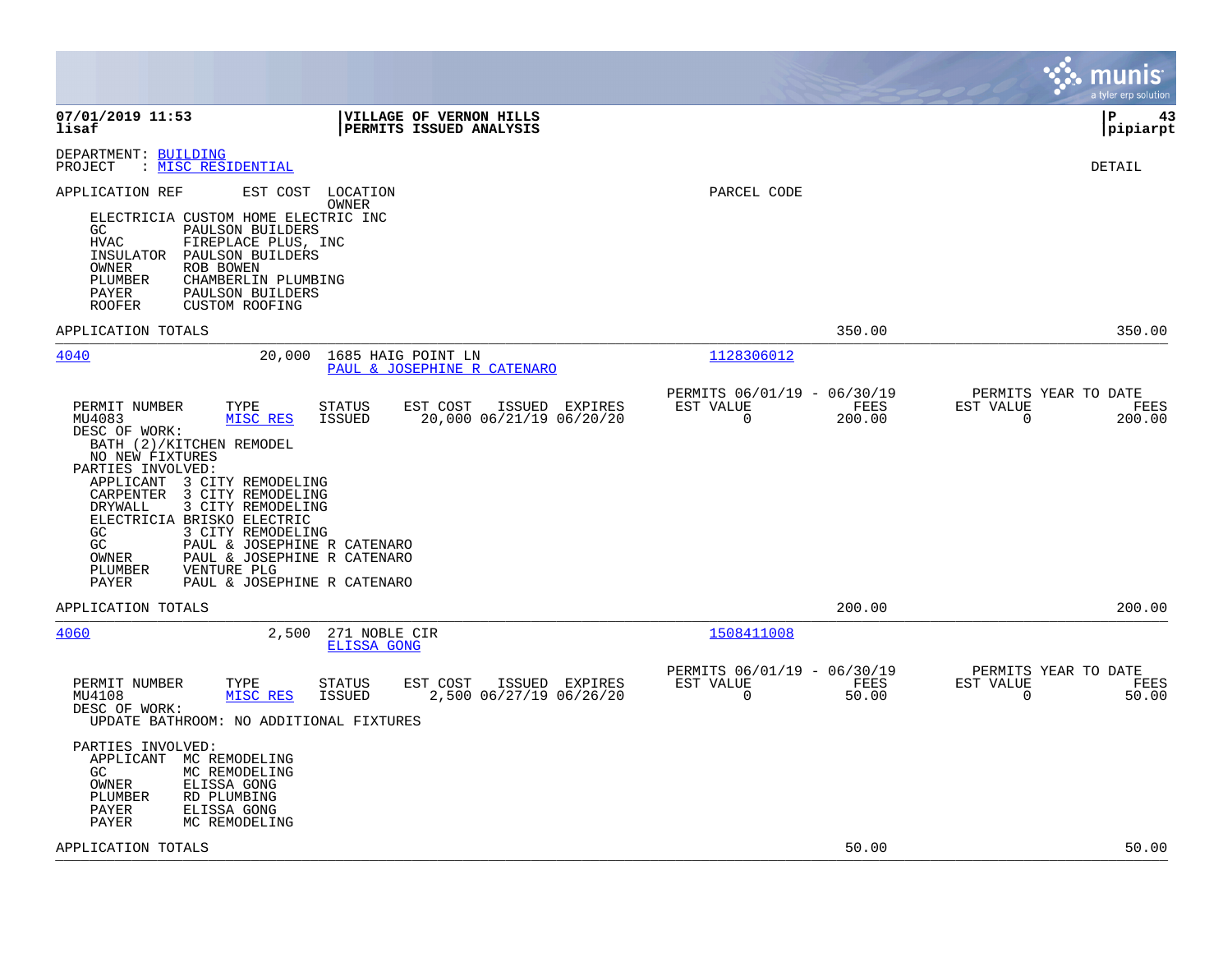|                                                         |                                                                                                 |                                 |                                                    |               |                         |                                          |                 |           | $\overline{\mathsf{m} \mathsf{u}}$ nıs'<br>a tyler erp solution |
|---------------------------------------------------------|-------------------------------------------------------------------------------------------------|---------------------------------|----------------------------------------------------|---------------|-------------------------|------------------------------------------|-----------------|-----------|-----------------------------------------------------------------|
| 07/01/2019 11:53<br>lisaf<br>4080                       | 3,822                                                                                           | 628 INSULL DRIVE<br>PLACEHOLDER | VILLAGE OF VERNON HILLS<br>PERMITS ISSUED ANALYSIS |               |                         | 1133216010                               |                 |           | 44<br>Р<br> pipiarpt                                            |
| PERMIT NUMBER                                           | TYPE                                                                                            | STATUS                          | EST COST                                           | <b>ISSUED</b> | <b>EXPIRES</b>          | PERMITS 06/01/19 - 06/30/19<br>EST VALUE | FEES            | EST VALUE | PERMITS YEAR TO DATE<br>FEES                                    |
| DEPARTMENT: BUILDING<br>PROJECT                         | : MISC RESIDENTIAL                                                                              |                                 |                                                    |               |                         |                                          |                 |           | DETAIL                                                          |
| APPLICATION REF                                         | EST COST                                                                                        | LOCATION<br>OWNER               |                                                    |               |                         | PARCEL CODE                              |                 |           |                                                                 |
| MU4055<br>DESC OF WORK:                                 | MISC RES<br>INSTALLATION OF A GAS UNIT HEATER IN GARAGE.                                        | <b>ISSUED</b>                   |                                                    |               | 3,822 06/18/19 06/17/20 | 0                                        | 50.00           | $\Omega$  | 50.00                                                           |
| PARTIES INVOLVED:<br>APPLICANT<br>GC.<br>OWNER<br>PAYER | THORNTON HEATING SERVICE<br>THORNTON HEATING SERVICE<br>PLACEHOLDER<br>THORNTON HEATING SERVICE |                                 |                                                    |               |                         |                                          |                 |           |                                                                 |
| APPLICATION TOTALS<br>PROJECT TOTALS                    |                                                                                                 |                                 |                                                    |               |                         | 0                                        | 50.00<br>825.44 | $\Omega$  | 50.00<br>825.44                                                 |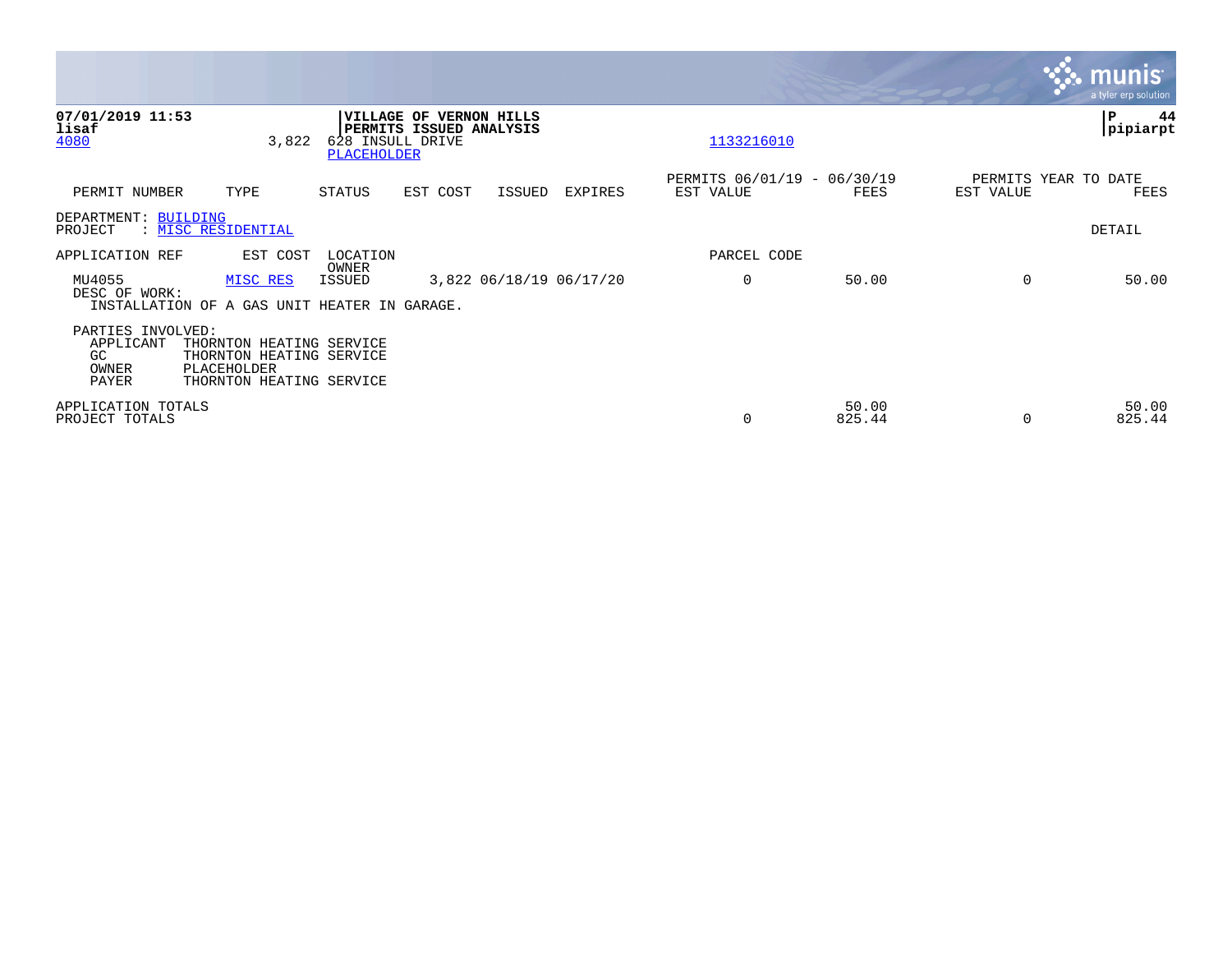|                                                                                                                                                                          |                                                                                    |                                                                             | munis<br>a tyler erp solution                                   |
|--------------------------------------------------------------------------------------------------------------------------------------------------------------------------|------------------------------------------------------------------------------------|-----------------------------------------------------------------------------|-----------------------------------------------------------------|
| 07/01/2019 11:53<br>lisaf                                                                                                                                                | VILLAGE OF VERNON HILLS<br>PERMITS ISSUED ANALYSIS                                 |                                                                             | ΙP<br>45<br> pipiarpt                                           |
| DEPARTMENT: BUILDING<br>PROJECT<br>: PARKING LOT                                                                                                                         |                                                                                    |                                                                             | DETAIL                                                          |
| APPLICATION REF                                                                                                                                                          | EST COST LOCATION<br><b>OWNER</b>                                                  | PARCEL CODE                                                                 |                                                                 |
| 3668<br>5,677                                                                                                                                                            | 500 BUNKER CT<br><b>JAMES R WOLDENBERG</b>                                         | 1504202094                                                                  |                                                                 |
| PERMIT NUMBER<br>TYPE<br>MU3985<br>PKG LOT<br>DESC OF WORK:<br>PARKING LOT MAINTNENANCE & SEALCOAT                                                                       | <b>STATUS</b><br>EST COST<br>ISSUED EXPIRES<br>ISSUED<br>5,677 06/05/19 06/04/20   | PERMITS 06/01/19 - 06/30/19<br>EST VALUE<br>FEES<br>$\mathbf 0$<br>139.00   | PERMITS YEAR TO DATE<br>EST VALUE<br>FEES<br>139.00<br>$\Omega$ |
| PARTIES INVOLVED:<br>APPLICANT MAUL PAVING<br>GC.<br>MAUL PAVING<br><b>OCCUPANT</b><br>DAIGGER SCIENTIFIC<br>OWNER<br>JAMES R WOLDENBERG<br>PAYER<br>MAUL PAVING         |                                                                                    |                                                                             |                                                                 |
| APPLICATION TOTALS                                                                                                                                                       |                                                                                    | 139.00                                                                      | 139.00                                                          |
| 3689<br>18,088                                                                                                                                                           | 680 WOODLANDS PKY<br>HEALTHY WAY OF LIFE III, LLC                                  | 1510305004                                                                  |                                                                 |
| PERMIT NUMBER<br>TYPE<br>MU3984<br>PKG LOT<br>DESC OF WORK:<br>PARKING LOT, CURBS, CONCRETE                                                                              | STATUS<br>EST COST<br>ISSUED EXPIRES<br>ISSUED<br>18,088 06/05/19 06/04/20         | PERMITS 06/01/19 - 06/30/19<br>FEES<br>EST VALUE<br>$\Omega$<br>724.00      | PERMITS YEAR TO DATE<br>EST VALUE<br>FEES<br>$\Omega$<br>724.00 |
| PARTIES INVOLVED:<br>APPLICANT MAUL PAVING<br>MAUL PAVING<br>GC.<br><b>OCCUPANT</b><br>LIFETIME FITNESS<br>OWNER<br>HEALTHY WAY OF LIFE III, LLC<br>PAYER<br>MAUL PAVING |                                                                                    |                                                                             |                                                                 |
| APPLICATION TOTALS                                                                                                                                                       |                                                                                    | 724.00                                                                      | 724.00                                                          |
| 3832                                                                                                                                                                     | 350,000 122 HAWTHORN CENTER<br>CENTENNIAL                                          | 1133401086                                                                  |                                                                 |
| PERMIT NUMBER<br>TYPE<br>MU4006<br>PKG LOT<br>DESC OF WORK:<br>PARKING LOT MAINTENANCE                                                                                   | STATUS<br>EST COST<br>ISSUED EXPIRES<br><b>ISSUED</b><br>350,000 06/11/19 06/18/20 | PERMITS 06/01/19 - 06/30/19<br>EST VALUE<br>FEES<br>$\mathbf 0$<br>5,250.00 | PERMITS YEAR TO DATE<br>EST VALUE<br>FEES<br>0<br>5,250.00      |
| PARTIES INVOLVED:<br>APPLICANT HAWTHORN MALL<br>SUPERIOR PAVING<br>GC<br>OCCUPANT<br>HAWTHORN MALL<br>OWNER<br>CENTENNIAL<br>PAYER<br>SUPERIOR PAVING                    |                                                                                    |                                                                             |                                                                 |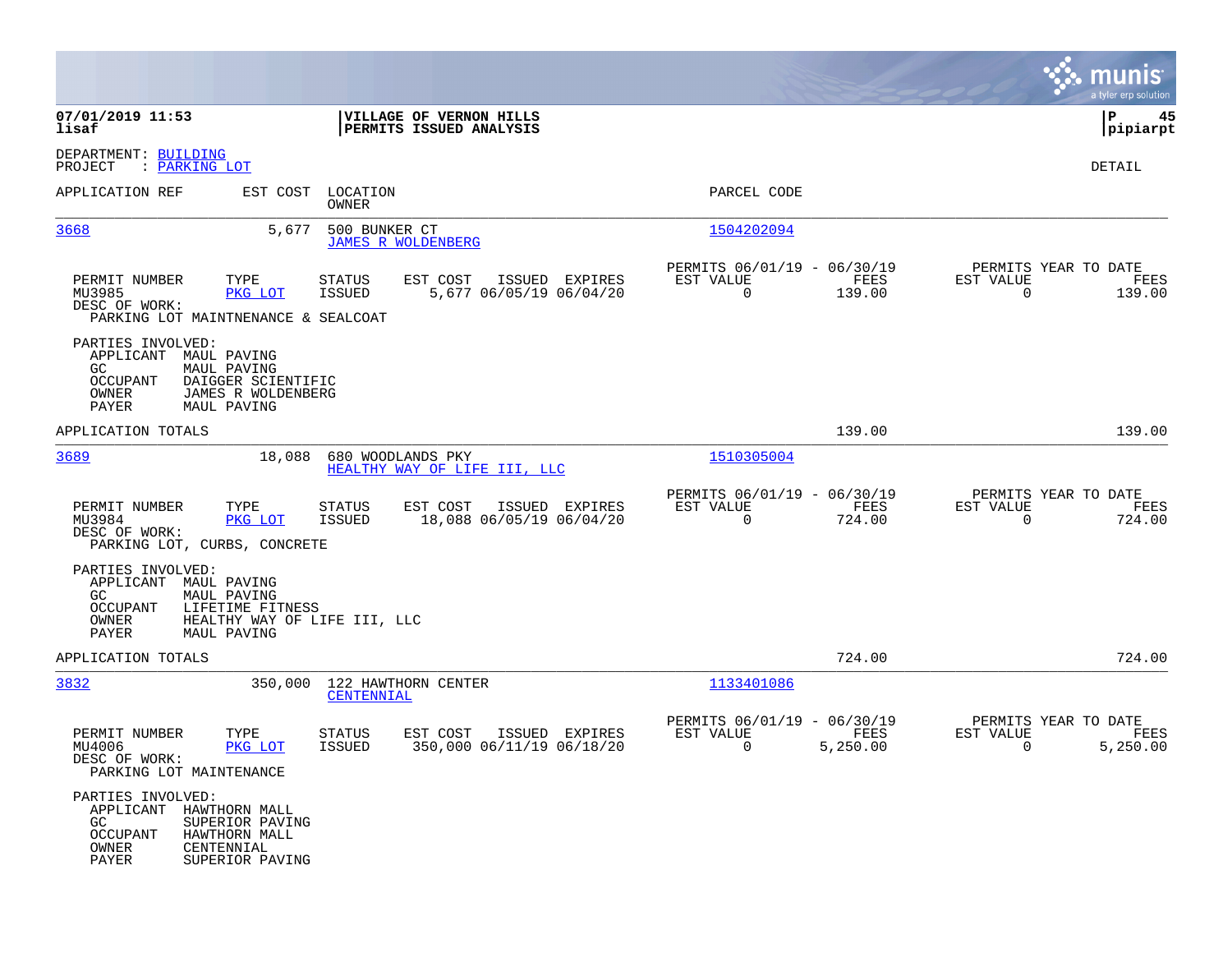|                                                                                                                                                                                                    |                                                                             | munis<br>a tyler erp solution                                      |
|----------------------------------------------------------------------------------------------------------------------------------------------------------------------------------------------------|-----------------------------------------------------------------------------|--------------------------------------------------------------------|
| 07/01/2019 11:53<br>VILLAGE OF VERNON HILLS<br>lisaf<br>PERMITS ISSUED ANALYSIS                                                                                                                    |                                                                             | l P<br>46<br> pipiarpt                                             |
| DEPARTMENT: BUILDING<br>: PARKING LOT<br>PROJECT                                                                                                                                                   |                                                                             | DETAIL                                                             |
| APPLICATION REF<br>EST COST<br>LOCATION<br>OWNER                                                                                                                                                   | PARCEL CODE                                                                 |                                                                    |
| APPLICATION TOTALS                                                                                                                                                                                 | 5.250.00                                                                    | 5,250.00                                                           |
| 3915<br>200,551 102 EAST HAWTHORN PKY<br>RUST-OLEUM CORPORATION                                                                                                                                    | 1133301007                                                                  |                                                                    |
| EST COST<br>PERMIT NUMBER<br>TYPE<br><b>STATUS</b><br>ISSUED EXPIRES<br>MU3971<br>PKG LOT<br>ISSUED<br>200,551 06/04/19 06/27/20<br>DESC OF WORK:<br>PARKING LOT                                   | PERMITS 06/01/19 - 06/30/19<br>EST VALUE<br>FEES<br>$\mathbf 0$<br>2,808.00 | PERMITS YEAR TO DATE<br>EST VALUE<br>FEES<br>0<br>2,808.00         |
| PARTIES INVOLVED:<br>APPLICANT<br>PETER BAKER & SONS<br>GC.<br>PETER BAKER & SONS<br>OWNER<br>RUST-OLEUM CORPORATION                                                                               |                                                                             |                                                                    |
| APPLICATION TOTALS                                                                                                                                                                                 | 2,808.00                                                                    | 2,808.00                                                           |
| 3943<br>18,500<br>TOWN CENTER<br>VHTC LOT 10 LLC                                                                                                                                                   | 1515313003                                                                  |                                                                    |
| PERMIT NUMBER<br>TYPE<br>EST COST<br>ISSUED EXPIRES<br>STATUS<br>MU3982<br>PKG LOT<br><b>ISSUED</b><br>18,500 06/05/19 06/25/20<br>DESC OF WORK:<br>ROADWAY MAINTENANCE: BYRNE BLVD/TOWN CENTER RD | PERMITS 06/01/19 - 06/30/19<br>FEES<br>EST VALUE<br>$\mathbf 0$<br>.00      | PERMITS YEAR TO DATE<br>EST VALUE<br>FEES<br>$\mathbf 0$<br>.00    |
| PARTIES INVOLVED:<br>APPLICANT PATRIOT MAINTENANCE INC<br>GC.<br>PATRIOT MAINTENANCE INC<br>OWNER<br>VHTC LOT 10 LLC                                                                               |                                                                             |                                                                    |
| APPLICATION TOTALS                                                                                                                                                                                 | .00                                                                         | .00                                                                |
| 3978<br>12,194<br>413 NORTH MILWAUKEE AVE<br>MID-AMERICA ASSET MANAGEMENT INC                                                                                                                      | 1503102020                                                                  |                                                                    |
| PERMIT NUMBER<br>TYPE<br><b>STATUS</b><br>EST COST<br>ISSUED EXPIRES<br>12,194 06/13/19 06/12/20<br>MU4025<br>PKG LOT<br><b>ISSUED</b><br>DESC OF WORK:<br>PARKING LOT                             | PERMITS 06/01/19 -<br>06/30/19<br>EST VALUE<br>FEES<br>$\Omega$<br>488.00   | PERMITS YEAR TO DATE<br>EST VALUE<br>FEES<br>$\mathbf 0$<br>488.00 |
| PARTIES INVOLVED:<br>APPLICANT<br>MCNELLY SERVICES INC<br>GC.<br>MCNELLY SERVICES INC<br>MID-AMERICA ASSET MANAGEMENT INC<br>OWNER<br>PAYER<br>MCNELLY SERVICES INC                                |                                                                             |                                                                    |
| APPLICATION TOTALS                                                                                                                                                                                 | 488.00                                                                      | 488.00                                                             |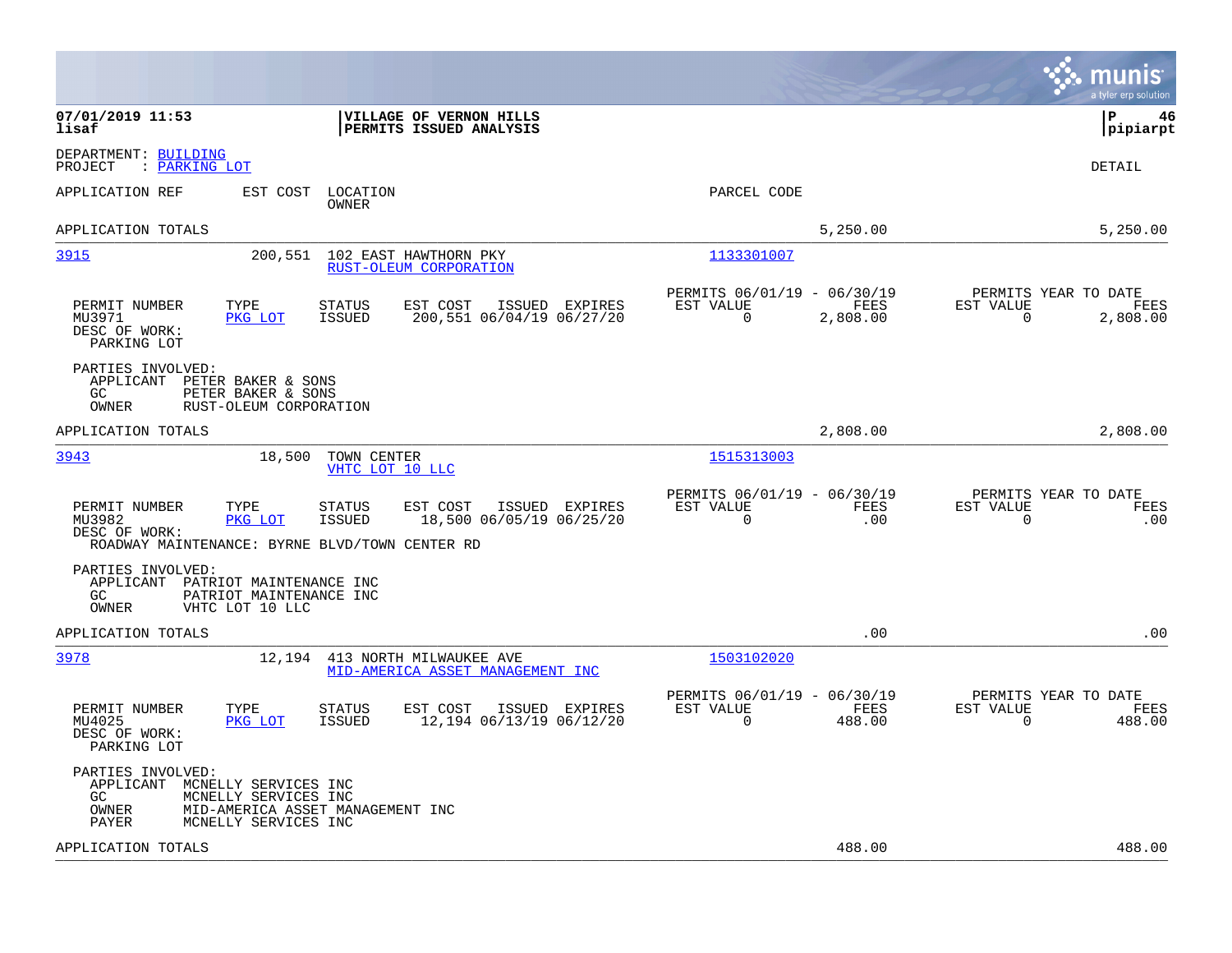|                                                                                           |                                                                                             |                                       |                                                     |                |                                               |                    |                                                  | munis<br>a tyler erp solution |
|-------------------------------------------------------------------------------------------|---------------------------------------------------------------------------------------------|---------------------------------------|-----------------------------------------------------|----------------|-----------------------------------------------|--------------------|--------------------------------------------------|-------------------------------|
| 07/01/2019 11:53<br>lisaf<br>4069                                                         | 15,096                                                                                      | 475 BUNKER COURT<br><b>ROGER H TU</b> | VILLAGE OF VERNON HILLS<br>PERMITS ISSUED ANALYSIS  |                | 1504203016                                    |                    |                                                  | ΙP<br>47<br> pipiarpt         |
| PERMIT NUMBER                                                                             | TYPE                                                                                        | <b>STATUS</b>                         | EST COST<br>ISSUED                                  | <b>EXPIRES</b> | PERMITS 06/01/19 - 06/30/19<br>EST VALUE      | FEES               | PERMITS YEAR TO DATE<br>EST VALUE                | FEES                          |
| DEPARTMENT: BUILDING<br>: <u>PARKING LOT</u><br>PROJECT                                   |                                                                                             |                                       |                                                     |                |                                               |                    |                                                  | DETAIL                        |
| APPLICATION REF                                                                           | EST COST                                                                                    | LOCATION                              |                                                     |                | PARCEL CODE                                   |                    |                                                  |                               |
| MU4097<br>DESC OF WORK:<br>REMOVE & REPLACE PARKING LOT                                   | PKG LOT                                                                                     | OWNER<br><b>ISSUED</b>                | 15,096 06/25/19 06/27/20                            |                | 0                                             | 604.00             | $\mathbf 0$                                      | 604.00                        |
| PARTIES INVOLVED:<br>APPLICANT A-1 CONTRACTORS<br>GC<br><b>OCCUPANT</b><br>OWNER<br>PAYER | A-1 CONTRACTORS<br>TUSON CORPORATION<br>ROGER H TU<br>A-1 CONTRACTORS                       |                                       |                                                     |                |                                               |                    |                                                  |                               |
| APPLICATION TOTALS                                                                        |                                                                                             |                                       |                                                     |                |                                               | 604.00             |                                                  | 604.00                        |
| 4084                                                                                      | 12,952                                                                                      | 300 LAKESIDE DR                       | 300 LAKESIDE DRIVE LLC                              |                | 1507206001                                    |                    |                                                  |                               |
| PERMIT NUMBER<br>MU4057<br>DESC OF WORK:<br>SEATCOAT AND CRACK SEALING                    | TYPE<br>PKG LOT                                                                             | STATUS<br>ISSUED                      | EST COST<br>12,952 06/18/19 06/17/20                | ISSUED EXPIRES | PERMITS 06/01/19 - 06/30/19<br>EST VALUE<br>0 | <b>FEES</b><br>.00 | PERMITS YEAR TO DATE<br>EST VALUE<br>$\mathbf 0$ | FEES<br>.00                   |
| PARTIES INVOLVED:<br>APPLICANT<br>GC.<br><b>OCCUPANT</b><br>OWNER                         | MAUL PAVING<br>MAUL PAVING<br>VILLAS BY THE LAKE I<br>300 LAKESIDE DRIVE LLC                |                                       |                                                     |                |                                               |                    |                                                  |                               |
| APPLICATION TOTALS                                                                        |                                                                                             |                                       |                                                     |                |                                               | .00                |                                                  | .00                           |
| 4131                                                                                      | 8,875                                                                                       |                                       | 200 NORTH MILWAUKEE AVE<br>CDW COMPUTER CENTERS INC |                | 1503303014                                    |                    |                                                  |                               |
| PERMIT NUMBER<br>MU4102<br>DESC OF WORK:<br>PARKING LOT                                   | TYPE<br>PKG LOT                                                                             | <b>STATUS</b><br>ISSUED               | EST COST<br>8,875 06/26/19 06/25/20                 | ISSUED EXPIRES | PERMITS 06/01/19 - 06/30/19<br>EST VALUE<br>0 | <b>FEES</b><br>.00 | PERMITS YEAR TO DATE<br>EST VALUE<br>0           | FEES<br>.00                   |
| PARTIES INVOLVED:<br>GC<br>OCCUPANT<br>OWNER                                              | PROFESSIONAL PAVING & CONCRETE<br>WALTER E SMITHE SURNITURE INC<br>CDW COMPUTER CENTERS INC |                                       |                                                     |                |                                               |                    |                                                  |                               |
| APPLICATION TOTALS<br>PROJECT TOTALS                                                      |                                                                                             |                                       |                                                     |                | $\Omega$                                      | .00<br>10,013.00   | $\Omega$                                         | .00<br>10,013.00              |

**Contract**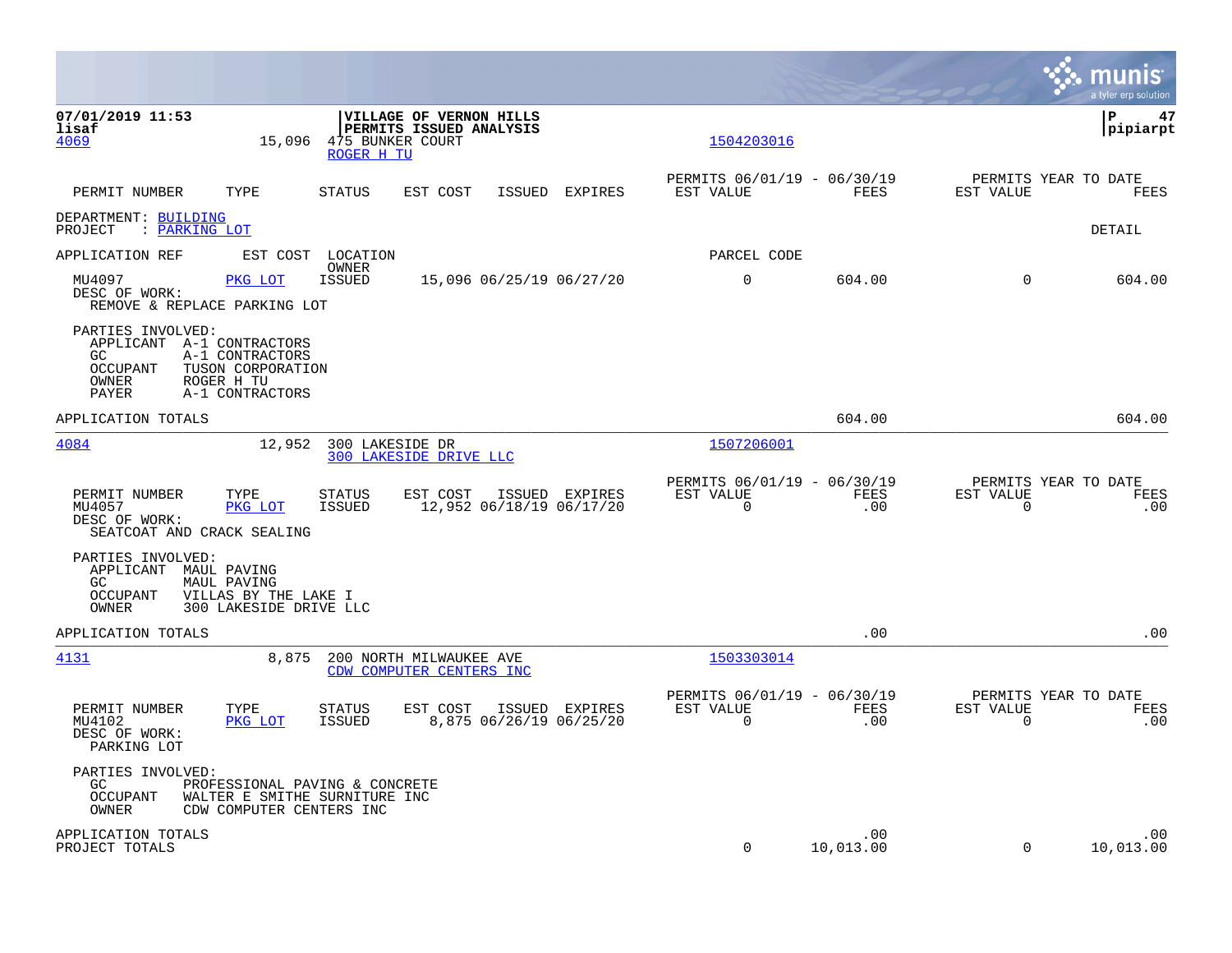|                                                                                                                                                                 |                                                                                                                      |                                                                             | munis<br>a tyler erp solution                                      |
|-----------------------------------------------------------------------------------------------------------------------------------------------------------------|----------------------------------------------------------------------------------------------------------------------|-----------------------------------------------------------------------------|--------------------------------------------------------------------|
| 07/01/2019 11:53<br>lisaf                                                                                                                                       | VILLAGE OF VERNON HILLS<br>PERMITS ISSUED ANALYSIS                                                                   |                                                                             | 48<br>∣P<br> pipiarpt                                              |
| DEPARTMENT: BUILDING<br>: PATIO<br>PROJECT                                                                                                                      |                                                                                                                      |                                                                             | DETAIL                                                             |
| APPLICATION REF<br>EST COST                                                                                                                                     | LOCATION<br>OWNER                                                                                                    | PARCEL CODE                                                                 |                                                                    |
| 3946<br>14,210                                                                                                                                                  | 532 CENTRAL PARK PL<br><b>GREGG SUBACKI</b>                                                                          | 1509312016                                                                  |                                                                    |
| PERMIT NUMBER<br>TYPE<br>MU4005<br><b>PATIO</b><br>DESC OF WORK:<br>PAVE PATIO, SEAT WALL, PAVED STOOP                                                          | EST COST<br>ISSUED EXPIRES<br><b>STATUS</b><br><b>ISSUED</b><br>14,210 06/10/19 06/21/20                             | PERMITS 06/01/19 - 06/30/19<br>EST VALUE<br>FEES<br>$\mathbf 0$<br>142.10   | PERMITS YEAR TO DATE<br>EST VALUE<br>FEES<br>$\mathbf 0$<br>142.10 |
| PARTIES INVOLVED:<br>APPLICANT<br>STONEMARK HARDSCAPES<br>GC<br>STONEMARK HARDSCAPES<br>GC<br>GREGG SUBACKI<br>GREGG SUBACKI<br>OWNER<br>PAYER<br>GREGG SUBACKI |                                                                                                                      |                                                                             |                                                                    |
| APPLICATION TOTALS                                                                                                                                              |                                                                                                                      | 142.10                                                                      | 142.10                                                             |
| 3967                                                                                                                                                            | 6,025<br>1680 SAINT ANDREW DR<br>LATA TRICIA GOOLJARSINGH                                                            | 1129311031                                                                  |                                                                    |
| PERMIT NUMBER<br>TYPE<br>MU4070<br><b>PATIO</b><br>DESC OF WORK:<br>PATIO - REMOVE & REPLACE BRICK                                                              | EST COST<br><b>STATUS</b><br>ISSUED EXPIRES<br><b>ISSUED</b><br>6,025 06/20/19 06/19/20                              | PERMITS 06/01/19 - 06/30/19<br>EST VALUE<br>FEES<br>$\mathbf 0$<br>60.25    | PERMITS YEAR TO DATE<br>EST VALUE<br>FEES<br>$\mathbf 0$<br>60.25  |
| PARTIES INVOLVED:<br>APPLICANT<br>GC.<br><b>OWNER</b><br>LATA TRICIA GOOLJARSINGH<br>PAYER                                                                      | ELITE LANDSCAPING & CONSTRUCTION INC<br>ELITE LANDSCAPING & CONSTRUCTION INC<br>ELITE LANDSCAPING & CONSTRUCTION INC |                                                                             |                                                                    |
| APPLICATION TOTALS                                                                                                                                              |                                                                                                                      | 60.25                                                                       | 60.25                                                              |
| 4090                                                                                                                                                            | 4,800<br>150 NAPIER CT<br>NIMISHA PATEL                                                                              | 1506413002                                                                  |                                                                    |
| PERMIT NUMBER<br>TYPE<br>MU4063<br><b>PATIO</b><br>DESC OF WORK:<br>PAVER PATIO                                                                                 | STATUS<br>EST COST<br>ISSUED EXPIRES<br>4,800 06/19/19 06/18/20<br><b>ISSUED</b>                                     | PERMITS 06/01/19 - 06/30/19<br>EST VALUE<br>FEES<br>$\overline{0}$<br>50.00 | PERMITS YEAR TO DATE<br>EST VALUE<br>FEES<br>$\mathbf 0$<br>50.00  |
| PARTIES INVOLVED:<br>APPLICANT NIMISHA PATEL<br>GC<br>superior landscaping inc<br>GC<br>NIMISHA PATEL<br>NIMISHA PATEL<br>OWNER<br>NIMISHA PATEL<br>PAYER       |                                                                                                                      |                                                                             |                                                                    |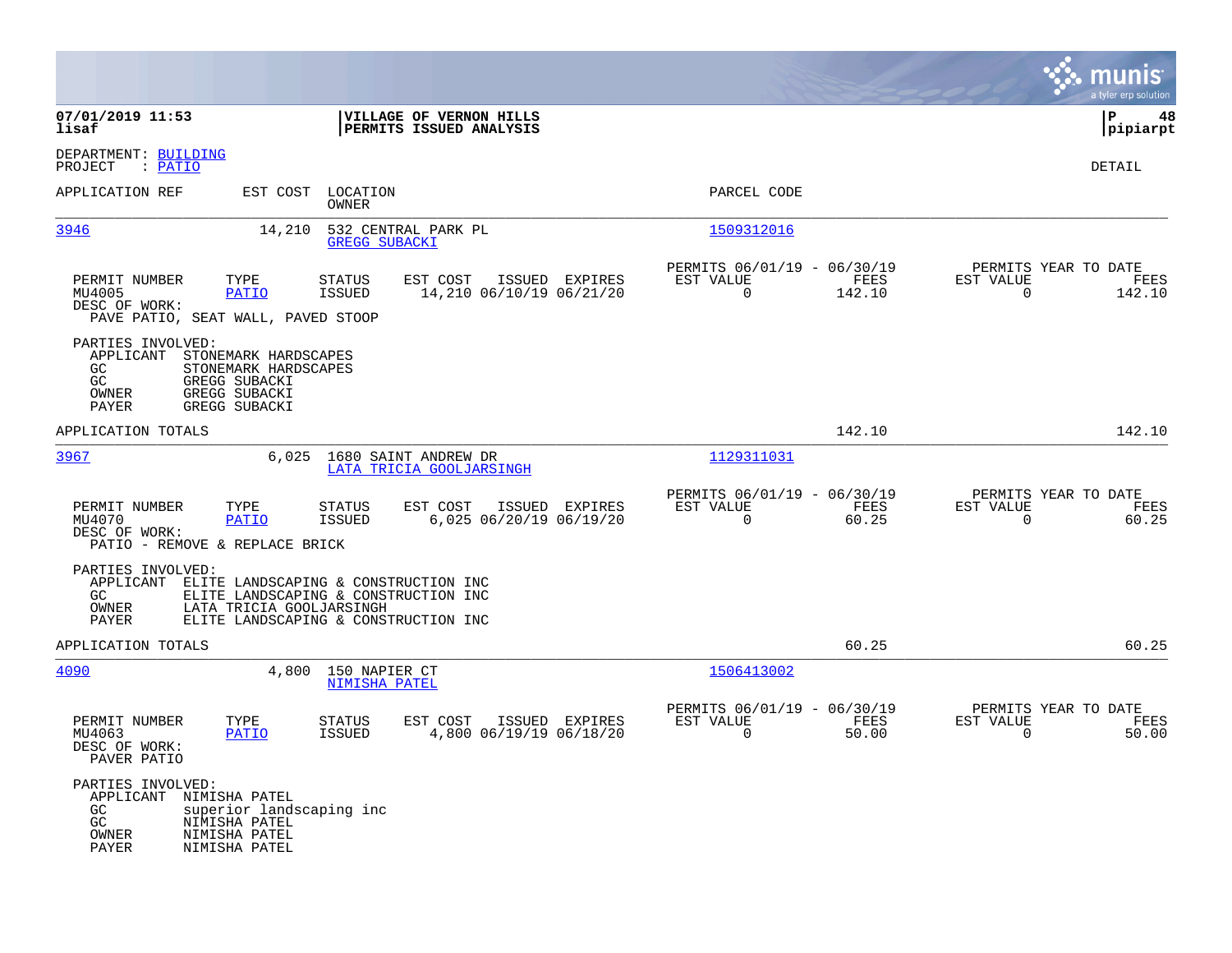|                                                 |          |                                                                   |             | , munis <sup>.</sup><br>a tyler erp solution |
|-------------------------------------------------|----------|-------------------------------------------------------------------|-------------|----------------------------------------------|
| 07/01/2019 11:53<br>lisaf<br>APPLICATION TOTALS |          | <b> VILLAGE OF VERNON HILLS</b><br><b>PERMITS ISSUED ANALYSIS</b> | 50.00       | 49<br>∣P<br><b>pipiarpt</b><br>50.00         |
| DEPARTMENT: BUILDING<br>PROJECT<br>: PATIO      |          |                                                                   |             | DETAIL                                       |
| APPLICATION REF                                 | EST COST | LOCATION<br><b>OWNER</b>                                          | PARCEL CODE |                                              |
| PROJECT TOTALS                                  |          |                                                                   | 252.35      | 252.35                                       |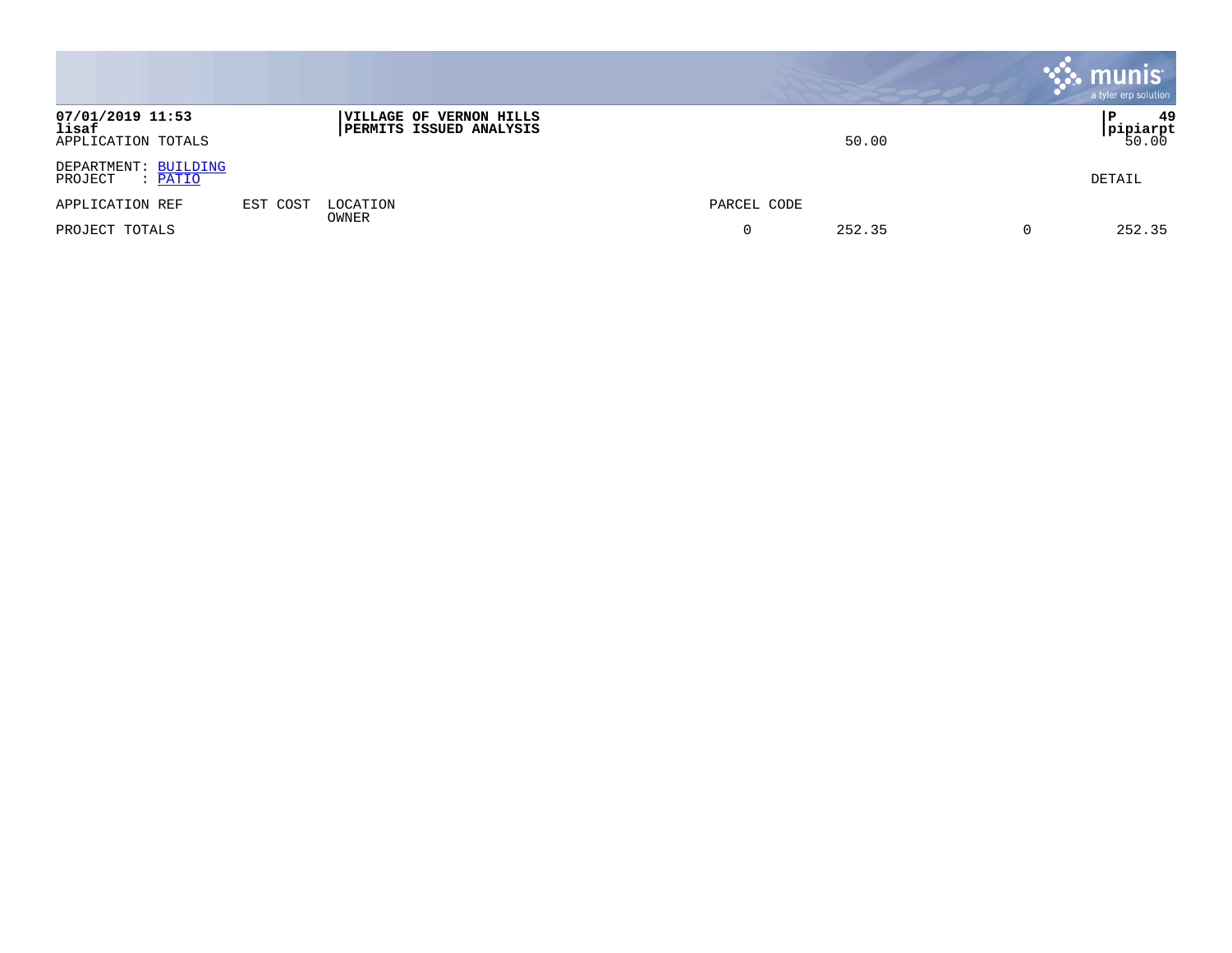|                                                                                                                                                                                        |                                                                          | munis<br>a tyler erp solution                                      |
|----------------------------------------------------------------------------------------------------------------------------------------------------------------------------------------|--------------------------------------------------------------------------|--------------------------------------------------------------------|
| 07/01/2019 11:53<br>VILLAGE OF VERNON HILLS<br>lisaf<br>PERMITS ISSUED ANALYSIS                                                                                                        |                                                                          | lР<br>50<br> pipiarpt                                              |
| DEPARTMENT: BUILDING<br>PROJECT<br>: SIDEWALK                                                                                                                                          |                                                                          | DETAIL                                                             |
| EST COST<br>LOCATION<br>APPLICATION REF<br>OWNER                                                                                                                                       | PARCEL CODE                                                              |                                                                    |
| 3988<br>7,969<br>382S HOBBLE BUSH LN<br>MR & MRS JONATHAN LIPPMAN                                                                                                                      | 1509105025                                                               |                                                                    |
| PERMIT NUMBER<br>TYPE<br>STATUS<br>EST COST<br>ISSUED EXPIRES<br>7,969 06/24/19 06/23/20<br>MU4085<br><b>SIDEWALK</b><br>ISSUED<br>DESC OF WORK:<br>PAVE SIDEWALK                      | PERMITS 06/01/19 - 06/30/19<br>EST VALUE<br>FEES<br>$\mathbf 0$<br>79.69 | PERMITS YEAR TO DATE<br>EST VALUE<br>FEES<br>$\mathbf 0$<br>79.69  |
| PARTIES INVOLVED:<br>APPLICANT<br>TGF ENTERPRISES<br>GC.<br>TGF ENTERPRISES<br>OWNER<br>MR & MRS JONATHAN LIPPMAN<br>PAYER<br>TGF ENTERPRISES                                          |                                                                          |                                                                    |
| APPLICATION TOTALS                                                                                                                                                                     | 79.69                                                                    | 79.69                                                              |
| 4010<br>2,800<br>240 Center DR<br>VERNON HILLS HAWTHORN SC LLC                                                                                                                         | 1133302065                                                               |                                                                    |
| EST COST<br>ISSUED EXPIRES<br>PERMIT NUMBER<br>TYPE<br>STATUS<br>MU4058<br><b>SIDEWALK</b><br>ISSUED<br>2,800 06/18/19 06/21/20<br>DESC OF WORK:<br>PUBLIC SIDEWALK                    | PERMITS 06/01/19 - 06/30/19<br>EST VALUE<br>FEES<br>112.00<br>$\Omega$   | PERMITS YEAR TO DATE<br>EST VALUE<br>FEES<br>$\mathbf 0$<br>112.00 |
| PARTIES INVOLVED:<br>APPLICANT<br>CONSTRUCTION MANAGEMENT CORP<br>GC<br>CONSTRUCTION MANAGEMENT CORP<br>OWNER<br>VERNON HILLS HAWTHORN SC LLC<br>PAYER<br>CONSTRUCTION MANAGEMENT CORP |                                                                          |                                                                    |
| APPLICATION TOTALS                                                                                                                                                                     | 112.00                                                                   | 112.00                                                             |
| 4014<br>5,000<br>686 GROSSE POINTE CIR<br><b>KYLE SMITH</b>                                                                                                                            | 1506205024                                                               |                                                                    |
| PERMIT NUMBER<br>TYPE<br>STATUS<br>EST COST ISSUED EXPIRES<br>5,000 06/12/19 06/11/20<br>MU4022<br><b>SIDEWALK</b><br>ISSUED<br>DESC OF WORK:<br>FRONT STOOP ONLY                      | PERMITS 06/01/19 - 06/30/19<br>EST VALUE<br>FEES<br>$\Omega$<br>50.00    | PERMITS YEAR TO DATE<br>EST VALUE<br>FEES<br>$\Omega$<br>50.00     |
| PARTIES INVOLVED:<br>APPLICANT<br>JAMES MARTIN ASSOCIATES<br>JAMES MARTIN ASSOCIATES<br>GC<br>GC<br>KYLE SMITH<br>KYLE SMITH<br>OWNER<br>KYLE SMITH<br>PAYER                           |                                                                          |                                                                    |
| APPLICATION TOTALS                                                                                                                                                                     | 50.00                                                                    | 50.00                                                              |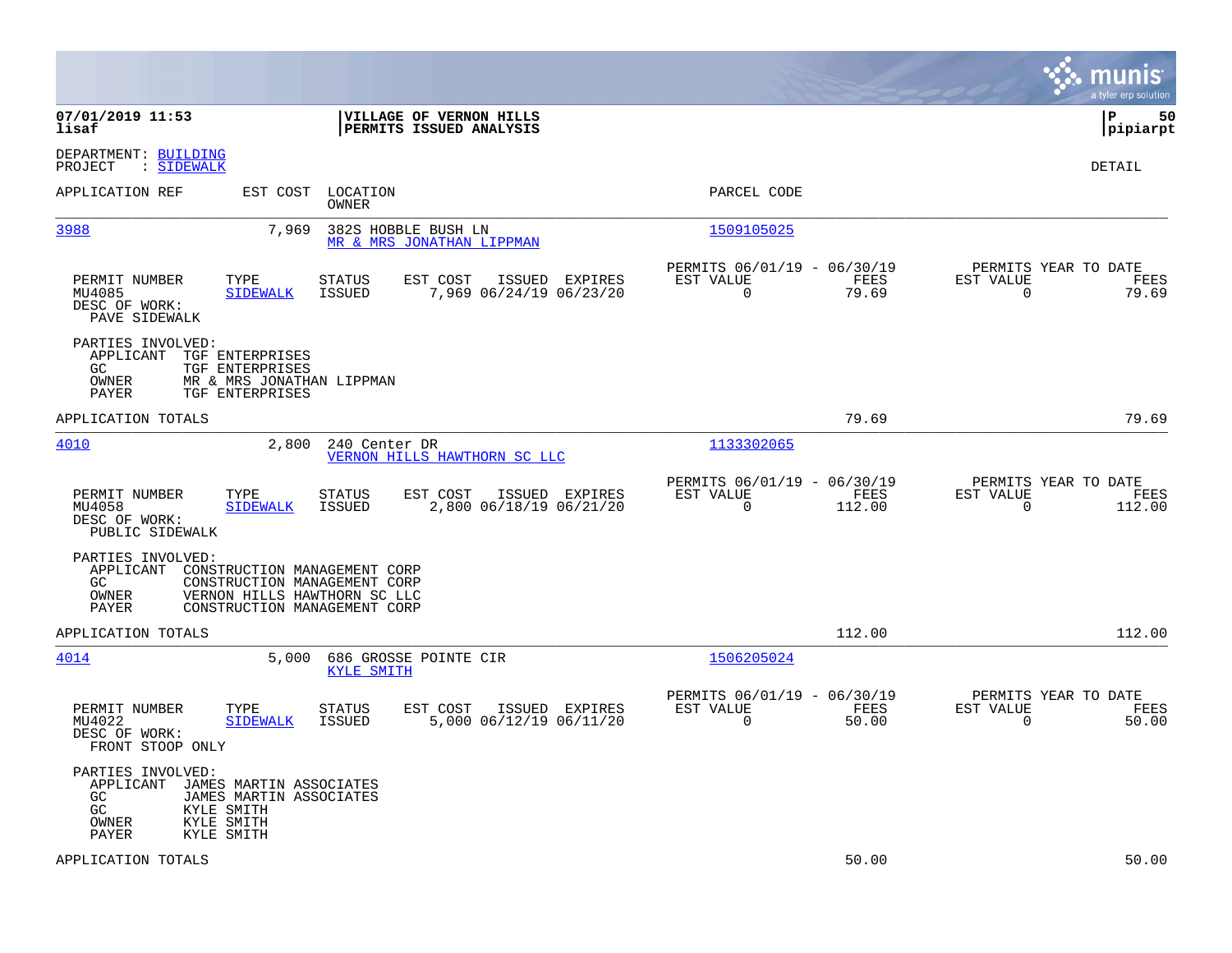|                                               |          |                                                    |                  | <b>Munis</b><br>a tyler erp solution |
|-----------------------------------------------|----------|----------------------------------------------------|------------------|--------------------------------------|
| 07/01/2019 11:53<br>lisaf                     |          | VILLAGE OF VERNON HILLS<br>PERMITS ISSUED ANALYSIS |                  | 51<br>ΙP<br>pipiarpt                 |
| DEPARTMENT: BUILDING<br>PROJECT<br>: SIDEWALK |          |                                                    |                  | DETAIL                               |
| APPLICATION REF                               | EST COST | LOCATION                                           | PARCEL CODE      |                                      |
| PROJECT TOTALS                                |          | OWNER                                              | 241.69<br>0<br>0 | 241.69                               |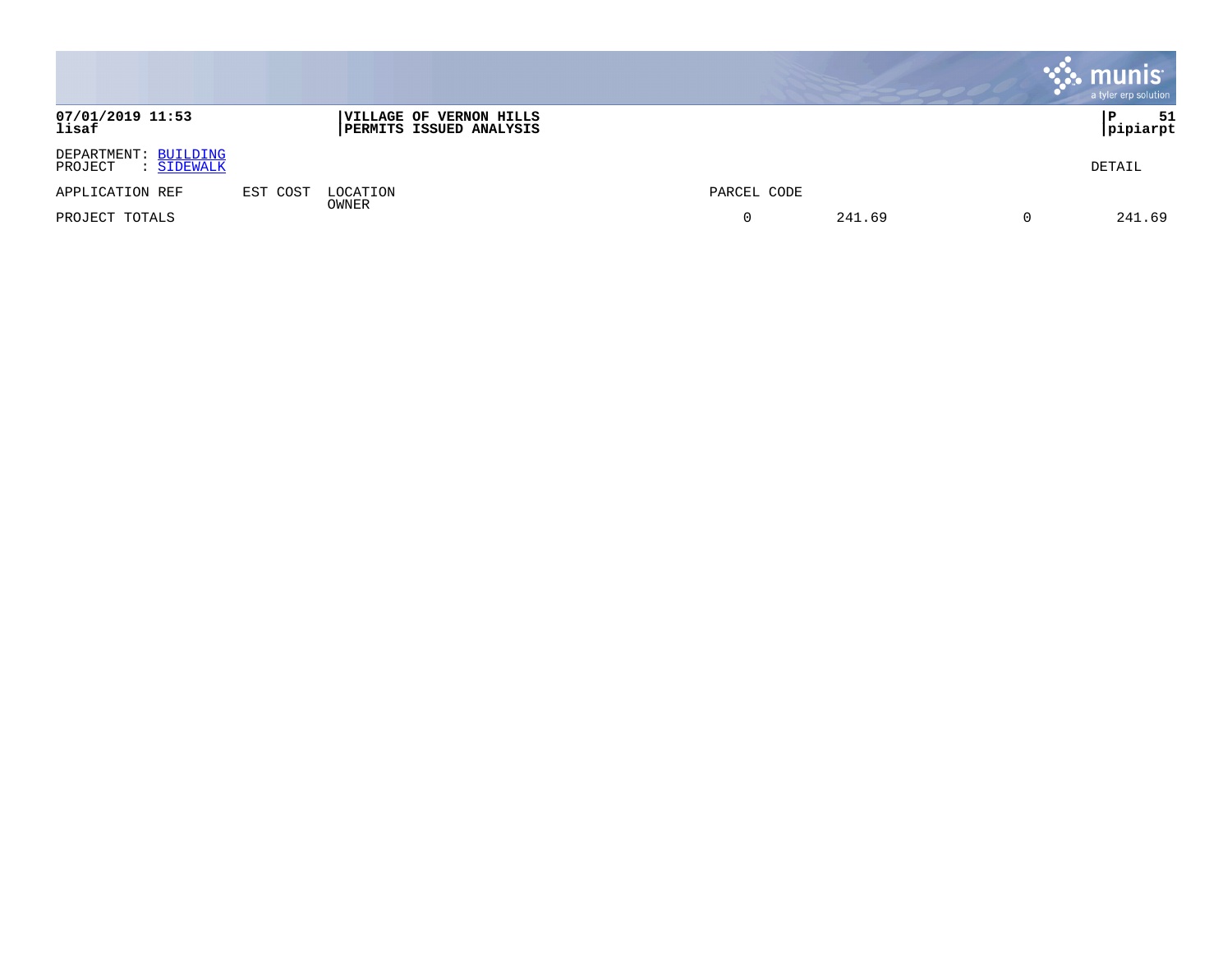|                                                                                                 |                                                                                                                                            |                                                       |                |                                                            |                       |                                                  | munis<br>a tyler erp solution |
|-------------------------------------------------------------------------------------------------|--------------------------------------------------------------------------------------------------------------------------------------------|-------------------------------------------------------|----------------|------------------------------------------------------------|-----------------------|--------------------------------------------------|-------------------------------|
| 07/01/2019 11:53<br>lisaf                                                                       |                                                                                                                                            | VILLAGE OF VERNON HILLS<br>PERMITS ISSUED ANALYSIS    |                |                                                            |                       |                                                  | 52<br>ΙP<br> pipiarpt         |
| DEPARTMENT: BUILDING<br>PROJECT<br>: REROOF                                                     |                                                                                                                                            |                                                       |                |                                                            |                       |                                                  | DETAIL                        |
| APPLICATION REF                                                                                 | EST COST<br>OWNER                                                                                                                          | LOCATION                                              |                | PARCEL CODE                                                |                       |                                                  |                               |
| 4000                                                                                            | 8,400                                                                                                                                      | 207 MASTERS TRL<br>MENG-DA HSIEH & SHU-CHUAN LIU      |                | 1128410016                                                 |                       |                                                  |                               |
| PERMIT NUMBER<br>MU3966<br>DESC OF WORK:<br>REROOF                                              | TYPE<br>STATUS<br><b>ISSUED</b><br><b>REROOF</b>                                                                                           | EST COST<br>8,400 06/03/19 06/02/20                   | ISSUED EXPIRES | PERMITS 06/01/19 - 06/30/19<br>EST VALUE<br>$\overline{0}$ | FEES<br>84.00         | PERMITS YEAR TO DATE<br>EST VALUE<br>$\Omega$    | FEES<br>84.00                 |
| PARTIES INVOLVED:<br>APPLICANT<br>GC.<br>OWNER<br>PAYER<br><b>ROOFER</b>                        | LTJ CONSTRUCTION<br>LTJ CONSTRUCTION<br>MENG-DA HSIEH & SHU-CHUAN LIU<br>LTJ CONSTRUCTION<br>LTJ CONSTRUCTION                              |                                                       |                |                                                            |                       |                                                  |                               |
| APPLICATION TOTALS                                                                              |                                                                                                                                            |                                                       |                |                                                            | 84.00                 |                                                  | 84.00                         |
| 4001                                                                                            | 8,700                                                                                                                                      | 2272 SARAZEN DR<br><b>BASHAR ABDULLAH</b>             |                | 1129201044                                                 |                       |                                                  |                               |
| PERMIT NUMBER<br>MU3967<br>DESC OF WORK:<br><b>REROOF</b>                                       | TYPE<br><b>STATUS</b><br><b>REROOF</b><br>ISSUED                                                                                           | EST COST<br>8,700 06/03/19 06/02/20                   | ISSUED EXPIRES | PERMITS 06/01/19 - 06/30/19<br>EST VALUE<br>$\mathbf 0$    | FEES<br>87.00         | PERMITS YEAR TO DATE<br>EST VALUE<br>$\mathbf 0$ | FEES<br>87.00                 |
| PARTIES INVOLVED:<br>APPLICANT<br>GC.<br>OWNER<br><b>PAYER</b><br><b>ROOFER</b>                 | MORNING DEW EXTERIORS INC<br>MORNING DEW EXTERIORS INC<br><b>BASHAR ABDULLAH</b><br>MORNING DEW EXTERIORS INC<br>MORNING DEW EXTERIORS INC |                                                       |                |                                                            |                       |                                                  |                               |
| APPLICATION TOTALS                                                                              |                                                                                                                                            |                                                       |                |                                                            | 87.00                 |                                                  | 87.00                         |
| 4002                                                                                            | 12,649                                                                                                                                     | 269 STONE FENCE RD<br>MICHAEL M & VICTORIA J SAKSHAUG |                | 1509105005                                                 |                       |                                                  |                               |
| PERMIT NUMBER<br>MU3968<br>DESC OF WORK:<br>REROOF                                              | TYPE<br>STATUS<br><b>REROOF</b><br>ISSUED                                                                                                  | EST COST<br>12,649 06/03/19 06/28/20                  | ISSUED EXPIRES | PERMITS 06/01/19 - 06/30/19<br>EST VALUE<br>$\mathbf 0$    | <b>FEES</b><br>126.49 | PERMITS YEAR TO DATE<br>EST VALUE<br>$\mathbf 0$ | FEES<br>126.49                |
| PARTIES INVOLVED:<br>APPLICANT U.S. EXTERIOR BY SEIDEL<br>GC<br>OWNER<br>PAYER<br><b>ROOFER</b> | U.S. EXTERIOR BY SEIDEL<br>MICHAEL M & VICTORIA J SAKSHAUG<br>U.S. EXTERIOR BY SEIDEL<br>U.S. EXTERIOR BY SEIDEL                           |                                                       |                |                                                            |                       |                                                  |                               |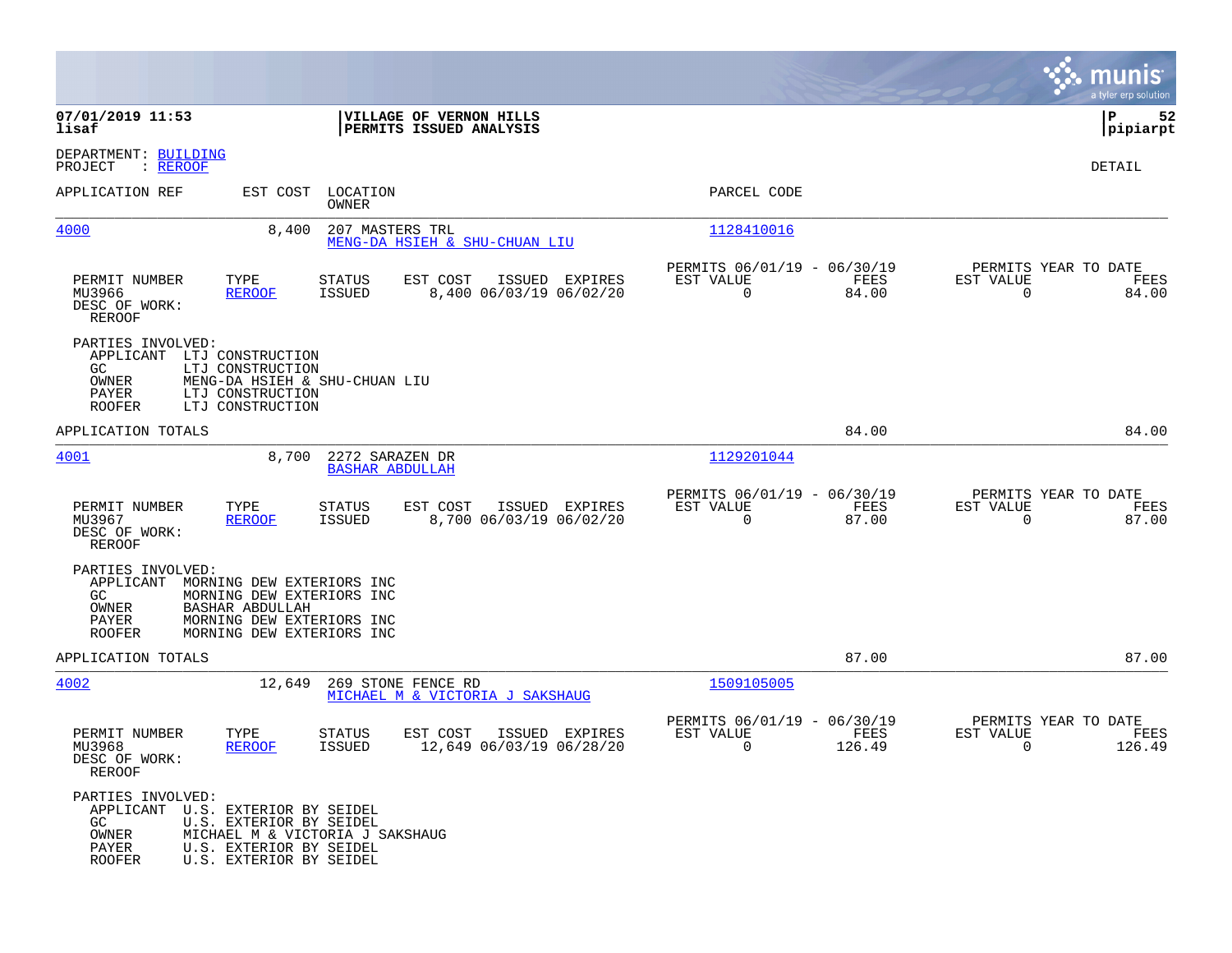|                                                                                                                                                                                                                          |                                                                           | munis<br>a tyler erp solution                                      |
|--------------------------------------------------------------------------------------------------------------------------------------------------------------------------------------------------------------------------|---------------------------------------------------------------------------|--------------------------------------------------------------------|
| 07/01/2019 11:53<br>VILLAGE OF VERNON HILLS<br>lisaf<br>PERMITS ISSUED ANALYSIS                                                                                                                                          |                                                                           | l P<br>53<br> pipiarpt                                             |
| DEPARTMENT: BUILDING<br>: <u>REROOF</u><br>PROJECT                                                                                                                                                                       |                                                                           | DETAIL                                                             |
| APPLICATION REF<br>EST COST<br>LOCATION<br>OWNER                                                                                                                                                                         | PARCEL CODE                                                               |                                                                    |
| APPLICATION TOTALS                                                                                                                                                                                                       | 126.49                                                                    | 126.49                                                             |
| 4005<br>9,800<br>2107 BEAVER CREEK DR<br>MICHAEL & MICHELLE WHELAN                                                                                                                                                       | 1129201099                                                                |                                                                    |
| PERMIT NUMBER<br>TYPE<br><b>STATUS</b><br>EST COST<br>ISSUED EXPIRES<br>MU3974<br>ISSUED<br>9,800 06/04/19 06/03/20<br><b>REROOF</b><br>DESC OF WORK:<br><b>REROOF</b>                                                   | PERMITS 06/01/19 - 06/30/19<br>EST VALUE<br>FEES<br>98.00<br>0            | PERMITS YEAR TO DATE<br>EST VALUE<br>FEES<br>0<br>98.00            |
| PARTIES INVOLVED:<br>APPLICANT<br>MORNING DEW EXTERIORS INC<br>GC<br>MORNING DEW EXTERIORS INC<br>MICHAEL & MICHELLE WHELAN<br>OWNER<br>PAYER<br>MORNING DEW EXTERIORS INC<br><b>ROOFER</b><br>MORNING DEW EXTERIORS INC |                                                                           |                                                                    |
| APPLICATION TOTALS                                                                                                                                                                                                       | 98.00                                                                     | 98.00                                                              |
| 4006<br>18,600<br>1713 SHOAL CREEK TER<br>BRIAN C & BONNIE S TOW                                                                                                                                                         | 1129313025                                                                |                                                                    |
| PERMIT NUMBER<br>TYPE<br>STATUS<br>EST COST<br>ISSUED EXPIRES<br>MU3975<br>ISSUED<br>18,600 06/04/19 06/03/20<br><b>REROOF</b><br>DESC OF WORK:<br><b>REROOF</b>                                                         | PERMITS 06/01/19 - 06/30/19<br>FEES<br>EST VALUE<br>$\mathbf 0$<br>186.00 | PERMITS YEAR TO DATE<br>EST VALUE<br>FEES<br>$\mathbf 0$<br>186.00 |
| PARTIES INVOLVED:<br>APPLICANT<br>MORNING DEW EXTERIORS INC<br>GC<br>MORNING DEW EXTERIORS INC<br>OWNER<br>BRIAN C & BONNIE S TOW<br>PAYER<br>MORNING DEW EXTERIORS INC<br>MORNING DEW EXTERIORS INC<br><b>ROOFER</b>    |                                                                           |                                                                    |
| APPLICATION TOTALS                                                                                                                                                                                                       | 186.00                                                                    | 186.00                                                             |
| 4007<br>11,000<br>235 SYCAMORE ST<br><b>VIVEK BHARGAVA</b>                                                                                                                                                               | 1132209010                                                                |                                                                    |
| STATUS<br>PERMIT NUMBER<br>TYPE<br>EST COST ISSUED EXPIRES<br>MU3976<br>ISSUED<br>11,000 06/04/19 06/03/20<br><b>REROOF</b><br>DESC OF WORK:<br>REROOF                                                                   | PERMITS 06/01/19 - 06/30/19<br>EST VALUE<br>FEES<br>$\Omega$<br>110.00    | PERMITS YEAR TO DATE<br>EST VALUE<br>FEES<br>$\Omega$<br>110.00    |
| PARTIES INVOLVED:<br>APPLICANT MORNING DEW EXTERIORS INC<br>GC<br>MORNING DEW EXTERIORS INC<br>OWNER<br>VIVEK BHARGAVA                                                                                                   |                                                                           |                                                                    |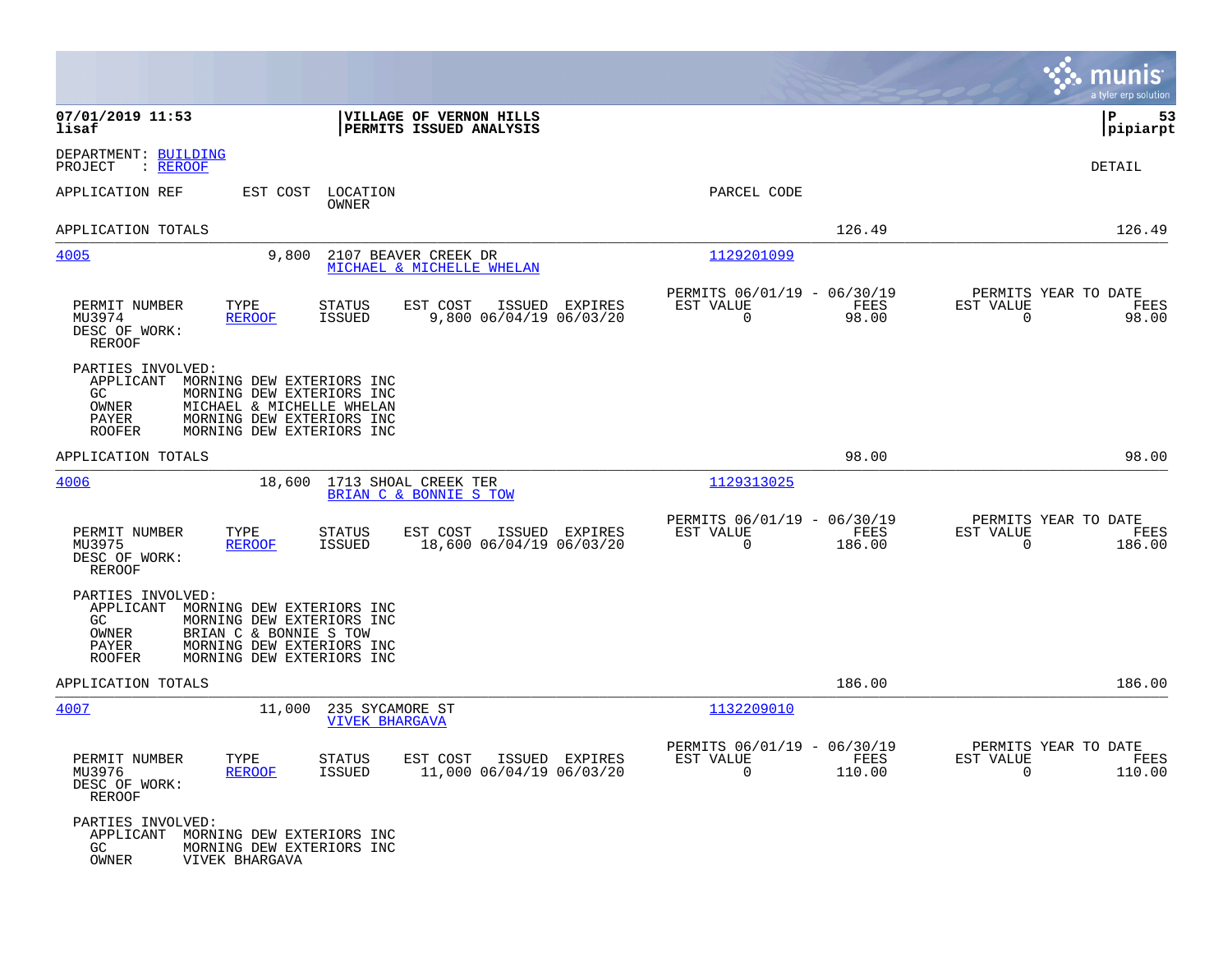|                                                                                                                                                                 |                                                                                             |                                                                           | munis<br>a tyler erp solution                                         |
|-----------------------------------------------------------------------------------------------------------------------------------------------------------------|---------------------------------------------------------------------------------------------|---------------------------------------------------------------------------|-----------------------------------------------------------------------|
| 07/01/2019 11:53<br>lisaf                                                                                                                                       | VILLAGE OF VERNON HILLS<br>PERMITS ISSUED ANALYSIS                                          |                                                                           | P<br>54<br> pipiarpt                                                  |
| DEPARTMENT: BUILDING<br>: <u>REROOF</u><br>PROJECT                                                                                                              |                                                                                             |                                                                           | DETAIL                                                                |
| APPLICATION REF                                                                                                                                                 | EST COST LOCATION<br>OWNER                                                                  | PARCEL CODE                                                               |                                                                       |
| PAYER<br><b>ROOFER</b>                                                                                                                                          | MORNING DEW EXTERIORS INC<br>MORNING DEW EXTERIORS INC                                      |                                                                           |                                                                       |
| APPLICATION TOTALS                                                                                                                                              |                                                                                             | 110.00                                                                    | 110.00                                                                |
| 4008                                                                                                                                                            | 1417 MAIDSTONE DR<br>14,100<br>ISAAC & ALANNA OLLINGER                                      | 1132104059                                                                |                                                                       |
| PERMIT NUMBER<br>TYPE<br>MU3977<br><b>REROOF</b><br>DESC OF WORK:<br>REROOF                                                                                     | EST COST<br>ISSUED<br>EXPIRES<br><b>STATUS</b><br><b>ISSUED</b><br>14,100 06/04/19 06/03/20 | PERMITS 06/01/19 - 06/30/19<br>FEES<br>EST VALUE<br>0<br>141.00           | PERMITS YEAR TO DATE<br>EST VALUE<br>FEES<br>$\overline{0}$<br>141.00 |
| PARTIES INVOLVED:<br>APPLICANT AMB ROOFING<br>GC.<br>AMB ROOFING<br>OWNER<br>PAYER<br>AMB ROOFING<br><b>ROOFER</b><br>AMB ROOFING                               | ISAAC & ALANNA OLLINGER                                                                     |                                                                           |                                                                       |
| APPLICATION TOTALS                                                                                                                                              |                                                                                             | 141.00                                                                    | 141.00                                                                |
| <u>4011</u>                                                                                                                                                     | 1711 PEBBLE BEACH WAY<br>62,967<br><b>SCOTT MORVIG</b>                                      | 1129402032                                                                |                                                                       |
| PERMIT NUMBER<br>TYPE<br>MU3980<br><b>REROOF</b><br>DESC OF WORK:<br>CEDAR SHAKE REROOF                                                                         | EST COST<br>ISSUED EXPIRES<br><b>STATUS</b><br>62,967 06/04/19 06/03/20<br>ISSUED           | PERMITS 06/01/19 - 06/30/19<br>EST VALUE<br>FEES<br>$\Omega$<br>629.67    | PERMITS YEAR TO DATE<br>EST VALUE<br>FEES<br>$\Omega$<br>629.67       |
| PARTIES INVOLVED:<br>APPLICANT<br>THE SHAKE GUYS<br>GC<br>THE SHAKE GUYS<br>OWNER<br><b>SCOTT MORVIG</b><br>THE SHAKE GUYS<br>PAYER<br>THE SHAKE GUYS<br>ROOFER |                                                                                             |                                                                           |                                                                       |
| APPLICATION TOTALS                                                                                                                                              |                                                                                             | 629.67                                                                    | 629.67                                                                |
| 4017                                                                                                                                                            | 525 SYCAMORE ST<br>13,500<br>AJAY A MADHANI                                                 | 1132108001                                                                |                                                                       |
| PERMIT NUMBER<br>TYPE<br>MU3983<br><b>REROOF</b><br>DESC OF WORK:<br>REROOF                                                                                     | <b>STATUS</b><br>EST COST<br>ISSUED EXPIRES<br><b>ISSUED</b><br>13,500 06/05/19 06/04/20    | PERMITS 06/01/19 - 06/30/19<br>EST VALUE<br>FEES<br>$\mathbf 0$<br>135.00 | PERMITS YEAR TO DATE<br>EST VALUE<br>FEES<br>$\mathbf 0$<br>135.00    |
| PARTIES INVOLVED:<br>APPLICANT PHOENIX EXTERIOR                                                                                                                 |                                                                                             |                                                                           |                                                                       |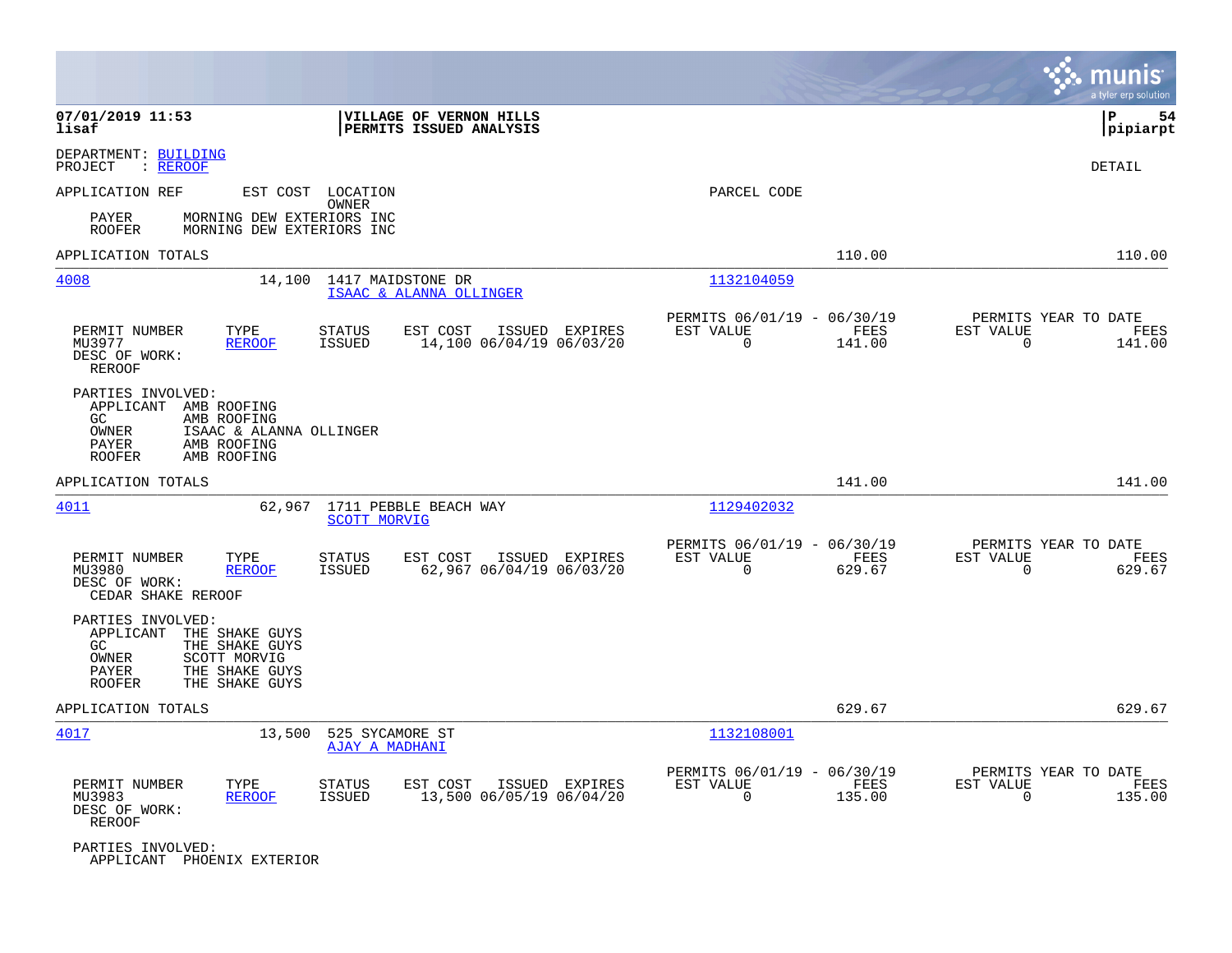|                                                                                                                                                                                                                                                                       |                                                                           | munis<br>a tyler erp solution                                      |
|-----------------------------------------------------------------------------------------------------------------------------------------------------------------------------------------------------------------------------------------------------------------------|---------------------------------------------------------------------------|--------------------------------------------------------------------|
| 07/01/2019 11:53<br>VILLAGE OF VERNON HILLS<br>lisaf<br>PERMITS ISSUED ANALYSIS                                                                                                                                                                                       |                                                                           | lР<br>55<br> pipiarpt                                              |
| DEPARTMENT: BUILDING<br>: REROOF<br>PROJECT                                                                                                                                                                                                                           |                                                                           | <b>DETAIL</b>                                                      |
| APPLICATION REF<br>EST COST LOCATION                                                                                                                                                                                                                                  | PARCEL CODE                                                               |                                                                    |
| <b>OWNER</b><br>GC<br>PHOENIX EXTERIOR<br>OWNER<br>AJAY A MADHANI<br>PHOENIX EXTERIOR<br>PAYER<br><b>ROOFER</b><br>PHOENIX EXTERIOR                                                                                                                                   |                                                                           |                                                                    |
| APPLICATION TOTALS                                                                                                                                                                                                                                                    | 135.00                                                                    | 135.00                                                             |
| 4021<br>765 COURT OF SPRUCE<br>20,900<br>RICHARD & GLORIA OHMAN                                                                                                                                                                                                       | 1508108025                                                                |                                                                    |
| TYPE<br>EST COST<br>PERMIT NUMBER<br><b>STATUS</b><br>ISSUED EXPIRES<br>20,900 06/06/19 06/05/20<br>MU3988<br><b>REROOF</b><br><b>ISSUED</b><br>DESC OF WORK:<br><b>REROOF</b>                                                                                        | PERMITS 06/01/19 - 06/30/19<br>EST VALUE<br>FEES<br>$\Omega$<br>209.00    | PERMITS YEAR TO DATE<br>EST VALUE<br>FEES<br>$\Omega$<br>209.00    |
| PARTIES INVOLVED:<br>APPLICANT E & G EXTERIOR INC<br>E & G EXTERIOR INC<br>GC.<br>OWNER<br>RICHARD & GLORIA OHMAN<br>E & G EXTERIOR INC<br>PAYER<br>E & G EXTERIOR INC<br><b>ROOFER</b>                                                                               |                                                                           |                                                                    |
| APPLICATION TOTALS                                                                                                                                                                                                                                                    | 209.00                                                                    | 209.00                                                             |
| 4052<br>19,500<br>WESTWOOD COURT<br>Westwood Unit 2 HOA                                                                                                                                                                                                               | 1505428070                                                                |                                                                    |
| PERMIT NUMBER<br>TYPE<br><b>STATUS</b><br>EST COST<br>ISSUED EXPIRES<br>19,500 06/11/19 06/10/20<br>MU4007<br><b>REROOF</b><br>ISSUED<br>DESC OF WORK:<br><b>REROOF</b><br>331, 333, 335, 337 CHERRYWOOD                                                              | PERMITS 06/01/19 - 06/30/19<br>EST VALUE<br>FEES<br>$\mathbf 0$<br>195.00 | PERMITS YEAR TO DATE<br>EST VALUE<br>FEES<br>$\mathbf 0$<br>195.00 |
| PARTIES INVOLVED:<br>APPLICANT ADAMS ROOFING PROFESSIONALS<br>ADAMS ROOFING PROFESSIONALS<br>GC.<br>WESTWOOD UMBRELLA ASSOCIATION<br>OCCUPANT<br>OWNER<br>Westwood Unit 2 HOA<br>PAYER<br>ADAMS ROOFING PROFESSIONALS<br>ADAMS ROOFING PROFESSIONALS<br><b>ROOFER</b> |                                                                           |                                                                    |
| APPLICATION TOTALS                                                                                                                                                                                                                                                    | 195.00                                                                    | 195.00                                                             |
| 4053<br>19,500<br>WESTWOOD COURT<br>Westwood Unit 2 HOA                                                                                                                                                                                                               | 1505428070                                                                |                                                                    |
| PERMIT NUMBER<br>TYPE<br><b>STATUS</b><br>EST COST<br>ISSUED EXPIRES<br>19,500 06/11/19 06/10/20<br>MU4008<br><b>REROOF</b><br><b>ISSUED</b><br>DESC OF WORK:<br><b>REROOF</b>                                                                                        | 06/30/19<br>PERMITS 06/01/19 -<br>EST VALUE<br>FEES<br>0<br>195.00        | PERMITS YEAR TO DATE<br>EST VALUE<br>FEES<br>$\Omega$<br>195.00    |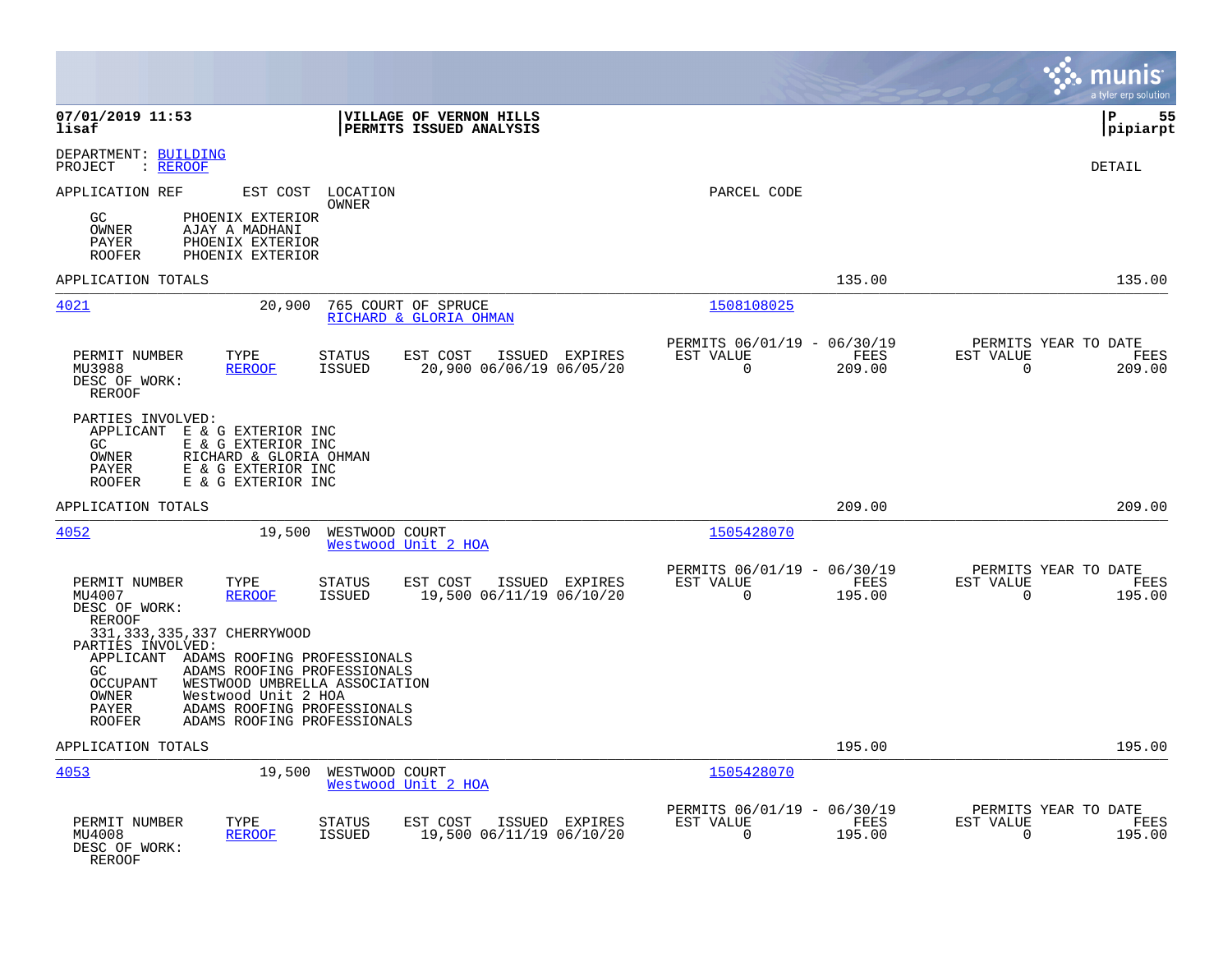|                                                                                                                                                                                                                                                                              |                                                                           | munis<br>a tyler erp solution                                   |
|------------------------------------------------------------------------------------------------------------------------------------------------------------------------------------------------------------------------------------------------------------------------------|---------------------------------------------------------------------------|-----------------------------------------------------------------|
| 07/01/2019 11:53<br><b>VILLAGE OF VERNON HILLS</b><br>lisaf<br>PERMITS ISSUED ANALYSIS<br>1,3,5,7 TANWOOD CT                                                                                                                                                                 |                                                                           | l P<br>56<br> pipiarpt                                          |
| DEPARTMENT: BUILDING<br>PROJECT<br>: REROOF                                                                                                                                                                                                                                  |                                                                           | DETAIL                                                          |
| APPLICATION REF<br>EST COST LOCATION<br>OWNER                                                                                                                                                                                                                                | PARCEL CODE                                                               |                                                                 |
| PARTIES INVOLVED:<br>APPLICANT ADAMS ROOFING PROFESSIONALS<br>GC.<br>ADAMS ROOFING PROFESSIONALS<br><b>OCCUPANT</b><br>WESTWOOD UMBRELLA ASSOCIATION<br>Westwood Unit 2 HOA<br>OWNER<br>PAYER<br>ADAMS ROOFING PROFESSIONALS<br><b>ROOFER</b><br>ADAMS ROOFING PROFESSIONALS |                                                                           |                                                                 |
| APPLICATION TOTALS                                                                                                                                                                                                                                                           | 195.00                                                                    | 195.00                                                          |
| 4054<br>16,900<br>1681 LOCKE LN<br>MARTIN & SHERRI KENIG                                                                                                                                                                                                                     | 1129313015                                                                |                                                                 |
| PERMIT NUMBER<br>TYPE<br><b>STATUS</b><br>EST COST<br>ISSUED EXPIRES<br>MU4015<br><b>REROOF</b><br><b>ISSUED</b><br>16,900 06/12/19 06/11/20<br>DESC OF WORK:<br><b>REROOF</b>                                                                                               | PERMITS 06/01/19 - 06/30/19<br>EST VALUE<br>FEES<br>$\mathbf 0$<br>169.00 | PERMITS YEAR TO DATE<br>EST VALUE<br>FEES<br>0<br>169.00        |
| PARTIES INVOLVED:<br>APPLICANT<br>PHOENIX EXTERIOR<br>GC.<br>PHOENIX EXTERIOR<br>OWNER<br>MARTIN & SHERRI KENIG<br>PHOENIX EXTERIOR<br>PAYER<br><b>ROOFER</b><br>PHOENIX EXTERIOR                                                                                            |                                                                           |                                                                 |
| APPLICATION TOTALS                                                                                                                                                                                                                                                           | 169.00                                                                    | 169.00                                                          |
| 4057<br>11,000<br>1621 HAIG POINT LN<br>LIMEI YU                                                                                                                                                                                                                             | 1128306001                                                                |                                                                 |
| <b>STATUS</b><br>EST COST<br>PERMIT NUMBER<br>TYPE<br>ISSUED EXPIRES<br>MU4016<br><b>REROOF</b><br>COMPLT<br>11,000 06/12/19 06/20/20<br>DESC OF WORK:<br>REROOF                                                                                                             | PERMITS 06/01/19 - 06/30/19<br>EST VALUE<br>FEES<br>$\Omega$<br>110.00    | PERMITS YEAR TO DATE<br>EST VALUE<br>FEES<br>$\Omega$<br>110.00 |
| PARTIES INVOLVED:<br>APPLICANT<br>WILLIAMS ROOFING & INSULATION<br>GC.<br>WILLIAMS ROOFING & INSULATION<br>OWNER<br>LIMEI YU<br>PAYER<br>WILLIAMS ROOFING & INSULATION                                                                                                       |                                                                           |                                                                 |
| <b>ROOFER</b><br>WILLIAMS ROOFING & INSULATION                                                                                                                                                                                                                               |                                                                           |                                                                 |
| APPLICATION TOTALS                                                                                                                                                                                                                                                           | 110.00                                                                    | 110.00                                                          |
| 4070<br>33,900<br>725 WESTMORELAND DR<br>A PRESS L NORBERG                                                                                                                                                                                                                   | 1508100010                                                                |                                                                 |
| PERMIT NUMBER<br>TYPE<br><b>STATUS</b><br>EST COST<br>ISSUED<br>EXPIRES                                                                                                                                                                                                      | PERMITS 06/01/19 - 06/30/19<br>EST VALUE<br>FEES                          | PERMITS YEAR TO DATE<br>EST VALUE<br>FEES                       |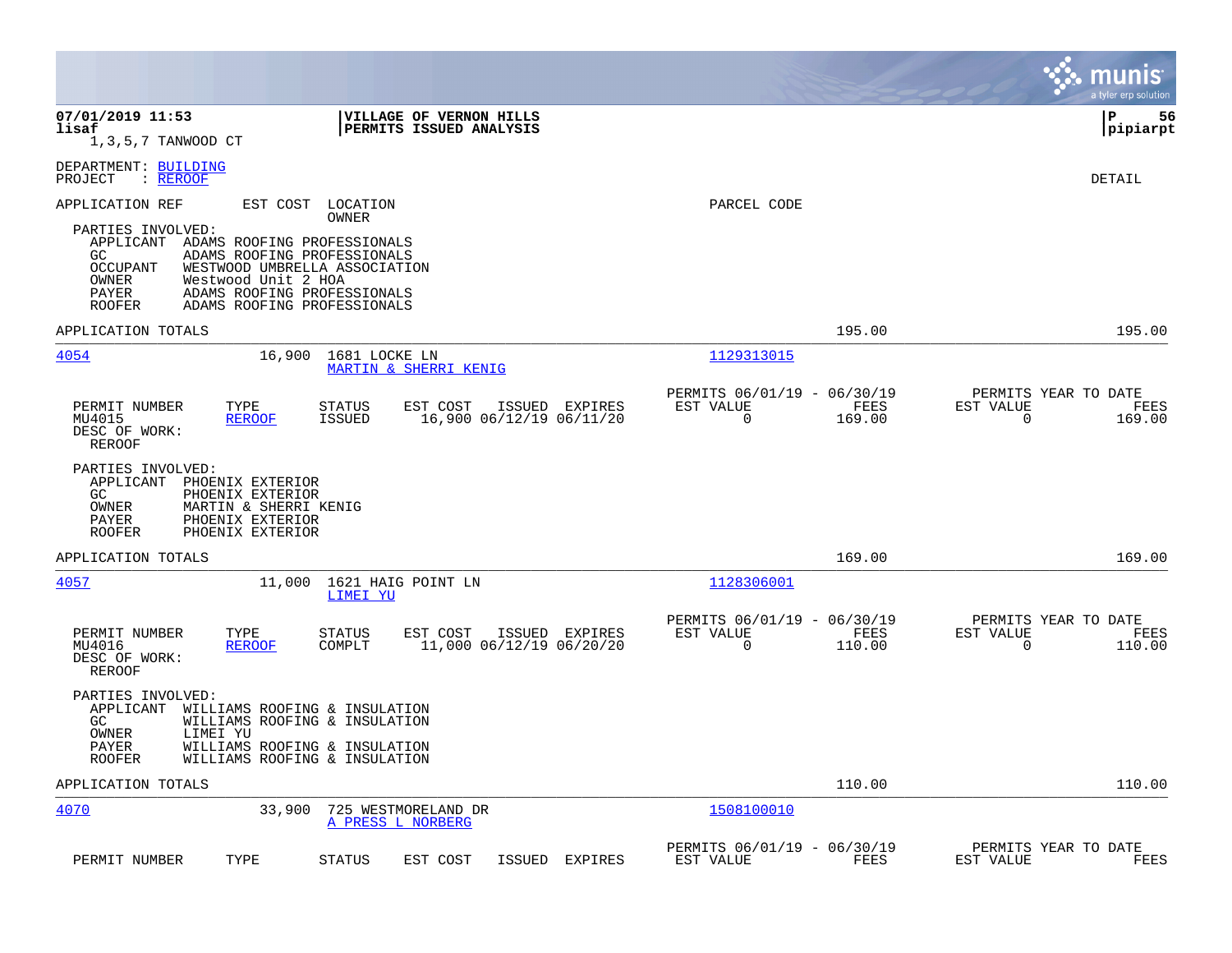|                                                                          |                                                                                                                                                   |                                          |                                                    |                |                                                         |                |                          | munis<br>a tyler erp solution          |
|--------------------------------------------------------------------------|---------------------------------------------------------------------------------------------------------------------------------------------------|------------------------------------------|----------------------------------------------------|----------------|---------------------------------------------------------|----------------|--------------------------|----------------------------------------|
| 07/01/2019 11:53<br>lisaf                                                |                                                                                                                                                   |                                          | VILLAGE OF VERNON HILLS<br>PERMITS ISSUED ANALYSIS |                |                                                         |                |                          | lР<br>57<br> pipiarpt                  |
| DEPARTMENT: BUILDING<br>: <u>REROOF</u><br>PROJECT                       |                                                                                                                                                   |                                          |                                                    |                |                                                         |                |                          | <b>DETAIL</b>                          |
| APPLICATION REF                                                          |                                                                                                                                                   | EST COST LOCATION                        |                                                    |                | PARCEL CODE                                             |                |                          |                                        |
| MU4043<br>DESC OF WORK:<br>REROOF BLDG: 725-735                          | <b>REROOF</b>                                                                                                                                     | OWNER<br><b>ISSUED</b>                   | 33,900 06/17/19 06/16/20                           |                | 0                                                       | 339.00         | $\mathbf 0$              | 339.00                                 |
| PARTIES INVOLVED:<br>APPLICANT<br>GC.<br>OWNER<br>PAYER<br><b>ROOFER</b> | TOTAL ROOFING & CONSTRUCTION<br>TOTAL ROOFING & CONSTRUCTION<br>A PRESS L NORBERG<br>TOTAL ROOFING & CONSTRUCTION<br>TOTAL ROOFING & CONSTRUCTION |                                          |                                                    |                |                                                         |                |                          |                                        |
| APPLICATION TOTALS                                                       |                                                                                                                                                   |                                          |                                                    |                |                                                         | 339.00         |                          | 339.00                                 |
| 4071                                                                     | 33,900                                                                                                                                            | 775 WESTMORELAND DR<br>A PRESS L NORBERG |                                                    |                | 1508100010                                              |                |                          |                                        |
| PERMIT NUMBER<br>MU4044<br>DESC OF WORK:<br>REROOF BLDG: 775-785         | TYPE<br><b>REROOF</b>                                                                                                                             | <b>STATUS</b><br><b>ISSUED</b>           | EST COST<br>33,900 06/17/19 06/16/20               | ISSUED EXPIRES | PERMITS 06/01/19 - 06/30/19<br>EST VALUE<br>0           | FEES<br>339.00 | EST VALUE<br>0           | PERMITS YEAR TO DATE<br>FEES<br>339.00 |
| PARTIES INVOLVED:<br>APPLICANT<br>GC.<br>OWNER<br>PAYER<br><b>ROOFER</b> | TOTAL ROOFING & CONSTRUCTION<br>TOTAL ROOFING & CONSTRUCTION<br>A PRESS L NORBERG<br>TOTAL ROOFING & CONSTRUCTION<br>TOTAL ROOFING & CONSTRUCTION |                                          |                                                    |                |                                                         |                |                          |                                        |
| APPLICATION TOTALS                                                       |                                                                                                                                                   |                                          |                                                    |                |                                                         | 339.00         |                          | 339.00                                 |
| 4073                                                                     | 33,900                                                                                                                                            | 670 WESTMORELAND DR<br>A PRESS L NORBERG |                                                    |                | 1508100010                                              |                |                          |                                        |
| PERMIT NUMBER<br>MU4045<br>DESC OF WORK:<br>REROOF BLDG: 670-675         | TYPE<br><b>REROOF</b>                                                                                                                             | <b>STATUS</b><br>ISSUED                  | EST COST<br>33,900 06/17/19 06/16/20               | ISSUED EXPIRES | PERMITS 06/01/19 - 06/30/19<br>EST VALUE<br>$\mathbf 0$ | FEES<br>339.00 | EST VALUE<br>$\mathbf 0$ | PERMITS YEAR TO DATE<br>FEES<br>339.00 |
| PARTIES INVOLVED:<br>APPLICANT<br>GC<br>OWNER<br>PAYER<br><b>ROOFER</b>  | TOTAL ROOFING & CONSTRUCTION<br>TOTAL ROOFING & CONSTRUCTION<br>A PRESS L NORBERG<br>TOTAL ROOFING & CONSTRUCTION<br>TOTAL ROOFING & CONSTRUCTION |                                          |                                                    |                |                                                         |                |                          |                                        |
| APPLICATION TOTALS                                                       |                                                                                                                                                   |                                          |                                                    |                |                                                         | 339.00         |                          | 339.00                                 |
| 4074                                                                     | 33,900                                                                                                                                            | 690 WESTMORELAND DR<br>A PRESS L NORBERG |                                                    |                | 1508100010                                              |                |                          |                                        |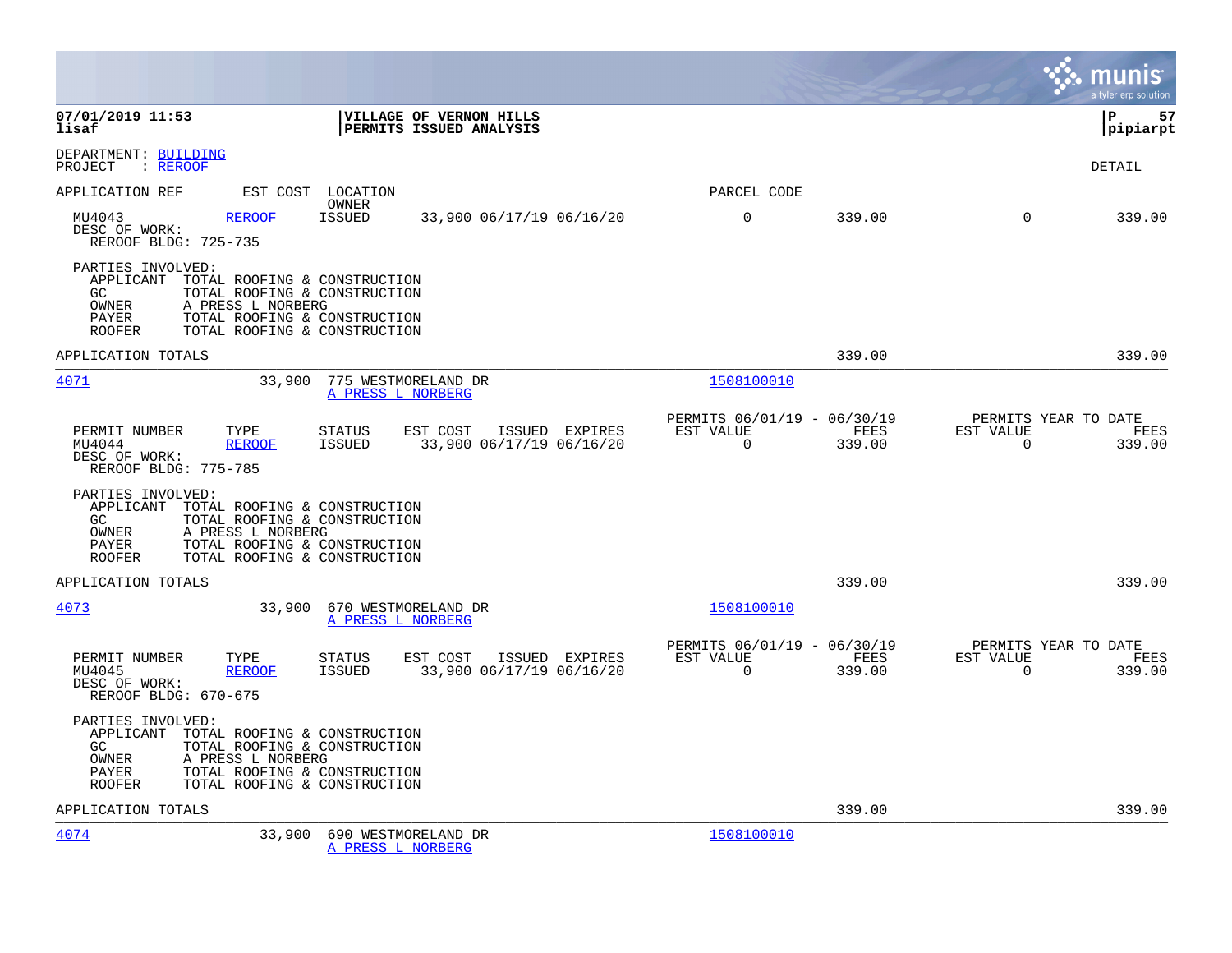|                                                                                                                                                                                                                       |                                                                           | munis<br>a tyler erp solution                                      |
|-----------------------------------------------------------------------------------------------------------------------------------------------------------------------------------------------------------------------|---------------------------------------------------------------------------|--------------------------------------------------------------------|
| 07/01/2019 11:53<br>VILLAGE OF VERNON HILLS<br>PERMITS ISSUED ANALYSIS<br>lisaf                                                                                                                                       |                                                                           | l P<br>58<br>pipiarpt                                              |
| PERMIT NUMBER<br>TYPE<br>STATUS<br>EST COST<br>ISSUED<br>EXPIRES                                                                                                                                                      | PERMITS 06/01/19 - 06/30/19<br>EST VALUE<br>FEES                          | PERMITS YEAR TO DATE<br>EST VALUE<br>FEES                          |
| DEPARTMENT: BUILDING<br>: REROOF<br>PROJECT                                                                                                                                                                           |                                                                           | DETAIL                                                             |
| APPLICATION REF<br>EST COST<br>LOCATION                                                                                                                                                                               | PARCEL CODE                                                               |                                                                    |
| OWNER<br>MU4046<br><b>REROOF</b><br>COMPLT<br>33,900 06/17/19 06/16/20<br>DESC OF WORK:<br>REROOF BLDG: 690-695                                                                                                       | $\mathbf 0$<br>339.00                                                     | $\Omega$<br>339.00                                                 |
| PARTIES INVOLVED:<br>APPLICANT<br>TOTAL ROOFING & CONSTRUCTION<br>GC<br>TOTAL ROOFING & CONSTRUCTION<br>OWNER<br>A PRESS L NORBERG<br>TOTAL ROOFING & CONSTRUCTION<br>PAYER<br>TOTAL ROOFING & CONSTRUCTION<br>ROOFER |                                                                           |                                                                    |
| APPLICATION TOTALS                                                                                                                                                                                                    | 339.00                                                                    | 339.00                                                             |
| 4075<br>33,900<br>710 WESTMORELAND DR<br>A PRESS L NORBERG                                                                                                                                                            | 1508100010                                                                |                                                                    |
| PERMIT NUMBER<br>TYPE<br><b>STATUS</b><br>EST COST<br>ISSUED EXPIRES<br><b>ISSUED</b><br>33,900 06/17/19 06/16/20<br>MU4047<br><b>REROOF</b><br>DESC OF WORK:<br>REROOF BLDG: 710-720                                 | PERMITS 06/01/19 - 06/30/19<br>EST VALUE<br>FEES<br>$\mathbf 0$<br>339.00 | PERMITS YEAR TO DATE<br>EST VALUE<br>FEES<br>$\mathbf 0$<br>339.00 |
| PARTIES INVOLVED:<br>APPLICANT<br>TOTAL ROOFING & CONSTRUCTION<br>GC<br>TOTAL ROOFING & CONSTRUCTION<br>A PRESS L NORBERG<br>OWNER<br>TOTAL ROOFING & CONSTRUCTION<br>PAYER<br>TOTAL ROOFING & CONSTRUCTION<br>ROOFER |                                                                           |                                                                    |
| APPLICATION TOTALS                                                                                                                                                                                                    | 339.00                                                                    | 339.00                                                             |
| 4076<br>30,034 1124 GEORGETOWN WAY<br>PLACEHOLDER                                                                                                                                                                     | 1515203011                                                                |                                                                    |
| PERMIT NUMBER<br>TYPE<br><b>STATUS</b><br>EST COST<br>ISSUED EXPIRES<br><b>ISSUED</b><br>30,034 06/17/19 06/16/20<br>MU4048<br><b>REROOF</b><br>DESC OF WORK:<br>REROOF BLDG: 1124-1130                               | PERMITS 06/01/19 - 06/30/19<br>EST VALUE<br>FEES<br>$\mathbf 0$<br>300.34 | PERMITS YEAR TO DATE<br>EST VALUE<br>FEES<br>$\mathbf 0$<br>300.34 |
| PARTIES INVOLVED:<br>APPLICANT<br>BARRY ROOFING INC<br>GC.<br>BARRY ROOFING INC<br>OWNER<br>PLACEHOLDER<br>BARRY ROOFING INC<br>PAYER<br>BARRY ROOFING INC<br>ROOFER                                                  |                                                                           |                                                                    |
| APPLICATION TOTALS                                                                                                                                                                                                    | 300.34                                                                    | 300.34                                                             |
| 4077<br>25,682 1157 GEORGETOWN WAY                                                                                                                                                                                    | 1515106014                                                                |                                                                    |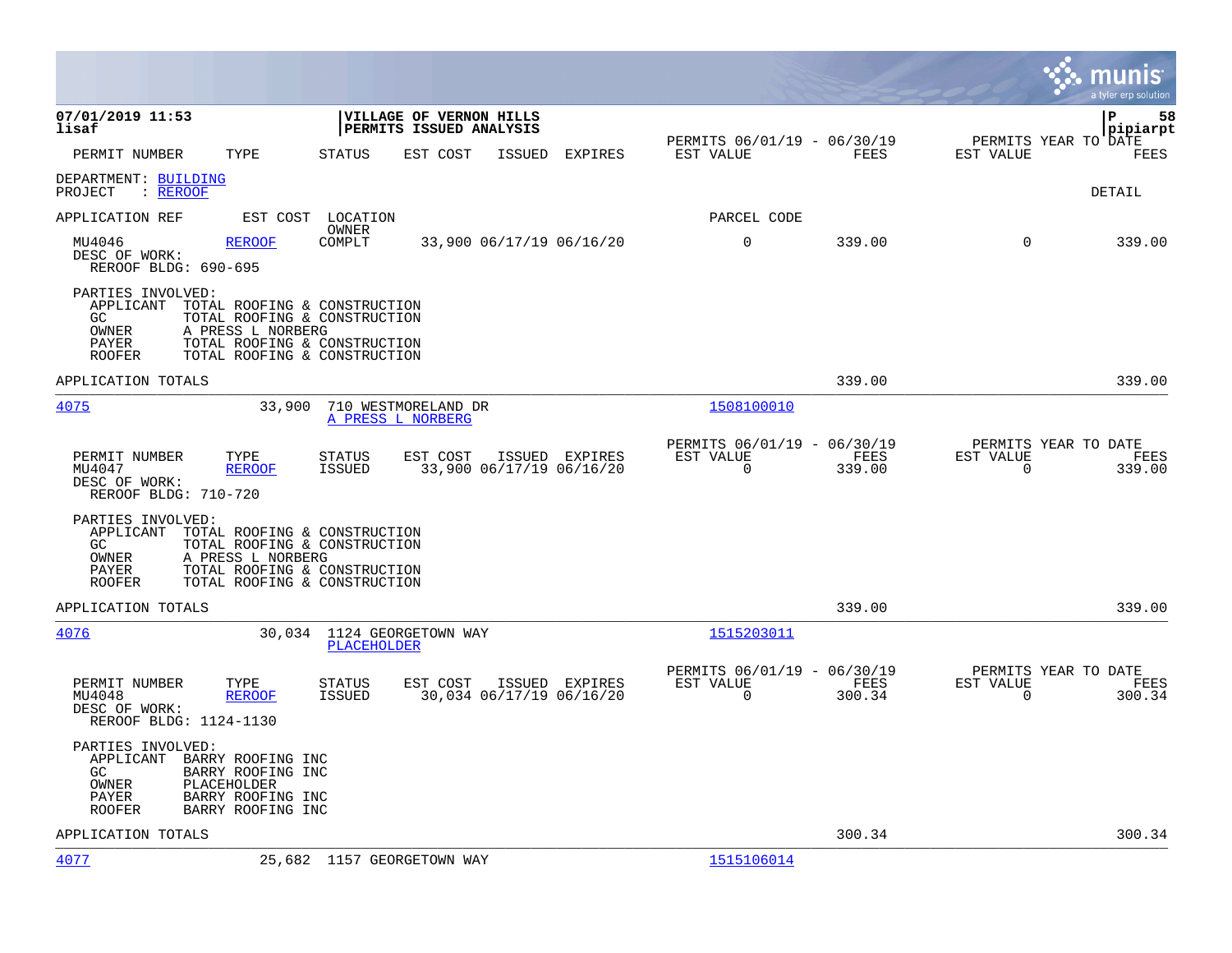|                                                                                                                                                                             |                                                                                           |                                                           |                |                                                         |                |                                                  | munis<br>a tyler erp solution |
|-----------------------------------------------------------------------------------------------------------------------------------------------------------------------------|-------------------------------------------------------------------------------------------|-----------------------------------------------------------|----------------|---------------------------------------------------------|----------------|--------------------------------------------------|-------------------------------|
| 07/01/2019 11:53<br>lisaf                                                                                                                                                   | PLACEHOLDER                                                                               | <b>VILLAGE OF VERNON HILLS</b><br>PERMITS ISSUED ANALYSIS |                |                                                         |                |                                                  | 59<br>l P<br> pipiarpt        |
| PERMIT NUMBER<br>TYPE                                                                                                                                                       | STATUS                                                                                    | EST COST                                                  | ISSUED EXPIRES | PERMITS 06/01/19 - 06/30/19<br>EST VALUE                | FEES           | PERMITS YEAR TO DATE<br>EST VALUE                | FEES                          |
| DEPARTMENT: BUILDING<br>PROJECT<br>: REROOF                                                                                                                                 |                                                                                           |                                                           |                |                                                         |                |                                                  | DETAIL                        |
| APPLICATION REF                                                                                                                                                             | EST COST LOCATION                                                                         |                                                           |                | PARCEL CODE                                             |                |                                                  |                               |
| MU4049<br><b>REROOF</b><br>DESC OF WORK:<br>REROOF BLDG: 1157-1163                                                                                                          | OWNER<br><b>ISSUED</b>                                                                    | 25,682 06/17/19 06/16/20                                  |                | $\mathbf 0$                                             | 256.82         | $\Omega$                                         | 256.82                        |
| PARTIES INVOLVED:<br>APPLICANT<br>BARRY ROOFING INC<br>GC.<br>BARRY ROOFING INC<br>OWNER<br>PLACEHOLDER<br>PAYER<br>BARRY ROOFING INC<br><b>ROOFER</b><br>BARRY ROOFING INC |                                                                                           |                                                           |                |                                                         |                |                                                  |                               |
| APPLICATION TOTALS                                                                                                                                                          |                                                                                           |                                                           |                |                                                         | 256.82         |                                                  | 256.82                        |
| 4078                                                                                                                                                                        | 30,034 1149 GEORGETOWN WAY<br>PLACEHOLDER                                                 |                                                           |                | 1515106021                                              |                |                                                  |                               |
| PERMIT NUMBER<br>TYPE<br>MU4050<br><b>REROOF</b><br>DESC OF WORK:<br>REROOF BLDG: 1149-1155                                                                                 | STATUS<br>ISSUED                                                                          | EST COST<br>30,034 06/17/19 06/16/20                      | ISSUED EXPIRES | PERMITS 06/01/19 - 06/30/19<br>EST VALUE<br>$\mathbf 0$ | FEES<br>300.34 | PERMITS YEAR TO DATE<br>EST VALUE<br>0           | FEES<br>300.34                |
| PARTIES INVOLVED:<br>APPLICANT BARRY ROOFING INC<br>GC<br>BARRY ROOFING INC<br>OWNER<br>PLACEHOLDER<br>PAYER<br>BARRY ROOFING INC<br>BARRY ROOFING INC<br><b>ROOFER</b>     |                                                                                           |                                                           |                |                                                         |                |                                                  |                               |
| APPLICATION TOTALS                                                                                                                                                          |                                                                                           |                                                           |                |                                                         | 300.34         |                                                  | 300.34                        |
| 4079                                                                                                                                                                        | 19,650<br>WESTWOOD COURT                                                                  | Westwood Unit 2 HOA                                       |                | 1505428070                                              |                |                                                  |                               |
| PERMIT NUMBER<br>TYPE<br>MU4051<br><b>REROOF</b><br>DESC OF WORK:<br>ROOF<br>320, 322, 324, 326 WESTWOOD CT<br>PARTIES INVOLVED:                                            | <b>STATUS</b><br>ISSUED                                                                   | EST COST<br>19,650 06/17/19 06/16/20                      | ISSUED EXPIRES | PERMITS 06/01/19 - 06/30/19<br>EST VALUE<br>$\mathbf 0$ | FEES<br>196.50 | PERMITS YEAR TO DATE<br>EST VALUE<br>$\mathbf 0$ | FEES<br>196.50                |
| APPLICANT ADAMS ROOFING PROFESSIONALS<br>GC.<br>OWNER<br>Westwood Unit 2 HOA<br>PAYER<br><b>ROOFER</b>                                                                      | ADAMS ROOFING PROFESSIONALS<br>ADAMS ROOFING PROFESSIONALS<br>ADAMS ROOFING PROFESSIONALS |                                                           |                |                                                         |                |                                                  |                               |
| APPLICATION TOTALS                                                                                                                                                          |                                                                                           |                                                           |                |                                                         | 196.50         |                                                  | 196.50                        |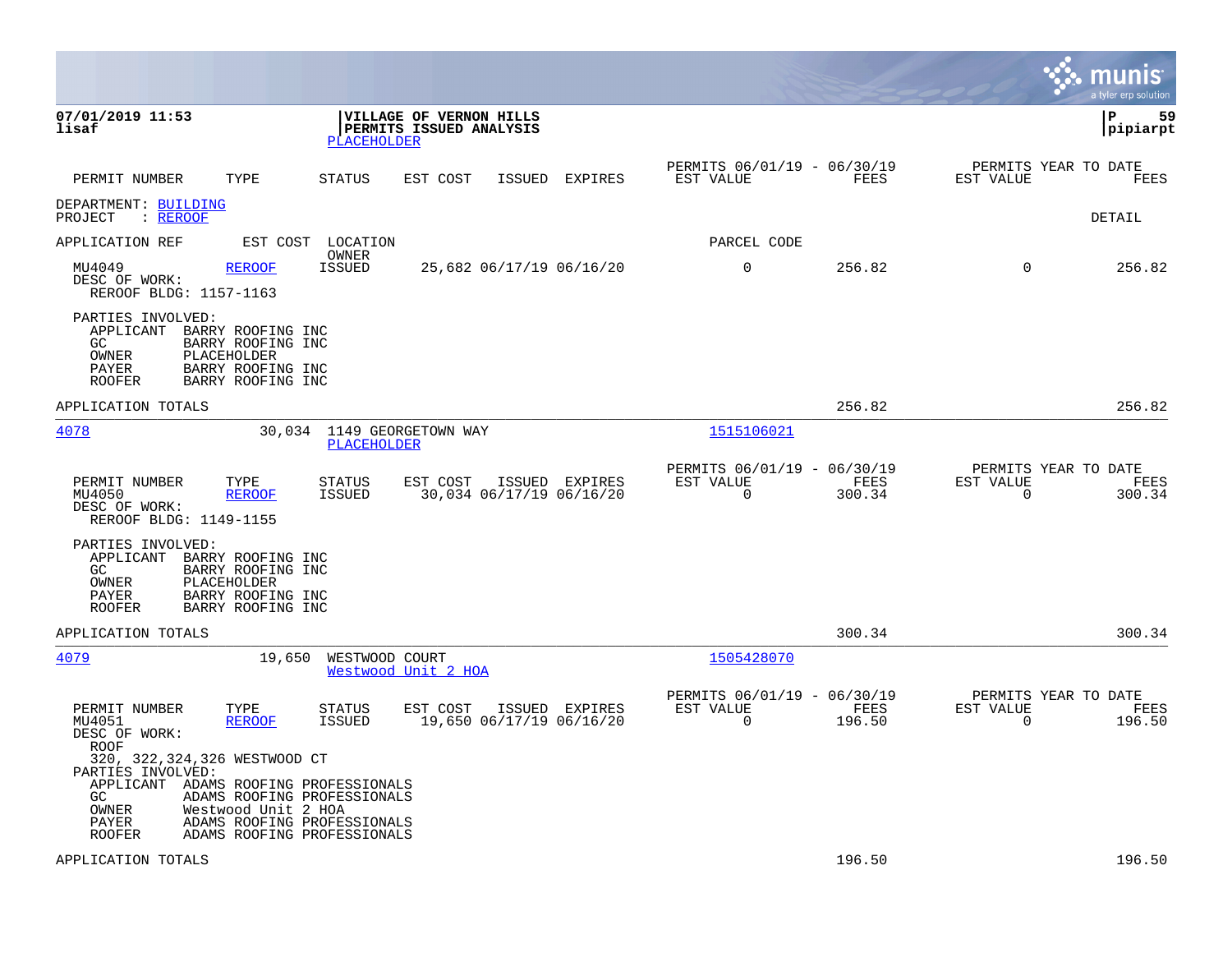|                                                                                                                                                                              |                                                                                                                                                      |                                                                           | munis<br>a tyler erp solution                                   |
|------------------------------------------------------------------------------------------------------------------------------------------------------------------------------|------------------------------------------------------------------------------------------------------------------------------------------------------|---------------------------------------------------------------------------|-----------------------------------------------------------------|
| 07/01/2019 11:53<br>lisaf                                                                                                                                                    | VILLAGE OF VERNON HILLS<br>PERMITS ISSUED ANALYSIS                                                                                                   |                                                                           | 60<br>  P<br> pipiarpt                                          |
| DEPARTMENT: BUILDING<br>PROJECT<br>: <u>REROOF</u>                                                                                                                           |                                                                                                                                                      |                                                                           | DETAIL                                                          |
| APPLICATION REF<br>EST COST                                                                                                                                                  | LOCATION<br>OWNER                                                                                                                                    | PARCEL CODE                                                               |                                                                 |
| 4081<br>28,860                                                                                                                                                               | 1132 GEORGETOWN WAY<br><b>PLACEHOLDER</b>                                                                                                            | 1515203010                                                                |                                                                 |
| TYPE<br>PERMIT NUMBER<br>MU4052<br><b>REROOF</b><br>DESC OF WORK:<br>REROOF BLDG: 1132-1138                                                                                  | STATUS<br>EST COST<br>ISSUED EXPIRES<br>28,860 06/17/19 06/16/20<br>ISSUED                                                                           | PERMITS 06/01/19 - 06/30/19<br>FEES<br>EST VALUE<br>$\mathbf 0$<br>288.60 | PERMITS YEAR TO DATE<br>EST VALUE<br>FEES<br>$\Omega$<br>288.60 |
| PARTIES INVOLVED:<br>APPLICANT<br>BARRY ROOFING INC<br>GC.<br>BARRY ROOFING INC<br>OWNER<br>PLACEHOLDER<br>PAYER<br>BARRY ROOFING INC<br><b>ROOFER</b><br>BARRY ROOFING INC  |                                                                                                                                                      |                                                                           |                                                                 |
| APPLICATION TOTALS                                                                                                                                                           |                                                                                                                                                      | 288.60                                                                    | 288.60                                                          |
| 4088<br>16,000                                                                                                                                                               | 264 STONE FENCE RD<br>MATTHEW DUDLEY & WANMEI YANG                                                                                                   | 1509104013                                                                |                                                                 |
| PERMIT NUMBER<br>TYPE<br>MU4059<br><b>REROOF</b><br>DESC OF WORK:<br><b>REROOF</b>                                                                                           | EST COST<br>ISSUED EXPIRES<br>STATUS<br>16,000 06/19/19 06/18/20<br>ISSUED                                                                           | PERMITS 06/01/19 - 06/30/19<br>EST VALUE<br>FEES<br>$\Omega$<br>160.00    | PERMITS YEAR TO DATE<br>EST VALUE<br>FEES<br>$\Omega$<br>160.00 |
| PARTIES INVOLVED:<br>APPLICANT<br>ING EXTERIORS<br>GC.<br>ING EXTERIORS<br>OWNER<br>MATTHEW DUDLEY & WANMEI YANG<br>PAYER<br>ING EXTERIORS<br><b>ROOFER</b><br>ING EXTERIORS |                                                                                                                                                      |                                                                           |                                                                 |
| APPLICATION TOTALS                                                                                                                                                           |                                                                                                                                                      | 160.00                                                                    | 160.00                                                          |
| 4091<br>7,750                                                                                                                                                                | 11 ANNAPOLIS DR<br>EMIL W & MURIEL L IVERSON                                                                                                         | 1504310002                                                                |                                                                 |
| PERMIT NUMBER<br>TYPE<br>MU4064<br><b>REROOF</b><br>DESC OF WORK:<br>REROOF                                                                                                  | <b>STATUS</b><br>EST COST<br>ISSUED EXPIRES<br>7,750 06/19/19 06/18/20<br><b>ISSUED</b>                                                              | PERMITS 06/01/19 - 06/30/19<br>EST VALUE<br>FEES<br>77.50<br>0            | PERMITS YEAR TO DATE<br>EST VALUE<br>FEES<br>77.50<br>0         |
| PARTIES INVOLVED:<br>APPLICANT<br>GC.<br>OWNER<br>EMIL W & MURIEL L IVERSON<br>PAYER<br><b>ROOFER</b>                                                                        | CORRECT ROOFING & CONSTRUCTION INC<br>CORRECT ROOFING & CONSTRUCTION INC<br>CORRECT ROOFING & CONSTRUCTION INC<br>CORRECT ROOFING & CONSTRUCTION INC |                                                                           |                                                                 |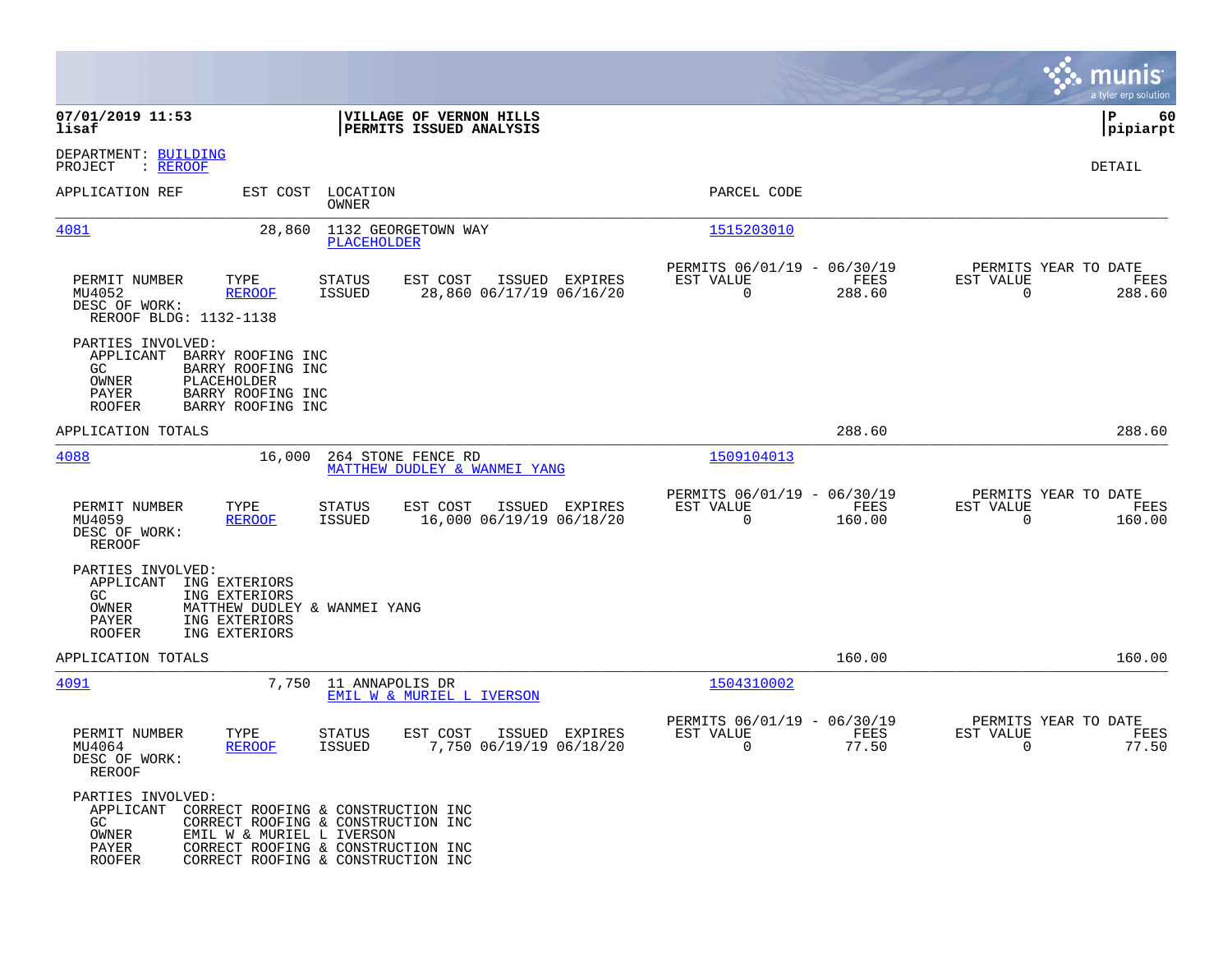|                                                                                            |                                                                                                                       |                                |                                                    |                |                                                      |                |                                                  | munis<br>a tyler erp solution |
|--------------------------------------------------------------------------------------------|-----------------------------------------------------------------------------------------------------------------------|--------------------------------|----------------------------------------------------|----------------|------------------------------------------------------|----------------|--------------------------------------------------|-------------------------------|
| 07/01/2019 11:53<br>lisaf                                                                  |                                                                                                                       |                                | VILLAGE OF VERNON HILLS<br>PERMITS ISSUED ANALYSIS |                |                                                      |                |                                                  | l P<br>61<br> pipiarpt        |
| DEPARTMENT: BUILDING<br>: REROOF<br>PROJECT                                                |                                                                                                                       |                                |                                                    |                |                                                      |                |                                                  | DETAIL                        |
| APPLICATION REF                                                                            | EST COST                                                                                                              | LOCATION<br>OWNER              |                                                    |                | PARCEL CODE                                          |                |                                                  |                               |
| APPLICATION TOTALS                                                                         |                                                                                                                       |                                |                                                    |                |                                                      | 77.50          |                                                  | 77.50                         |
| 4098                                                                                       | 13,725                                                                                                                | <b>IGOR BENDERSKY</b>          | 1616 HAIG POINT LN                                 |                | 1128304005                                           |                |                                                  |                               |
| PERMIT NUMBER<br>MU4072<br>DESC OF WORK:<br><b>REROOF</b>                                  | TYPE<br><b>REROOF</b>                                                                                                 | <b>STATUS</b><br><b>ISSUED</b> | EST COST<br>13,725 06/20/19 06/19/20               | ISSUED EXPIRES | PERMITS 06/01/19 - 06/30/19<br>EST VALUE<br>$\Omega$ | FEES<br>137.25 | PERMITS YEAR TO DATE<br>EST VALUE<br>$\mathbf 0$ | FEES<br>137.25                |
| PARTIES INVOLVED:<br>APPLICANT<br>GC.<br>OWNER<br>PAYER<br><b>ROOFER</b>                   | AFH CONSTRUCTION INC<br>AFH CONSTRUCTION INC<br><b>IGOR BENDERSKY</b><br>AFH CONSTRUCTION INC<br>AFH CONSTRUCTION INC |                                |                                                    |                |                                                      |                |                                                  |                               |
| APPLICATION TOTALS                                                                         |                                                                                                                       |                                |                                                    |                |                                                      | 137.25         |                                                  | 137.25                        |
| 4109                                                                                       | 49,980                                                                                                                |                                | 730 FOREST EDGE DR<br>730 FOREST EDGE LLC          |                | 1515101047                                           |                |                                                  |                               |
| PERMIT NUMBER<br>MU4082<br>DESC OF WORK:<br>RE-ROOF                                        | TYPE<br><b>REROOF</b>                                                                                                 | STATUS<br><b>ISSUED</b>        | EST COST<br>49,980 06/21/19 06/20/20               | ISSUED EXPIRES | PERMITS 06/01/19 - 06/30/19<br>EST VALUE<br>$\Omega$ | FEES<br>499.80 | PERMITS YEAR TO DATE<br>EST VALUE<br>$\Omega$    | FEES<br>499.80                |
| PARTIES INVOLVED:<br>APPLICANT<br>GC<br><b>OCCUPANT</b><br>OWNER<br>PAYER<br><b>ROOFER</b> | BIW CONSTRUCTION<br>BIW CONSTRUCTION<br>STEAMGUARD LLC<br>730 FOREST EDGE LLC<br>BIW CONSTRUCTION<br>BIW CONSTRUCTION |                                |                                                    |                |                                                      |                |                                                  |                               |
| APPLICATION TOTALS                                                                         |                                                                                                                       |                                |                                                    |                |                                                      | 499.80         |                                                  | 499.80                        |
| 4111                                                                                       | 6,900                                                                                                                 |                                | 3 SOUTH DEERPATH DR<br>KERY & NICK OBRADOVICH      |                | 1509102001                                           |                |                                                  |                               |
| PERMIT NUMBER<br>MU4086<br>DESC OF WORK:<br>REROOF                                         | TYPE<br><b>REROOF</b>                                                                                                 | <b>STATUS</b><br><b>ISSUED</b> | EST COST<br>$6,900$ $06/24/19$ $06/23/20$          | ISSUED EXPIRES | PERMITS 06/01/19 - 06/30/19<br>EST VALUE<br>0        | FEES<br>69.00  | PERMITS YEAR TO DATE<br>EST VALUE<br>0           | FEES<br>69.00                 |
| PARTIES INVOLVED:<br>APPLICANT KEY ROOFING<br>GC.                                          | KEY ROOFING                                                                                                           |                                |                                                    |                |                                                      |                |                                                  |                               |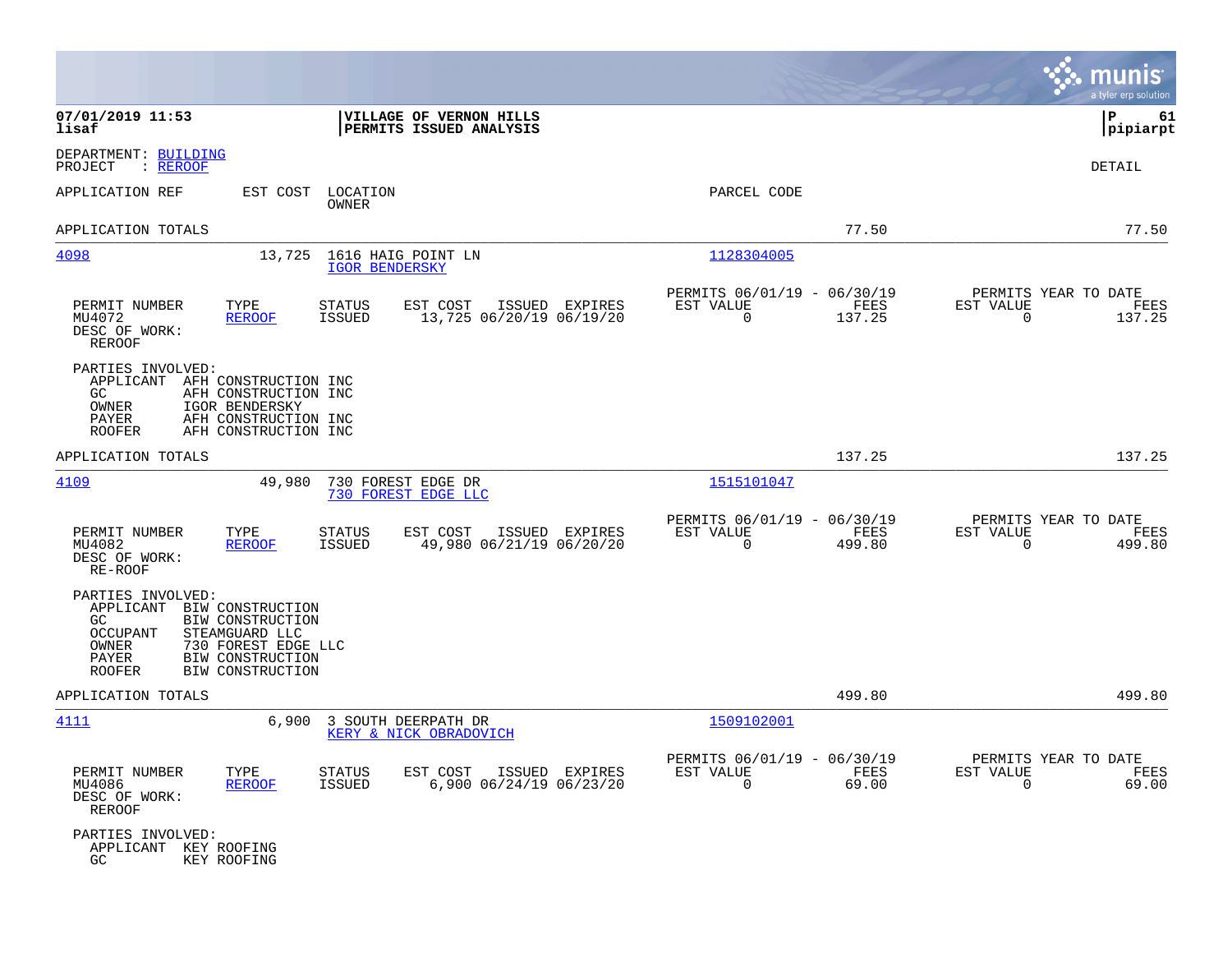|                                                                                                                                                                                                              |                                                                          | munis<br>a tyler erp solution                                        |
|--------------------------------------------------------------------------------------------------------------------------------------------------------------------------------------------------------------|--------------------------------------------------------------------------|----------------------------------------------------------------------|
| 07/01/2019 11:53<br>VILLAGE OF VERNON HILLS<br>PERMITS ISSUED ANALYSIS<br>lisaf                                                                                                                              |                                                                          | 62<br>l P<br> pipiarpt                                               |
| DEPARTMENT: BUILDING<br>: <u>REROOF</u><br>PROJECT                                                                                                                                                           |                                                                          | DETAIL                                                               |
| APPLICATION REF<br>EST COST LOCATION<br>OWNER<br>KERY & NICK OBRADOVICH<br>OWNER<br><b>PAYER</b><br>KEY ROOFING<br><b>ROOFER</b><br>KEY ROOFING                                                              | PARCEL CODE                                                              |                                                                      |
| APPLICATION TOTALS                                                                                                                                                                                           | 69.00                                                                    | 69.00                                                                |
| 4119<br>6,751 139 ANNAPOLIS DR<br>JEFFREY W & BETH S HANDT                                                                                                                                                   | 1505412005                                                               |                                                                      |
| EST COST<br>PERMIT NUMBER<br>TYPE<br><b>STATUS</b><br>ISSUED EXPIRES<br><b>ISSUED</b><br>6,751 06/24/19 06/23/20<br>MU4092<br><b>REROOF</b><br>DESC OF WORK:<br><b>REROOF</b>                                | PERMITS 06/01/19 - 06/30/19<br>EST VALUE<br>FEES<br>$\mathbf 0$<br>67.51 | PERMITS YEAR TO DATE<br>EST VALUE<br>FEES<br>$\overline{0}$<br>67.51 |
| PARTIES INVOLVED:<br>APPLICANT UNITED HOME IMPROVEMENT<br>GC<br>UNITED HOME IMPROVEMENT<br>OWNER<br>JEFFREY W & BETH S HANDT<br>UNITED HOME IMPROVEMENT<br>PAYER<br><b>ROOFER</b><br>UNITED HOME IMPROVEMENT |                                                                          |                                                                      |
| APPLICATION TOTALS                                                                                                                                                                                           | 67.51                                                                    | 67.51                                                                |
| 4129<br>17,211 1715 WOODS WAY<br>SHIN C & JEUN S KIM                                                                                                                                                         | 1128410003                                                               |                                                                      |
| PERMIT NUMBER<br>TYPE<br><b>STATUS</b><br>EST COST<br>ISSUED EXPIRES<br>MU4099<br><b>REROOF</b><br><b>ISSUED</b><br>17,211 06/26/19 06/25/20<br>DESC OF WORK:<br>REROOF                                      | PERMITS 06/01/19 - 06/30/19<br>EST VALUE<br>FEES<br>$\Omega$<br>172.11   | PERMITS YEAR TO DATE<br>EST VALUE<br>FEES<br>$\Omega$<br>172.11      |
| PARTIES INVOLVED:<br>APPLICANT PETERSON ROOFING INC<br>PETERSON ROOFING INC<br>GC<br><b>OWNER</b><br>SHIN C & JEUN S KIM<br>PETERSON ROOFING INC<br>PAYER<br><b>ROOFER</b><br>PETERSON ROOFING INC           |                                                                          |                                                                      |
| APPLICATION TOTALS                                                                                                                                                                                           | 172.11                                                                   | 172.11                                                               |
| 4133<br>6,383<br>205 AUTUMN LN<br><b>INVITATION HOMES</b>                                                                                                                                                    | 1505405073                                                               |                                                                      |
| PERMIT NUMBER<br>STATUS<br>EST COST<br>ISSUED EXPIRES<br>TYPE<br>6,383 06/26/19 06/25/20<br>MU4105<br><b>REROOF</b><br>ISSUED<br>DESC OF WORK:<br>REROOF                                                     | PERMITS 06/01/19 - 06/30/19<br>EST VALUE<br>FEES<br>$\mathbf 0$<br>63.83 | PERMITS YEAR TO DATE<br>EST VALUE<br>FEES<br>0<br>63.83              |

PARTIES INVOLVED: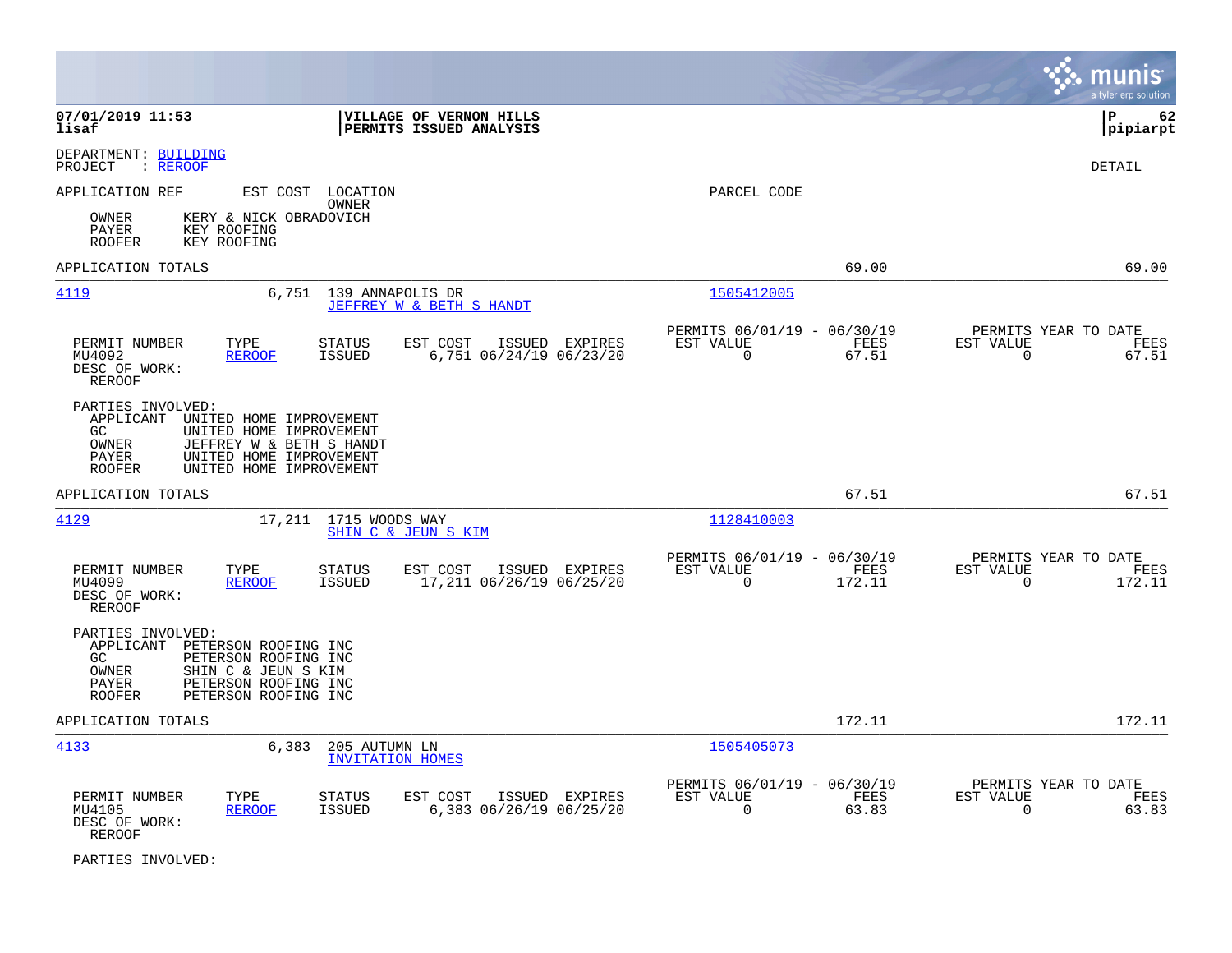|                                                                                                                                                                 |                                                    |             |                   | munis <sup>®</sup><br>a tyler erp solution |
|-----------------------------------------------------------------------------------------------------------------------------------------------------------------|----------------------------------------------------|-------------|-------------------|--------------------------------------------|
| 07/01/2019 11:53<br>lisaf                                                                                                                                       | VILLAGE OF VERNON HILLS<br>PERMITS ISSUED ANALYSIS |             |                   | 63<br>l P<br> pipiarpt                     |
| DEPARTMENT: BUILDING<br>PROJECT<br>: REROOF                                                                                                                     |                                                    |             |                   | DETAIL                                     |
| APPLICATION REF<br>EST COST<br>APPLICANT<br>JARO ROOFING<br>GC.<br>JARO ROOFING<br>OWNER<br>INVITATION HOMES<br>PAYER<br>JARO ROOFING<br>JARO ROOFING<br>ROOFER | LOCATION<br>OWNER                                  | PARCEL CODE |                   |                                            |
| APPLICATION TOTALS<br>PROJECT TOTALS                                                                                                                            |                                                    | $\mathbf 0$ | 63.83<br>6,759.76 | 63.83<br>0<br>6,759.76                     |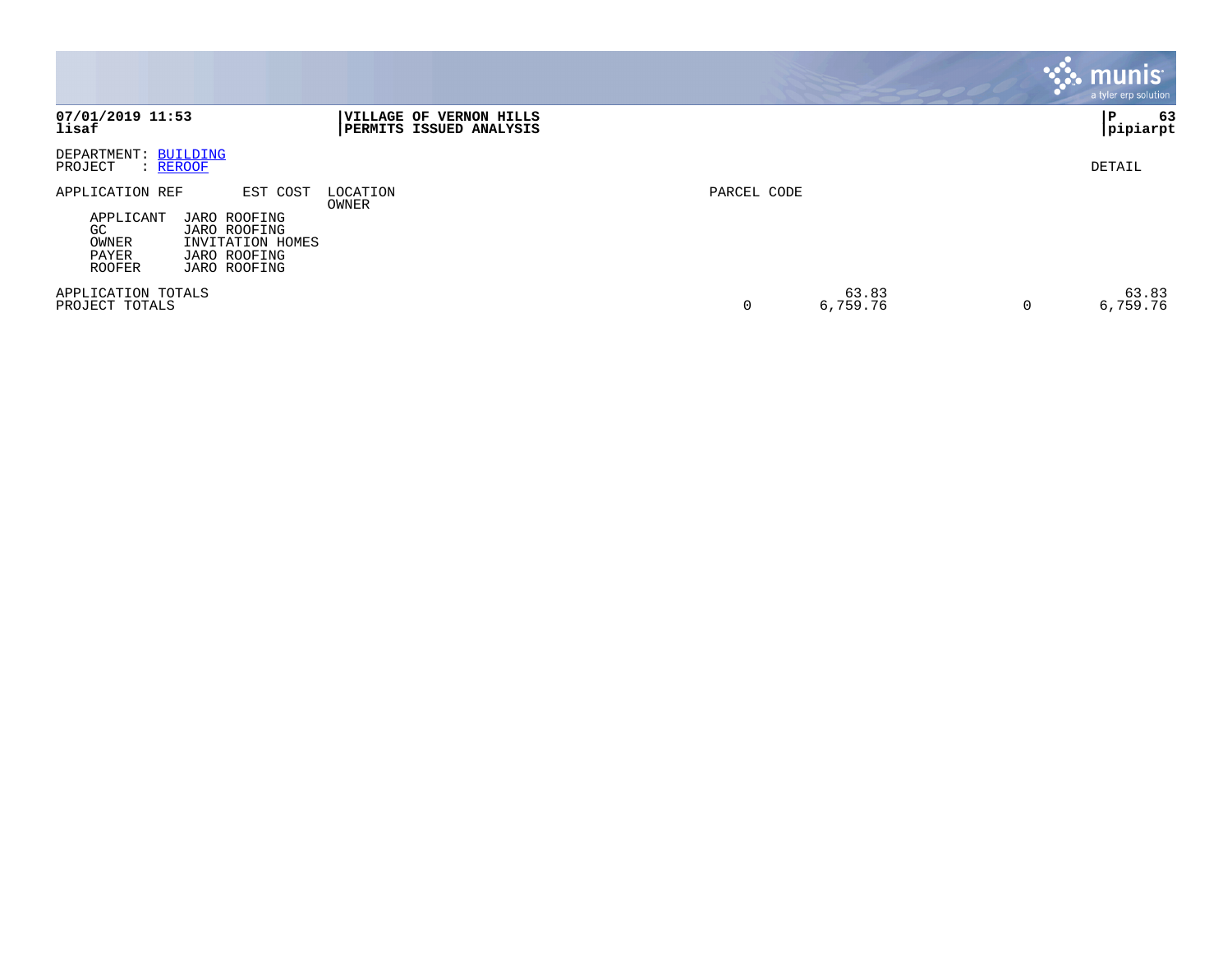|                                                                                                                                                                                                                                                                                                                     |                                                                        | munis<br>a tyler erp solution                                      |
|---------------------------------------------------------------------------------------------------------------------------------------------------------------------------------------------------------------------------------------------------------------------------------------------------------------------|------------------------------------------------------------------------|--------------------------------------------------------------------|
| 07/01/2019 11:53<br>VILLAGE OF VERNON HILLS<br>lisaf<br>PERMITS ISSUED ANALYSIS                                                                                                                                                                                                                                     |                                                                        | ΙP<br>64<br> pipiarpt                                              |
| DEPARTMENT: BUILDING<br>PROJECT<br>: SEWER REPAIR                                                                                                                                                                                                                                                                   |                                                                        | DETAIL                                                             |
| LOCATION<br>APPLICATION REF<br>EST COST<br>OWNER                                                                                                                                                                                                                                                                    | PARCEL CODE                                                            |                                                                    |
| 4032<br>9,900<br>INVERNESS DRIVE<br>Inverness HOA                                                                                                                                                                                                                                                                   | 1129204036                                                             |                                                                    |
| TYPE<br>EST COST<br>PERMIT NUMBER<br><b>STATUS</b><br>ISSUED EXPIRES<br>MU4013<br>ISSUED<br>9,900 06/12/19 06/11/20<br>SEWER REP<br>DESC OF WORK:<br>DRAIN TILE INSTALLED AT DOWN SPOUT & RUNNING IN STORM SEWER<br>2025, 1986, 1982 TREVINO & 453 VAHALLA<br>PARTIES INVOLVED:<br>APPLICANT<br>PHOENIX LANDSCAPING | PERMITS 06/01/19 - 06/30/19<br>FEES<br>EST VALUE<br>$\Omega$<br>396.00 | PERMITS YEAR TO DATE<br>EST VALUE<br>FEES<br>$\mathbf 0$<br>396.00 |
| GC<br>PHOENIX LANDSCAPING<br>OWNER<br>Inverness HOA<br>PAYER<br>PHOENIX LANDSCAPING                                                                                                                                                                                                                                 |                                                                        |                                                                    |
| APPLICATION TOTALS<br>4043<br>5,500<br>327 CHERRY VALLEY RD                                                                                                                                                                                                                                                         | 396.00<br>1508107045                                                   | 396.00                                                             |
| PATRICK W & LAURA M MANNING                                                                                                                                                                                                                                                                                         |                                                                        |                                                                    |
| EST COST<br>PERMIT NUMBER<br>TYPE<br><b>STATUS</b><br>ISSUED EXPIRES<br>MU3996<br>5,500 06/10/19 06/14/20<br>SEWER REP<br>COMPLT<br>DESC OF WORK:<br>SEWER REPAIR                                                                                                                                                   | PERMITS 06/01/19 - 06/30/19<br>EST VALUE<br>FEES<br>$\Omega$<br>55.00  | PERMITS YEAR TO DATE<br>EST VALUE<br>FEES<br>$\Omega$<br>55.00     |
| PARTIES INVOLVED:<br>APPLICANT A+ ROOTER<br>GC<br>A+ ROOTER<br>OWNER<br>PATRICK W & LAURA M MANNING<br>PAYER<br>A+ ROOTER<br>SEWER<br>A+ ROOTER                                                                                                                                                                     |                                                                        |                                                                    |
| APPLICATION TOTALS<br>PROJECT TOTALS                                                                                                                                                                                                                                                                                | 55.00<br>0<br>451.00                                                   | 55.00<br>$\Omega$<br>451.00                                        |

**College**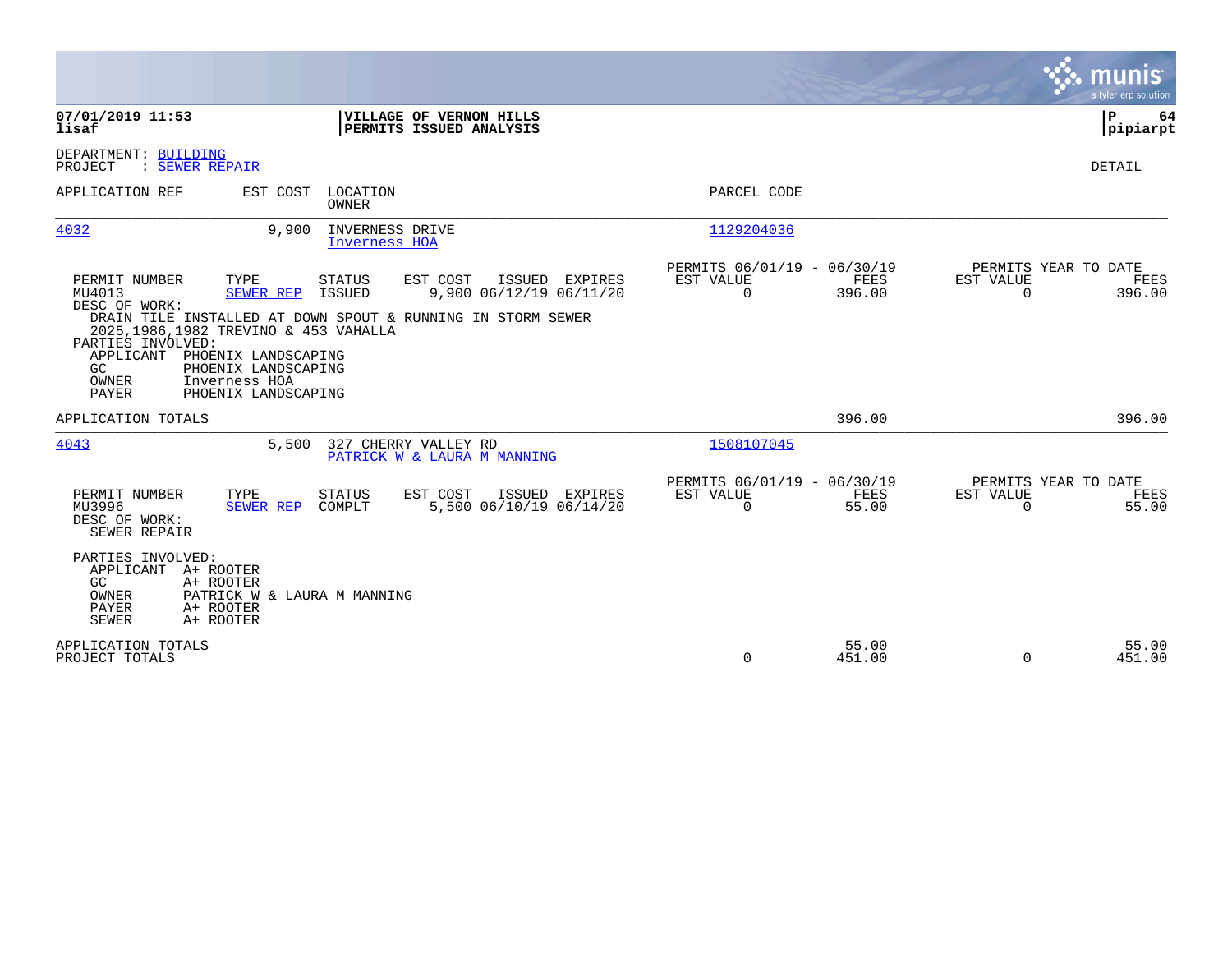|                                                                                                                                                                          |                                                                           | munis<br>a tyler erp solution                                      |
|--------------------------------------------------------------------------------------------------------------------------------------------------------------------------|---------------------------------------------------------------------------|--------------------------------------------------------------------|
| 07/01/2019 11:53<br>VILLAGE OF VERNON HILLS<br>lisaf<br>PERMITS ISSUED ANALYSIS                                                                                          |                                                                           | lР<br>65<br> pipiarpt                                              |
| DEPARTMENT: BUILDING<br>PROJECT<br>: SIDING                                                                                                                              |                                                                           | DETAIL                                                             |
| APPLICATION REF<br>EST COST<br>LOCATION<br>OWNER                                                                                                                         | PARCEL CODE                                                               |                                                                    |
| 4020<br>4,000<br>307 WESTMORELAND DRIVE<br>MARTHA ESCOBAR                                                                                                                | 1508110006                                                                |                                                                    |
| TYPE<br>EST COST<br>ISSUED EXPIRES<br>PERMIT NUMBER<br>STATUS<br>MU3986<br><b>SIDING</b><br>ISSUED<br>4,000 06/05/19 06/04/20<br>DESC OF WORK:<br>SIDING                 | PERMITS 06/01/19 - 06/30/19<br>EST VALUE<br>FEES<br>$\mathbf 0$<br>50.00  | PERMITS YEAR TO DATE<br>EST VALUE<br>FEES<br>$\mathbf 0$<br>50.00  |
| PARTIES INVOLVED:<br>MARTHA ESCOBAR<br>APPLICANT<br>CARPENTER<br>MARTHA ESCOBAR<br>GC<br>MARTHA ESCOBAR<br>OWNER<br>MARTHA ESCOBAR<br>PAYER<br>MARTHA ESCOBAR            |                                                                           |                                                                    |
| APPLICATION TOTALS                                                                                                                                                       | 50.00                                                                     | 50.00                                                              |
| 4064<br>13,689<br>215 AMBER LN<br>RAYMOND J & MARY J BARDWIL                                                                                                             | 1505405078                                                                |                                                                    |
| PERMIT NUMBER<br>TYPE<br>STATUS<br>EST COST<br>ISSUED EXPIRES<br>MU4027<br>SIDING<br>ISSUED<br>13,689 06/13/19 06/12/20<br>DESC OF WORK:<br>SIDING                       | PERMITS 06/01/19 - 06/30/19<br>EST VALUE<br>FEES<br>$\mathbf 0$<br>136.89 | PERMITS YEAR TO DATE<br>EST VALUE<br>FEES<br>$\mathbf 0$<br>136.89 |
| PARTIES INVOLVED:<br>APPLICANT LANDMARK EXTERIORS<br>GC<br>LANDMARK EXTERIORS<br>OWNER<br>RAYMOND J & MARY J BARDWIL<br>LANDMARK EXTERIORS<br>PAYER                      |                                                                           |                                                                    |
| APPLICATION TOTALS                                                                                                                                                       | 136.89                                                                    | 136.89                                                             |
| 4132<br>15,825<br>365 CAMDEN PLACE<br>FERNANDO FERNANDEZ JR & CARA M JAYE                                                                                                | 1508214004                                                                |                                                                    |
| PERMIT NUMBER<br>TYPE<br>STATUS<br>EST COST<br>ISSUED EXPIRES<br><b>ISSUED</b><br>15,825 06/26/19 06/25/20<br>MU4103<br><b>SIDING</b><br>DESC OF WORK:<br>SIDING         | PERMITS 06/01/19 - 06/30/19<br>EST VALUE<br>FEES<br>$\mathbf 0$<br>158.25 | PERMITS YEAR TO DATE<br>EST VALUE<br>FEES<br>$\mathbf 0$<br>158.25 |
| PARTIES INVOLVED:<br>APPLICANT J & K HOME IMPROVEMENT<br>GC<br>J & K HOME IMPROVEMENT<br>OWNER<br>FERNANDO FERNANDEZ JR & CARA M JAYE<br>J & K HOME IMPROVEMENT<br>PAYER |                                                                           |                                                                    |
| APPLICATION TOTALS                                                                                                                                                       | 158.25                                                                    | 158.25                                                             |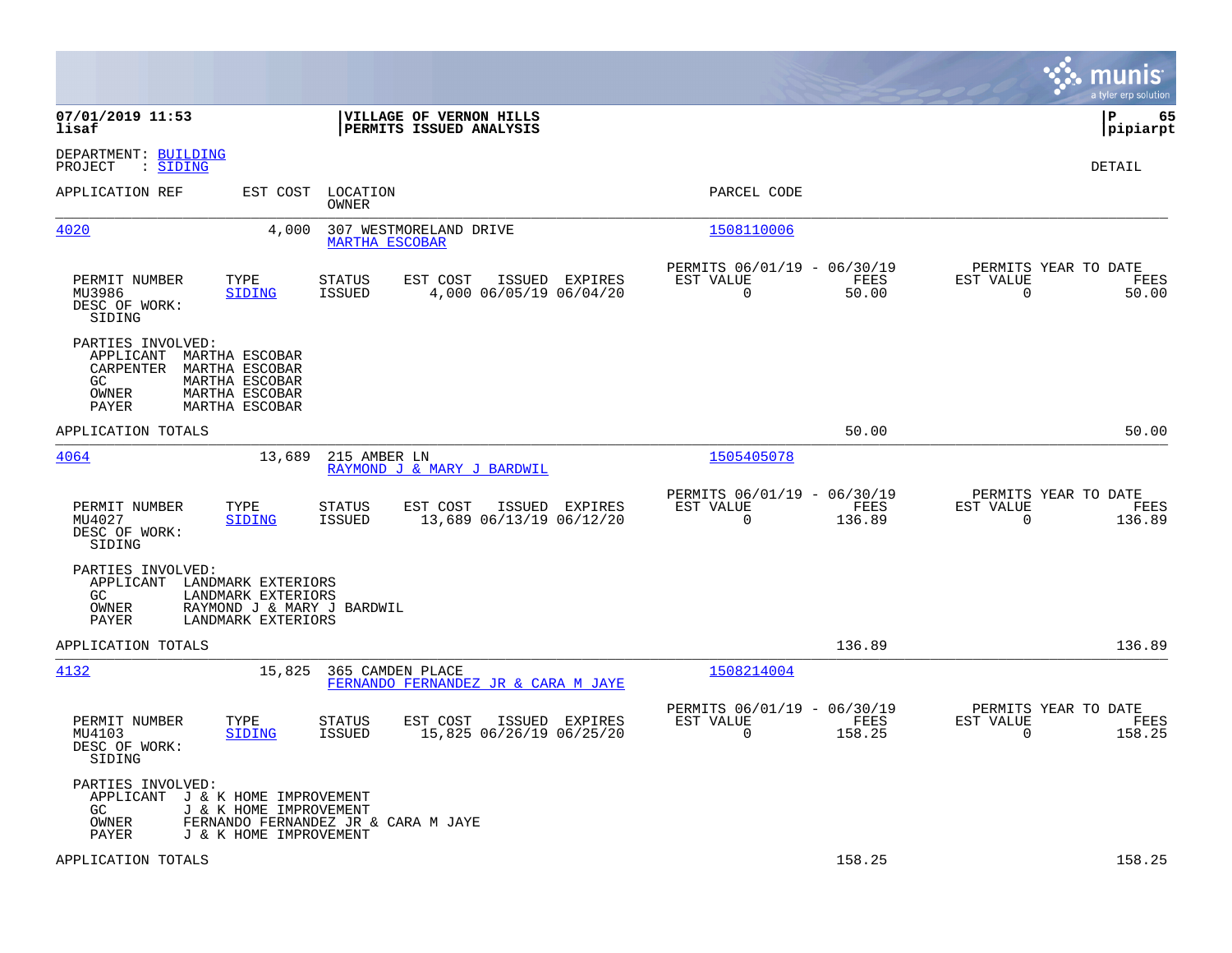|                                                    |          |                                                           |                         | <b>munis</b><br>a tyler erp solution |
|----------------------------------------------------|----------|-----------------------------------------------------------|-------------------------|--------------------------------------|
| 07/01/2019 11:53<br>lisaf                          |          | VILLAGE OF VERNON HILLS<br><b>PERMITS ISSUED ANALYSIS</b> |                         | 66<br>Р<br> pipiarpt                 |
| DEPARTMENT: BUILDING<br>PROJECT<br>: <u>SIDING</u> |          |                                                           |                         | DETAIL                               |
| APPLICATION REF                                    | EST COST | LOCATION                                                  | PARCEL CODE             |                                      |
| PROJECT TOTALS                                     |          | OWNER                                                     | 345.14<br>0<br>$\Omega$ | 345.14                               |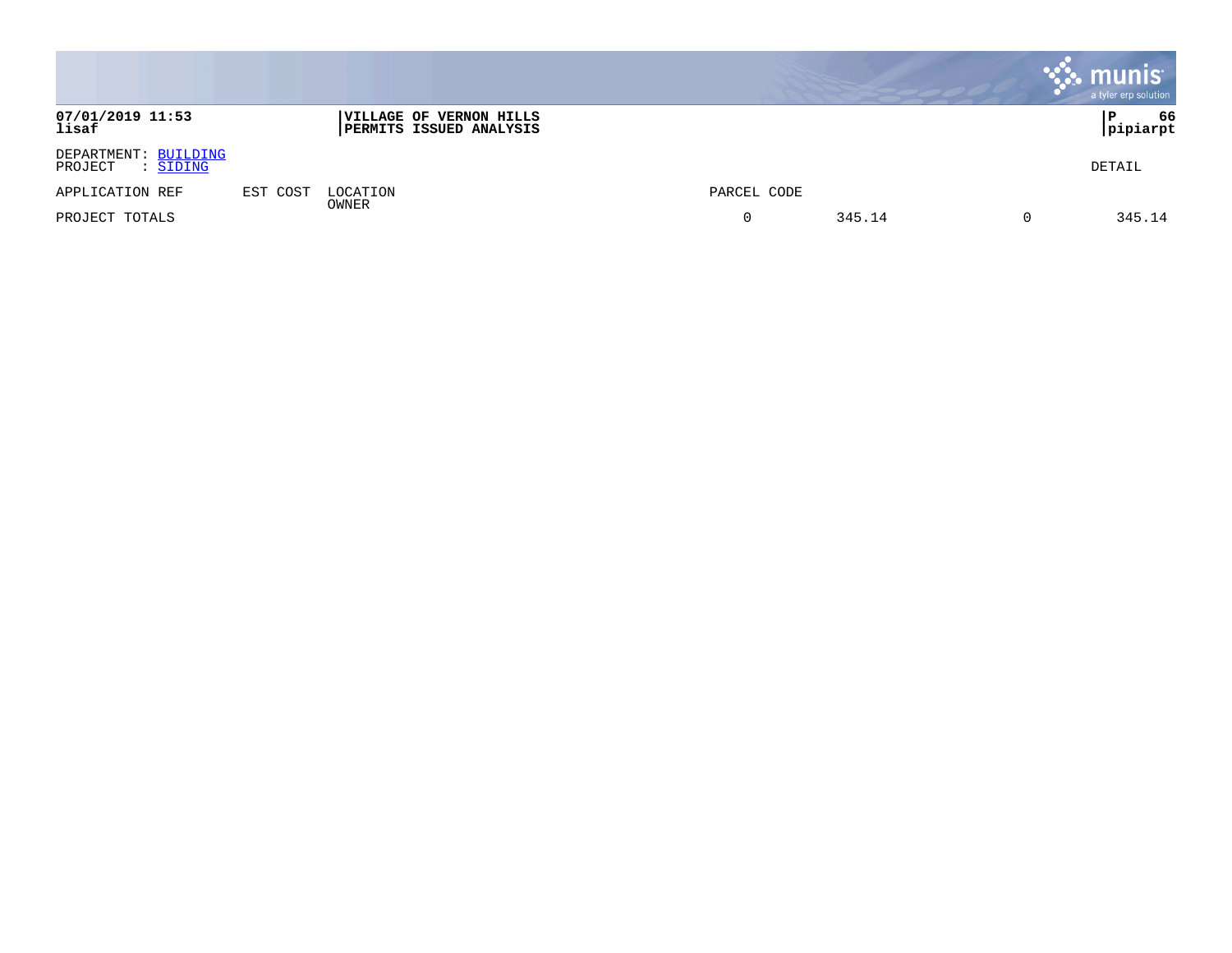|                                                                                                                                                                                                                                                                                                                                                                                                                                                                                                                                                                                                                                                                                                                          |                                                                              | $\ddots$ munis<br>a tyler erp solution                                |
|--------------------------------------------------------------------------------------------------------------------------------------------------------------------------------------------------------------------------------------------------------------------------------------------------------------------------------------------------------------------------------------------------------------------------------------------------------------------------------------------------------------------------------------------------------------------------------------------------------------------------------------------------------------------------------------------------------------------------|------------------------------------------------------------------------------|-----------------------------------------------------------------------|
| 07/01/2019 11:53<br>VILLAGE OF VERNON HILLS<br>lisaf<br>PERMITS ISSUED ANALYSIS                                                                                                                                                                                                                                                                                                                                                                                                                                                                                                                                                                                                                                          |                                                                              | ΙP<br>67<br> pipiarpt                                                 |
| DEPARTMENT: BUILDING<br>: <u>SITE WORK</u><br>PROJECT                                                                                                                                                                                                                                                                                                                                                                                                                                                                                                                                                                                                                                                                    |                                                                              | <b>DETAIL</b>                                                         |
| APPLICATION REF<br>EST COST LOCATION<br><b>OWNER</b>                                                                                                                                                                                                                                                                                                                                                                                                                                                                                                                                                                                                                                                                     | PARCEL CODE                                                                  |                                                                       |
| 3644<br>21,000,000<br>145 LAKEVIEW PKY<br>SUPERINTENDENT, SCHOOL DISTRICT #128                                                                                                                                                                                                                                                                                                                                                                                                                                                                                                                                                                                                                                           | 1504402009                                                                   |                                                                       |
| PERMIT NUMBER<br>TYPE<br><b>STATUS</b><br>EST COST<br>ISSUED EXPIRES<br>SITE WORK ISSUED 21,000,000 06/10/19 06/09/20<br>MU4003<br>DESC OF WORK:<br>SITE WORK                                                                                                                                                                                                                                                                                                                                                                                                                                                                                                                                                            | PERMITS 06/01/19 - 06/30/19<br>EST VALUE<br>FEES<br>$\overline{0}$<br>.00    | PERMITS YEAR TO DATE<br>EST VALUE<br>FEES<br>$\mathbf 0$<br>.00       |
| PARTIES INVOLVED:<br>ALARM<br>KRAUSE ELECTRIC<br>APPLICANT<br>SUPERINTENDENT, SCHOOL DISTRICT #128<br>CARPENTER DOHERTY CONSTRUCTION<br>CONCRETE<br>SCHAEFGES BROTHERS INC<br>DRYWALL<br>DOHERTY CONSTRUCTION<br>ELECTRICIA KRAUSE ELECTRIC<br>EXCAVATOR SCHAEFGES BROTHERS INC<br>FIRE SPRIN ABSOLUTE FIRE PROTECTION<br>GC<br>SUPERINTENDENT, SCHOOL DISTRICT #128<br>GLASS<br>PRIME ARCHITECTURAL METAL & GLASS INC<br>FLO-TECH MECHANICAL SYSTEMS INC<br>HVAC<br>IRON WORK K&K IRON WORKS LLC<br>LOW VOLTAG KRAUSE ELECTRIC<br>RASCO MASON CONTRACTORS<br>MASON<br>SUPERINTENDENT, SCHOOL DISTRICT #128<br>OWNER<br>PLUMBER<br>DEFRANCO PLUMBING<br><b>ROOFER</b><br>GE RIDDIFORD CO<br>SEWER<br>ARCHON CONSTRUCTION |                                                                              |                                                                       |
| APPLICATION TOTALS                                                                                                                                                                                                                                                                                                                                                                                                                                                                                                                                                                                                                                                                                                       | .00                                                                          | .00                                                                   |
| 4117<br>1,443,727 CUNEO<br><b>PULTE HOMES</b>                                                                                                                                                                                                                                                                                                                                                                                                                                                                                                                                                                                                                                                                            | 1133214001                                                                   |                                                                       |
| PERMIT NUMBER<br>TYPE<br>ISSUED EXPIRES<br><b>STATUS</b><br>EST COST<br><b>SITE WORK</b><br>ISSUED<br>1,443,727 06/24/19 06/23/20<br>MU4090<br>DESC OF WORK:<br>SITE WORK - PHASE II                                                                                                                                                                                                                                                                                                                                                                                                                                                                                                                                     | PERMITS 06/01/19 - 06/30/19<br>FEES<br>EST VALUE<br>51,629.32<br>$\mathbf 0$ | PERMITS YEAR TO DATE<br>EST VALUE<br>FEES<br>$\mathbf 0$<br>51,629.32 |
| PARTIES INVOLVED:<br>APPLICANT PULTE HOMES<br>GC<br>PULTE HOMES<br>OWNER<br>PULTE HOMES<br><b>PAYER</b><br>PULTE HOMES                                                                                                                                                                                                                                                                                                                                                                                                                                                                                                                                                                                                   |                                                                              |                                                                       |
| APPLICATION TOTALS<br>PROJECT TOTALS                                                                                                                                                                                                                                                                                                                                                                                                                                                                                                                                                                                                                                                                                     | 51,629.32<br>$\mathbf 0$<br>51,629.32                                        | 51,629.32<br>51,629.32<br>0                                           |

 $\blacksquare$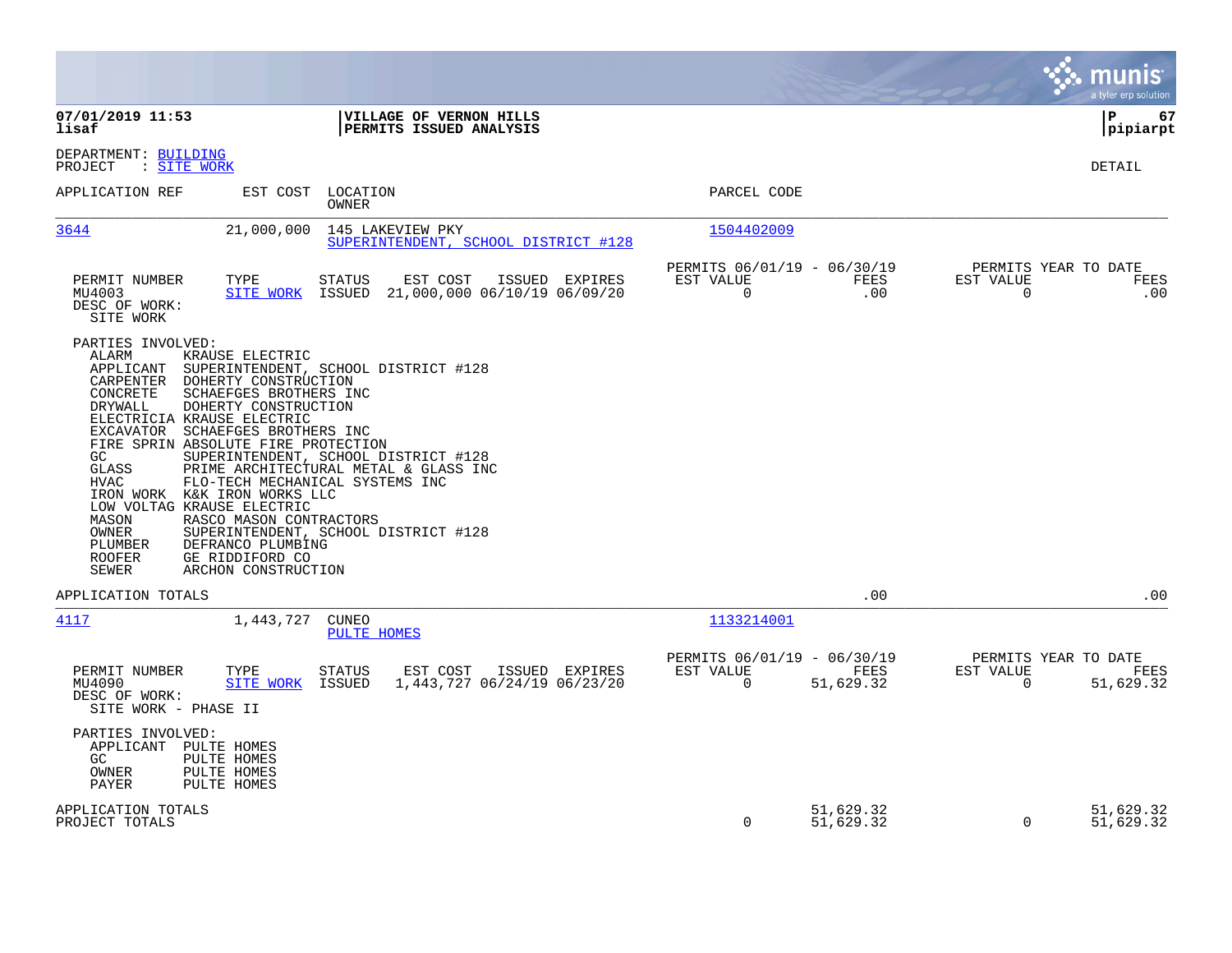|                                                                                                 |                                                                                                        |                   |                                                    |         |                                               |                |                                   | <b>munis</b><br>a tyler erp solution |
|-------------------------------------------------------------------------------------------------|--------------------------------------------------------------------------------------------------------|-------------------|----------------------------------------------------|---------|-----------------------------------------------|----------------|-----------------------------------|--------------------------------------|
| 07/01/2019 11:53<br>lisaf                                                                       |                                                                                                        |                   | VILLAGE OF VERNON HILLS<br>PERMITS ISSUED ANALYSIS |         |                                               |                |                                   | ∣P<br>68<br> pipiarpt                |
| DEPARTMENT: BUILDING<br>: VOICE/DATA<br>PROJECT                                                 |                                                                                                        |                   |                                                    |         |                                               |                |                                   | DETAIL                               |
| APPLICATION REF                                                                                 | EST COST                                                                                               | LOCATION<br>OWNER |                                                    |         | PARCEL CODE                                   |                |                                   |                                      |
| 4100                                                                                            | 7,000                                                                                                  |                   | 555 EAST TOWNLINE RD 30<br>WALMART STORES INC      |         | 1504201019                                    |                |                                   |                                      |
| PERMIT NUMBER<br>MU4073<br>DESC OF WORK:<br>SECURITY ALARM                                      | TYPE<br>VOICE/DATA COMPLT                                                                              | STATUS            | EST COST<br>ISSUED<br>7,000 06/20/19 06/19/20      | EXPIRES | PERMITS 06/01/19 - 06/30/19<br>EST VALUE<br>0 | FEES<br>75.00  | PERMITS YEAR TO DATE<br>EST VALUE | FEES<br>75.00                        |
| PARTIES INVOLVED:<br>GC<br>LOW VOLTAG VIDEO AND SOUND SERVICE INC<br>OCCUPANT<br>OWNER<br>PAYER | VIDEO AND SOUND SERVICE INC<br>WALMART STORES INC<br>WALMART STORES INC<br>VIDEO AND SOUND SERVICE INC |                   |                                                    |         |                                               |                |                                   |                                      |
| APPLICATION TOTALS<br>PROJECT TOTALS                                                            |                                                                                                        |                   |                                                    |         | 0                                             | 75.00<br>75.00 |                                   | 75.00<br>75.00                       |

the property of the control of

and the contract of the contract of the contract of the contract of the contract of the contract of the contract of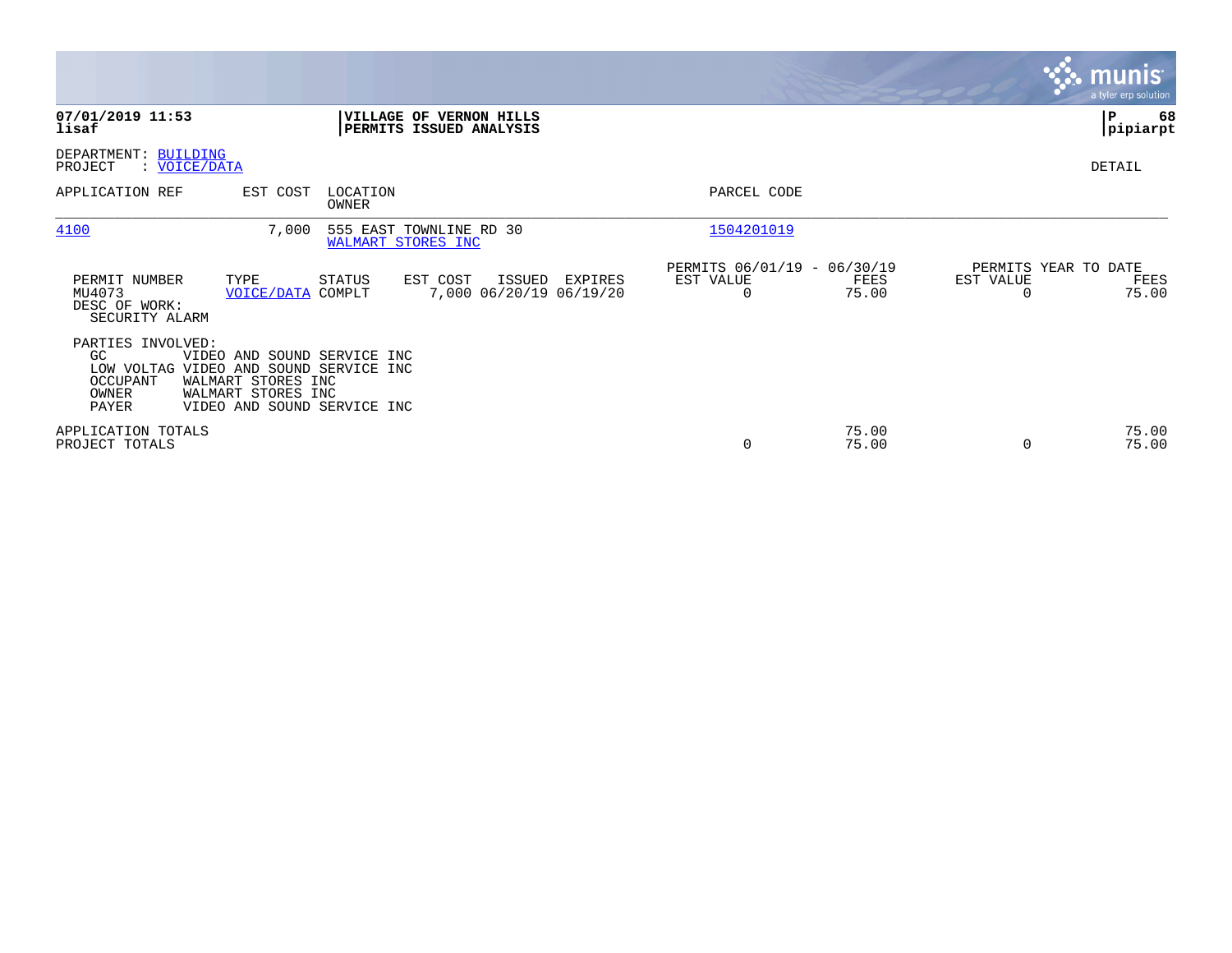|                                                                                                                                                                     |                                                                                                                                          |                                                                               | munis<br>a tyler erp solution                                   |
|---------------------------------------------------------------------------------------------------------------------------------------------------------------------|------------------------------------------------------------------------------------------------------------------------------------------|-------------------------------------------------------------------------------|-----------------------------------------------------------------|
| 07/01/2019 11:53<br>lisaf                                                                                                                                           | VILLAGE OF VERNON HILLS<br>PERMITS ISSUED ANALYSIS                                                                                       |                                                                               | l P<br>69<br> pipiarpt                                          |
| DEPARTMENT: BUILDING<br>PROJECT<br>: WATER HEATER                                                                                                                   |                                                                                                                                          |                                                                               | DETAIL                                                          |
| APPLICATION REF<br>EST COST                                                                                                                                         | LOCATION<br>OWNER                                                                                                                        | PARCEL CODE                                                                   |                                                                 |
| 4042                                                                                                                                                                | 750<br>291 HURON ST<br>BYRON MONCAYO                                                                                                     | 1509302051                                                                    |                                                                 |
| PERMIT NUMBER<br>TYPE<br>MU3995<br>DESC OF WORK:<br>WATER HEATER                                                                                                    | STATUS<br>EST COST<br>ISSUED EXPIRES<br>WATER HEAT COMPLT<br>750 06/07/19 06/06/20                                                       | PERMITS 06/01/19 - 06/30/19<br>EST VALUE<br>FEES<br>$\mathbf 0$<br>.00        | PERMITS YEAR TO DATE<br>EST VALUE<br>FEES<br>$\mathbf 0$<br>.00 |
| PARTIES INVOLVED:<br>APPLICANT BYRON MONCAYO<br>GC<br>BYRON MONCAYO<br>OWNER<br>BYRON MONCAYO<br>PLUMBER<br>PAYER<br>BYRON MONCAYO                                  | DRF TRUSTED PROPERTY SOLUTIONS                                                                                                           |                                                                               |                                                                 |
| APPLICATION TOTALS                                                                                                                                                  |                                                                                                                                          | .00                                                                           | .00                                                             |
| 4101<br>1,070                                                                                                                                                       | 1927 BYMAN LN<br>PLACEHOLDER                                                                                                             | 1128413034                                                                    |                                                                 |
| PERMIT NUMBER<br>TYPE<br>MU4075<br>DESC OF WORK:<br>WATER HEATER                                                                                                    | STATUS<br>EST COST<br>ISSUED EXPIRES<br>WATER HEAT COMPLT<br>1,070 06/20/19 06/19/20                                                     | PERMITS 06/01/19 - 06/30/19<br>EST VALUE<br>FEES<br>$\overline{0}$<br>.00     | PERMITS YEAR TO DATE<br>EST VALUE<br>FEES<br>0<br>.00           |
| PARTIES INVOLVED:<br>APPLICANT<br>ROBERT LACKOWSKI<br>ROBERT LACKOWSKI<br>GC<br>OWNER<br>PLACEHOLDER<br>PLUMBER<br>BOSTON PLUMBING INC<br>ROBERT LACKOWSKI<br>PAYER |                                                                                                                                          |                                                                               |                                                                 |
| APPLICATION TOTALS                                                                                                                                                  |                                                                                                                                          | .00                                                                           | .00                                                             |
| 4107                                                                                                                                                                | 490<br>6 MONTAUK LN<br>DOUGLAS C & JACKI M HALLENDORFF                                                                                   | 1505414019                                                                    |                                                                 |
| PERMIT NUMBER<br>TYPE<br>MU4081<br>DESC OF WORK:<br>WATER HEATER                                                                                                    | <b>STATUS</b><br>EST COST<br>ISSUED EXPIRES<br>490 06/21/19 06/20/20<br>WATER HEAT COMPLT                                                | PERMITS 06/01/19 - 06/30/19<br>EST VALUE<br><b>FEES</b><br>$\mathbf 0$<br>.00 | PERMITS YEAR TO DATE<br>EST VALUE<br>FEES<br>$\mathbf 0$<br>.00 |
| PARTIES INVOLVED:<br>APPLICANT<br>GC.<br><b>OWNER</b><br>ALL STAR PLUMBING<br>PLUMBER<br><b>PAYER</b>                                                               | DOUGLAS C & JACKI M HALLENDORFF<br>DOUGLAS C & JACKI M HALLENDORFF<br>DOUGLAS C & JACKI M HALLENDORFF<br>DOUGLAS C & JACKI M HALLENDORFF |                                                                               |                                                                 |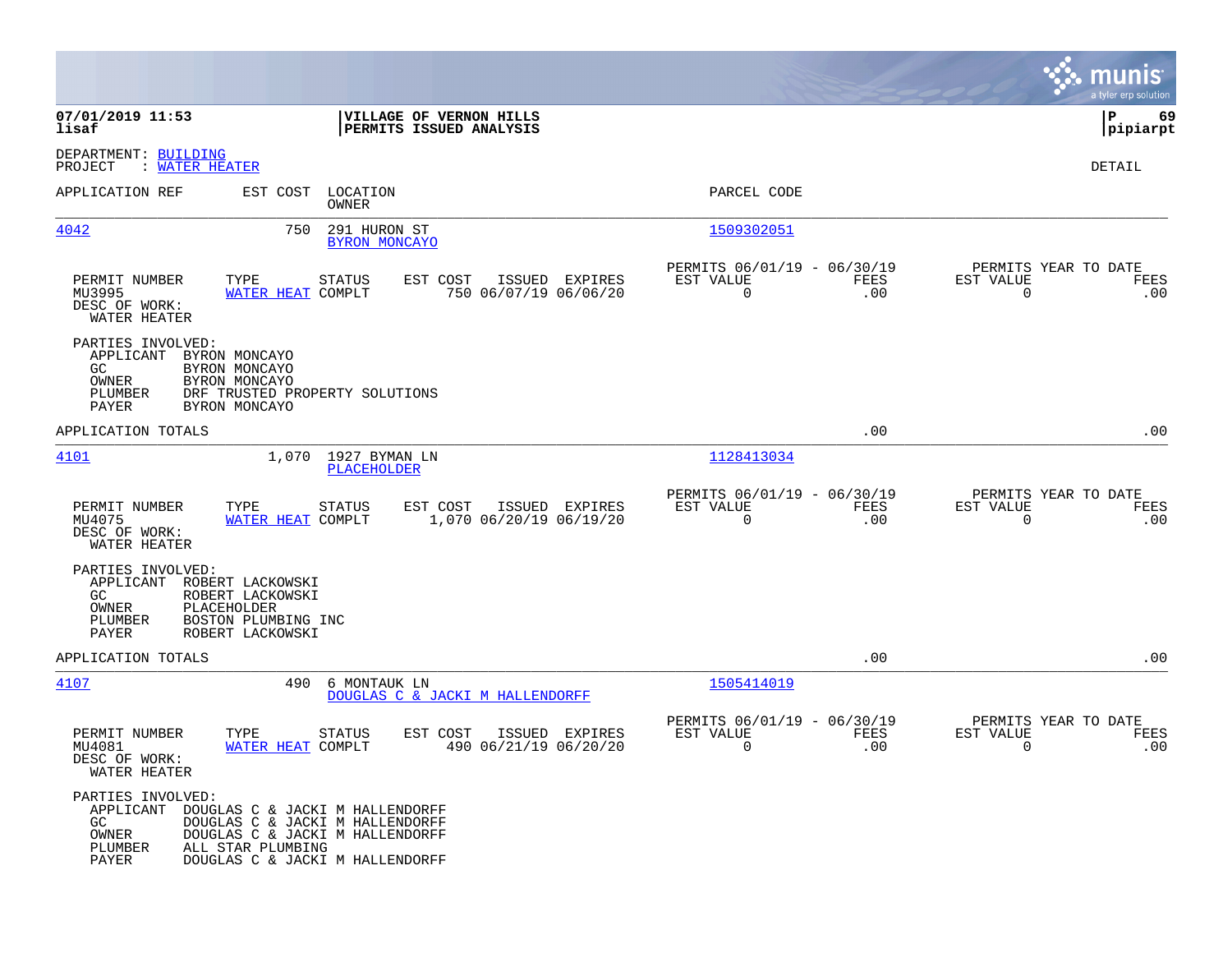|                                                        |          |                                                    |             |            | munis<br>a tyler erp solution |
|--------------------------------------------------------|----------|----------------------------------------------------|-------------|------------|-------------------------------|
| 07/01/2019 11:53<br>lisaf                              |          | VILLAGE OF VERNON HILLS<br>PERMITS ISSUED ANALYSIS |             |            | 70<br>l P<br> pipiarpt        |
| DEPARTMENT: BUILDING<br>PROJECT<br><b>WATER HEATER</b> |          |                                                    |             |            | DETAIL                        |
| APPLICATION REF                                        | EST COST | LOCATION<br>OWNER                                  | PARCEL CODE |            |                               |
| APPLICATION TOTALS<br>PROJECT TOTALS                   |          |                                                    | 0           | .00<br>.00 | .00<br>.00                    |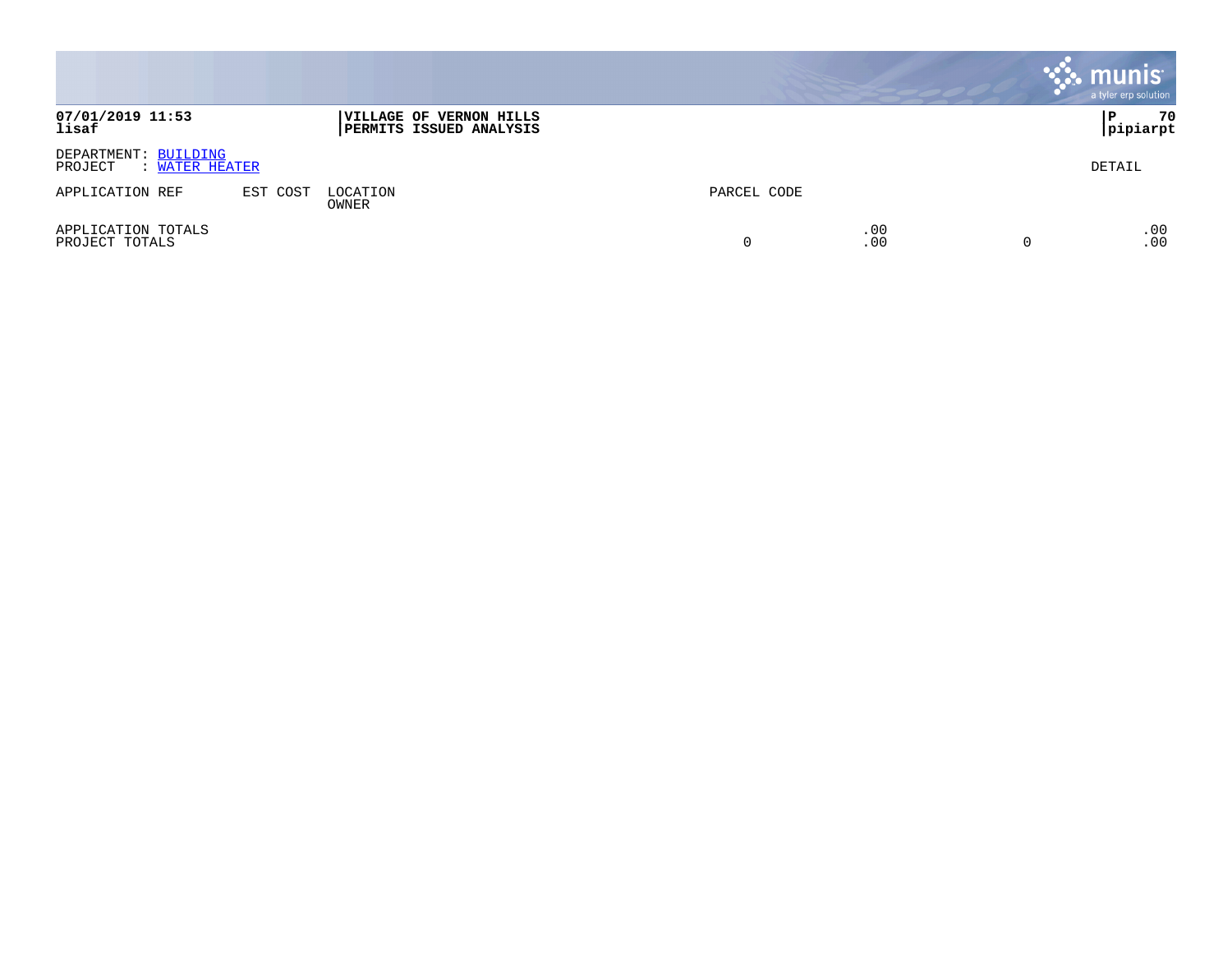|                                                                                                                                                                                |                                                                                  |                                                                           | munis<br>a tyler erp solution                                      |
|--------------------------------------------------------------------------------------------------------------------------------------------------------------------------------|----------------------------------------------------------------------------------|---------------------------------------------------------------------------|--------------------------------------------------------------------|
| 07/01/2019 11:53<br>lisaf                                                                                                                                                      | VILLAGE OF VERNON HILLS<br>PERMITS ISSUED ANALYSIS                               |                                                                           | P<br>71<br> pipiarpt                                               |
| DEPARTMENT: BUILDING<br>PROJECT<br>: <u>SIGN</u>                                                                                                                               |                                                                                  |                                                                           | DETAIL                                                             |
| APPLICATION REF                                                                                                                                                                | EST COST LOCATION<br>OWNER                                                       | PARCEL CODE                                                               |                                                                    |
| 3728                                                                                                                                                                           | 4,000<br>1000 NORTH BUTTERFIELD RD<br>NEW CENTURY TOWN LLC                       | 1132300046                                                                |                                                                    |
| PERMIT NUMBER<br>TYPE<br>MU4017<br><b>SIGN</b><br>DESC OF WORK:<br>DIRECTIONAL SIGN                                                                                            | ISSUED EXPIRES<br>STATUS<br>EST COST<br><b>ISSUED</b><br>4,000 06/12/19 06/11/20 | PERMITS 06/01/19 - 06/30/19<br>FEES<br>EST VALUE<br>$\mathbf 0$<br>100.00 | PERMITS YEAR TO DATE<br>EST VALUE<br>FEES<br>$\mathbf 0$<br>100.00 |
| PARTIES INVOLVED:<br>APPLICANT THE HOLLAND DESIGN GROUP<br>ELECTRICIA THE HOLLAND DESIGN GROUP<br>GC.<br>NEW CENTURY TOWN LLC<br>OWNER<br>PAYER<br>SIGN                        | THE HOLLAND DESIGN GROUP<br>THE HOLLAND DESIGN GROUP<br>THE HOLLAND DESIGN GROUP |                                                                           |                                                                    |
| APPLICATION TOTALS                                                                                                                                                             |                                                                                  | 100.00                                                                    | 100.00                                                             |
| 3883                                                                                                                                                                           | 375<br>275 EVERGREEN DR<br>MR & MRS GEORGE KONTOS                                | 1508200029                                                                |                                                                    |
| PERMIT NUMBER<br>TYPE<br>MU3992<br><b>SIGN</b><br>DESC OF WORK:<br>SIGN - GALENA ORGANICS                                                                                      | EST COST<br>ISSUED EXPIRES<br>STATUS<br>375 06/07/19 06/06/20<br><b>ISSUED</b>   | PERMITS 06/01/19 - 06/30/19<br>EST VALUE<br>FEES<br>$\mathbf 0$<br>87.00  | PERMITS YEAR TO DATE<br>EST VALUE<br>FEES<br>0<br>87.00            |
| PARTIES INVOLVED:<br>APPLICANT<br>ERIC T BARRY<br>ERIC T BARRY<br>GC<br>OWNER<br>MR & MRS GEORGE KONTOS<br>ERIC T BARRY<br>PAYER<br>PAYER<br>ERIC T BARRY<br>SIGN<br>SIGNARAMA |                                                                                  |                                                                           |                                                                    |
| APPLICATION TOTALS                                                                                                                                                             |                                                                                  | 87.00                                                                     | 87.00                                                              |
| 3950                                                                                                                                                                           | 4,200<br>610 HAWTHORN CTR<br>CENTENNIAL                                          | 1133401086                                                                |                                                                    |
| PERMIT NUMBER<br>TYPE<br>MU4098<br><b>SIGN</b><br>DESC OF WORK:<br>SIGN: CINNABON                                                                                              | STATUS<br>EST COST ISSUED EXPIRES<br>4,200 06/25/19 06/24/20<br>ISSUED           | PERMITS 06/01/19 - 06/30/19<br>FEES<br>EST VALUE<br>$\Omega$<br>84.00     | PERMITS YEAR TO DATE<br>EST VALUE<br>FEES<br>$\Omega$<br>84.00     |
| PARTIES INVOLVED:<br>APPLICANT ROSEWOOD CONSTRUCTION<br>ELECTRICIA UMBDENSTOCK ELECTRIC<br>GC.<br>ROSEWOOD CONSTRUCTION                                                        |                                                                                  |                                                                           |                                                                    |